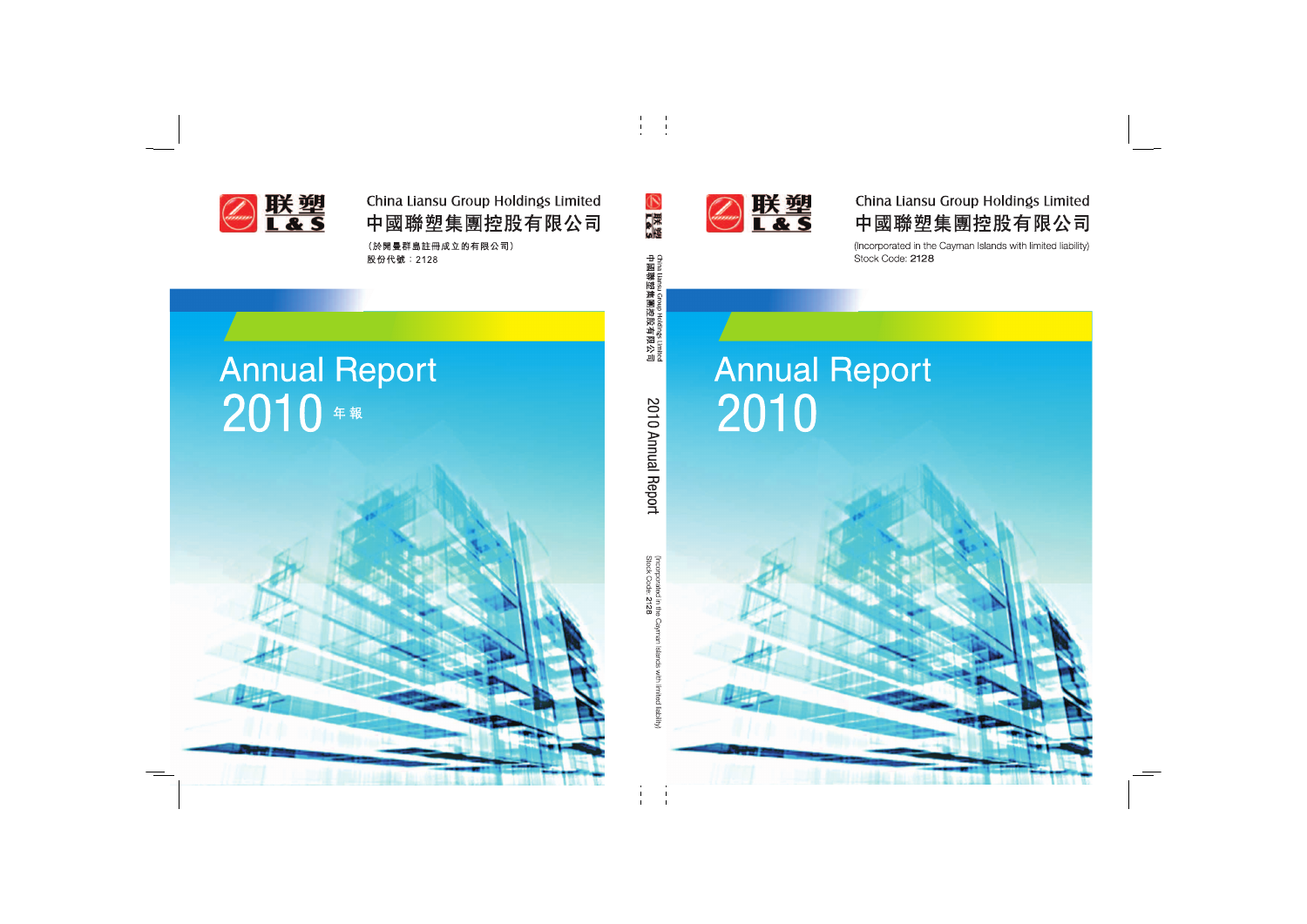# **CORPORATE PROFILE**

The Group is a manufacturer of plastic pipes and pipe fittings in the PRC. China Liansu was successfully listed on the main board of the Stock Exchange on 23 June 2010 (stock name: China Liansu, stock code: 2128).

China Liansu has 12 operating production bases in Guangdong, Guizhou, Sichuan, Hubei, Jiangsu, Henan, Hebei, Heilongjiang and Xinjiang and a sales network covering the whole country. These production bases and the sales network are strategically distributed all over China such that the Group can provide quality products and meticulous services to customers in a timely manner.

China Liansu offers a great variety of products and can provide the most comprehensive plastic pipes and pipe fittings to the market, including more than 70 series and more than 7,000 types of products. These products are widely used in areas such as water supply, drainage, power supply, communication, gas supply, floor heating, fire prevention and agriculture.

China Liansu is an one-stop solution provider, providing consultation, design, implementation and after-sales services. By getting involved in projects at the initial stage, the Group helps its customers identify solutions that achieve the best long-term goal.

#### Forward-looking statements

These forward-looking statements are not guarantee of future performance and are subject to risks, uncertainties and other factors, some of which are beyond control of the Company and are difficult to predict. Consequently, actual results may differ materially from those expressed, implied or forecasted in the forward-looking statements.

Reliance should not be placed on these forward-looking statements, which reflect only the views of the directors and the management of China Liansu as at the date of this annual report. The Company undertakes no obligation to publicly revise these forward-looking statements to reflect events or circumstances that arise after publication of this annual report.

This annual report contains forward-looking statements. These forward-looking statements include, without limitation, statements relating to revenues and earnings. The words "believe ", "i ntend ", "expect", "anticipate", "project", "estimate", "predict", "i s confident", "has confidence" and similar expressions are also intended to identify forward-looking statements. These forward-looking statements are not historical facts, rather, they are based on the current beliefs, assumptions, expectations, estimates and projections of the directors and management of China Liansu about the business and the industry and markets in which China Liansu operates.

<sup>\*</sup> The English text of this annual report shall prevail over the Chinese text in case of any inconsistency.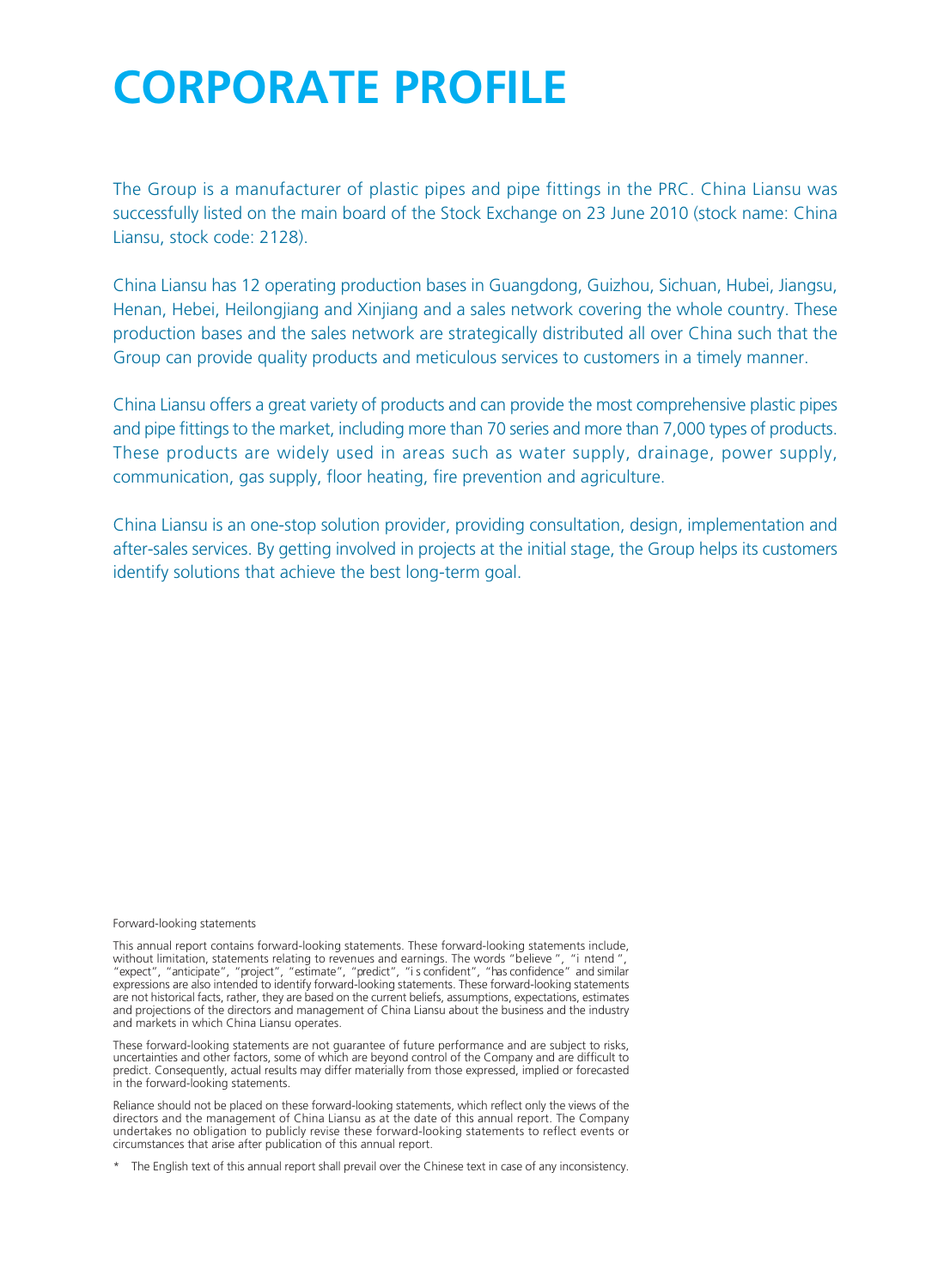# **Contents**

- 2 Financial Highlights
- 3 Chairman's Statement
- 4 Biographical Details of Directors and Senior Management
- 8 Corporate Governance Report
- 14 Management Discussion and Analysis
- 21 Directors' Report
- 32 Independent Auditors' Report
- 34 Consolidated Statement of Comprehensive Income
- 35 Consolidated Statement of Financial Position
- 37 Consolidated Statement of Changes in Equity
- 39 Consolidated Statement of Cash Flows
- 41 Company Statement of Financial Position
- 42 Notes to Financial Statements
- 97 Financial Summary
- 98 Glossary
- 99 Corporate Information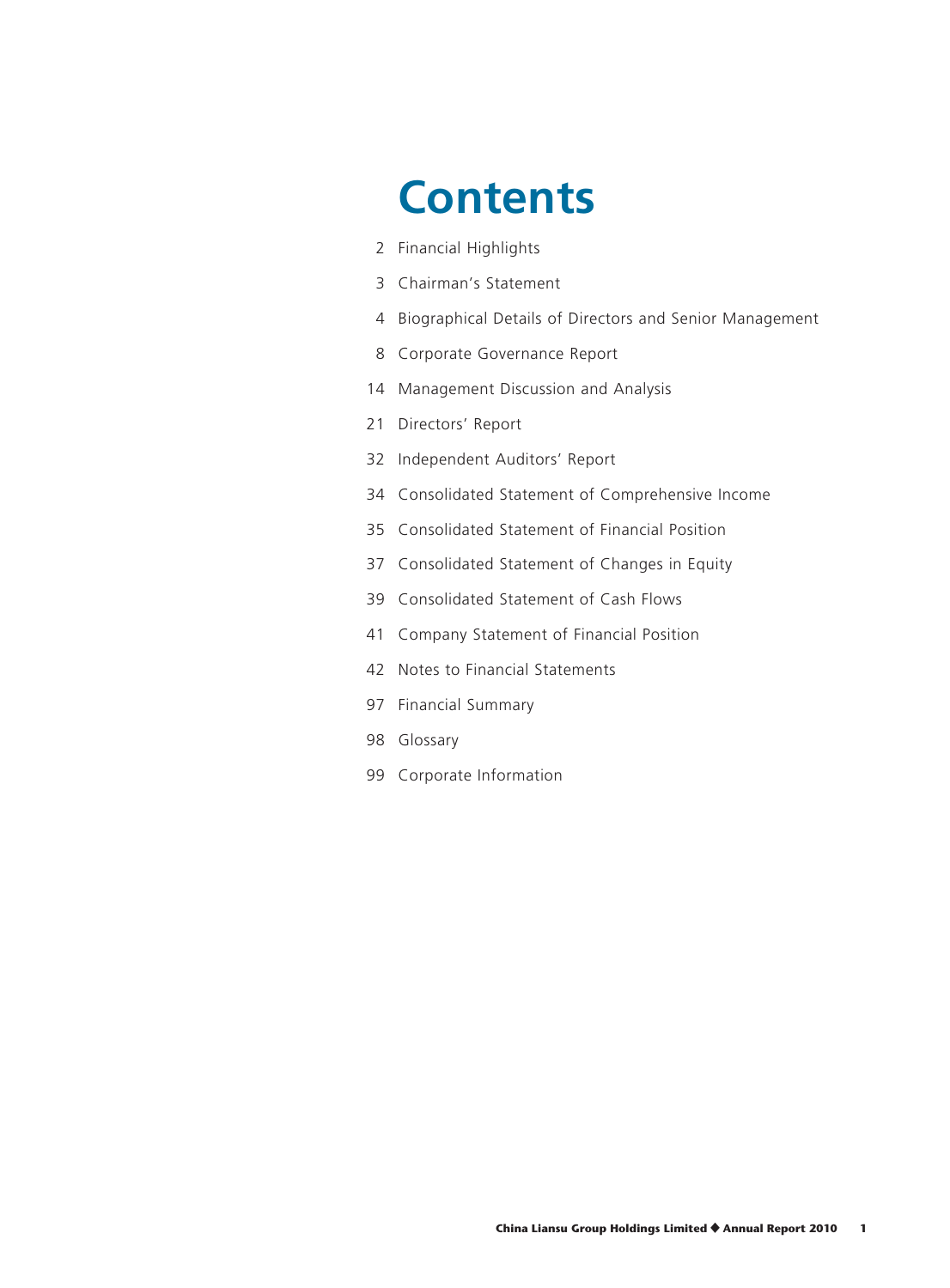# **FINANCIAL HIGHLIGHTS**

|                                              | For the year ended 31 December |              |        |  |  |
|----------------------------------------------|--------------------------------|--------------|--------|--|--|
|                                              | 2010                           | 2009         | Change |  |  |
| <b>RESULTS</b>                               | <b>RMB'</b> million            | RMB' million | (% )   |  |  |
| Revenue                                      | 7,712                          | 5,322        | 44.9   |  |  |
| Profit before tax                            | 1,374                          | 799          | 72.0   |  |  |
| Profit attributable to owners of the Company | 1,132                          | 644          | 75.8   |  |  |
| Basic earnings per share <sup>(1)</sup>      |                                |              |        |  |  |
| (expressed in RMB per share)                 | 0.43                           | 0.29         | 48.3   |  |  |
| Diluted earnings per share <sup>(1)</sup>    |                                |              |        |  |  |
| (expressed in RMB per share)                 | 0.42                           | N/A          | N/A    |  |  |
| Proposed final dividend per share            |                                |              |        |  |  |
| (expressed in HK cents)                      | 12                             |              | N/A    |  |  |

|                                     | As at 31 December   |              |        |  |  |
|-------------------------------------|---------------------|--------------|--------|--|--|
|                                     | 2010                | 2009         | Change |  |  |
| <b>FINANCIAL POSITION</b>           | <b>RMB' million</b> | RMB' million | (%)    |  |  |
| Total assets                        | 5,629               | 3,499        | 60.9   |  |  |
| Total debts <sup>(2)</sup>          | 784                 | 1,310        | (40.2) |  |  |
| Shareholders' equity                | 4,004               | 1,042        | 284.3  |  |  |
| Net assets per share                |                     |              |        |  |  |
| (expressed in RMB per share)        | 1.33                | 0.46         | 189.1  |  |  |
| Total debts to total assets         | 0.14                | 0.37         | (62.2) |  |  |
| Total debts to shareholders' equity | 0.20                | 1.26         | (84.1) |  |  |

• Outstanding performance for 2010 with revenue of RMB7,712 million representing year-on-year growth of 44.9%

• Net profit margin increased from 12.1% for the year ended 31 December 2009 to 14.7% for the year ended 31 December 2010

- Profit attributable to owners of the Company increased to RMB1,132 million, representing an increase of 75.8%
- Solid financial position with net cash (total cash and bank balances less total interest-bearing bank loans) of RMB739 million as at 31 December 2010 to fund future expansion
- Note<sup>(1)</sup> Details of the calculations of the basic and diluted earnings per share of the Company are set out in note 11 to the financial statements.

Note<sup>(2)</sup> Represented total interest-bearing bank loans.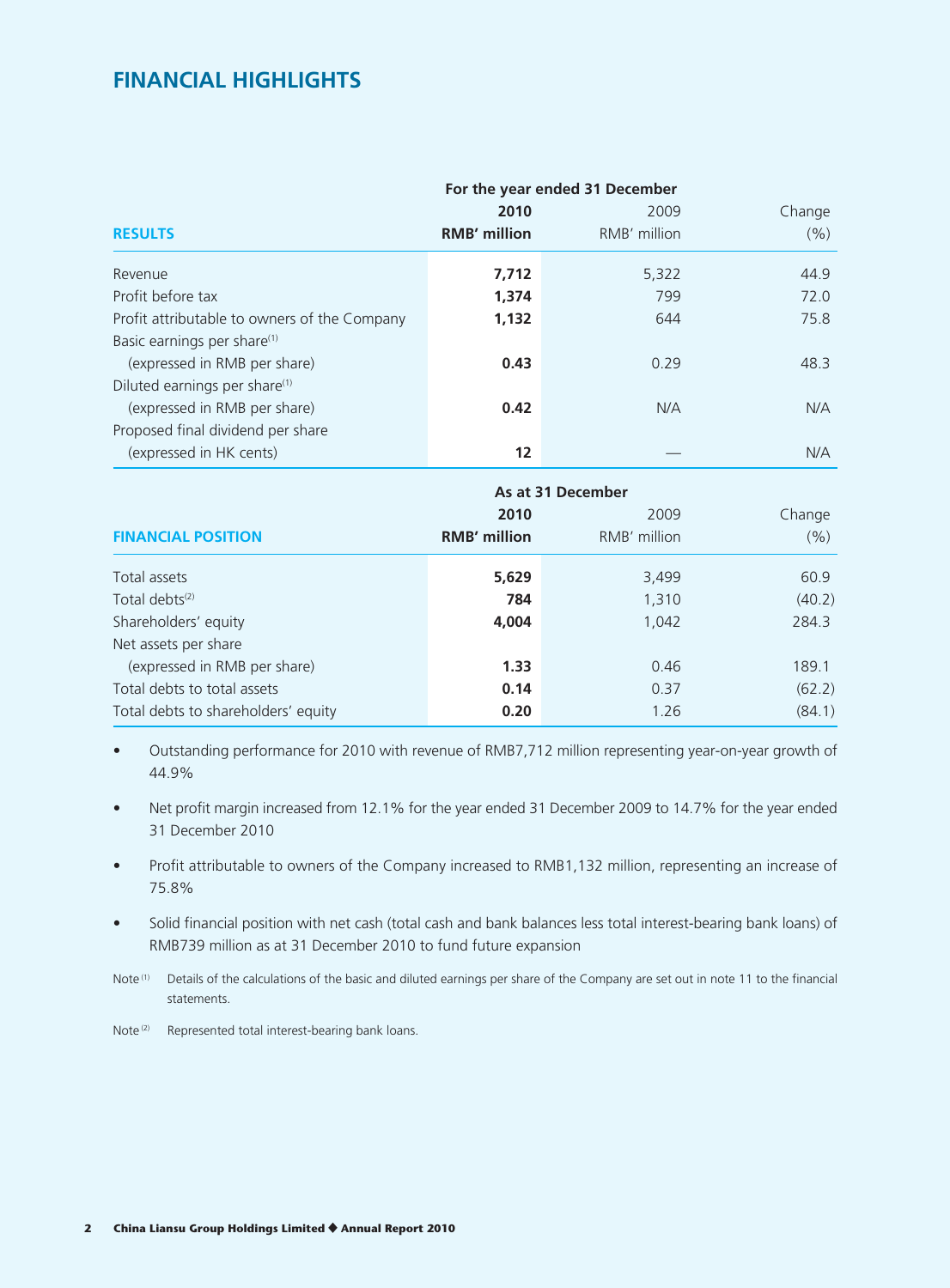### **CHAIRMAN'S STATEMENT**

China Liansu was successfully listed on the main board of the Stock Exchange on 23 June 2010. With its international perspective, good corporate governance and leading position in the industry, the Group has devoted to enhancing its quality of business operations in order to deliver value to shareholders.

On behalf of China Liansu, I am pleased to present the first annual report for the year ended 31 December 2010. During 2010, the Group recorded revenue of RMB7,712 million, an increase of 44.9% from RMB5,322 million in 2009. Profit attributable to owners of the Company was RMB1,132 million.

In the No.1 Central Document "Opinions of the Central Committee of the Communist Party of China and the State Council on Exerting Greater Efforts in the Overall Planning of Urban and Rural Development on Further Solidifying the Foundation for Agricultural and Rural Development (中共中央國務院關於加大統籌城鄉發展 力度進一步夯實農業農村發展基礎的若干意見) " issued in 2010, the Chinese government has proposed "making the establishment of new villages and the promotion of urbanization as the sustained driving force for maintaining steady and rapid economic development and identifying a new long-term growth point for the economy of China through urbanization". Urbanization will become an important direction for future economic development and structural adjustment.

In 2010, China Liansu firmly grasped the opportunity created by the Chinese government of its effort to speed up the promotion of economic development and structural change, and fully leveraged on the advantage of being pragmatic and keeping abreast of the times of the Group in the industry as the government continued to expand the domestic demand and accelerate the process of urbanization in rural area.

2011 is the first year of the "12th Five-year Plan ( $\pm\pm$ 五規劃)". Increasing investment has been made in national development and a series of policies such as "expanding infrastructure investment" and "increasing support to people's livelihood" have been deployed. This will create prosperous development and growth opportunities for the plastic pipe industry. China Liansu will continue to enrich its product ranges in response to urbanization construction and launch new building material products in a timely manner.

On behalf of the Board, I would like to pay my highest tribute to all employees for their long-term dedication and hard work and express my heartfelt thanks to all customers, business partners, shareholders and friends from all communities for their valuable support to the Group.

**Wong Luen Hei** *Chairman*

Hong Kong, 18 March 2011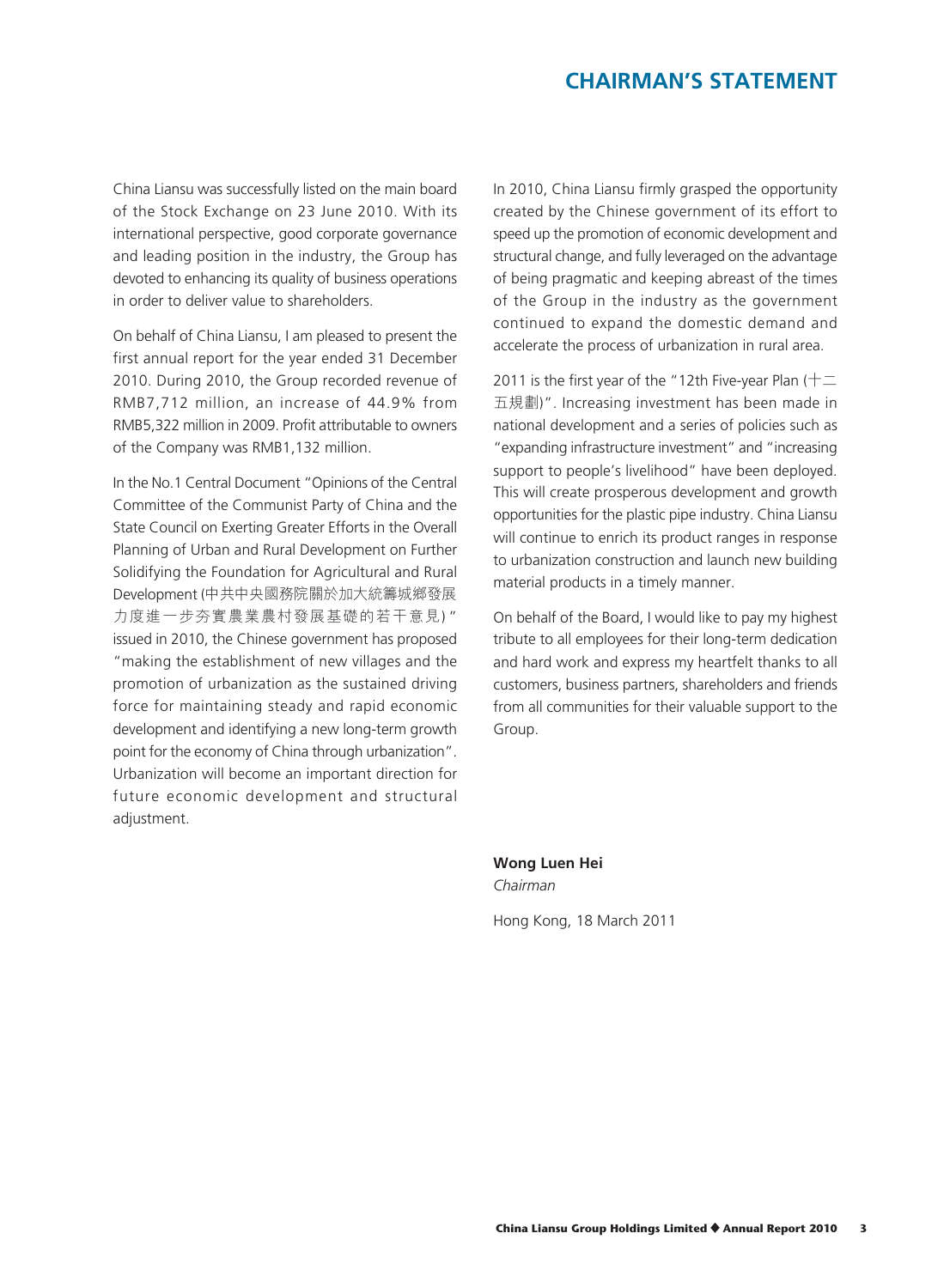#### **EXECUTIVE DIRECTORS**

**Mr. Wong Luen Hei** (**黃聯禧**), aged 48, is the founder of the Group, the Chairman of the Company and was appointed as an executive director of the Company on 5 November 2009. He is primarily responsible for the Group's overall strategic planning and business management. Mr. Wong has approximately 14 years of experience in plastic pipe operations and management. He served as the chairman in Shunde Liansu Industrial from December 1996 to April 1999 and was awarded "Outstanding Private Entrepreneur of Shunde" (順 德優秀民營企業家) by Shunde People's Government of Foshan (佛山 市順德區人民政府) in 2003. Mr. Wong has been a member of Shunde District, Foshan City Committee of the Chinese People's Political Consultative Conference (中國人民政治協商會議 佛山市順德區委員會) since 2003 and a vice president of Foshan Shunde Longjiang Chamber of Commerce (佛 山市順德區龍江商會) since 2006. Mr. Wong is the spouse of Ms. Zuo Xiaoping.

**Mr. Zuo Manlun** (**左滿倫**), aged 38, is the Chief Executive of the Group and was appointed as an executive director of the Company on 27 February 2010. He is primarily responsible for the overall management of the daily business operations and sales of the Group. Mr. Zuo has approximately 11 years of experience in the plastic pipe industry. Mr. Zuo joined the Group in December 1999 and has held various positions in operation management since joining the Group. Mr. Zuo won several awards including "Outstanding Worker of the Plastic Industry in the PRC" (中國塑料行業先進工作者) by China Plastics Processing Industry Association (中國塑料加工工業協會 ) in 2009. Mr. Zuo is the brother-in-law of Mr. Wong Luen Hei and the younger brother of Ms. Zuo Xiaoping.

**Ms. Zuo Xiaoping** (**左笑萍**), aged 44, is a Vice President of the Group and was appointed as an executive director of the Company on 27 February 2010. She is primarily responsible for procurement control and logistics management of the Group. Ms. Zuo has approximately 14 years of experience in the plastic pipe industry. Ms. Zuo served as a director of Shunde Liansu Industrial from December 1996. In 1999, upon establishing the Group together with Mr. Wong Luen Hei, she held various positions in procurement. Ms. Zuo is the spouse of Mr. Wong Luen Hei and the elder sister of Mr. Zuo Manlun.

**Mr. Lai Zhiqiang** (**賴志強**), aged 44, is a Vice President of the Group and was appointed as an executive director of the Company on 27 February 2010. He is primarily responsible for the production and technical management of the Group. Mr. Lai has approximately 14 years of experience in the plastic pipe industry and served as a workshop manager of Shunde Liansu Industrial from December 1996 to November 1999. Mr. Lai joined the Group in December 1999 and has held various positions in production management since joining the Group.

#### **Mr. Kong Zhaocong** (**孔兆聰**),

aged 45, is a Vice President of the Group and was appointed as an executive director of the Company on 27 February 2010. Mr. Kong is primarily responsible for the sales (excluding southern China) of the Group and has approximately 17 years of experience in the plastic pipe industry. Mr. Kong joined the Group in December 1999 and has held various positions in production management and sales since joining the Group. Prior to joining the Group, Mr. Kong served as a factory manager at Foshan City Dongjian Plastic Materials Factory (佛山市東建 塑料廠)from March 1993 to January 1999 and served as a manager in the production department of Shunde Liansu Industrial from January 1999 to November 1999.

**Mr. Chen Guonan** (**陳國南**), aged 43, is a Vice President of the Group and was appointed as an executive director of the Company on 27 February 2010. He is primarily responsible for the management of the quality control of the Group. Mr. Chen has approximately 21 years of experience in the plastic pipe industry. Mr. Chen joined the Group in December 1999 and has held various positions in production management and engineering since joining the Group. Prior to joining the Group, Mr. Chen was a manufacturing engineer in the technology department at Guangdong Province Zhaoqing Gaojiang Plastic Products Co., Limited (廣東省肇慶高江塑料製品有限公司 ) from July 1989 to July 1993. From July 1993 to September 1999, he was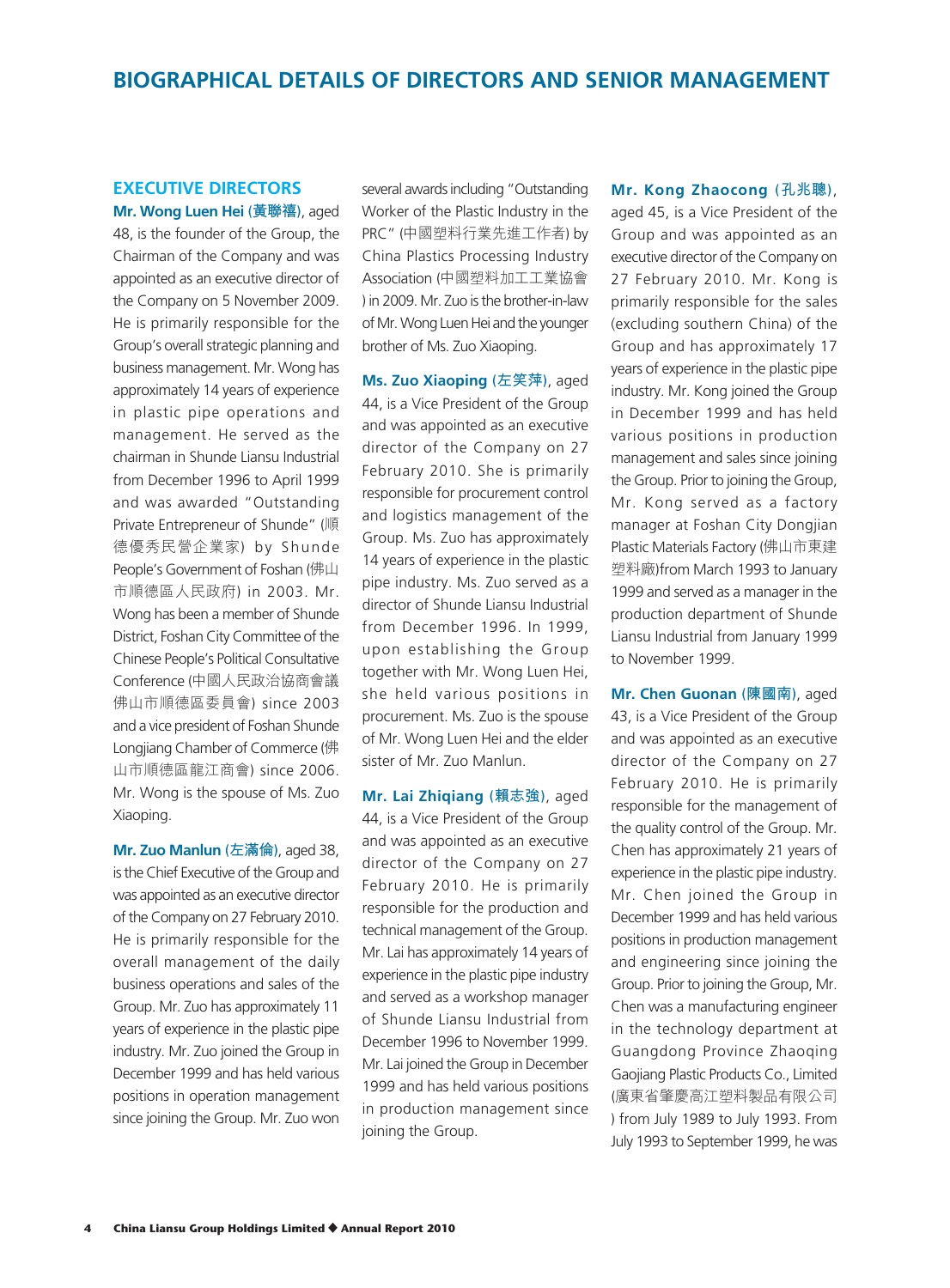# **BIOGRAPHICAL DETAILS OF DIRECTORS AND SENIOR MANAGEMENT**

a deputy factory manager at Foshan City Dongjian Plastic Materials Factory (佛山市東建塑料廠). Mr. Chen served as a production manager of Shunde Liansu Industrial from September 1999 to November 1999. Mr. Chen has been a deputy secretary general of Plastic Pipe Special Committee of China Plastics Processing Industry Association (中國 塑料加工工業協會塑料管道專業委 員會) since 2005. Mr. Chen obtained a bachelor's degree in polymer chemical from South China University of Technology (華南理工大學) in July 1989.

**Dr. Lin Shaoquan** (**林少全**), aged 35, is a Vice President of the Group and was appointed as an executive director of the Company on 27 February 2010. Dr. Lin is primarily responsible for the research and development and overseas sales of the Group. Dr. Lin has approximately 8 years of experience in the plastic pipe industry. Dr. Lin joined the Group in July 2002 and has held various positions in research and development and overseas sales since joining the Group. Dr. Lin is currently a committee member of Plastic Pipelines and Accessories & Valves Division of China Plastic Products and Standardized Technologies Committee (全國塑料 製品標準化技術委員會塑料管材、 管件及閥門分技術委員會) and, over the years, has won various

awards including "National May First Labor Medal" (全國五一勞動 獎章) by All China Federation of Trade Unions (中華全國總工會) in 2006. Dr. Lin received a doctorate degree in polymer chemical and physics from Sun Yat-sen University (中山大學) in June 2002.

**Mr. Huang Guirong** (**黃貴榮**),

aged 35, is a Vice President of the Group and was appointed as an executive director of the Company on 27 February 2010. Mr. Huang is primarily responsible for the overall management of the factories and production facilities of the Group and has approximately 14 years of experience in the plastic pipe industry. Mr. Huang joined the Group in December 1999 and has held various positions in production management since joining the Group. Prior to joining the Group, Mr. Huang served as a deputy factory manager at Foshan City Dongjian Plastic Materials Factory (佛山東建塑 料廠) from 1996 until 1999 and served as a deputy manager of the plastic production department of Shunde Liansu Industrial from June 1999 to November 1999. Mr. Huang completed a program of marketing from Hubei University of Technology (湖北工業大學) from September 2001 to July 2005.

**Mr. Luo Jianfeng** (**羅建峰**), aged 39, was appointed as an executive director of the Company on 2 April 2010. Mr. Luo has approximately 17 years of experience in accounting and worked at Shunde City Accounting Firm (順德市會計師事務所) from July 1993 to March 1996, Guangdong Dezheng Accounting Firm with Limited Liability (廣東德正有限責任 會計師事務所) from April 1996 to December 2001 and Guangdong Gongcheng Accounting Firm (廣東公 誠會計師事務所) from January 2002 to December 2007. Since January 2008, Mr. Luo has been working for Foshan City Zhongzhengcheng Accounting Firm Co., Limited (佛山市 中正誠會計師事務所有限公司) as a certified public accountant. Mr. Luo is a member of The Chinese Institute of Certified Public Accountants (中國註 冊會計師協會) and is currently an independent director of Winowner Group Co., Ltd. (萬鴻集團股份有限  $\mathfrak{B}$ ) (stock code: 600681), which is listed on the Shanghai Stock Exchange. Mr. Luo obtained a bachelor's degree in economics from Guangdong University of Business Studies (廣東商學院) in June 1993.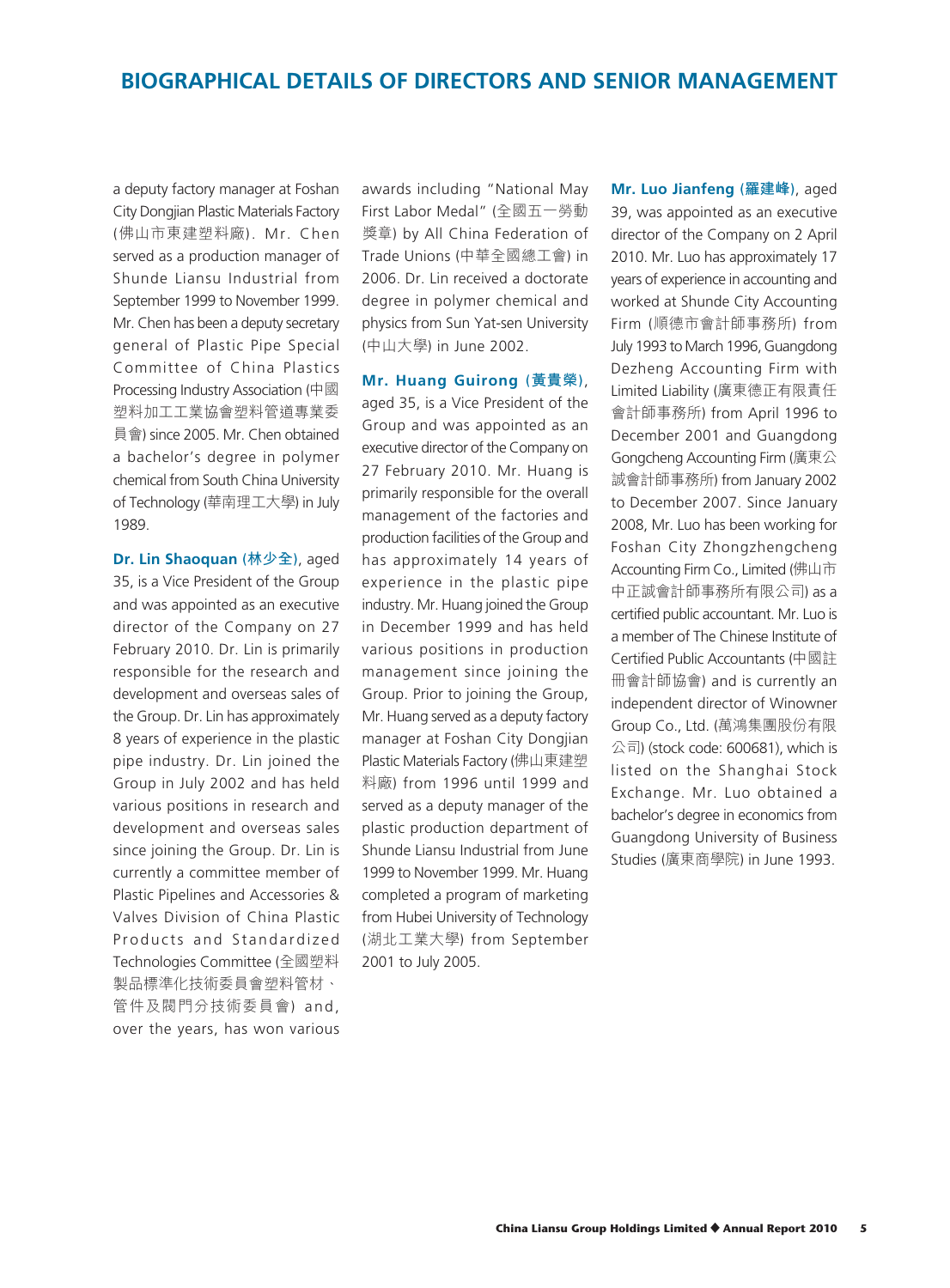# **BIOGRAPHICAL DETAILS OF DIRECTORS AND SENIOR MANAGEMENT**

#### **NON-EXECUTIVE DIRECTORS**

**Mr. Lin Dewei** (**林德緯**), aged 50, was appointed as a non-executive director of our Company on 27 February 2010. Mr. Lin has approximately 16 years of experience in the legal field and worked as a parttime lawyer at various PRC law firms between 1995 and 2001. Since 2001, Mr. Lin has been practising as a lawyer at Guangdong Everwin Law Office (廣東法制盛邦律師事務所). He became a partner at the firm in 2004. Mr. Lin was an arbitrator of the Guangzhou City Arbitration Commission (廣州仲裁委員會) in 2003.

Mr. Lin Dewei is currently a director and shareholder of Guangzhou Yuegao Patent Trademark Agency Co., Ltd. (廣 州粵高專利商標代理有限公司) ("Yuegao Patent") and Guangzhou Yuegao Trademark Agency Co., Ltd. ( 廣州 粵高商標代理有限公司) (collectively known as "Yuegao"). As disclosed in the section headed "Connected Transactions and Relationship with the Controlling Shareholder" of the Prospectus, the Group has entered into various agency agreements with Yuegao for it to carry out trademark registrations, patent applications and other related matters. Therefore, Mr. Lin is not independent from the Group. The reasons for his appointment as a non-executive director are due to his professional qualifications and knowledge of PRC

laws, as well as his practical experience in the legal field. Apart from being a non-executive director of the Company, Mr. Lin is also a member of the audit committee.

# **INDEPENDENT NON-EXECUTIVE DIRECTORS**

**Dr. Bai Chongen** (**白重恩**), aged 47, was appointed as an independent non-executive director of the Company on 27 February 2010. Dr. Bai is currently a Freeman professor of economics, an associate dean and the department head of economics in the School of Economics and Management of Tsinghua University (清華大學經濟 管理學院). Dr. Bai is a director of the National Institute for Fiscal Studies at Tsinghua University (清華大學中國 財政稅收研究所). Dr. Bai serves as an independent non-executive director of China CITIC Bank Corporation Limited (stock code: 998), which is listed on the Stock Exchange, and an independent director of China-Singapore Suzhou Industrial Park Development Group Co., Ltd. (中新蘇州工業園區開發集 團股份有限公司) and New China Trust Co., Ltd. (新華信託股份有限 公司). Dr. Bai obtained a doctorate degree in mathematics from the University of California, San Diego in September 1988 and a doctorate degree in economics from Harvard University, US in June 1993.

#### **Mr. Fung Pui Cheung** (**馮培漳**),

aged 62, was appointed as an independent non-executive director of the Company on 27 February 2010. Mr. Fung is currently practising as a sole proprietor in the name of P C Fung & Company (馮培漳會計師事 務所), a certified public accountants firm, and is a director in Pan-China (H.K.) CPA Limited (天健(香港)會計 師事務所有限公司) (formally known as NCN CPA Limited (德誠會計師事 務所有限公司)). Mr. Fung is a member of the Hong Kong Institute of Certified Public Accountants. Mr. Fung is currently an independent nonexecutive director and a member of the audit committee of Vantage International (Holdings) Limited (stock code: 15) and an independent nonexecutive director, a member of the audit committee and a member of the remuneration committee of CY Foundation Group Limited (stock code: 1182), both of which are companies listed on the Stock Exchange. He is a member of the Financial Reporting Review Panel and Inland Revenue Department Users Committee. Given that most of Mr. Fung's directorships or positions with other companies or association are not full-time in nature, and Mr. Fung will not be involved in the day-to-day operation and management of the Company, he has confirmed that he would be able to allocate sufficient time to discharge his duties and responsibilities to the Company. Mr. Fung received a master's degree in arts from Antioch University, US in March 1987.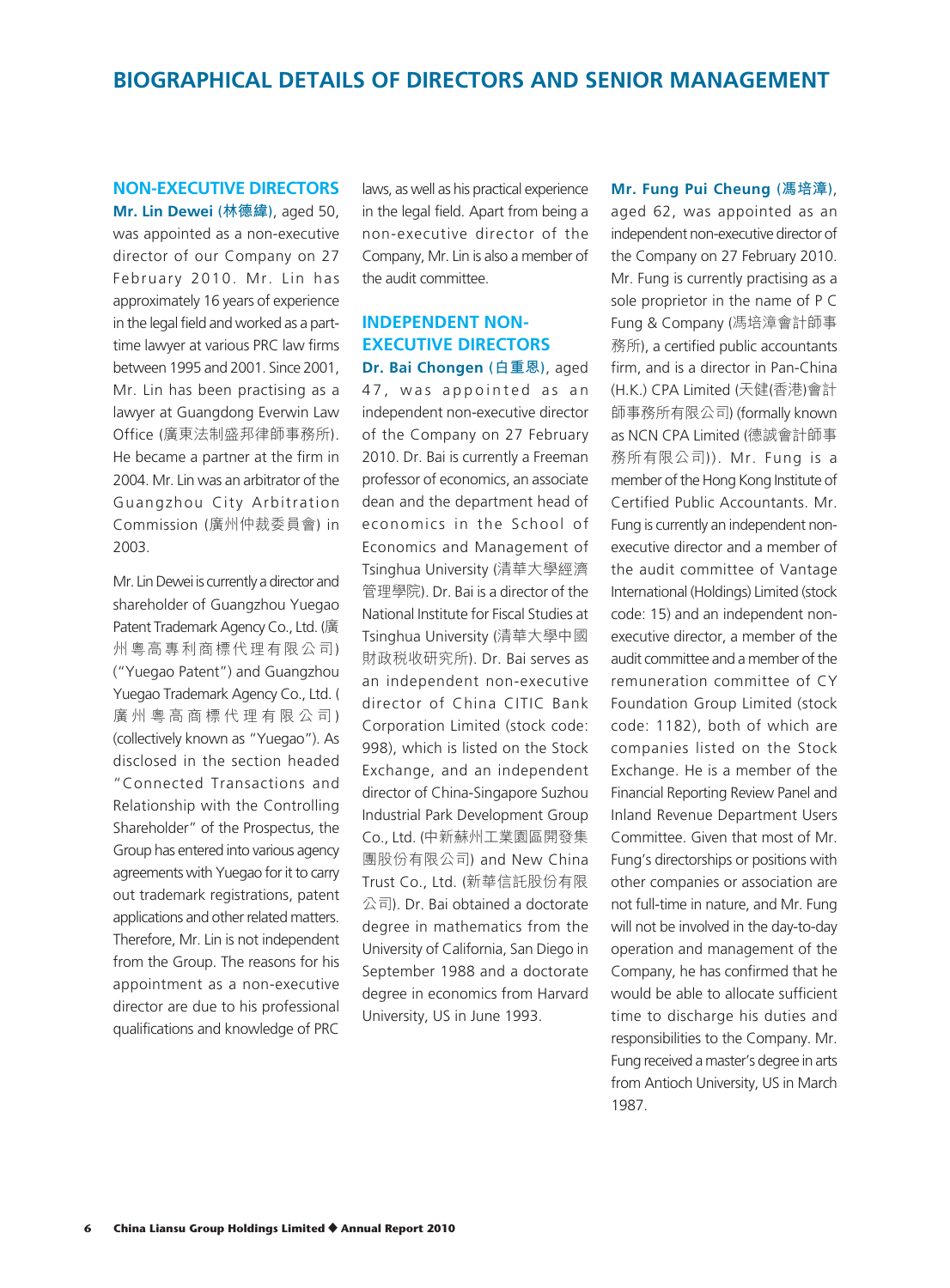# **BIOGRAPHICAL DETAILS OF DIRECTORS AND SENIOR MANAGEMENT**

#### **Mr. Wong Kwok Ho Jonathan**

(**王國豪**), aged 37, was appointed as an independent non-executive director of the Company on 27 February 2010. Since 2002, Mr. Wong has been practising as a barrister of the High Court in Hong Kong specializing in both civil and criminal litigation. Mr. Wong is a member of The Chartered Institute of Arbitrators. Mr. Wong obtained a bachelor's degree in business administration from Hawaii Pacific University in August 1997 and a bachelor's degree in law from City University of Hong Kong in November 2001. Mr. Wong received a Postgraduate Certificate in laws from City University of Hong Kong in July 2002.

#### **SENIOR MANAGEMENT Mr. Liu Guanggen** (**劉廣根**), aged

29, is a Chief Finance Officer of the Group and is responsible for the Group's overall financial and accounting affairs. Mr. Liu joined the Group in November 2008. Prior to this, he worked as a finance manager in The Industrial and Commercial Bank of China, Shunde Branch (中國 工商銀行股份有限公司順德支行) from 2004 to 2006, and was a subbranch manager of The Industrial and Commercial Bank of China, Foshan Shunde Haiqinwan Sub-Branch (中 國工商銀行股份有限公司佛山順德 海琴灣支行) from 2007 to 2008. Mr. Liu completed a diploma in finance from Southwestern University of Finance and Economics (西南財經大 學) in September 2005 as well as a program in laws at Guangdong

University of Business Studies (廣東 商學院) from March 2007 to January 2010.

**Mr. Ong Chi King** (**王子敬**), aged 37, is ordinarily a resident in Hong Kong and is a joint company secretary of the Company. Mr. Ong is responsible for the Group's company secretarial matters. Mr. Ong has more than 14 years of experience in accounting, finance and company secretarial fields. Prior to joining the Group in November 2009, Mr. Ong worked in the assurance and advisory business services department of Ernst & Young, one of the big four international accounting firms, from August 1995 to October 1999 and held senior positions in finance and company secretarial departments in various companies listed on the Stock Exchange. Mr. Ong was an executive director of Deson Development International Holdings Limited (stock code: 262), which is listed on the Stock Exchange, from March 2005 to June 2008. Mr. Ong is currently the company secretary of Yue Da Mining Holdings Limited (stock code: 629), which is listed on the main board of the Stock Exchange, since November 2008. Mr. Ong was admitted as a member of the Hong Kong Institute of Certified Public Accountants in December 1998 and a fellow member of the Association of Chartered Certified Accountants in September 2003. Mr. Ong received a bachelor's degree in business administration from The Hong Kong University of Science and Technology

in November 1995 and a master's degree in corporate finance from The Hong Kong Polytechnic University in November 2004.

#### **Mr. Yuan Shuixian** (**袁水先**),

aged 31, is a joint company secretary of the Company. Since he joined the Group in August 2005, Mr. Yuan has acted as secretary to the chairman of the Board. Prior joining to the Group, Mr. Yuan was a teacher in Heshun High School located at Nanhai District, Foshan City, Guangdong Province (廣東省 佛山市南海區和順高中) from July 2002 to July 2005. He graduated from South China Normal University (華南師範大學) with a bachelor's degree in literature (specialized in English) in July 2002.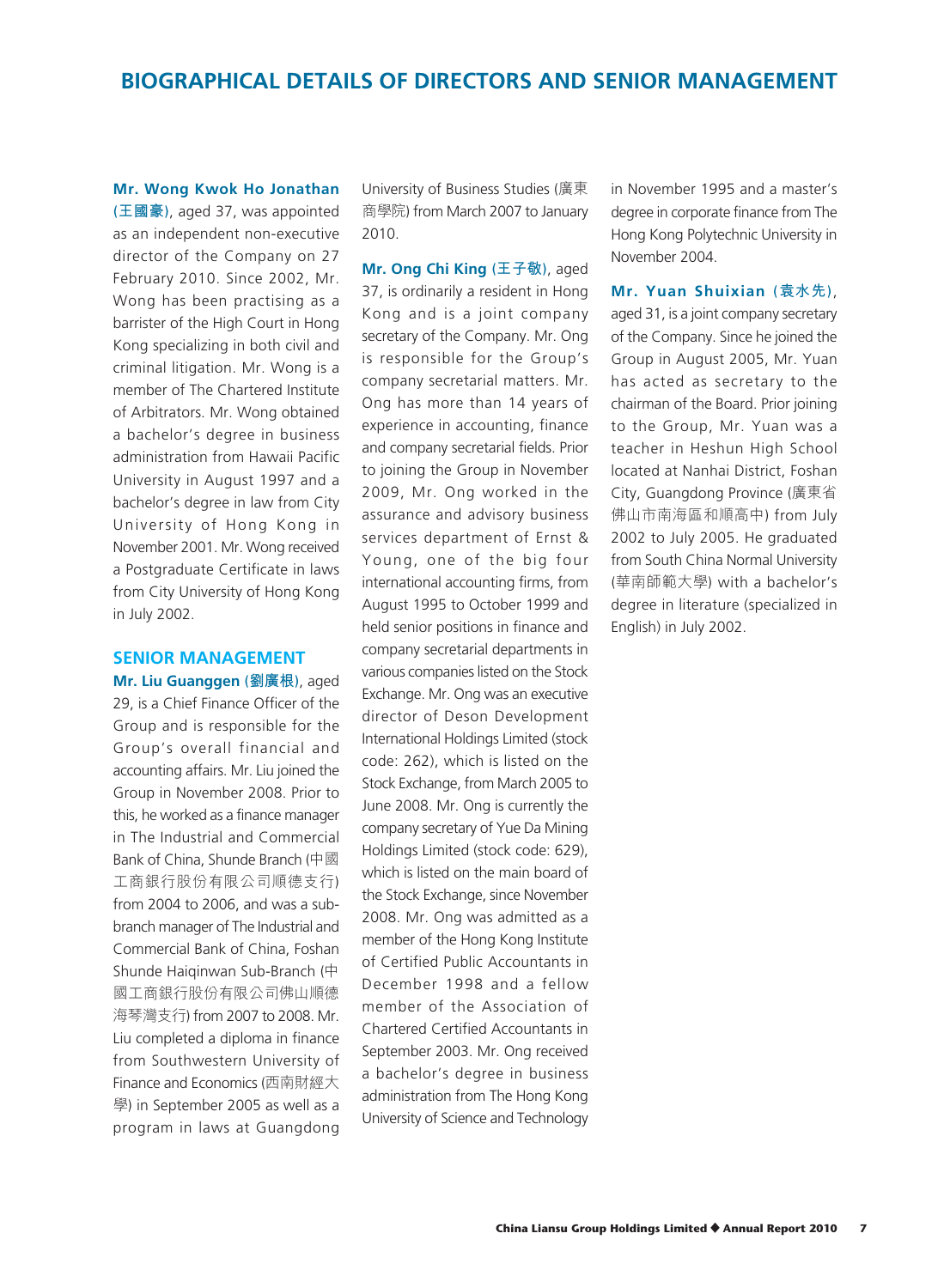China Liansu is always committed to maintaining high standards of corporate governance practices and business ethics of the Group. The Board believes in good corporate governance practices and business ethics which are essential for achieving sustainable development, establishing investors' confidence in the Company and safeguarding and enhancing the interests of shareholders of the Company ("shareholders").

#### **CORPORATE GOVERNANCE PRACTICES**

In pursue of good and high standard of corporate governance practices, the Board reviews the corporate governance practices of the Company from time to time so as to meet the expectations of shareholders for continual improvement, comply with increasingly stringent regulatory requirements and fulfill its commitment of pursuing excellent corporate governance. The Company has adopted the Code as set out in Appendix 14 to the Listing Rules since it was listed on the Stock Exchange on 23 June 2010. During the year under review, the Company has complied with the code provisions contained in the Code.

#### **MODEL CODE FOR SECURITIES TRANSACTIONS BY DIRECTORS**

The Company has adopted the Model Code as set out in Appendix 10 to the Listing Rules as the code governing securities transactions by directors of the Company. Having made specific enquiry to the directors, all of them confirmed that they have complied with the required standard as set out in the Model Code throughout the year. The Model Code is also applicable to other specific senior management officers of the Company. The directors and chief executive's interests and short positions in the shares, underlying shares and debentures of the Company and its associated corporations are disclosed in the Directors' Report on page 23 to page 24.

#### **BOARD**

#### **The Composition of the Board**

The Board currently comprises 13 directors, including 9 executive directors, 1 non-executive director and 3 independent non-executive directors. The term of office of each of the above directors is 3 years. Pursuant to the Articles of the Company, any director appointed to fill a casual vacancy or as an addition to the existing directors shall hold office only until the next general meeting or the next annual general meeting of the Company and shall then be eligible for re-election at that meeting. In addition, at every annual general meeting of the Company, not less than one-third of the directors for the time being shall retire from office by rotation provided that every director shall be subject to retirement by rotation at least once every three years. If there exists any relationship among the members of the Board, including financial, business, family or other material/relevant relationship, the disclosure has been published in the section headed "Biographical Details of Directors and Senior Management" and "Directors and Chief Executive's Interests and Short Positions in Shares, Underlying Shares and Debentures" of the Directors' Report.

#### **Chairman and Chief Executive**

To segregate the management of the Board from the daily management and business operations of the Group effectively, the posts of Chairman and chief executive are held by two individuals. One of the important duties of the Chairman is to lead the Board to ensure the Board always acts in the best interests of the Group. The Chairman shall ensure the effective operation of the Board and fully perform his/her duties and ensure all important issues are discussed at Board meetings in a timely manner. All directors will be consulted for any proposed items in the agenda. The Chairman has delegated the drafting of the agenda of each Board meeting to the chief executive and the joint company secretaries. With the assistance of the chief executive and the joint company secretaries, the Chairman aims to ensure all directors are adequately briefed on any issues put forward at a Board meeting and receive sufficient and reliable information in a timely manner.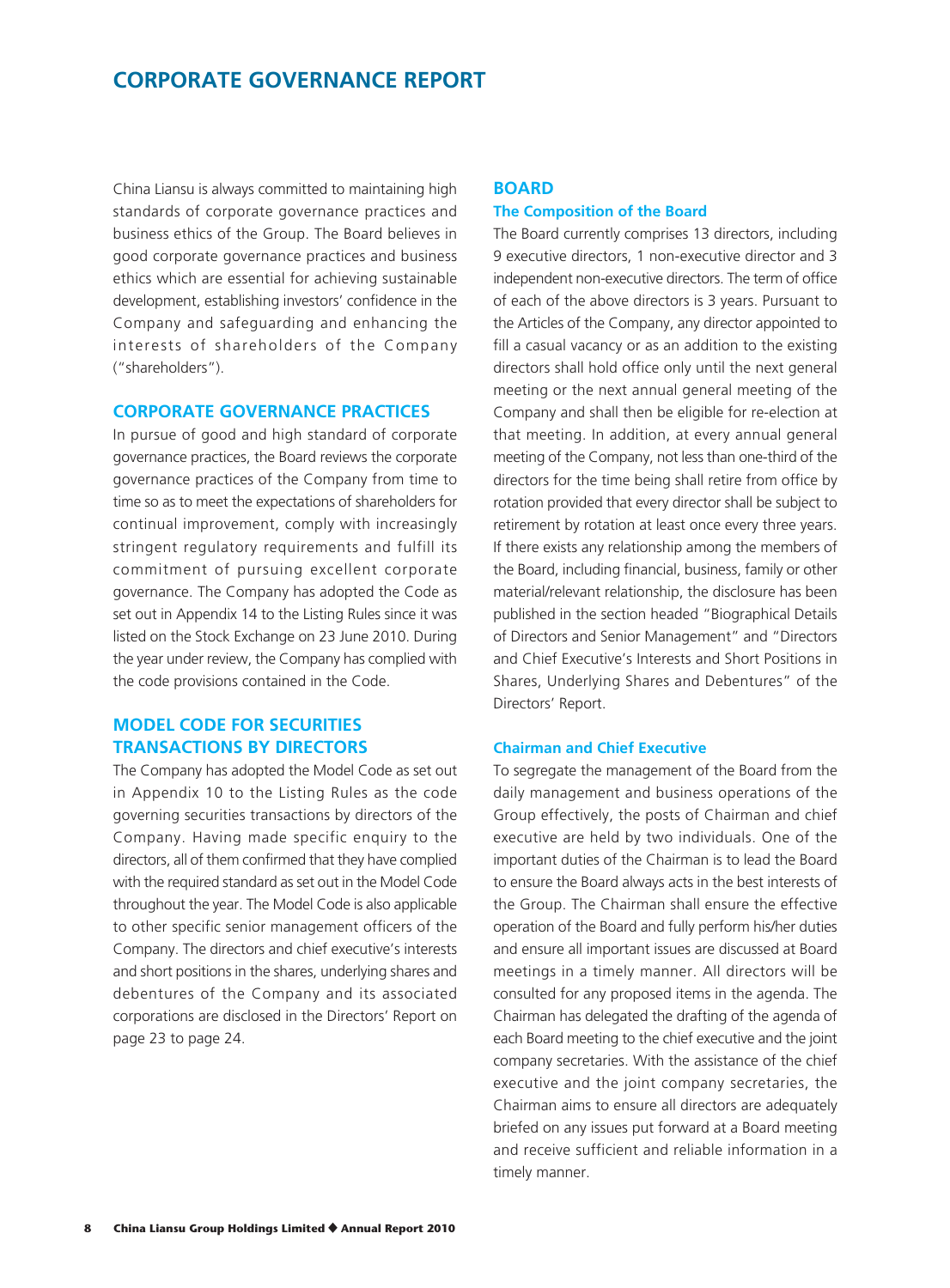#### **Non-executive Directors**

Non-executive directors provide various expertise and experiences and conduct reviews and maintain balance to safeguard the interests of the Group and its shareholders. They participate in Board meetings and committee meetings and make independent judgements on issues related to the Group's strategies, performance, interest conflicts and management process so as to ensure the interests of all shareholders of the Company are properly considered.

#### **Independent Non-executive Directors**

The Company has received annual confirmations made by each of the independent non-executive directors under Rule 3.13 of the Listing Rules regarding their independence and regarded all independent nonexecutive directors as independent parties in accordance with the terms of the independence guidelines set out in Rule 3.13 of the Listing Rules.

#### **Duties of the Board**

The Board shoulders the responsibility of providing effective, responsible and reliable leadership to the Group. The Board exercises its rights in management decision on the aspects of the Company's development strategy, management structure, investment and financing, planning, financial and control and personnel in accordance with the requirements of the Code.

The Company appointed Ernst & Young as the Company's independent auditors to audit the interim results for the six months ended 30 June 2010 and the annual results for the year ended 31 December 2010. The directors of the Company confirm they have the responsibility of providing objective, fair, clear and concise assessments in the financial statements of the annual report and the interim report. In preparing the financial statements for the year ended 31 December 2010, the directors have selected the appropriate accounting policy and consistently applied and adopted the Hong Kong Financial Reporting Standards and made prudent and reasonable judgements and estimates and have continuously prepared the financial statements.

The declaration of reporting responsibility issued by the external auditors of the Company on the Company's financial statements is set out in the Independent Auditors' Report on page 32.

#### **Board Meetings**

For the year ended 31 December 2010, the Board convened two plenary meetings to review operating performance, recent market conditions, considered and approved the Group's overall strategy and audited interim results for the six months ended 30 June 2010.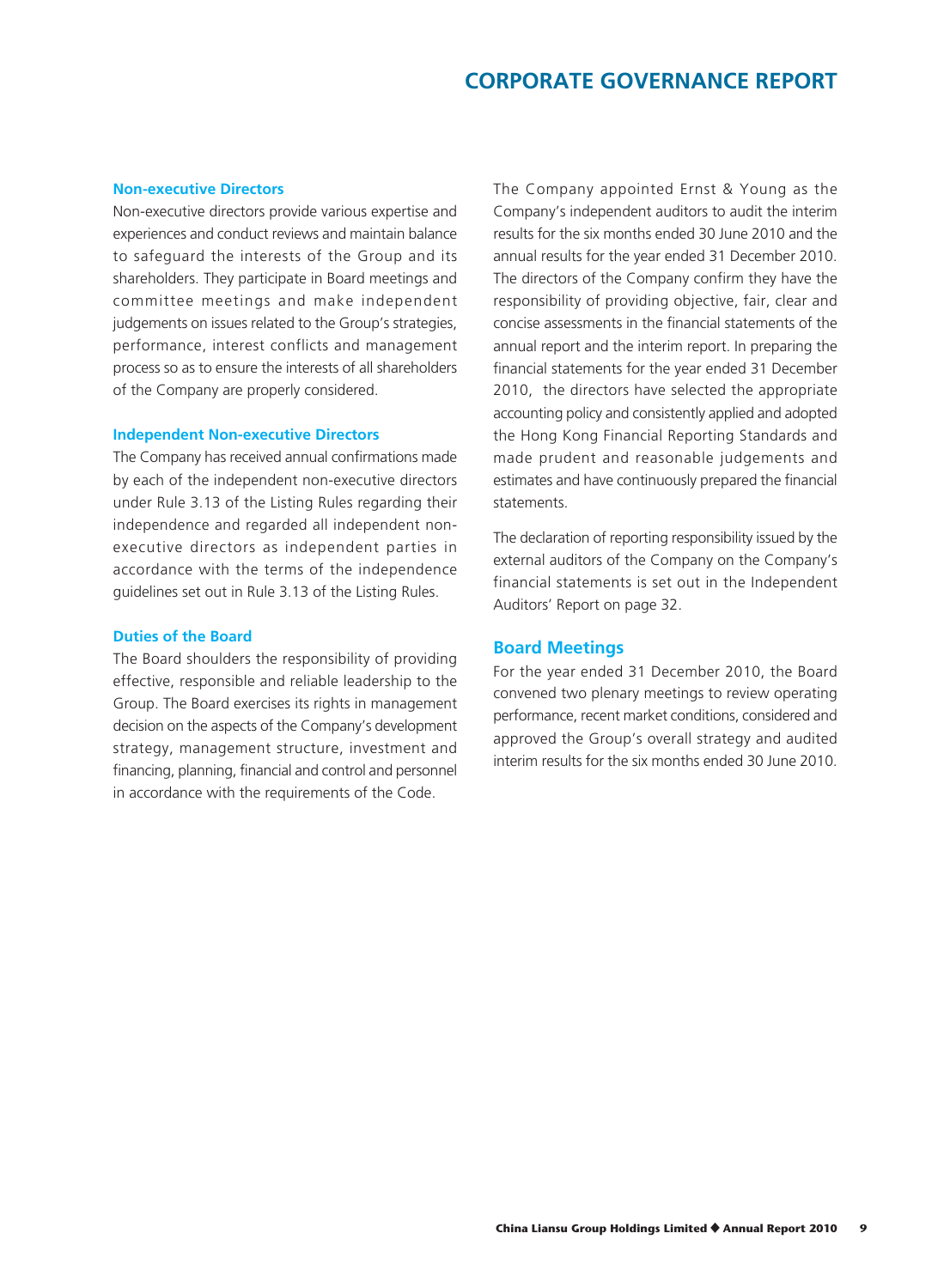|                                | Meetings attended/eligible to attend |                  |                   |                     |  |  |
|--------------------------------|--------------------------------------|------------------|-------------------|---------------------|--|--|
|                                |                                      | <b>Audit</b>     | <b>Nomination</b> | <b>Remuneration</b> |  |  |
| <b>Directors</b>               | <b>Board</b>                         | <b>Committee</b> | <b>Committee</b>  | Committee           |  |  |
| <b>Executive directors</b>     |                                      |                  |                   |                     |  |  |
| Wong Luen Hei                  | 2/2                                  |                  | 1/1               | 1/1                 |  |  |
| Zuo Manlun                     | 2/2                                  |                  | 1/1               | 1/1                 |  |  |
| Zuo Xiaoping                   | 2/2                                  |                  |                   |                     |  |  |
| Lai Zhiqiang                   | 2/2                                  |                  |                   |                     |  |  |
| Kong Zhaocong                  | 2/2                                  |                  |                   |                     |  |  |
| Chen Guonan                    | 2/2                                  |                  |                   |                     |  |  |
| Lin Shaoquan                   | 2/2                                  |                  |                   |                     |  |  |
| Huang Guirong                  | 2/2                                  |                  |                   |                     |  |  |
| Luo Jianfeng                   | 2/2                                  |                  |                   |                     |  |  |
| <b>Non-executive directors</b> |                                      |                  |                   |                     |  |  |
| Lin Dewei                      | 2/2                                  | 2/2              |                   |                     |  |  |
| Independent                    |                                      |                  |                   |                     |  |  |
| non-executive directors        |                                      |                  |                   |                     |  |  |
| Bai Chongen                    | 2/2                                  |                  | 1/1               | 1/1                 |  |  |
| Fung Pui Cheung                | 2/2                                  | 2/2              | 1/1               | 1/1                 |  |  |
| Wong Kwok Ho Jonathan          | 2/2                                  | 2/2              | 1/1               | 1/1                 |  |  |

The table below sets out the attendance of all members of the Board at the meetings held in 2010:

The Company gives proper notices of Board meeting to directors and the procedure of Board meetings is in compliance with the Articles of the Company and the relevant rules and regulations. The agenda and the relevant documents will be provided to all directors in a timely manner. The Chairman will give a proper briefing to all directors on items to be put forward at a Board meeting. To ensure compliance with the procedure of Board meetings and all applicable rules and regulations, all directors may gain a full understanding of all relevant data in a timely manner and may receive advice and services from the joint company secretaries. The minutes of Board meetings are kept by the joint company secretaries and are available for inspection by directors and the auditors of the Company.

#### **Responsibility of Joint Company Secretaries**

The joint company secretaries report to the Board so as to ensure compliance with the procedure of the Board and guarantee the Board is fully briefed on all legislations, regulations and corporate governance development and has considered their opinions when making a decision. The joint company secretaries are also directly responsible for the Group's compliance with continuing obligations under the Listing Rules, Hong Kong Codes on Takeovers and Mergers and Share Repurchases, Companies Ordinance, Securities and Futures Ordinance and other applicable laws, rules and regulations.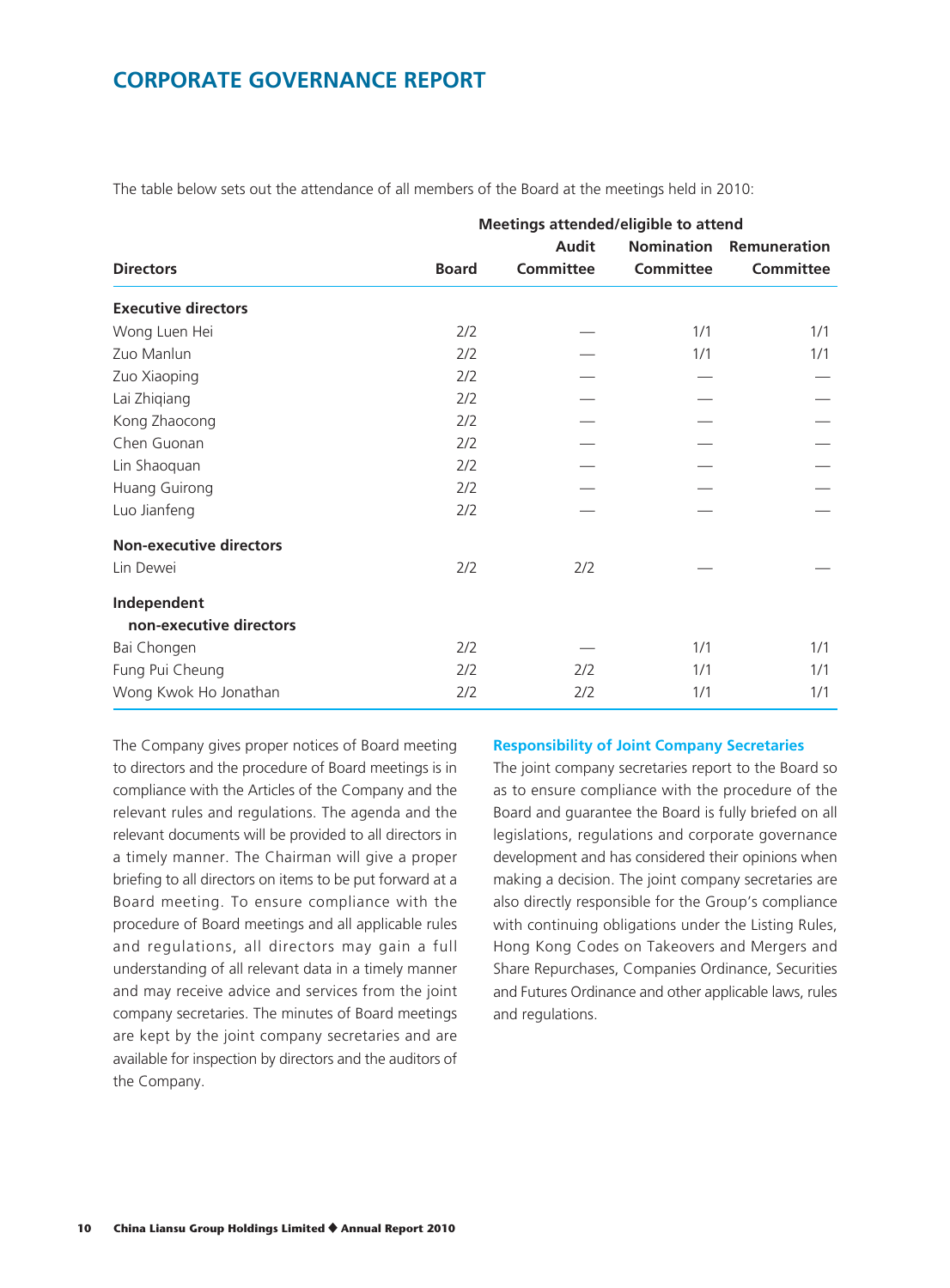#### **BOARD COMMITTEES**

The Board has delegated various responsibilities to certain committees under its supervision, including the Company's audit committee ("Audit Committee"), remuneration committee ("Remuneration Committee") and nomination committee ("Nomination Committee") (collectively known as "Board Committees"). Board Committees can engage intermediaries to provide professional opinions and the reasonable expenses incurred as a result are borne by the Company.

#### **Audit Committee**

The Audit Committee comprises three members, namely Mr. Fung Pui Cheung (Chairman of the Audit Committee and independent non-executive director), Mr. Wong Kwok Ho Jonathan (independent nonexecutive director) and Mr. Lin Dewei (non-executive director). The major responsibility of the Audit Committee is to conduct independent and objective audits of the truth and accuracy of the Group's economical operation and financial activities, financial policy, financial procedures, internal control, external audit, internal audit, financial information reporting and financial data and assist the Board in discharging its relevant duties.

The Audit Committee convenes at least two meetings each year. In 2010, the Audit Committee convened two meetings and has reviewed and discussed the audited interim results for the six months ended 30 June 2010 and has reviewed the Group's internal control measures and the internal report issued by the professional consultant. Subsequent to the year end, the Audit Committee reviewed the annual report and annual results announcement for the year ended 31 December 2010 with a recommendation to the Board for approval. The attendance record of the meetings is set out on a named basis on page 10.

#### **External Auditor**

For the year ended 31 December 2010, the service fees paid or payable to the Company's external auditors are set out as follows:

|                                  | <b>RMB' million</b> |
|----------------------------------|---------------------|
| Audit services of the interim    |                     |
| and annual results               | 6.1                 |
| Non-audit services               |                     |
| (taxation and advisory services) | 12                  |
| Total                            |                     |

#### **Remuneration Committee**

The Remuneration Committee comprises five members, namely Mr. Wong Luen Hei (Chairman of the Remuneration Committee and executive director), Mr. Zuo Manlun (executive director), Mr. Fung Pui Cheung, Dr. Bai Chongen and Mr. Wong Kwok Ho Jonathan (all of them are independent non-executive directors). The Remuneration Committee is mainly responsible for studying and formulating the Company's remuneration policy and incentive mechanism and is responsible for formulating the standards for the appraisal of the Company's directors and senior management and conducting appraisals.

In order to determine the level of remuneration and fees paid to members of the Board, market rates and factors such as each director's work load, responsibility and job complexity are taken into account. The following factors are considered when determining the remuneration packages of directors and senior management:

- business requirements;
- individual performance and contribution to results;
- company performance and profitability;
- retention considerations and the potential of individuals;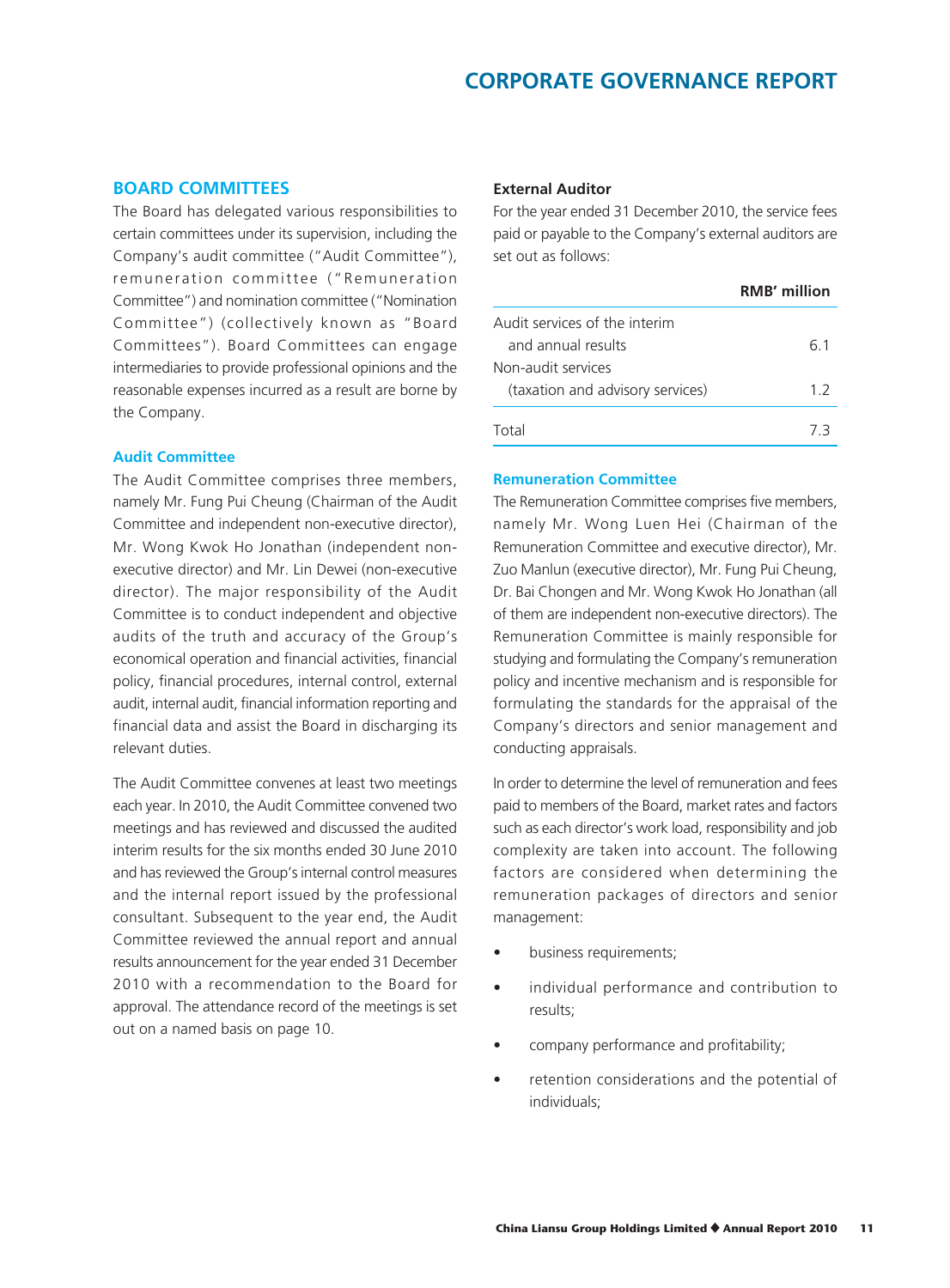- changes in relevant markets, including supply and demand fluctuations and changes in competitive conditions; and
- general economic situation.

During the review process, no individual director is involved in decisions relating to his own remuneration.

The Remuneration Committee shall convene at least one meeting each year. In 2010, the Remuneration Committee convened one meeting and reviewed the remuneration packages for directors and senior management. The attendance record of the meetings is set out on a named basis on page 10.

Details of emoluments of each of the directors for the year are set out in note 8 to the financial statements.

#### **Nomination Committee**

The Nomination Committee comprises five members, namely Mr. Wong Luen Hei (Chairman of the Nomination Committee and executive director), Mr. Zuo Manlun (executive director), Mr. Fung Pui Cheung, Dr. Bai Chongen and Mr. Wong Kwok Ho Jonathan (all of them are independent non-executive directors). The major duty of the Nomination Committee is to study and make recommendations on the candidates, selection criteria and procedure in respect of the Company's directors and senior management.

The Company follows a formal, fair and transparent procedure for the appointment of new directors to the Board. The Nomination Committee reviews the structure, size and composition of the Board, identifies suitable candidates if necessary and makes recommendations to the Board for decisions.

The Nomination Committee shall convene at least one meeting each year. In 2010, the Nomination Committee convened one meeting. The Nomination Committee reviewed the structure, size and composition of the Board and reviewed the independence of all independent non-executive directors. The attendance record of the meetings is set out on a named basis on page 10.

#### **Internal Control**

The Board is solely responsible for maintaining sound and effective internal control of the Group. The Company has engaged an external consultant ("Internal Control Consultant") to assess the Group's internal control system for the year ended 31 December 2010 and provide opinions in measures that should be taken by the Group to enhance corporate governance practices and the internal control system.

For the year ended 31 December 2010, the Board has reviewed the effectiveness of the internal control system in the aspects of finance, operation, compliance control and risk management functions through the Audit Committee and with the assistance of the Internal Control Consultant. The Group's internal control includes the establishment of a management structure that defines the authority to help the Group achieve its business targets, protect assets to prevent unauthorized embezzlement or handling, ensuring maintaining proper accounting records as reliable financial data for internal use and publication and ensuring compliance with the relevant laws and regulations. The system aims to provide reasonable (but not absolute) assurance that there are no material misstatements or losses and manage (but not completely eliminate) the risks of the Group's operating system failure and failure to achieve business objectives. Having reviewed the Group's internal control report, the Board considers the internal control system effective and appropriate.

The Group has formulated a "whistleblowing policy" whereby employees can report any matters to the Chairman or the Audit Committee secretly by sending electronic mails to the designated address or by phone. Such matters may include misconduct, irregular conduct or fraud regarding financial matters and accounting practices without fear of being accused. Any shareholder or stakeholder can also report similar concerns in writing or verbally in confidence to the Audit Committee.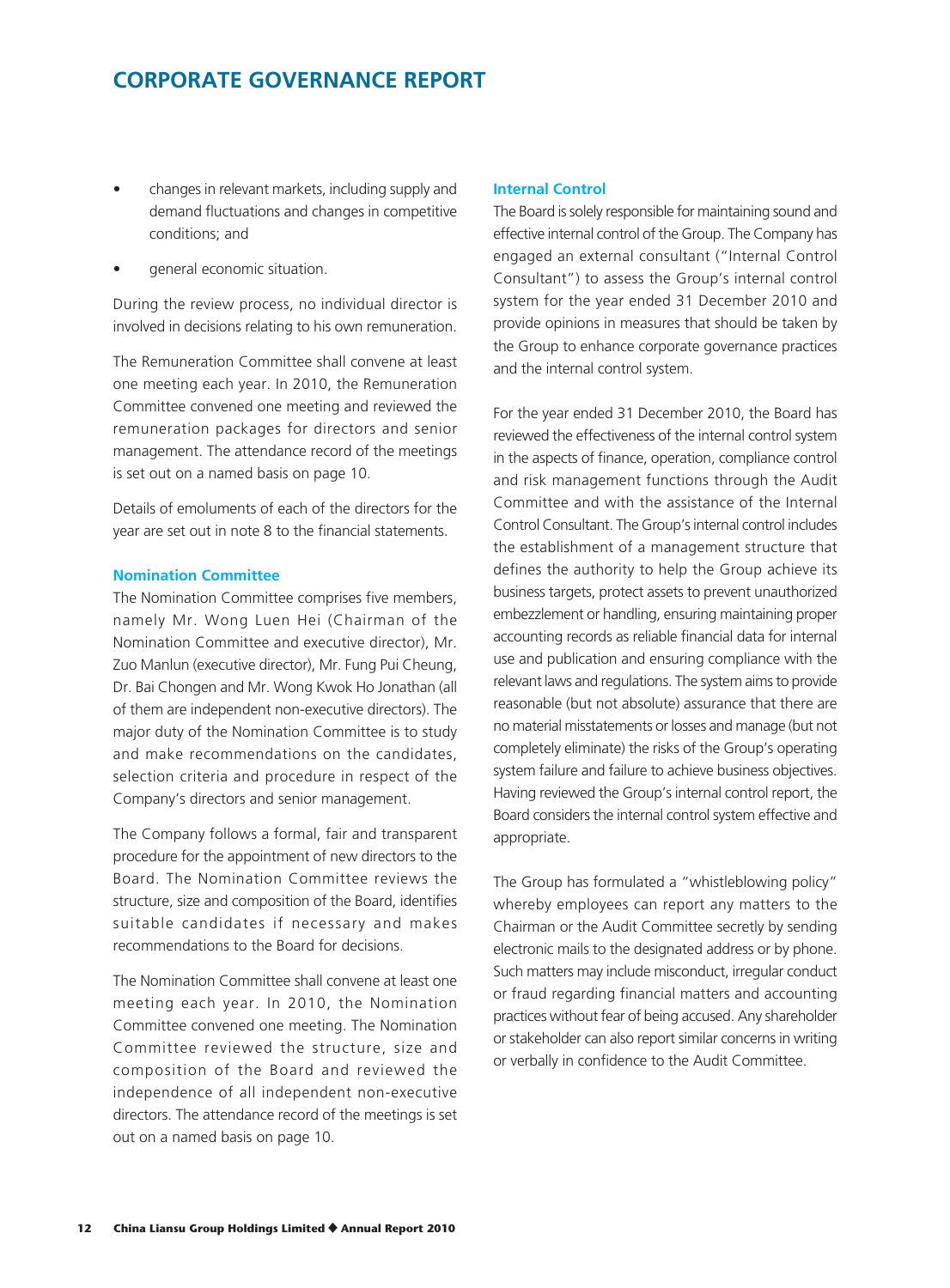#### **Relationship with Investors and Shareholders**

The Company endeavours to maintain a high level of transparency in communication with shareholders and investors in general. Communication between the Company and its shareholders is conducted through various channels, including interim and annual reports, data published on the web sites of the Stock Exchange and the Company and general meetings. The Company encourages shareholders to attend the Company's general meetings. The Group's financial and other information is also published on the web site of the Stock Exchange (www.hkexnews.hk) and the web site of the Company (www.liansu.com).

The Company's senior management endeavours to maintain an open dialogue channel with the investment sector to ensure they have a thorough understanding of the Company and its operations and strategies. Since its listing in June 2010, the Company has emphasized the importance of the function of investor relations, engaged a dedicated independent third party to maintain investor relations and conduct investor/analyst meetings irregularly and led investors and analysts to visit its plants.

As regards investor relations, the Group will actively conduct activities related to investor relations in the future to strengthen its corporate responsibility so that global investors can have an adequate knowledge and understanding of the Company's operating strategy, financial performance and development prospects. The Company will actively develop and maintain close relationship with investors, analysts and media to achieve sound investor relations management.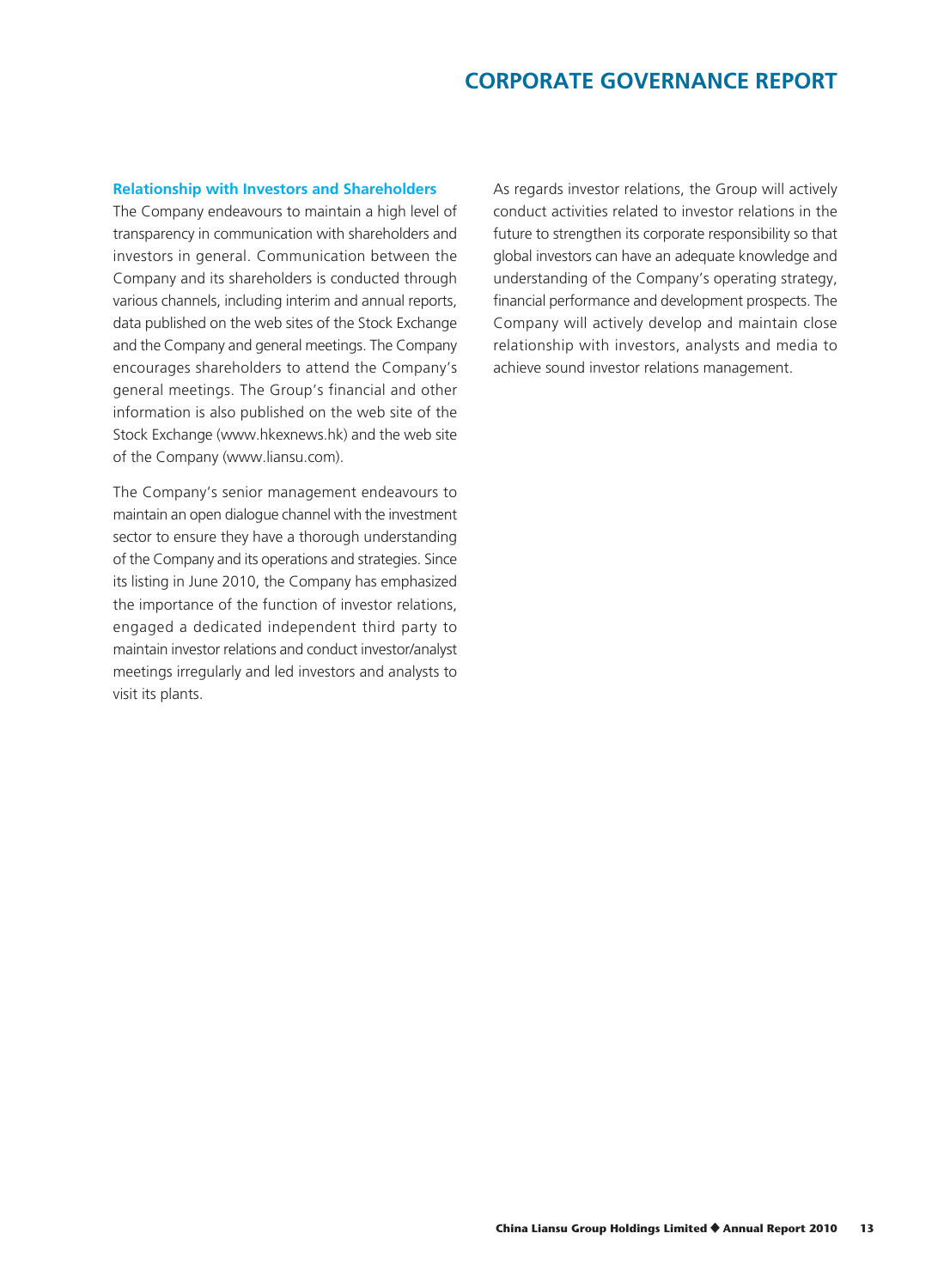#### **BUSINESS REVIEW AND ANALYSIS**

#### **The Plastic Pipe Industry is at the High Growth Stage and the Company's Industry Leadership Position Continues to Consolidate**

Being confronted with the challenging global economic environment, as well as the complicated and changing economic situation in China, China Liansu accurately grasped the development opportunity in the past years, clarified its development direction and fully leveraged on the advantages of the Group in strategic presence, industry chain, management integration, technology and brands to exert great efforts in developing the target markets, enhance regional resources integration and internal resources restructuring and improve its management and operating efficiency, thus maintaining the steady, fast and healthy development of the Group's operating results with the steady growth of its principal businesses. Since its establishment, China Liansu has made becoming one of the famous Chinese brands as its objective and has now established a very high reputation in the market. In the future, the Group will continue to actively participate in large infrastructure projects, further strengthen cooperation with government agencies, public utility entities and well-known enterprises so as to upgrade the Company's image and enhance customer satisfaction.

Looking back to 2010, the Group's operating and financial performance was steady. Revenue was RMB7,712 million an increase of RMB2,390 million or 44.9% over 2009. Gross profit for the year ended 31 December 2010 was RMB2,034 million, an increase of 67.7% over 2009. Basic earnings per share was RMB0.43, an increase of 48.3% over 2009.

The table below sets out the breakdown of sales volume, revenue and average selling price by product materials for the years ended 31 December 2010 and 31 December 2009:

|                                 | 2010                                   |                            |                     |         | 2009          |        |                                   | Change in         |         |               |         |         |       |  |         |
|---------------------------------|----------------------------------------|----------------------------|---------------------|---------|---------------|--------|-----------------------------------|-------------------|---------|---------------|---------|---------|-------|--|---------|
|                                 | <b>Sales</b><br>volume<br><b>Tonne</b> | Revenue<br>RMB'<br>million |                     |         |               |        |                                   |                   | Average | Sales         | Revenue | Average | Sales |  | Average |
|                                 |                                        |                            |                     |         | selling price | volume | RMB <sup>'</sup><br>selling price | Revenue<br>volume |         | selling price |         |         |       |  |         |
|                                 |                                        |                            | <b>RMB</b><br>Tonne | million | <b>RMB</b>    | (% )   | (% )                              | (% )              |         |               |         |         |       |  |         |
| Plastic pipes and pipe fittings |                                        |                            |                     |         |               |        |                                   |                   |         |               |         |         |       |  |         |
| $-$ PVC $(1)$                   | 617,156                                | 5,070                      | 8,215               | 431,047 | 3,415         | 7,923  | 43.2                              | 48.5              | 3.7     |               |         |         |       |  |         |
| $-$ Non-PVC <sup>(2)</sup>      | 172,170                                | 2,542                      | 14,764              | 135,182 | 1,862         | 13,774 | 27.4                              | 36.5              | 7.2     |               |         |         |       |  |         |
|                                 | 789,326                                | 7,612                      | 9,644               | 566,229 | 5,277         | 9,320  | 39.4                              | 44.2              | 3.5     |               |         |         |       |  |         |
| Others <sup>(3)</sup>           | N/A                                    | 100                        | N/A                 | N/A     | 45            | N/A    | N/A                               | 122.2             | N/A     |               |         |         |       |  |         |
| Total                           | 789,326                                | 7,712                      | N/A                 | 566,229 | 5,322         | N/A    | N/A                               | 44.9              | N/A     |               |         |         |       |  |         |

*Note(1)* "PVC", a type of material used in the manufacture of plastic pipes with high mechanical strength and hardness.

*Note<sup>(2)</sup>* "Non-PVC" plastic pipes and pipe fittings mainly refer to those made of PE and PP-R.

*Note(3)* "Others" include ancillary materials such as springs used for connecting plastic pipes. Sales volumes for "Others" are measured in units rather than tonnes and the size of the units between different products may vary.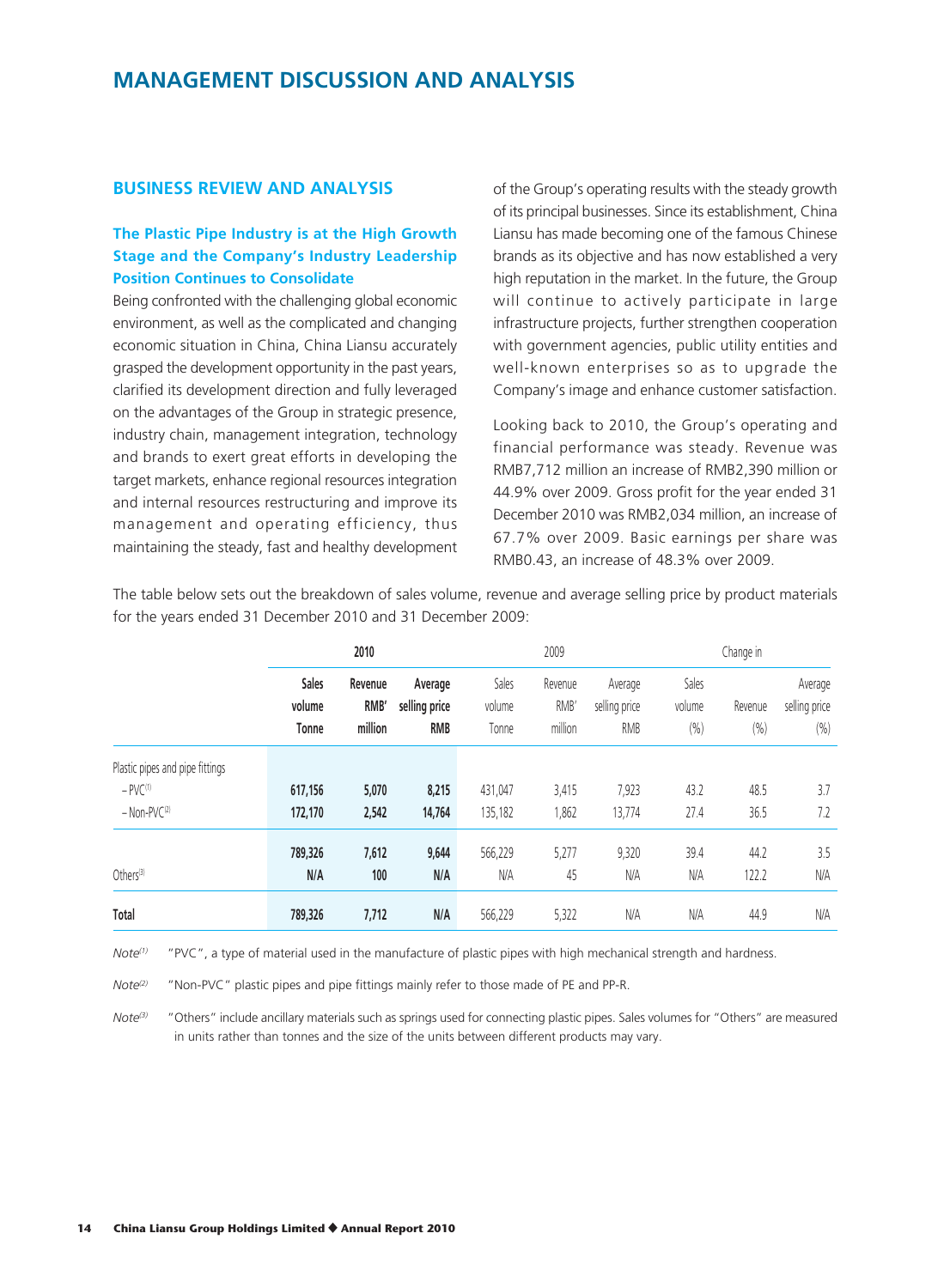The strong increase in the Group's revenue was mainly attributable to the increase in sales driven by the increasing market demand and the increased production capacity from the new production bases. Total sales of plastic pipes and pipe fittings for the year was approximately 789,000 tonnes, an increase of approximately 223,000 tonnes or 39.4% over last year.

The average selling prices of plastic pipes and pipe fittings amounted to RMB9,644 per tonne for the year ended 31 December 2010, representing an increase of

approximately 3.5% from RMB9,320 per tonne for the year ended 31 December 2009. The average cost of sales of pipes and pipe fittings amounted to RMB7,129 per tonne for the year ended 31 December 2010, representing a decrease of approximately 1.1% from RMB7,207 per tonne for the year ended 31 December 2009.

The table below sets out the details of the revenue from plastic pipes and pipe fittings by product for the years ended 31 December 2010 and 31 December 2009:

|                       |                    | 2010          | 2009        |               |
|-----------------------|--------------------|---------------|-------------|---------------|
|                       |                    | $%$ of        |             | $%$ of        |
|                       | <b>RMB'million</b> | total revenue | RMB'million | total revenue |
| Water supply          | 2,998              | 39.4%         | 2,139       | 40.5%         |
| Drainage              | 2,825              | 37.1%         | 1,921       | 36.5%         |
| Power supply and      |                    |               |             |               |
| telecommunication     | 1,402              | 18.4%         | 963         | 18.2%         |
| Gas supply            | 87                 | 1.1%          | 87          | 1.6%          |
| Others <sup>(1)</sup> | 300                | 4.0%          | 167         | 3.2%          |
| Total                 | 7,612              | 100.0%        | 5,277       | 100.0%        |

*Note*<sup>(1)</sup> "Others" include agricultural use, floor heating and fire prevention.

The Group has highly diversified products and manufactures the most comprehensive range of plastic pipes and pipe fittings, covering seven major uses, including wide applications in various areas like water supply, drainage, gas supply, power supply and telecommunication, agriculture, floor heating and fire prevention.

#### **Increased Production Scale and Significantly Improved Production Efficiency**

During the year, gross profit of the Group increased by RMB821 million to RMB2,034 million. Gross profit ratio increased by 3.6 percentage points to 26.4% as compared with the last year. Gross profit of the Group's two major types of products, namely PVC products and non-PVC products, both witnessed an increase. The

profit level of the two major products continued to increase in 2010, which mainly benefited from the economy of scale of the increased production capacity. The production capacity utilization of the Group has maintained exceeding the industry level. Designed annual production capacity was approximately 1.15 million tonnes.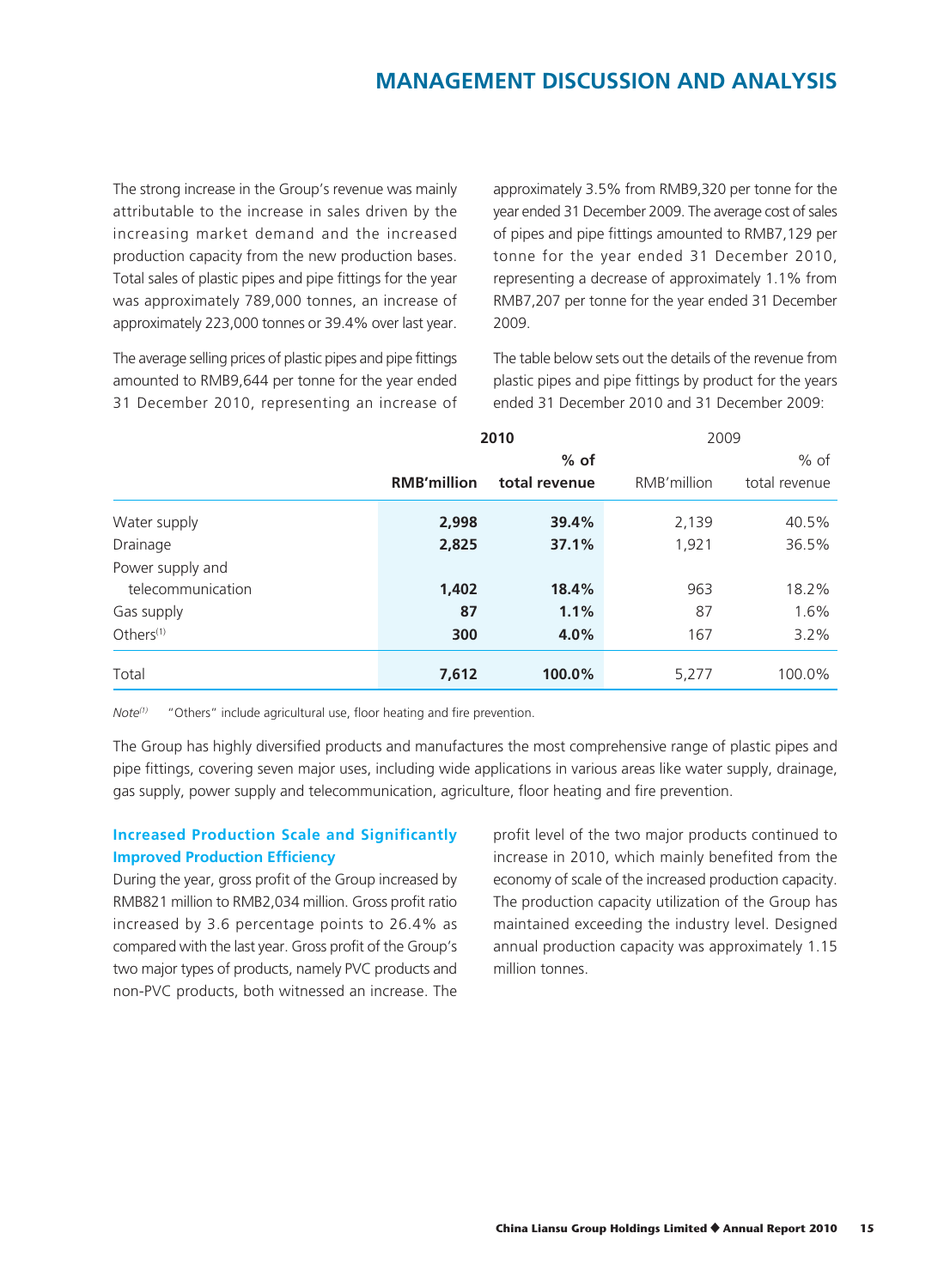#### **Strengthening Scientific Innovation and the Recognition of Research and Development of New Materials**

Leveraging its scientific strength, China Liansu has put an emphasis on the scientific and technological research of plastic piping system in the course of its production operation and development and actively established the corporate research and development centre. In 2010, Guangdong Liansu Technology Industrial Co., Ltd. gained approval from China Plastics Processing Industry Association to establish China Plastics Pipe Engineering Technology Research and Development Center (中國 塑料管道工程技術研究開發中心) (CPPIA (2010) No.132). As at 31 December 2010, the Group held 161 patents and has applied for additional 213 patents.

In addition, research and development of the Group during the year were focused on high-performance, low-energy and environmental friendly products which includes the following:

- 1. The development of HDPE electric-fusion fittings
- 2. Same-floor drainage system
- 3. CPVC cold and hot water pipe system
- 4. Metal-plastic composite pipe system
- 5. Solar heat collection pipes
- 6. Water saving irrigation system

In terms of materials, the Group's products include not only plastic pipes made of commonly used materials like PVC-U and PE, but also those made of special materials such as PVC-M, CPVC,PE-RT and PB and metal-plastic composite. To coordinate with the Chinese government's policy with increasing emphasis on environmental protection, the Group also actively promoted environmental friendly product such as GHP during the year.

#### **Optimized Strategic Presence Upon Completion of New Bases**

The nationwide production network of the Group has achieved effective coverage and comprises 12 operating production bases for the manufacture of plastic pipes and pipe fittings which are strategically located across China. The Southern China market continued to be a major market of the Company and accounted for 68.6% of the total sales in 2010, followed by Southwestern China and Central China, which accounted for 8.9% and 7.8% of the total sales respectively.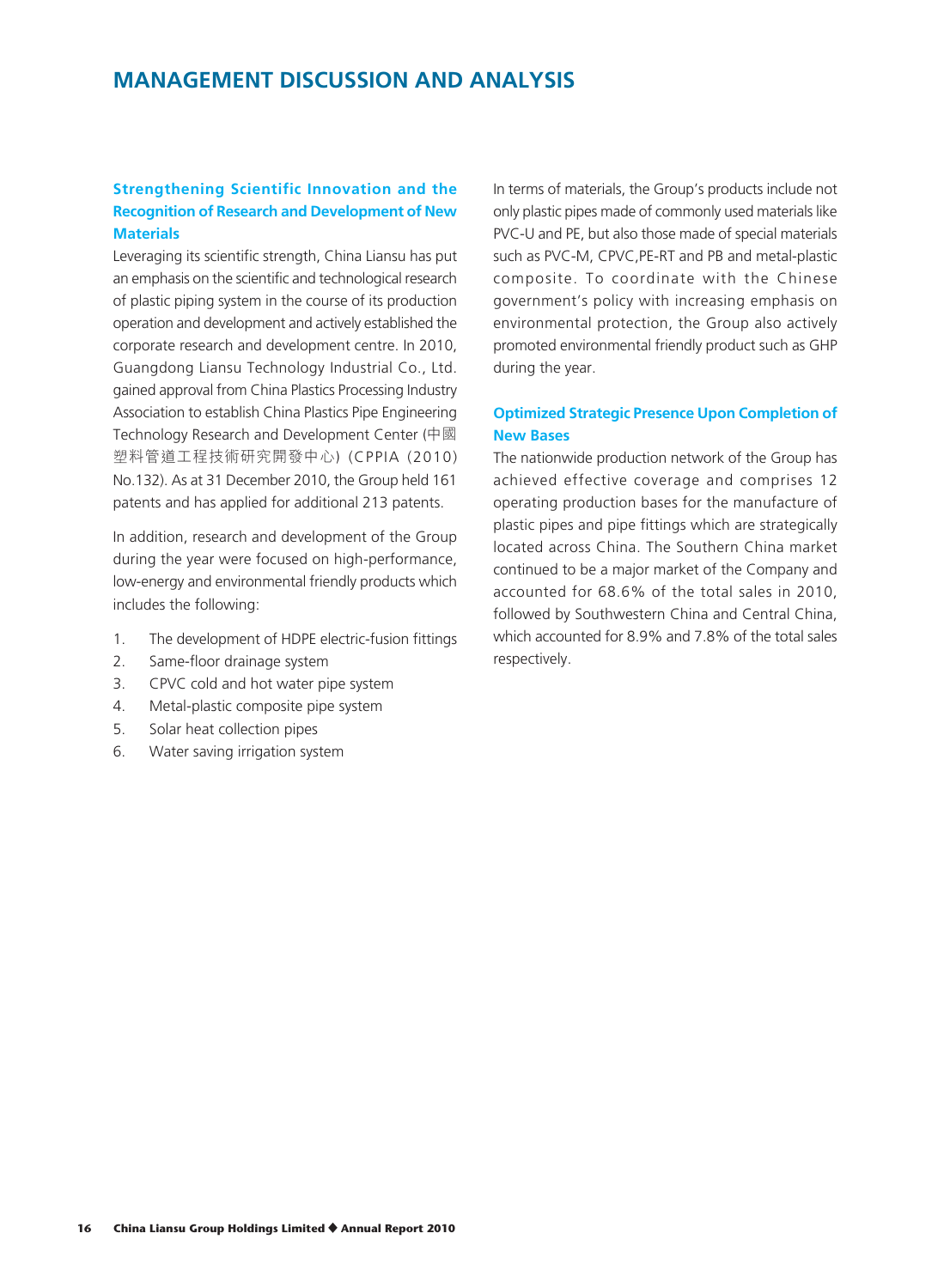The table below sets out the details of the revenue by sales region for the years ended 31 December 2010 and 31 December 2009:

|                    |                     | 2010          | 2009         |               |
|--------------------|---------------------|---------------|--------------|---------------|
|                    |                     | $%$ of        |              | $%$ of        |
| Region(1)          | <b>RMB' million</b> | total revenue | RMB' million | total revenue |
| Southern China     | 5,295               | 68.6%         | 3,717        | 69.8%         |
| Southwestern China | 681                 | 8.9%          | 488          | 9.2%          |
| Central China      | 603                 | 7.8%          | 483          | 9.1%          |
| Eastern China      | 331                 | 4.3%          | 168          | 3.2%          |
| Northern China     | 460                 | 6.0%          | 270          | 5.1%          |
| Northwestern China | 189                 | 2.5%          | 91           | 1.7%          |
| Northeastern China | 104                 | 1.3%          | 73           | 1.4%          |
| Outside China      | 49                  | 0.6%          | 32           | 0.5%          |
| Total              | 7,712               | 100.0%        | 5,322        | 100.0%        |

*Note*<sup>(1)</sup> The details of the scope of coverage of each region are set out in note 4 to the financial statements.

To meet the strong market demand for plastic pipes, the Group had continuously increased its production capacity over the past few years and will continue to construct new production facilities and implement technological reforms in the existing production facilities so as to further improve the nationwide coverage of our production bases and keep in pace with the national development speed with accelerating urbanization in China. At present, the new production bases in Urumqi and Changchun are being set up to meet the growing demand of the northwestern and northeastern regional markets. The first phase of 12,000 tonnes of production capacity in Urumqi was put into operation in the fourth quarter of 2010. Meanwhile, the Group is also adding production lines to the existing production bases. It is anticipated that the designed annual production capacity will be increased by 370,000 tonnes and 330,000 tonnes in 2011 and 2012 respectively. By the end of 2012, the Group's designed annual production capacity will reach 1.85 million tonnes. While maintaining its construction plan, the Group managed to find suitable parcels of land in Shaanxi to further increase the Group's coverage in these regions.

Furthermore, the Group also plans to increase the number of distributors. As at 31 December 2010, the Group has more than 760 independent distributors. The Group will establish more sales offices to expand its sales network, continue to step up efforts in marketing, further expand the customer base, consolidate its market position and enlarge its market share.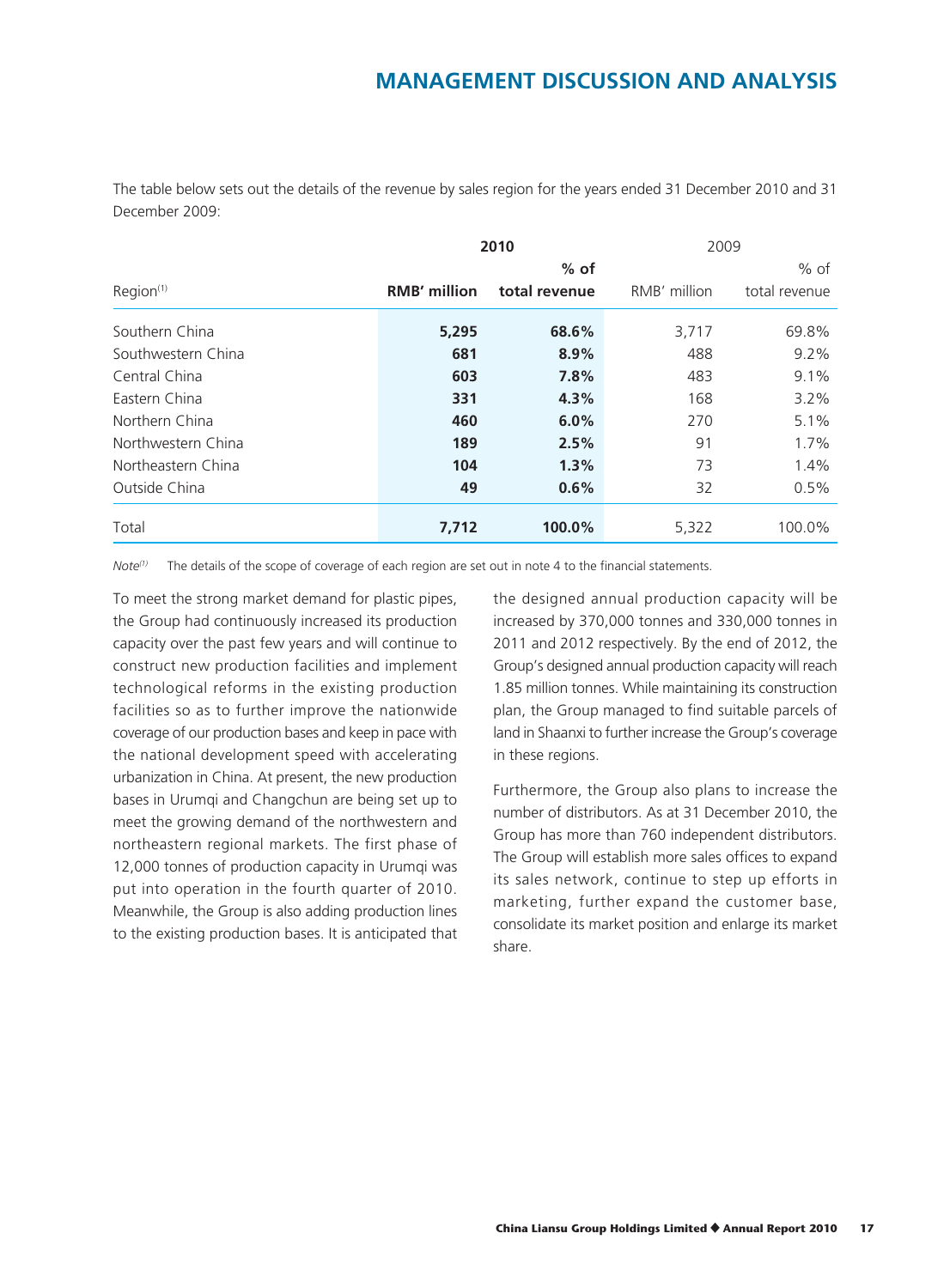#### **REVIEW ON FINANCIAL PERFORMANCE**

#### **Other Revenue, Income and Gains**

Other revenue, income and gains amounted to RMB44 million for the year ended 31 December 2010, representing an increase of 91.3% from RMB23 million for the last year. The increase was primarily attributable to the increase in interest received from banks, government grants and subsidies.

#### **Selling and Distribution Costs**

Selling and distribution costs of the Group rose by 50.3% to RMB299 million as compared with last year due to an increase in marketing related expense and packaging costs resulting from the growth in sales.

#### **Administrative Expenses**

Administrative expenses for the year ended 31 December 2010 rose by 43.3% to RMB235 million as compared with last year, primarily as a result of an increase in professional services/consultation fees incurred in connection with the preparation for the public offering of the Company and an increase in recognition of equity-settled share option expense.

#### **Other Expenses**

Other expenses for the year ended 31 December 2010 rose by 207.9% to RMB117 million as compared with last year, primarily due to our commitment on research and development.

#### **Finance Costs**

Finance costs amounted to RMB53 million, representing an increase of 47.2% as compared with last year, primarily due to our increased average borrowings, which were leveraged for working capital purpose to support the Group's rapid business development.

#### **Income Tax**

Income tax represented amounts of PRC CIT paid by the Group, as the Group is not subject to any profits or income tax in the Cayman Islands and the British Virgin Islands, and did not generate any assessable profits arising in Hong Kong during the year. The Group's effective tax rate decreased from 19.4% in 2009 to 17.6% in 2010 mainly owing to the decrease in the deferred tax expenses arising from the unremitted earnings of the Company's subsidiaries in the PRC that are subject to withholding taxes.

#### **Profit Attributable to Owners of the Company**

The profit attributable to owners of the Company amounted to RMB1,132 million, representing an increase of 75.8% from RMB644 million for the last year.

#### **USE OF PROCEEDS FROM THE COMPANY'S INITIAL PUBLIC OFFERING ("IPO")**

The Company was successfully listed on the main board of the Stock Exchange on 23 June 2010 and issued 750 million shares of HK\$0.05 each at HK\$2.60 per share by way of placing and public offer (as set out in detail in the Results of Allocation Announcement dated 22 June 2010 (the "Announcement")). The net proceeds of the IPO after deducting the relevant expenses were approximately HK\$1,860 million (approximately RMB1,629 million equivalent).

Up to 31 December 2010, approximately HK\$752 million of the net proceeds of the IPO has been applied in accordance with the Announcement. The unutilised balance has been deposited with financial institutions and will be applied in the manner as stated in the Announcement.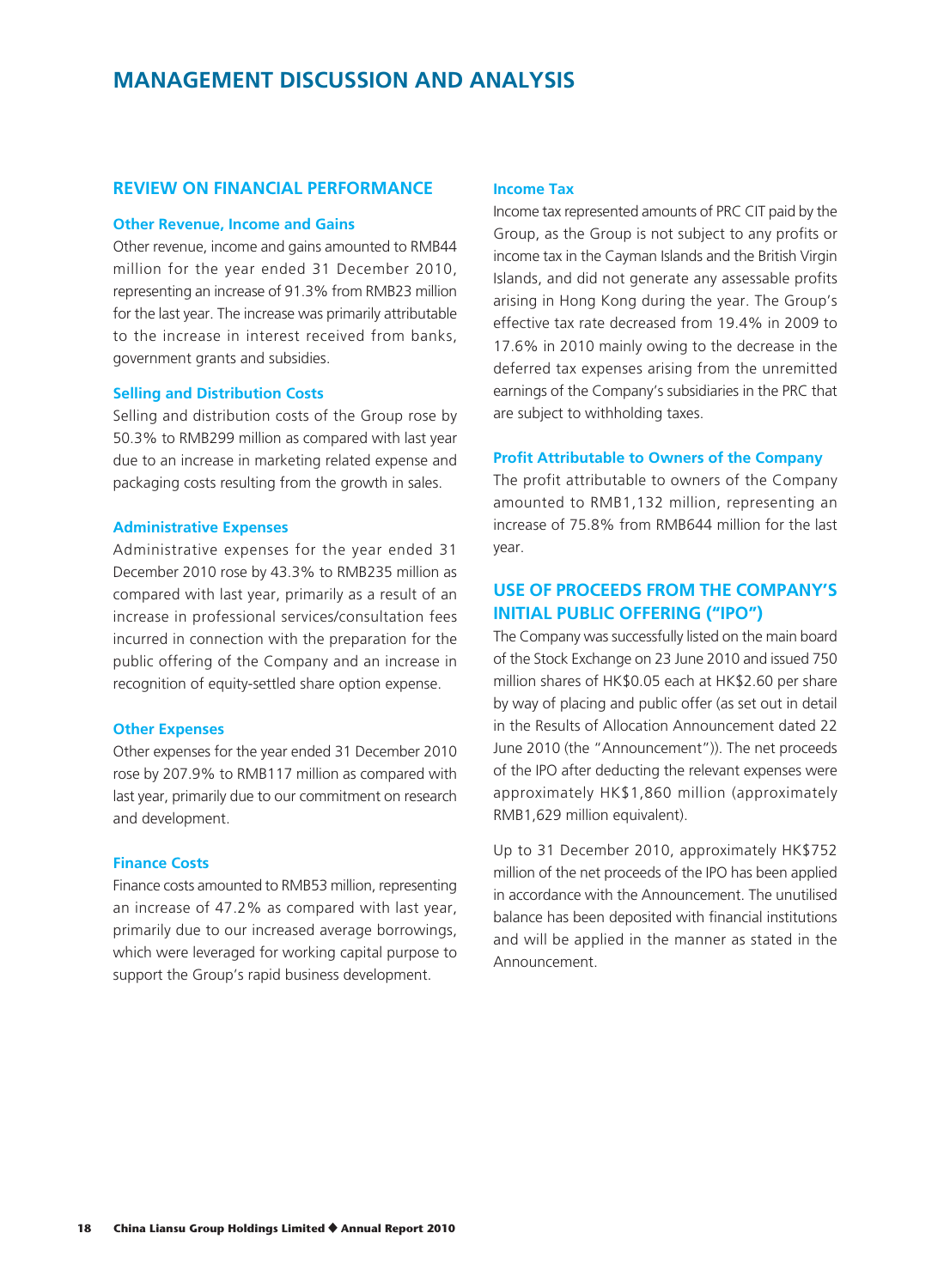#### **UPDATES ON THE STATUS OF THE COMPANY'S EXPANSION PLANS**

For the year ended 31 December 2010, the status of the Group's production facilities expansion plans remains unchanged from the description in the Prospectus under the section headed "Business – Production Facilities and Production Process". The Group has spent in total RMB750 million on the above expansion plans up to 31 December 2010. The Group plans to spend an additional RMB1,500 million and RMB1,000 million on such expansion plans for the years ending 31 December 2011 and 2012, respectively. The Group intends to use part of the net proceeds from the IPO as disclosed in the Announcement as well as the Group's bank facilities and cash flows from operations to cover such estimated expenditures.

#### **SIGNIFICANT INVESTMENTS**

As at 31 December 2010, the Group did not hold any significant investment (2009: Nil).

#### **LIQUIDITY, FINANCIAL RESOURCES AND CAPITAL STRUCTURE**

As at 31 December 2010, the Group had total bank loans of approximately RMB784 million (2009: RMB1,310 million). Approximately 60.9% of the Group's bank borrowings were denominated in Renminbi and the remaining 39.1% were in Hong Kong dollar. The Group's bank borrowings are subject to floating rates ranging from 1.67% to 5.94% per annum. The Group's bank borrowings have remaining maturity periods ranging from within one year to three years.

As at 31 December 2010, the Group's current assets and current liabilities were approximately RMB3,615 million and RMB1,408 million respectively. The current ratio (that is, the ratio of current assets over current liabilities) and the quick ratio (that is, the ratio of current assets less inventories over current liabilities) of the Group rose to 2.57 and 1.76 from 1.29 and 0.80 as at 31 December 2009 respectively. Total equity of the Group increased to approximately RMB4,004 million (2009: RMB1,042 million). The gearing ratio of the Group (calculated based on the basis of the total

borrowings over total assets) stood at a healthy level of 13.9% as compared to 37.4% in 2009 due to repayment of bank loans during the year.

With cash and bank balances, including restricted cash, of approximately RMB1,523 million (2009: RMB487 million) as well as existing banking facilities, the directors consider that the Group has sufficient working capital for its operation and the future development.

#### **CHARGE ON ASSETS**

As at 31 December 2010, certain leasehold land, property, plant and equipment of the Group with net carrying amount of approximately RMB498 million were pledged to certain banks to secure bank borrowings granted to the Group.

#### **FOREIGN EXCHANGE EXPOSURE**

Most of the Group's transactions are denominated in Renminbi. During the year, the Group did not have any material foreign exchange exposure and did not use any financial instruments for hedging purposes.

#### **CONTINGENT LIABILITIES**

As at 31 December 2010, the Group did not have any significant contingent liabilities (2009: Nil).

#### **HUMAN RESOURCES**

As at 31 December 2010, the Group employed a total of approximately 7,400 employees including directors. The employees are remunerated based on their work performance, professional experiences and the prevailing industry practice. The Group also makes contributions to the statutory mandatory provident fund scheme for the employees of the Group in Hong Kong and to the pension scheme for the employees of the Group in China.

#### **FINAL DIVIDEND**

The Board recommended the payment of a final dividend of HK12 cents per share for the year ended 31 December 2010 (2009: Final dividend – Nil) but is still subject to approval by the Company's shareholders at the forthcoming annual general meeting. The Board did not declare any interim dividend for the six months ended 30 June 2010 (2009: Interim dividend – Nil).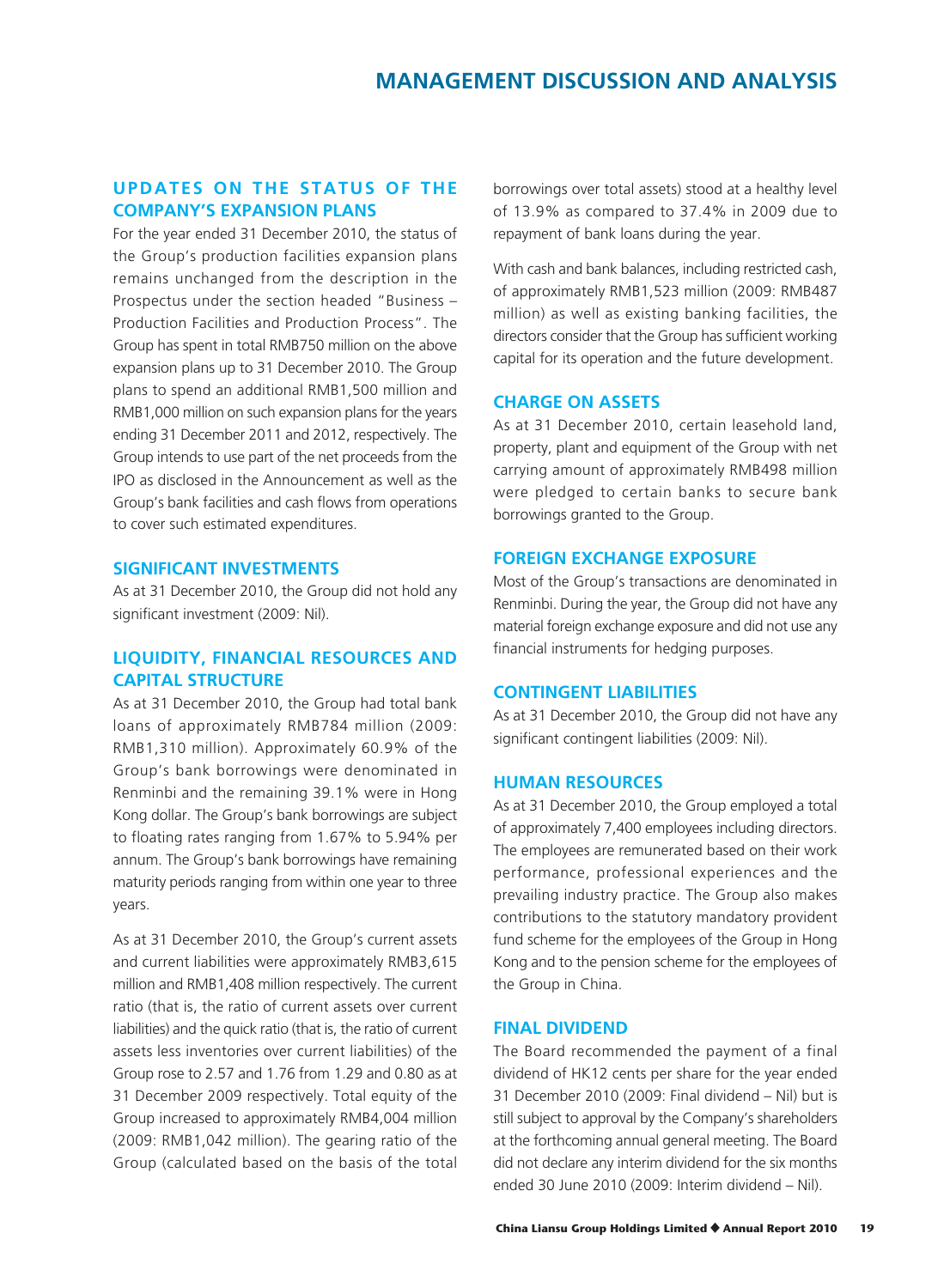#### **PROSPECTS**

China is during a critical period of expanding the domestic demand and promoting the economic growth. The Group believes with gradual urbanization in China, the inflow of rural population into cities will accelerate the development of ancillary public facilities and infrastructure in these cities. As the water supply pipe market is large, drainage pipes in cities will see rapid development. The gas supply pipe market will grow with the support of government policies. Drinking water safety protection in rural areas will stimulate the development of the water supply pipe market. The Group anticipates in a larger market for pipes to be used in water supply, drainage, gas supply and heat supply.

The real estate industry of China was developing rapidly during the 11th Five-year Plan, which satisfied the demand from residents in cities for improved housings and the demand from a large population moving from rural areas to cities for housings. At present, the government is stepping up its efforts in developing the "Urban Housing Construction Programme and Medium-to-long-term Construction Program for the 12th Five-year Plan" ("十二五"城鎮住房建設規劃和 中長期建設規劃). It is estimated that construction and investment efforts will be intensified for commercial housings and affordable housing projects each year. The government would work to increase housing supplies, with 36 million affordable homes planned by 2015. In 2010 saw the building of 5.9 million affordable homes started. The central government had mandated with provincial governments to guarantee the construction of 10 million subsidized apartments in 2011. The government would also step up efforts to develop low-rent public housing, with 2 million of lowrent public housing to be built in 2011, which is 6 times more than 2010's supply. The Group believes either commercial housings or affordable housings construction will stimulate the plastic construction material industry in which the Group is engaged, thereby driving the development of the Group in areas such as environmental friendly water supply pipes, buried and community drainage pipes and gas pipe network construction.

The No.1 Central Document "The Decision on Accelerating the Development of the Water Conservancy Reform" (關於加快水利改革發展的決定) issued by the State Council proposes speeding up the construction of water conservancy infrastructure in an all-round manner and establishing a mechanism for the steady growth of investment in water conservancy. Water saving and irrigation in rural areas, water safety in rural areas, urban water supply and sewage treatment system construction and water pollution prevention and control construction are all key areas of support under the water conservancy program during the 12th Five-year Plan. China plans to invest RMB4 trillion in water conservancy works over the next 10 years. 10% of the proceeds from land sales will be invested in rural water conservancy projects. Being driven by the policy, market demand for various types of pipe products will increase, and provide continuous momentum for the long-term development of the Group.

Because of the rapid development of the economy in China, market demand for various consumer products has kept rising. Besides, the Chinese government began to implement the 12th Five-year Plan in 2011 to actively expand the domestic demand and promote green economy. Accordingly, new materials have become one of the key industries for development, bringing unlimited business opportunities for plastic pipes manufactured by the Group. China Liansu will continue to provide safe and environmental friendly pipes for water transmission, drainage, gas, hot water and valueadded products through the Group's sales network in the future. Meanwhile, with our solid manufacturing foundation and outstanding innovation, research and development capabilities, the Group believes it will continue to maintain strong market competitiveness.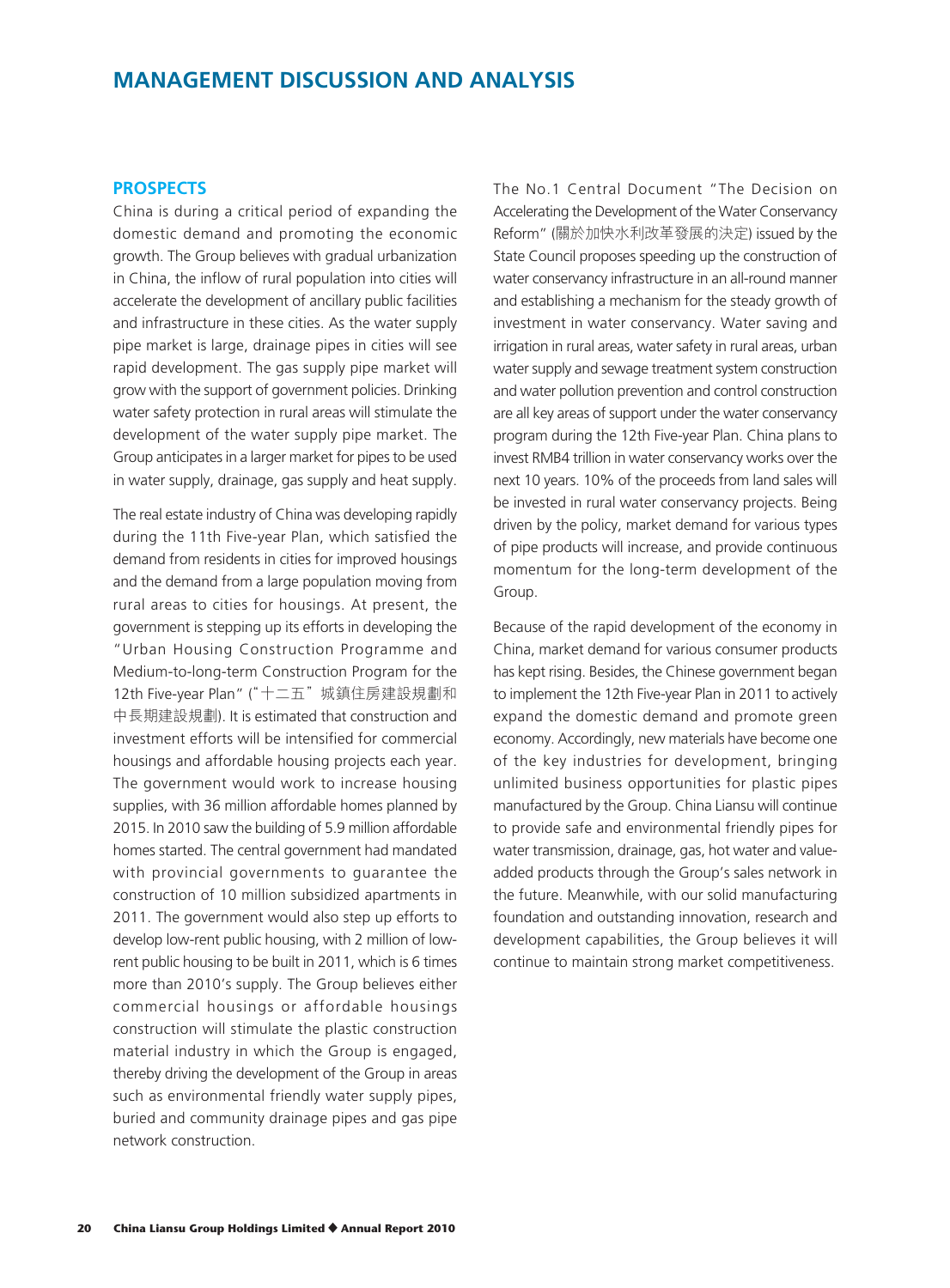Set out below are the annual report presented by the Board together with the Group's audited consolidated financial statements for the year ended 31 December 2010.

#### **PRINCIPAL ACTIVITIES**

The principal activity of the Company is investment holding. The activities of the principal subsidiaries are set out in note 14 to the financial statements.

#### **RESULTS AND DISTRIBUTION**

The results of the Group for the year ended 31 December 2010 are set out in the consolidated statement of comprehensive income on page 34.

The Board has not declared an interim dividend for the six months ended 30 June 2010 (2009: Interim dividend - Nil).

The Board recommended the payment of a final dividend of HK12 cents per share (2009: Final dividend - Nil) for the year ended 31 December 2010 to shareholders whose names appear on the Company's register on Friday, 3 June 2011 and payable on or around Monday, 20 June 2011 subject to approval of the Company's shareholders at the forthcoming annual general meeting. The register of members will be closed from Tuesday, 31 May 2011 to Friday, 3 June 2011 (both days inclusive), during which period no transfer of shares will be effected.

#### **FINANCIAL SUMMARY**

A summary of the Group's results, assets and liabilities for the past four financial years, as extracted from audited consolidated financial statements and restated/reclassified as appropriate, is set out on page 97. The summary does not form part of the audited consolidated financial statements.

#### **SUBSIDIARIES**

The details of the Company's principal subsidiaries are set out in note 14 to the financial statements.

#### **PROPERTY, PLANT AND EQUIPMENT**

The details of the movements in the Group's property, plant and equipment during the year are set out in note 12 to the financial statements.

#### **BORROWINGS**

The details of the Group's borrowings are set out in note 21 to the financial statements.

#### **SHARE CAPITAL**

The details of the changes in the Company's share capital during the year are set out in note 24 to the financial statements.

#### **CORPORATE ORGANISATION AND LISTING OF SHARES**

Pursuant to a group reorganisation to rationalise the Group's structure for the Company's shares listed on the Stock Exchange, the Company became the holding company of the Group. Details of the reorganisation are set out in the Prospectus. The Company's shares were listed on the Stock Exchange on 23 June 2010.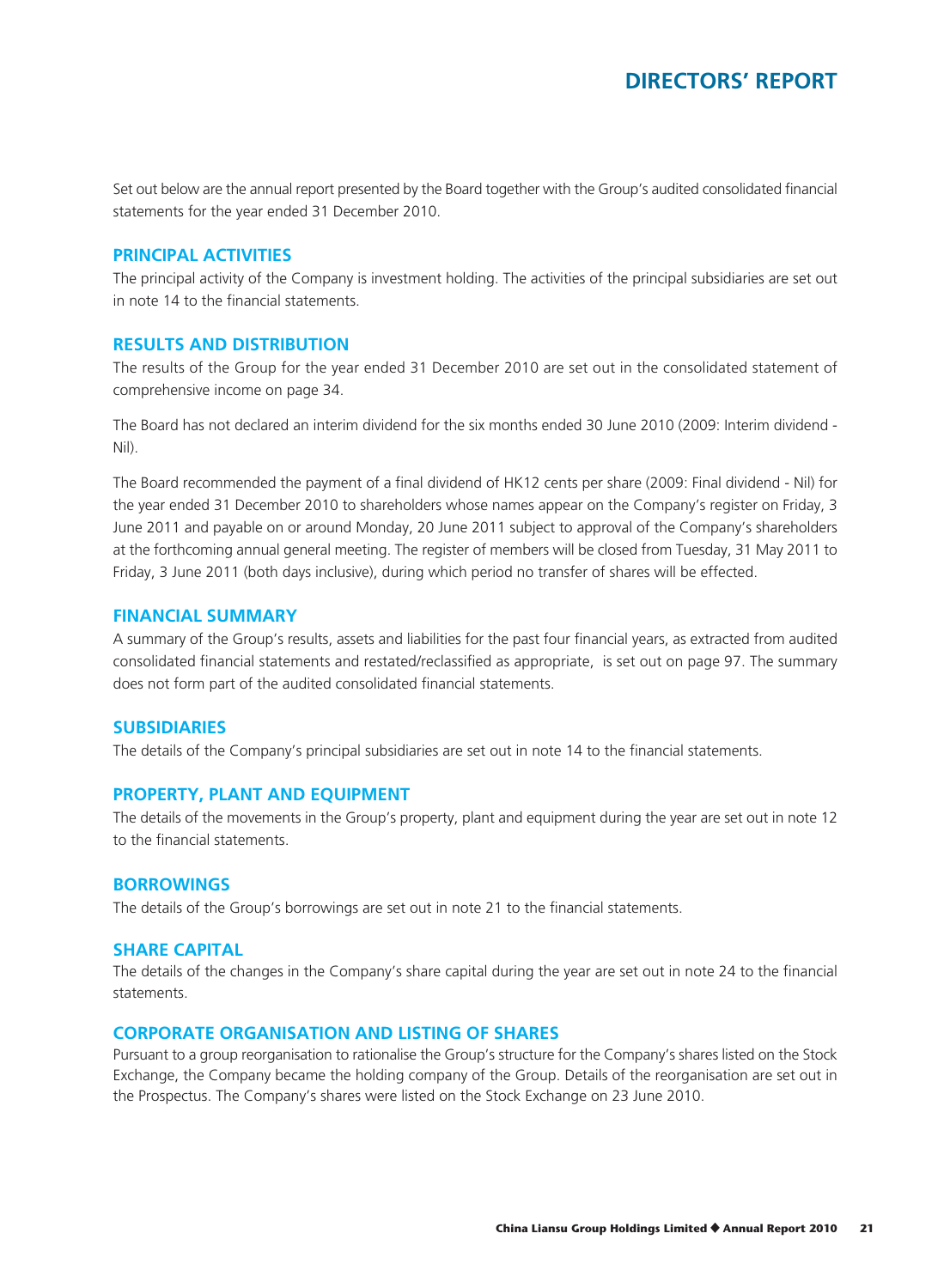#### **DISTRIBUTABLE RESERVE**

At 31 December 2010, the Company's reserves available for distribution, calculated in accordance with the Companies Law, Cap 22 (Law 3 of 1961, as consolidated and revised) of the Cayman Islands, amounted to RMB2,021 million (2009: Nil), of which RMB303 million has been proposed as a final dividend for the year. The amount of RMB1,674 million represented the Company's share premium which may be distributable provided that immediately following the date on which the divided is proposed to be distributed, the Company will be in a position to pay off its debts as and when they fall due in the ordinary course of business.

#### **MAJOR CUSTOMERS AND SUPPLIERS**

For the year ended 31 December 2010, the total turnover attributable to the Group's five largest customers was less than 30% of the Group's total turnover. The total purchase attributable to the Group's five largest suppliers was less than 30% of the Group's total purchases.

At no time during the year did the directors, their associates or any shareholder of the Company (which to the knowledge of the directors own more than 5% of the Company's issued share capital) have any beneficial interests in these suppliers or customers referred to above.

#### **DIRECTORS**

Directors in office during the year and up to the date of this report are as follows:

#### **Executive directors**

Mr. Wong Luen Hei *(Chairman)*

| (appointed on 27 February 2010) |
|---------------------------------|
|                                 |
| (appointed on 27 February 2010) |
| (appointed on 27 February 2010) |
| (appointed on 27 February 2010) |
| (appointed on 27 February 2010) |
| (appointed on 27 February 2010) |
| (appointed on 27 February 2010) |
| (appointed on 2 April 2010)     |
|                                 |
|                                 |
| (appointed on 27 February 2010) |
|                                 |
| (appointed on 27 February 2010) |
| (appointed on 27 February 2010) |
|                                 |

Pursuant to Article 16.18 of the Articles of the Company, Mr. Wong Luen Hei, Mr. Zuo Manlun, Ms. Zuo Xiaoping, Mr. Lai Zhiqiang and Mr. Kong Zhaocong are subject to retirement by rotation at the forthcoming annual general meeting and, being eligible, offer themselves for re-election.

#### **DIRECTORS' SERVICE CONTRACTS**

No director proposed for re-election at the forthcoming annual general meeting has a service contract which is not determinable by the Group within one year without payment of compensation (other than statutory compensation).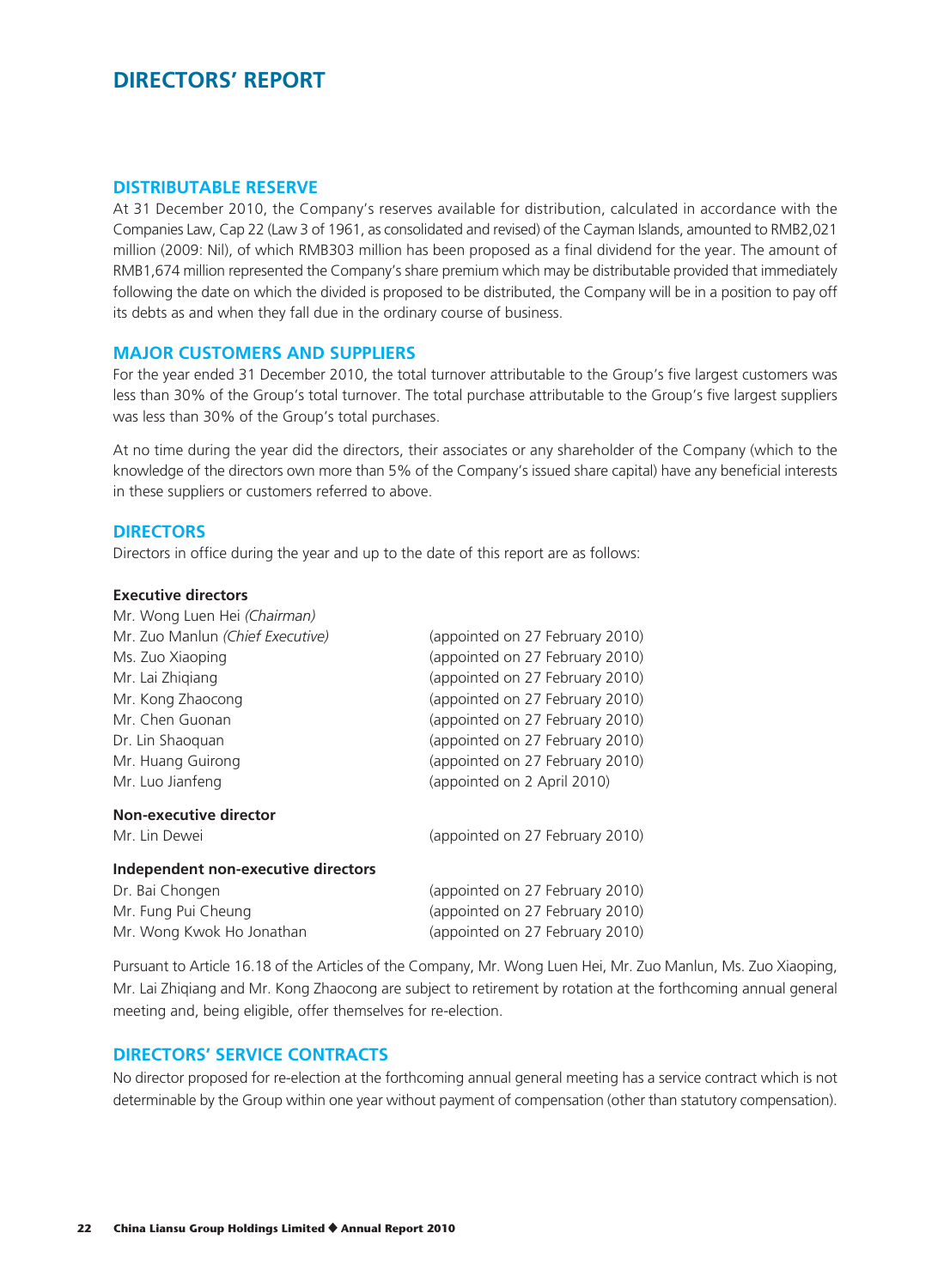#### **DIRECTORS' AND CHIEF EXECUTIVE's INTERESTS AND SHORT POSITIONS IN SHARES, UNDERLYING SHARES AND DEBENTURES**

As at 31 December 2010, the interests and short positions of the directors and the chief executive of the Company and their associates in the shares, underlying shares and debentures of the Company or its associated corporations as recorded in the register maintained by the Company pursuant to Section 352 of the SFO or as otherwise notified to the Company and the Stock Exchange pursuant to the Model Code were as follows:

#### **Long Positions**

#### **(a) Ordinary shares of HK\$0.05 each of the Company**

| <b>Name</b>       | Capacity                                            | Number of<br>issued ordinary<br>shares held | Percentage of<br>the issued<br>share capital of<br>the Company |
|-------------------|-----------------------------------------------------|---------------------------------------------|----------------------------------------------------------------|
| <b>Directors</b>  |                                                     |                                             |                                                                |
| Mr. Wong Luen Hei | Held by controlled<br>corporation <sup>(1)(2)</sup> | 2,250,000,000                               | 75.00%                                                         |
| Ms. Zuo Xiaoping  | Held by spouse (3)                                  | 2,250,000,000                               | 75.00%                                                         |

#### **(b) Share options**

| <b>Name</b>            | <b>Capacity</b>         | Number of<br>underlying shares<br>held under<br>share options | Percentage of<br>the issued<br>capital of<br>the Company |
|------------------------|-------------------------|---------------------------------------------------------------|----------------------------------------------------------|
| <b>Directors</b>       |                         |                                                               |                                                          |
| Mr. Wong Luen Hei      | Held by spouse $(1)(2)$ | 2,308,000                                                     | 0.08%                                                    |
| Ms. Zuo Xiaoping       | Beneficial owner (3)    | 2,308,000                                                     | 0.08%                                                    |
| Mr. Kong Zhaocong      | Beneficial owner (4)    | 2,308,000                                                     | 0.08%                                                    |
| Mr. Lai Zhiqiang       | Beneficial owner (4)    | 2,308,000                                                     | 0.08%                                                    |
| Dr. Lin Shaoquan       | Beneficial owner (4)    | 1,927,000                                                     | 0.06%                                                    |
| Mr. Chen Guonan        | Beneficial owner (4)    | 1,927,000                                                     | 0.06%                                                    |
| Mr. Huang Guirong      | Beneficial owner (4)    | 1,927,000                                                     | 0.06%                                                    |
| Mr. Luo Jianfeng       | Beneficial owner (4)    | 1,927,000                                                     | 0.06%                                                    |
| Mr. Lin Dewei          | Beneficial owner (4)    | 692,000                                                       | 0.02%                                                    |
| <b>Chief executive</b> |                         |                                                               |                                                          |
| Mr. Zuo Manlun         | Beneficial owner (4)    | 3,842,000                                                     | 0.13%                                                    |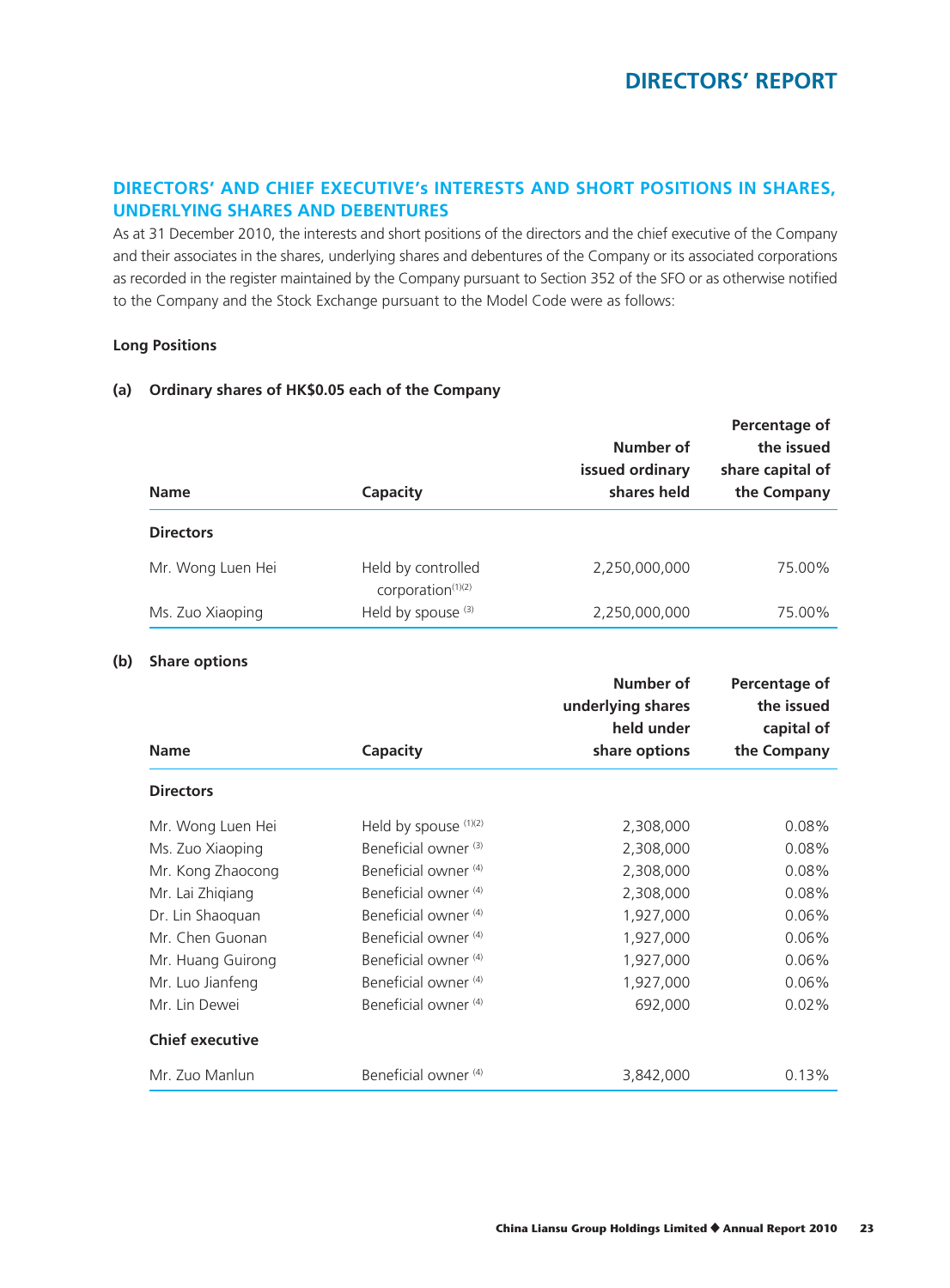*Notes:*

- 1. Mr. Wong Luen Hei, an executive director of the Company, is the sole shareholder of New Fortune, which in turn owned 75% of the Company's issued shares as at 31 December 2010. Accordingly, Mr. Wong Luen Hei was indirectly interested in 2,250,000,000 shares of the Company as at 31 December 2010. Ms. Zuo Xiaoping was granted with 2,308,000 options with an exercise price of HK\$1.82 per share under the Pre-IPO share option scheme ("Pre-IPO Share Option Scheme") adopted by the Company with effect from 14 May 2010. Mr. Wong Luen Hei is also the spouse of Ms. Zuo Xiaoping, and therefore Mr. Wong Luen Hei is deemed to be interested in all the shares of the Company in which Ms. Zuo Xiaoping is interested by virtue of the SFO.
- 2. Subsequent to 31 December 2010, Mr. Wong Luen Hei is indirectly interested in 2,100,000,000 shares of the Company as New Fortune reduced its holding of ordinary shares of the Company to 2,100,000,000 shares, representing 70% of the issued capital of the Company through placing (as set out in detail in the Placing of Existing Shares by Controlling Shareholder Announcement dated 6 January 2011).
- 3. Ms. Zuo Xiaoping is also the spouse of Mr. Wong Luen Hei, and therefore Ms. Zuo Xiaoping is deemed to be interested in all the shares of the Company in which Mr. Wong Luen Hei is interested by virtue of the SFO. Ms. Zuo Xiaoping was granted with 2,308,000 options with an exercise price of HK\$1.82 per share under the Pre-IPO Share Option Scheme.
- 4. All other directors' interests represent the number of options granted to them with an exercise price of HK\$1.82 per share under the Pre-IPO Share Option Scheme.

Save as disclosed above, as at 31 December 2010 none of the directors, chief executive of the Company nor their associates had any interests or short positions in any shares, underlying shares and debentures of the Company or any of its associated corporations that was required to be recorded pursuant to section 352 of the SFO, or as otherwise notified to the Company and the Stock Exchange pursuant to the Model Code.

#### **INTERESTS AND SHORTS POSITIONS OF SUBSTANTIAL SHAREHOLDERS**

As at 31 December 2010, so far as is known to any director or chief executive of the Company, the following corporation (other than a director or chief executive of the Company) who had interests and short positions in the shares or underlying shares of the Company as recorded in the register required to be kept under Section 336 of the SFO or as otherwise notified to the Company were as follows:

|                     |                         | Number of issued<br>ordinary shares/<br>underlying | Percentage of<br>the issued<br>capital of |
|---------------------|-------------------------|----------------------------------------------------|-------------------------------------------|
| Name of shareholder | Capacity                | shares held                                        | the Company                               |
| New Fortune         | Beneficial owner (1)(2) | 2,250,000,000                                      | 75.00%                                    |

#### **Long position interests in the Company**

*Notes:*

1. Mr. Wong Luen Hei is the sole shareholder of New Fortune, which in turn owned 75% of the issued shares of the Company as at 31 December 2010. Accordingly Mr. Wong Luen Hei was indirectly interested in 2,250,000,000 shares of the Company as at 31 December 2010.

2. Subsequent to 31 December 2010, Mr. Wong Luen Hei is indirectly interested in 2,100,000,000 shares of the Company as New Fortune reduced its holding of ordinary shares of the Company to 2,100,000,000 shares, representing 70% of the issued capital of the Company through placing (as set out in detail in the Placing of Existing Shares by Controlling Shareholder Announcement dated 6 January 2011).

The above shares were the same shares as set out under the section headed "Directors' and Chief Executive's Interests and Short Position in Shares, Underlying Shares and Debentures" above. Save as disclosed above, as at 31 December 2010, the directors of the Company were not aware of any person or corporation (other than the directors and chief executive of the Company) who had any interests or short positions in any shares or underlying shares of the Company as recorded in the register required to be kept under Section 336 of the SFO or as otherwise notified to the Company.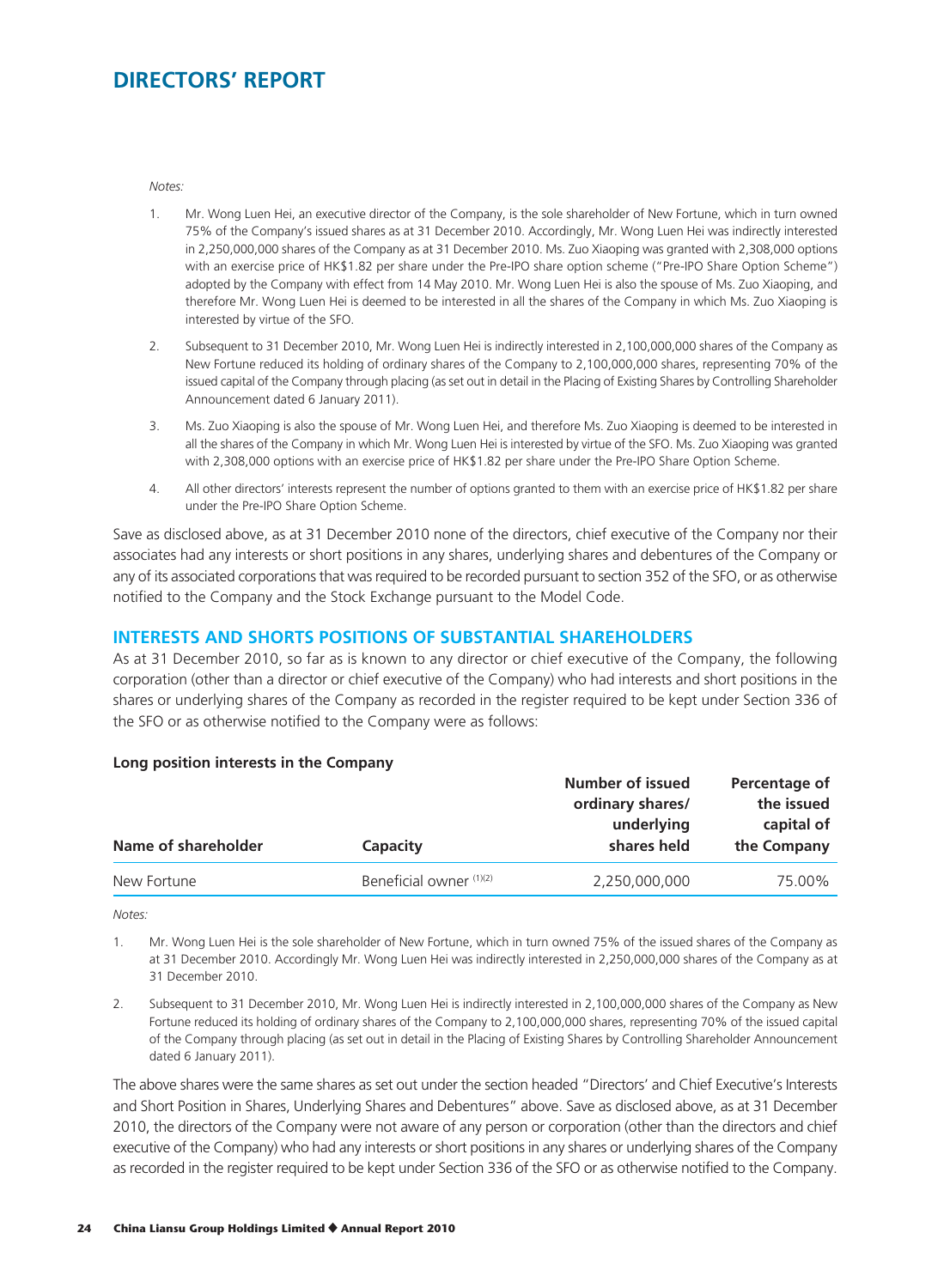#### **SHARE OPTION SCHEMES**

The Company has adopted two share option schemes on 14 May 2010, pursuant to which the Company is entitled to grant options prior to and after the IPO. The details of both share option schemes are as follows:

#### **1. Share option scheme**

A share option scheme (the "Share Option Scheme") was conditionally approved by resolutions of the Company's shareholders on 14 May 2010 and the terms of such Share Option Scheme are disclosed in the Prospectus. No share options were granted, exercised or cancelled by the Company under the Share Option Scheme during the year and there were no outstanding share options under the Share Option Scheme as at 31 December 2010.

#### **2. Pre-IPO Share Option Scheme**

#### **(a) Summary of terms**

The purpose of the Pre-IPO Share Option Scheme, approved by the shareholders pursuant to the written resolutions of the shareholders dated 14 May 2010, is to give employees an opportunity to have a personal stake in the Company and help motivate them to optimize their future performance and efficiency to the Group and/or to reward them for their past contributions, to attract and retain or otherwise maintain on-going relationships with such employees who are significant to and/or whose contributions are or will be beneficial to the performance, growth or success of the Group.

The principal terms of the Pre-IPO Share Option Scheme, are substantially the same as the terms of the Share Option Scheme except that:

- i. the subscription price per share under the Pre-IPO Share Option Scheme shall be at a 30% discount to the Company's listing offer price (being HK\$2.60); and
- ii. all options granted under the Pre-IPO Share Option Scheme will only be vested in the manner as set out in note 27 to the financial statements.

The option period shall expire on the fourth anniversary of the Listing Date.

The total number of shares of the Company which may be issued upon the exercise of all options granted under the Pre-IPO Share Option Scheme is 115,378,000 shares of the Company. Save for the options granted to the directors, no options under the Pre-IPO Share Option Scheme were granted to any of our connected persons. Save for the options which have been granted before the Listing Date, no further options were granted under the Pre-IPO Share Option Scheme on or after the Listing Date.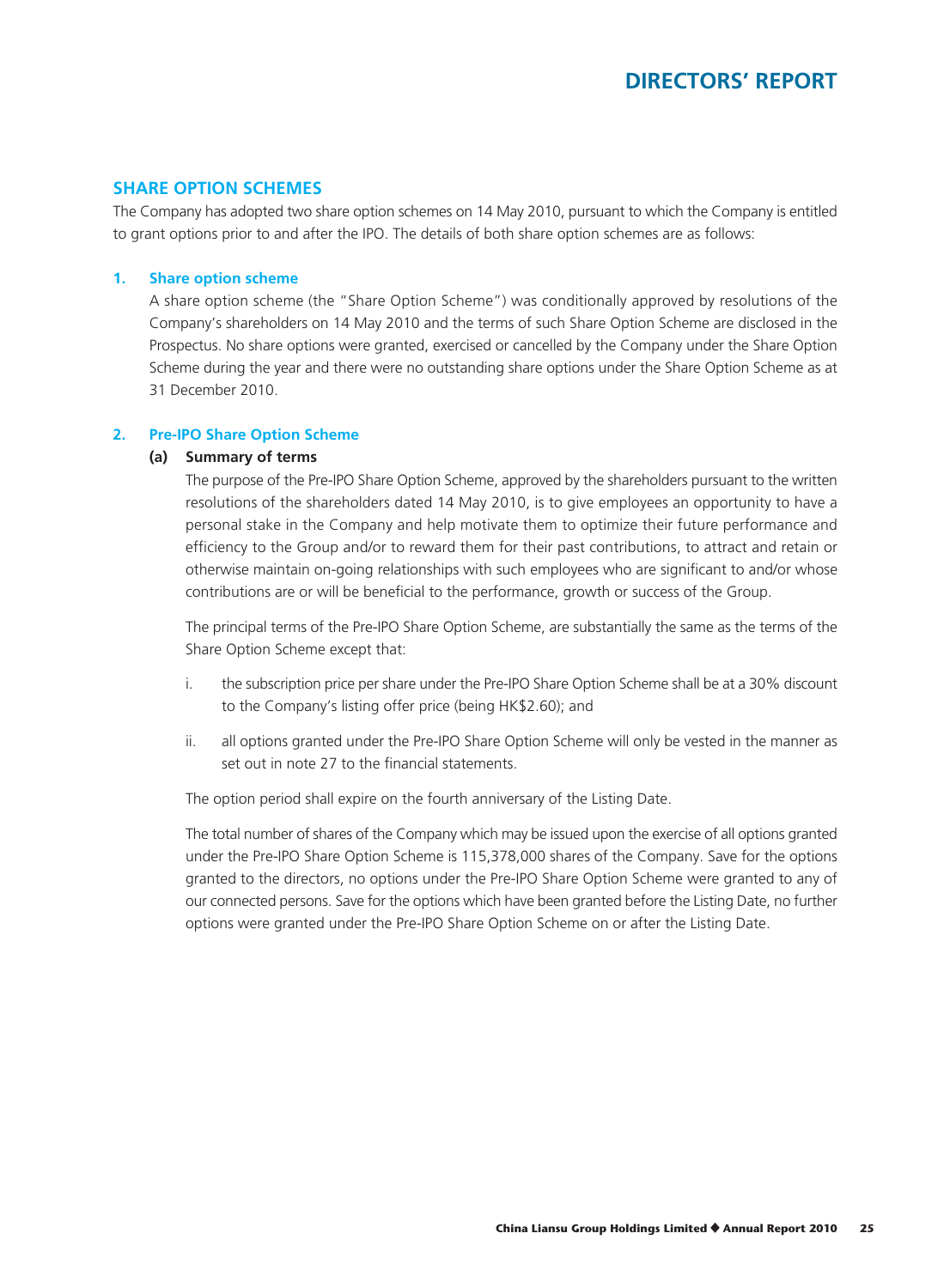#### **(b) Outstanding Options Granted**

As of 31 December 2010, options to subscribe for all of the Company's shares under the Pre-IPO Share Option Scheme as described above were conditionally granted to 224 participants by the Company. All the options under the Pre-IPO Share Option Scheme were granted on 21 May 2010 at a consideration of HK\$1 paid by each grantee. During the year, 115,378,000 share options were granted under the Pre-IPO Share Option Scheme, while no share options were exercised, lapsed or cancelled other than those were forfeited as mentioned below.

Details of the movement in the Company's Pre-IPO Share Options during the year ended 31 December 2010 were as follows:

|                                    |                                 |                                |                               |                              |                                   | Number of options                   |                              |
|------------------------------------|---------------------------------|--------------------------------|-------------------------------|------------------------------|-----------------------------------|-------------------------------------|------------------------------|
| Name or category<br>of participant | Date of<br>grant <sup>(1)</sup> | Option<br>period(1)            | <b>Exercise</b><br>price HK\$ | Outstanding at<br>01/01/2010 | <b>Granted during</b><br>the year | <b>Forfeited during</b><br>the year | Outstanding at<br>31/12/2010 |
| <b>Chief Executive</b>             |                                 |                                |                               |                              |                                   |                                     |                              |
| Mr. Zuo Manlun                     | 21/05/2010                      | 23/06/2011 to<br>22/06/2014(3) | 1.82                          |                              | 3,842,000                         |                                     | 3,842,000                    |
| <b>Directors</b>                   |                                 |                                |                               |                              |                                   |                                     |                              |
| Ms. Zuo Xiaoping                   | 21/05/2010                      | 23/06/2011 to<br>22/06/2014(3) | 1.82                          |                              | 2,308,000                         |                                     | 2,308,000                    |
| Mr. Kong Zhaocong                  | 21/05/2010                      | 23/06/2011 to<br>22/06/2014(3) | 1.82                          |                              | 2,308,000                         |                                     | 2,308,000                    |
| Mr. Lai Zhiqiang                   | 21/05/2010                      | 23/06/2011 to<br>22/06/2014(3) | 1.82                          |                              | 2,308,000                         |                                     | 2,308,000                    |
| Dr. Lin Shaoquan                   | 21/05/2010                      | 23/06/2011 to<br>22/06/2014(3) | 1.82                          |                              | 1,927,000                         |                                     | 1,927,000                    |
| Mr. Chen Guonan                    | 21/05/2010                      | 23/06/2011 to<br>22/06/2014(3) | 1.82                          |                              | 1,927,000                         |                                     | 1,927,000                    |
| Mr. Huang Guirong                  | 21/05/2010                      | 23/06/2011 to<br>22/06/2014(3) | 1.82                          |                              | 1,927,000                         |                                     | 1,927,000                    |
| Mr. Luo Jianfeng                   | 21/05/2010                      | 23/06/2011 to<br>22/06/2014(3) | 1.82                          |                              | 1,927,000                         |                                     | 1,927,000                    |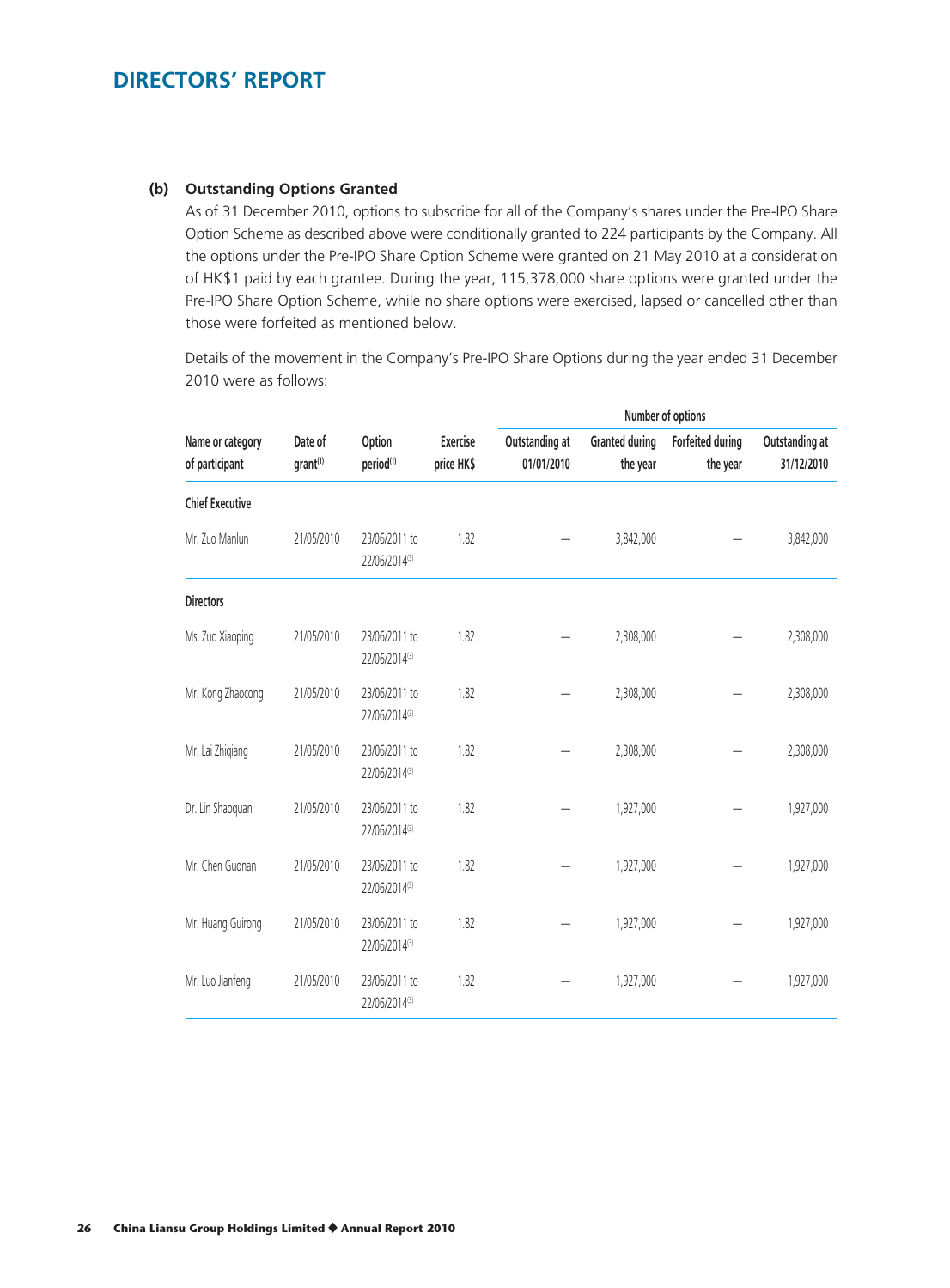|                                                  | Date of<br>grant <sup>(1)</sup> | Option<br>period <sup>(1)</sup> | <b>Exercise</b><br>price HK\$ | Number of options            |                                   |                                     |                              |
|--------------------------------------------------|---------------------------------|---------------------------------|-------------------------------|------------------------------|-----------------------------------|-------------------------------------|------------------------------|
| Name or category<br>of participant               |                                 |                                 |                               | Outstanding at<br>01/01/2010 | <b>Granted during</b><br>the year | <b>Forfeited during</b><br>the year | Outstanding at<br>31/12/2010 |
| <b>Directors</b>                                 |                                 |                                 |                               |                              |                                   |                                     |                              |
| Mr. Lin Dewei                                    | 21/05/2010                      | 23/06/2011 to<br>22/06/2014(3)  | 1.82                          |                              | 692,000                           |                                     | 692,000                      |
| <b>Subtotal directors</b>                        |                                 |                                 |                               |                              | 15,324,000                        |                                     | 15,324,000                   |
| <b>Subtotal directors</b><br>and chief executive |                                 |                                 |                               |                              | 19,166,000                        |                                     | 19,166,000                   |
| Employees <sup>(2)</sup><br>In aggregate         | 21/05/2010                      | 23/06/2011 to<br>22/06/2014(3)  | 1.82                          |                              | 96,212,000                        | (577,000)                           | 95,635,000                   |
| Total                                            |                                 |                                 |                               |                              | 115,378,000                       | (577,000)                           | 114,801,000                  |

*Notes:*

1. All dates are shown in the format of day/month/year.

2. None of such grantees is a connected person of the Company.

- 3. The options are exercisable from 23 June 2011 to 22 June 2014 (both days inclusive) subject to the following vesting periods:
	- (i) up to 25% of the options commencing on 23 June 2011.
	- (ii) up to 60% of the options (including the options not exercised under the limit prescribed for in the previous period) commencing on 23 June 2012; and
	- (iii) up to 100% of the options (including the options not exercised under the limit prescribed for in the previous periods) commencing on 23 June 2013.

#### **DIRECTORS' INTEREST IN CONTRACTS OF SIGNIFICANCE**

Save as disclosed under paragraph headed "Connected Transactions", no contract of significance to which the Company, its holding company and any of its subsidiaries was a party and in which a director of the Company had a material interest, whether directly or indirectly, subsisted at the end of the year or at any time during the year.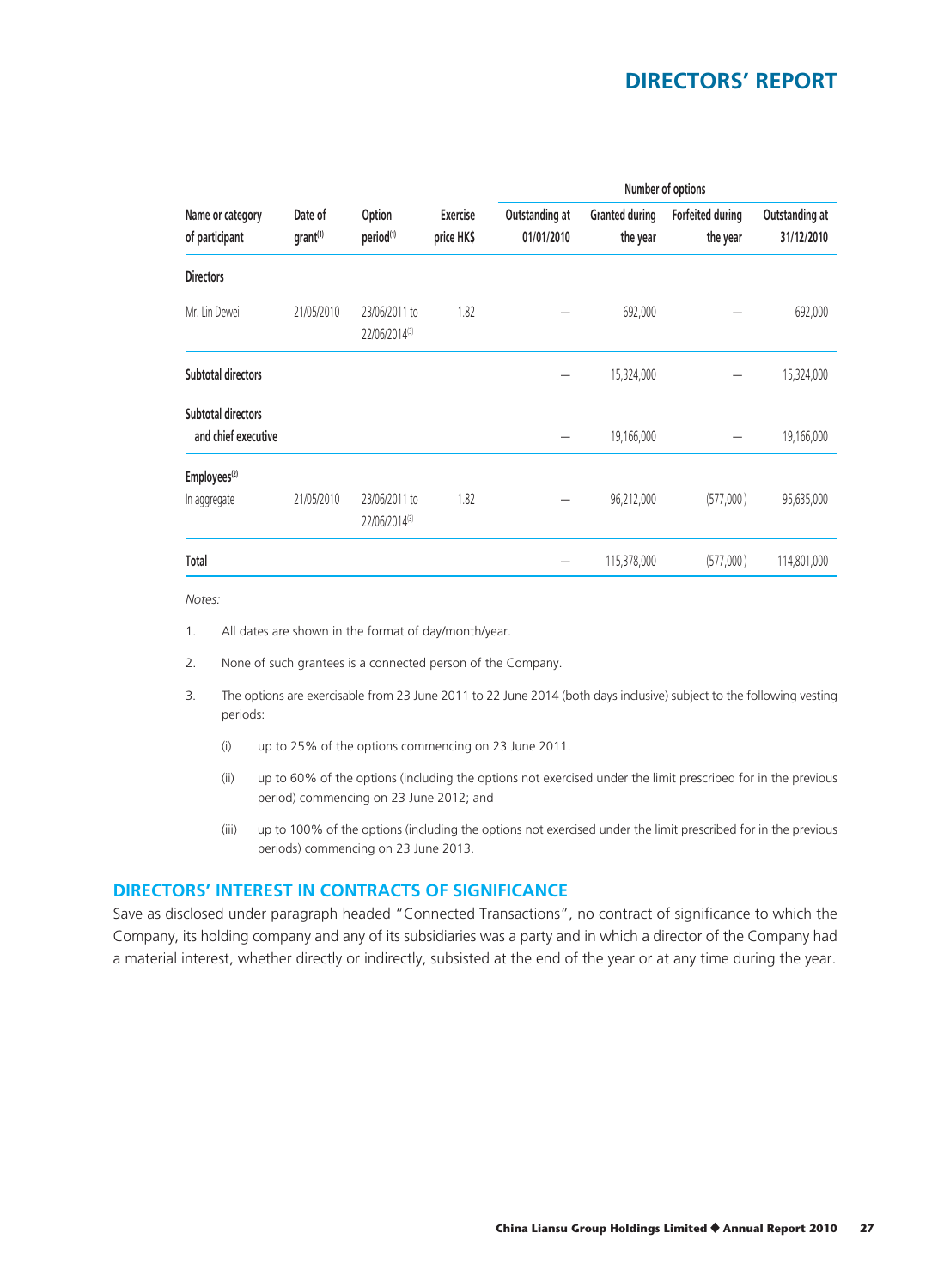#### **COMPLIANCE AND ENFORCEMENT OF THE NON-COMPETE UNDERTAKINGS FROM CONTROLLING SHAREHOLDER**

None of the directors or substantial shareholder of the Company or any of their respective associates has engaged in any business that competes or may compete with the business of the Group. As disclosed in the paragraph headed "Deed of Non-Competition" in the section headed "Connected Transactions and Relationship with the Controlling Shareholder" of the Prospectus, the controlling shareholder being New Fortune and Mr. Wong Luen Hei (the "Controlling Shareholder") has entered into a deed of non-competition in favour of the Group dated 14 May 2010 (the "Deed of Non-Competition").

The directors are of the view that the Group's measures adopted by the Company in respect of the enforceability of the Deed of Non-Competition are adequate to safeguard the effectiveness of the non-competition undertakings.

The independent non-executive directors have reviewed the compliance of the Deed of Non-Competition, including any potential conflicts of interest and competition arising from the taking up by the Controlling Shareholder of opportunities rejected by the Group pursuant to the Deed of Non-Competition. Based on the confirmation from the Controlling Shareholder, the independent non-executive directors are of the view that the Deed of Non-Competition has been complied with and has been effectively enforced.

#### **CHARITABLE DONATIONS**

During the year, the Group's charitable donations were approximately RMB1,450,000 (2009: RMB289,000).

#### **PURCHASE, SALE OR REDEMPTION OF LISTED SECURITIES**

For the year ended 31 December 2010, the Company or any of its subsidiaries did not purchase, sell or redeem any of the Company's listed securities.

#### **EVENTS AFTER THE REPORTING PERIOD**

No significant event took place subsequent to 31 December 2010.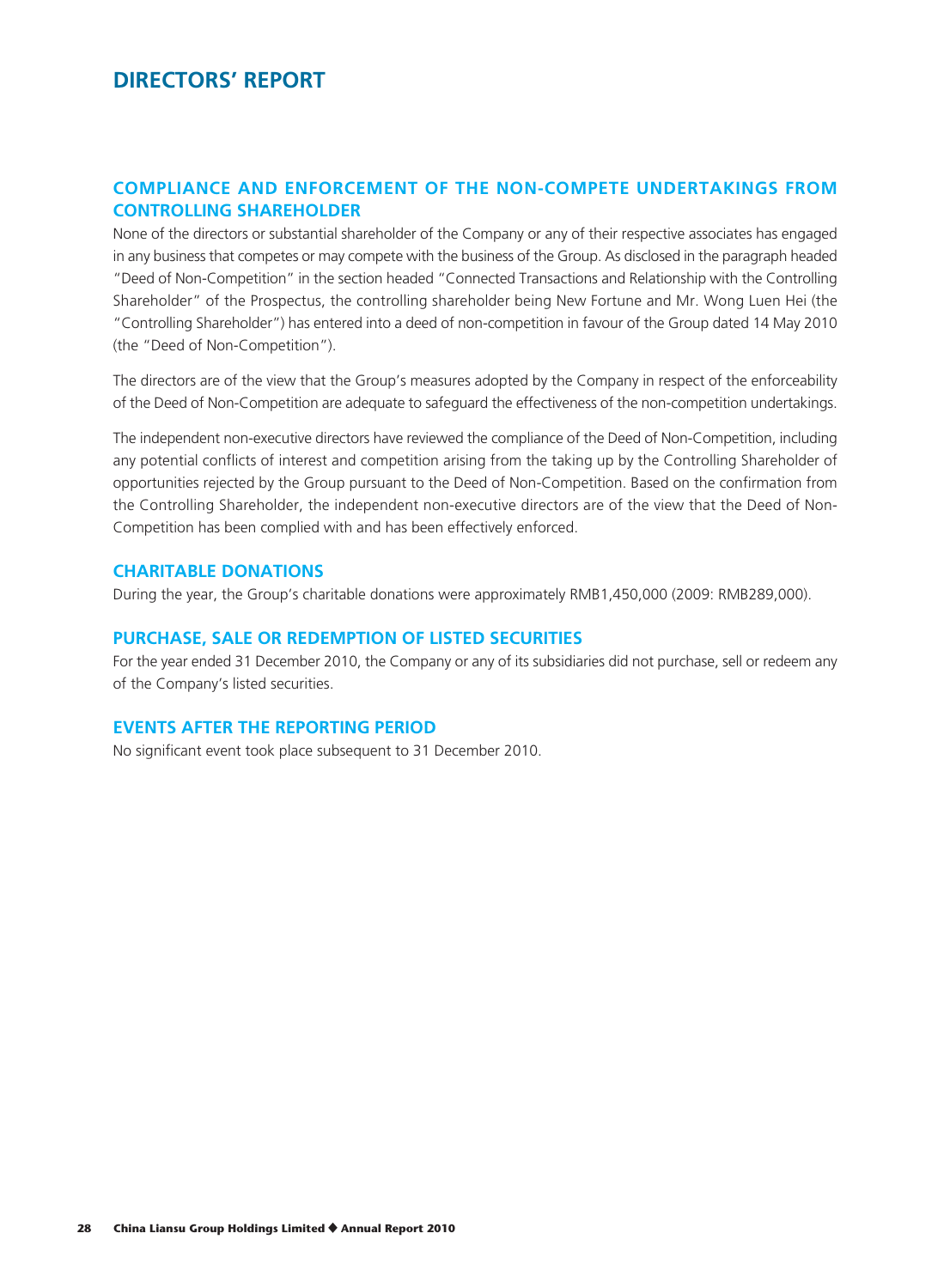#### **CONNECTED TRANSACTIONS**

Certain related party transactions as disclosed in note 33 to the financial statements also constitute continuing connected transactions within the meaning of the Listing Rules. Details of such non-exempt continuing connected transactions are summarized below:

#### **(a) Purchase of equipment for plastic pipe manufacturing**

|     | Background:                           | On 20 December 2009, the Group entered into a framework equipment purchase<br>agreement (the "Framework Agreement") with Guangdong Liansu Machinery for the<br>three years commencing on 1 January 2010 and expiring on 31 December 2012.<br>Particulars of the Framework Agreement together with the total consideration for the<br>year ended 31 December 2010 are disclosed below as required under the Listing Rules:                                                                                            |  |  |
|-----|---------------------------------------|----------------------------------------------------------------------------------------------------------------------------------------------------------------------------------------------------------------------------------------------------------------------------------------------------------------------------------------------------------------------------------------------------------------------------------------------------------------------------------------------------------------------|--|--|
|     | Nature of<br>transactions:            | Purchase of equipment for plastic pipe manufacturing from Guangdong Liansu<br>Machinery                                                                                                                                                                                                                                                                                                                                                                                                                              |  |  |
|     | Terms:                                | The purchase price to be agreed between the parties which shall not exceed the<br>prevailing market price                                                                                                                                                                                                                                                                                                                                                                                                            |  |  |
|     | Annual Cap:                           | RMB50 million                                                                                                                                                                                                                                                                                                                                                                                                                                                                                                        |  |  |
|     | Total consideration<br>for the year:  | RMB40 million                                                                                                                                                                                                                                                                                                                                                                                                                                                                                                        |  |  |
| (b) | <b>Utilities costs</b><br>Background: | On 20 December 2009, the Group entered into lease agreements (the "Leases")<br>with Guangdong Liansu Machinery and Guangdong Liansu Electric (collectively<br>known as the "Lessees") whereby the Group leased part of its property located in<br>the east of Dengdong Road, Longjiang Town Community, Shunde District, Foshan<br>City, Guangdong Province, the PRC to the Lessees for use as their production<br>facilities.                                                                                        |  |  |
|     |                                       | The related utilities costs are charged by the relevant government authorities on<br>the Group. Accordingly, the Lessees will reimburse the Group for the same amount<br>of utilities costs paid by the Group on their behalf.                                                                                                                                                                                                                                                                                       |  |  |
|     |                                       | On 31 December 2009, the Group entered into two supplementary agreements<br>(the "Utilities Agreements") with the Lessees to formalize such arrangement<br>regarding the reimbursement of utilities costs. The Utilities Agreements are for a<br>term of one year commencing on 1 January 2010 and expiring on 31 December<br>2010. Particulars of the Utilities Agreements together with the total consideration<br>for the year ended 31 December 2010 are disclosed below as required under the<br>Listing Rules: |  |  |
|     | Nature of<br>transactions:            | Reimbursement of utilities costs charged by the relevant government authorities<br>on the Group from the Lessees                                                                                                                                                                                                                                                                                                                                                                                                     |  |  |
|     | Terms:                                | The reimbursable amount of utilities costs to be equal to the amount charged by<br>the relevant government authorities on the Group                                                                                                                                                                                                                                                                                                                                                                                  |  |  |
|     | Annual Cap:                           | RMB8 million                                                                                                                                                                                                                                                                                                                                                                                                                                                                                                         |  |  |
|     | Total consideration<br>for the year:  | RMB5 million                                                                                                                                                                                                                                                                                                                                                                                                                                                                                                         |  |  |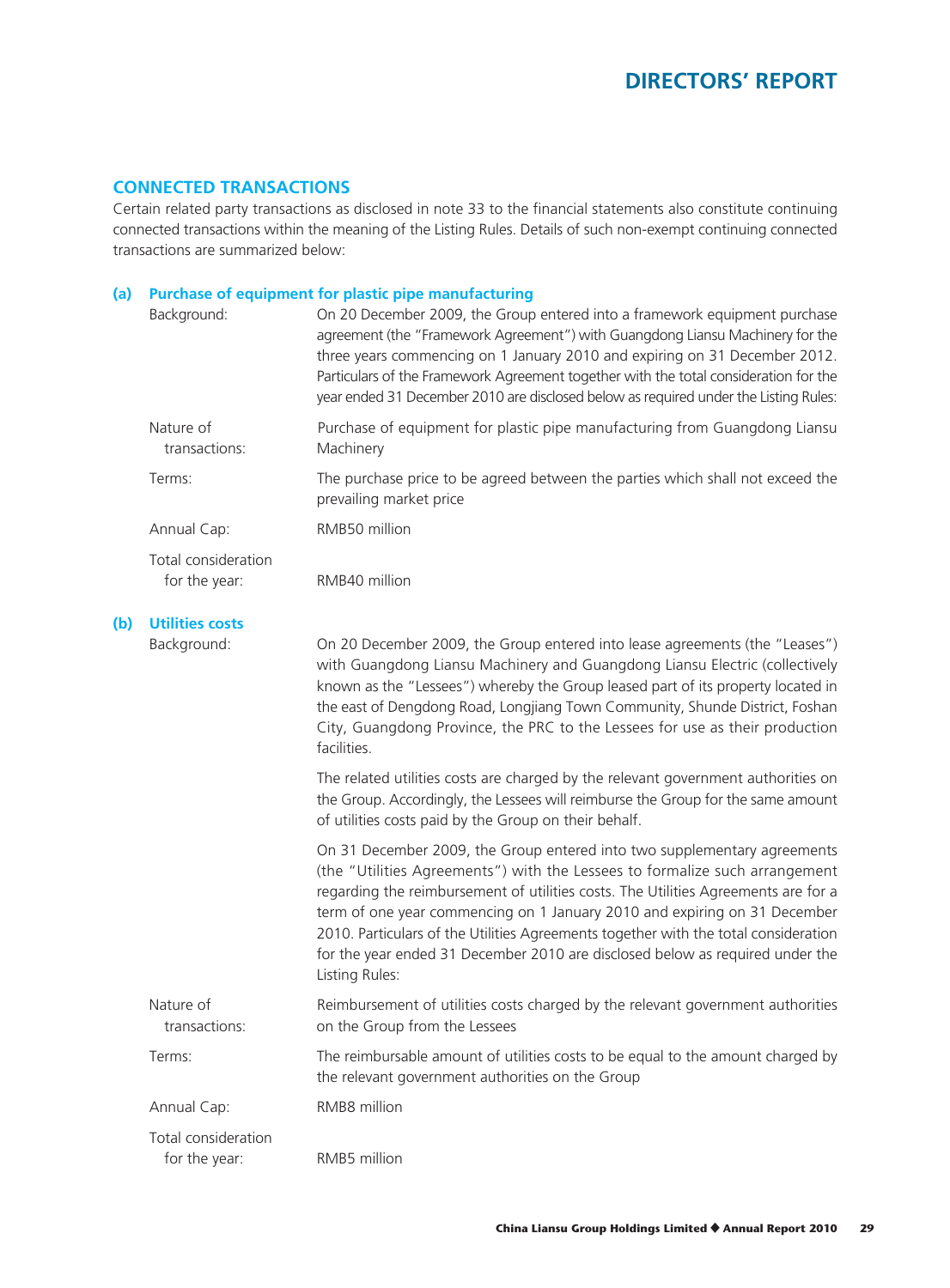#### **(c) Renewal of continuing connected transactions**

On 31 December 2010, the Group entered into new lease agreements (the "New Leases") with the Lessees whereby the Group leased part of its property located in the east of Dengdong Road, Longjiang Town Community, Shunde District, Foshan City, Guangdong Province, the PRC to the Lessees for use as their production facilities.

The terms of the New Leases are one year commencing on 1 January 2011 and expiring on 31 December 2011. The related rents payable by Guangdong Liansu Machinery and Guangdong Liansu Electric to the Group are RMB374,400 per annum and RMB480,000 per annum respectively.

Under the New Leases, the Lessees shall bear all the third party costs, including electricity and water charges. Since the related utilities costs are charged by the relevant government authorities on the Group, the Lessees will reimburse the Group for the same amount of utilities costs paid by the Group (the "Utilities Arrangements").

The proposed annual cap under the New Leases and the Utilities Arrangements for the year ending 31 December 2011 are RMB854,400 and RMB8,000,000 respectively. For further details, please refer to the announcement made by the Company on 31 December 2010.

The independent non-executive directors have, for the purpose of Rule 14A.37 of the Listing Rules, reviewed all continuing connected transactions and have confirmed that all continuing connected transactions have been entered into by the Group (i) in the ordinary and usual course of its business; (ii) on normal commercial terms; and (iii) and in accordance with the terms of the agreements governing such transactions that are fair and reasonable and in the interests of the Company's shareholders as a whole.

The Company's auditors have provided a letter to the Board confirming that the above continuing connected transactions (i) have received approval of the Board; (ii) have been entered into in accordance with the terms of the relevant agreements governing the transactions; and (iii) have not exceeded the respective cap amounts for the year ended 31 December 2010 as set out in the Prospectus.

#### **RELATED PARTY TRANSACTIONS**

The details of the related party transactions are set out in note 33 to the financial statements.

#### **TAX RELIEF AND EXEMPTION**

The directors are not aware of any tax relief and exemption available to the shareholders by reason of their holding the Company's securities.

#### **PRE-EMPTIVE RIGHTS**

There are no provisions for pre-emptive rights under the Company's articles of association or the laws of Cayman Islands, which would oblige the Company to offer new shares on a pro-rata basis to existing shareholders of the Company.

#### **PUBLIC FLOAT**

Based on the publicly available information obtained by the Company and to the best knowledge of the directors, as at the date of this report, the Company has maintained the public float stipulated in the Listing Rules.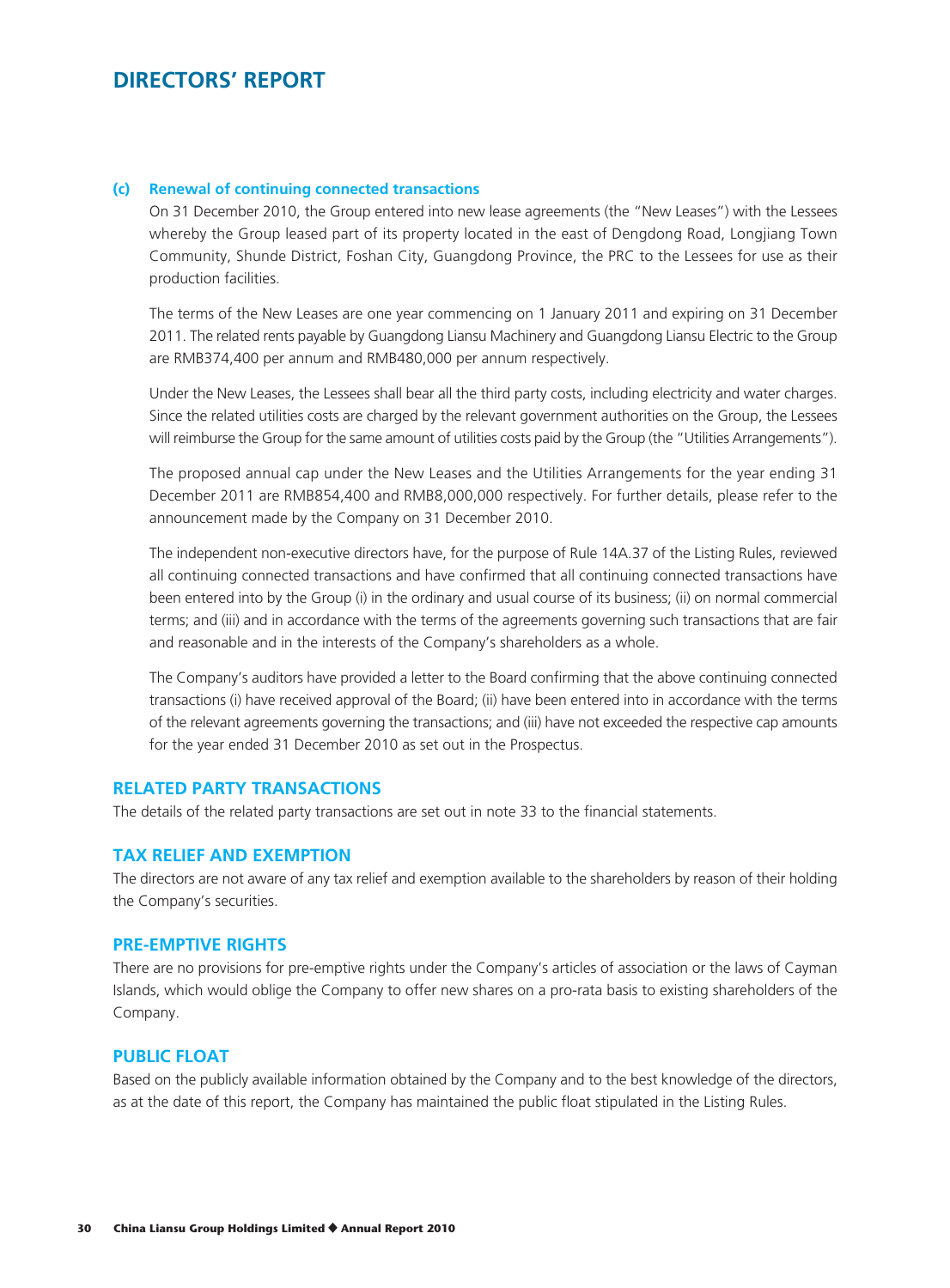#### **AUDITORS**

A resolution will be submitted to the annual general meeting to re-appoint Messrs. Ernst & Young as auditors of the Company.

By order of the Board

**Zuo Manlun**

*Chief Executive*

Hong Kong, 18 March 2011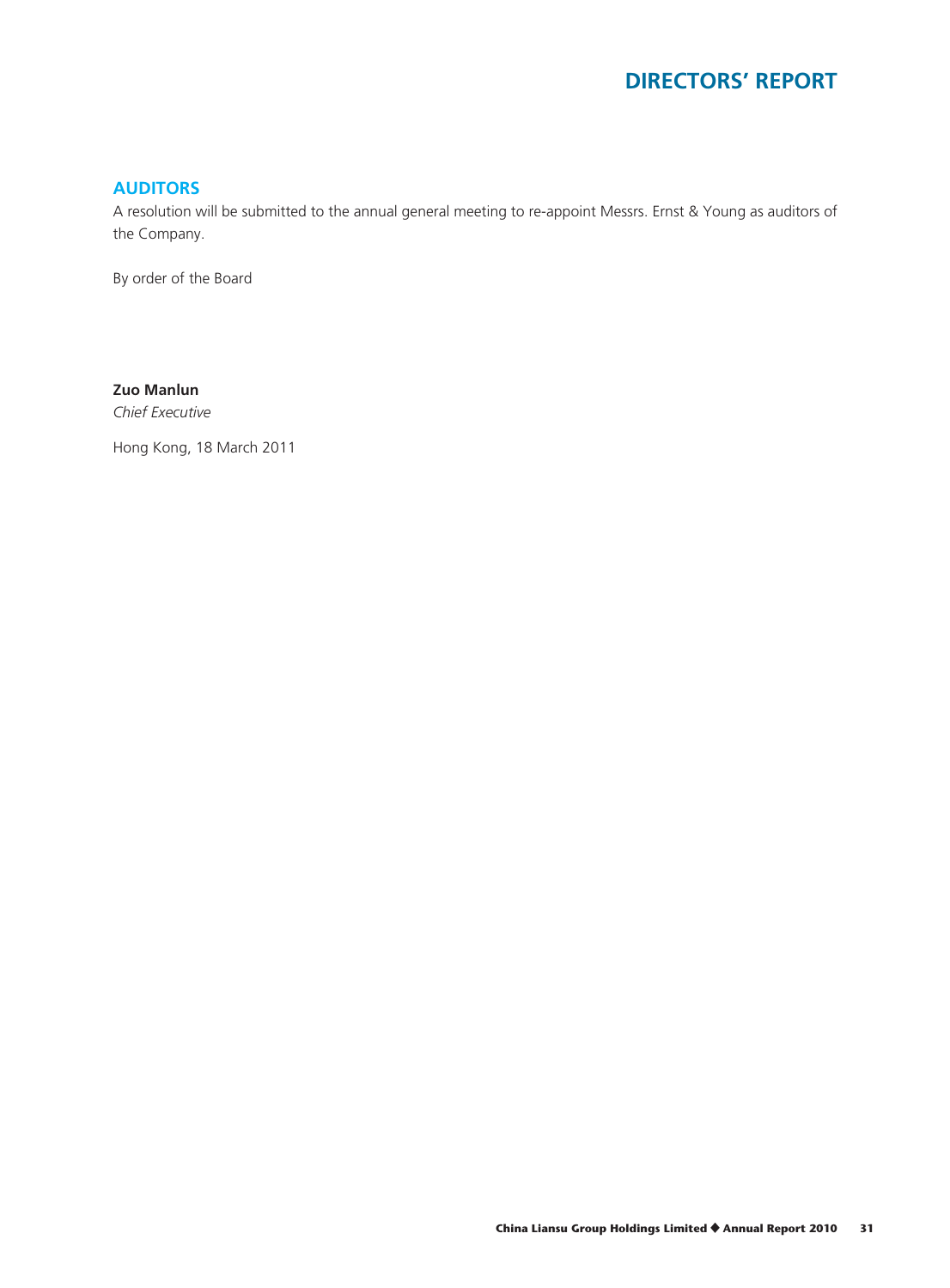# **INDEPENDENT AUDITORS' REPORT**



#### **To the shareholders of China Liansu Group Holdings Limited**

*(Incorporated in Cayman Islands with limited liability)*

We have audited the consolidated financial statements of China Liansu Group Holdings Limited (the "Company") and its subsidiaries (together, the "Group") set out on pages 34 to 96, which comprise the consolidated and company statements of financial position as at 31 December 2010, the consolidated statement of comprehensive income, the consolidated statement of changes in equity and the consolidated statement of cash flows for the year then ended, and a summary of significant accounting policies and other explanatory information.

#### **Directors' responsibility for the consolidated financial statements**

The directors of the Company are responsible for the preparation of these consolidated financial statements that give a true and fair view in accordance with Hong Kong Financial Reporting Standards issued by the Hong Kong Institute of Certified Public Accountants and the disclosure requirements of the Hong Kong Companies Ordinance, and for such internal control as the directors determine is necessary to enable the preparation of consolidated financial statements that are free from material misstatement, whether due to fraud or error.

#### **Auditors' responsibility**

Our responsibility is to express an opinion on these consolidated financial statements based on our audit. Our report is made solely to you, as a body, and for no other purpose. We do not assume responsibility towards or accept liability to any other person for the contents of this report.

We conducted our audit in accordance with Hong Kong Standards on Auditing issued by the Hong Kong Institute of Certified Public Accountants. Those standards require that we comply with ethical requirements and plan and perform the audit to obtain reasonable assurance about whether the consolidated financial statements are free from material misstatement.

An audit involves performing procedures to obtain audit evidence about the amounts and disclosures in the consolidated financial statements. The procedures selected depend on the auditors' judgement, including the assessment of the risks of material misstatement of the consolidated financial statements, whether due to fraud or error. In making those risk assessments, the auditors consider internal control relevant to the entity's preparation of consolidated financial statements that give a true and fair view in order to design audit procedures that are appropriate in the circumstances, but not for the purpose of expressing an opinion on the effectiveness of the entity's internal control. An audit also includes evaluating the appropriateness of accounting policies used and the reasonableness of accounting estimates made by the directors, as well as evaluating the overall presentation of the consolidated financial statements.

We believe that the audit evidence we have obtained is sufficient and appropriate to provide a basis for our audit opinion.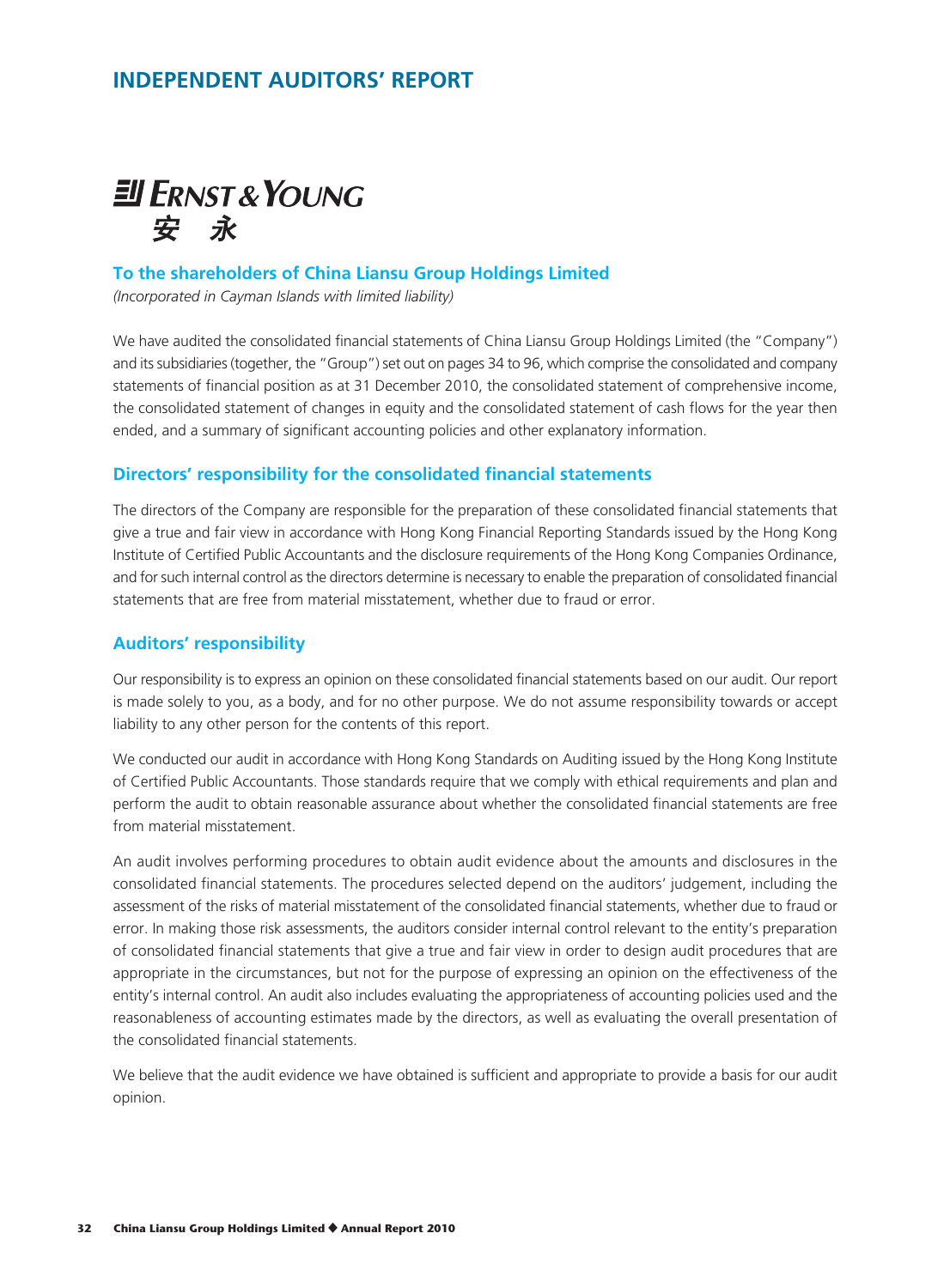# **INDEPENDENT AUDITORS' REPORT**

#### **Opinion**

In our opinion, the consolidated financial statements give a true and fair view of the state of affairs of the Company and of the Group as at 31 December 2010, and of the Group's profit and cash flows for the year then ended in accordance with Hong Kong Financial Reporting Standards and have been properly prepared in accordance with the disclosure requirements of the Hong Kong Companies Ordinance.

#### **Ernst & Young**

*Certified Public Accountants* 18/F, Two International Finance Centre 8 Finance Street Central Hong Kong 18 March 2011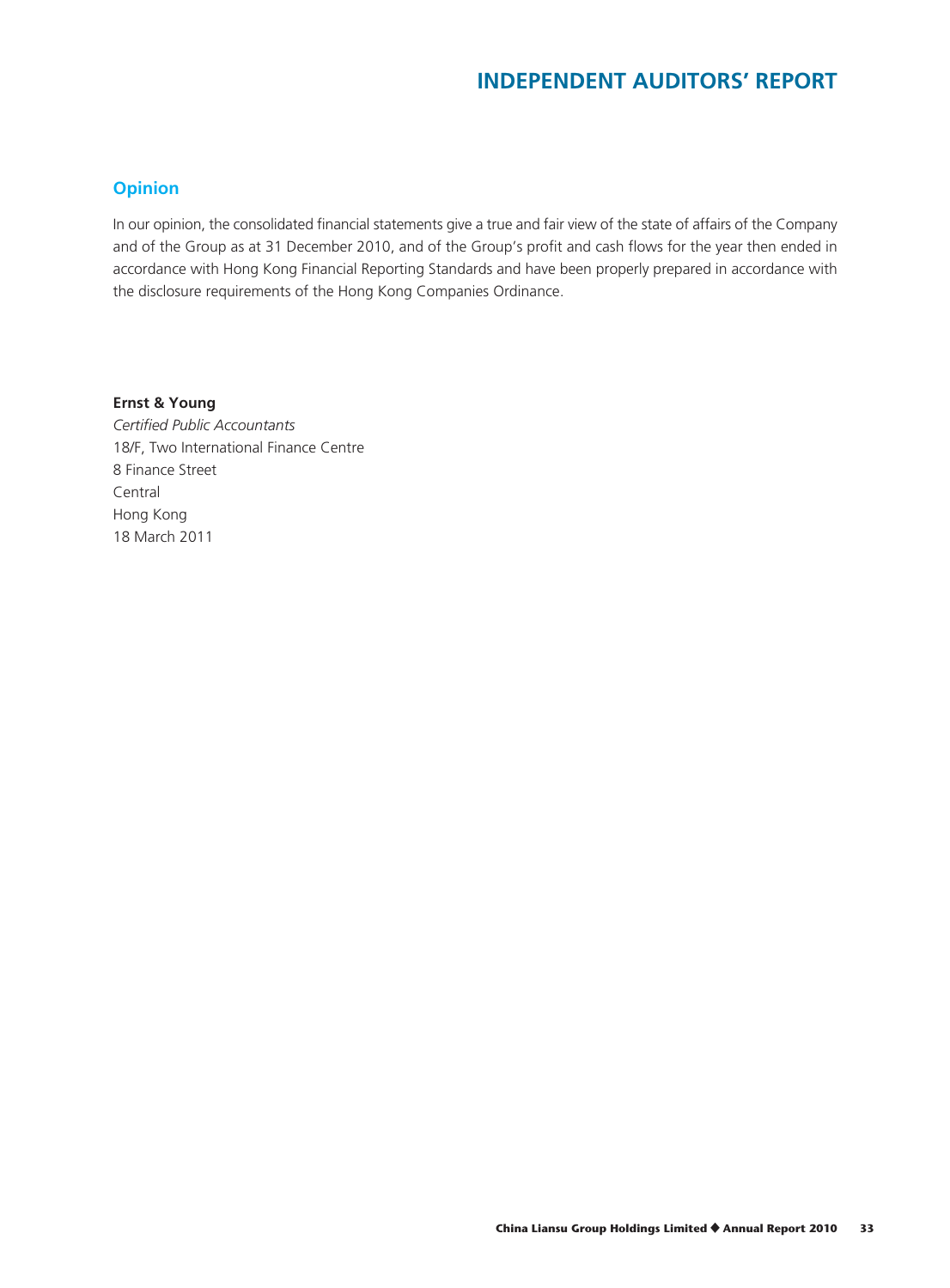# **CONSOLIDATED STATEMENT OF COMPREHENSIVE INCOME**

Year ended 31 December 2010

|                                                           | <b>Notes</b> | 2010<br><b>RMB'000</b> | 2009<br><b>RMB'000</b> |
|-----------------------------------------------------------|--------------|------------------------|------------------------|
| <b>REVENUE</b>                                            | 5            | 7,711,532              | 5,322,244              |
| Cost of sales                                             |              | (5,677,884)            | (4, 109, 005)          |
| Gross profit                                              |              | 2,033,648              | 1,213,239              |
| Other revenue, income and gains                           | 5            | 43,515                 | 22,876                 |
| Selling and distribution costs                            |              | (298, 866)             | (198, 509)             |
| Administrative expenses                                   |              | (234, 581)             | (163, 554)             |
| Other expenses                                            |              | (117, 229)             | (38, 163)              |
| Finance costs                                             | 6            | (52, 971)              | (36, 475)              |
| PROFIT BEFORE TAX                                         | 7            | 1,373,516              | 799,414                |
| Income tax expense                                        | 9            | (241, 333)             | (155, 443)             |
| PROFIT FOR THE YEAR                                       |              | 1,132,183              | 643,971                |
| OTHER COMPREHENSIVE INCOME                                |              |                        |                        |
| Exchange differences on translation of foreign operations |              | (10, 160)              | 972                    |
| TOTAL COMPREHENSIVE INCOME FOR THE YEAR                   |              | 1,122,023              | 644,943                |
| EARNINGS PER SHARE ATTRIBUTABLE TO OWNERS                 |              |                        |                        |
| OF THE COMPANY                                            | 11           |                        |                        |
| <b>Basic</b>                                              |              | <b>RMB0.43</b>         | <b>RMB0.29</b>         |
| Diluted                                                   |              | <b>RMB0.42</b>         | N/A                    |

Details of the dividends proposed for the year are disclosed in note 10 to the financial statements.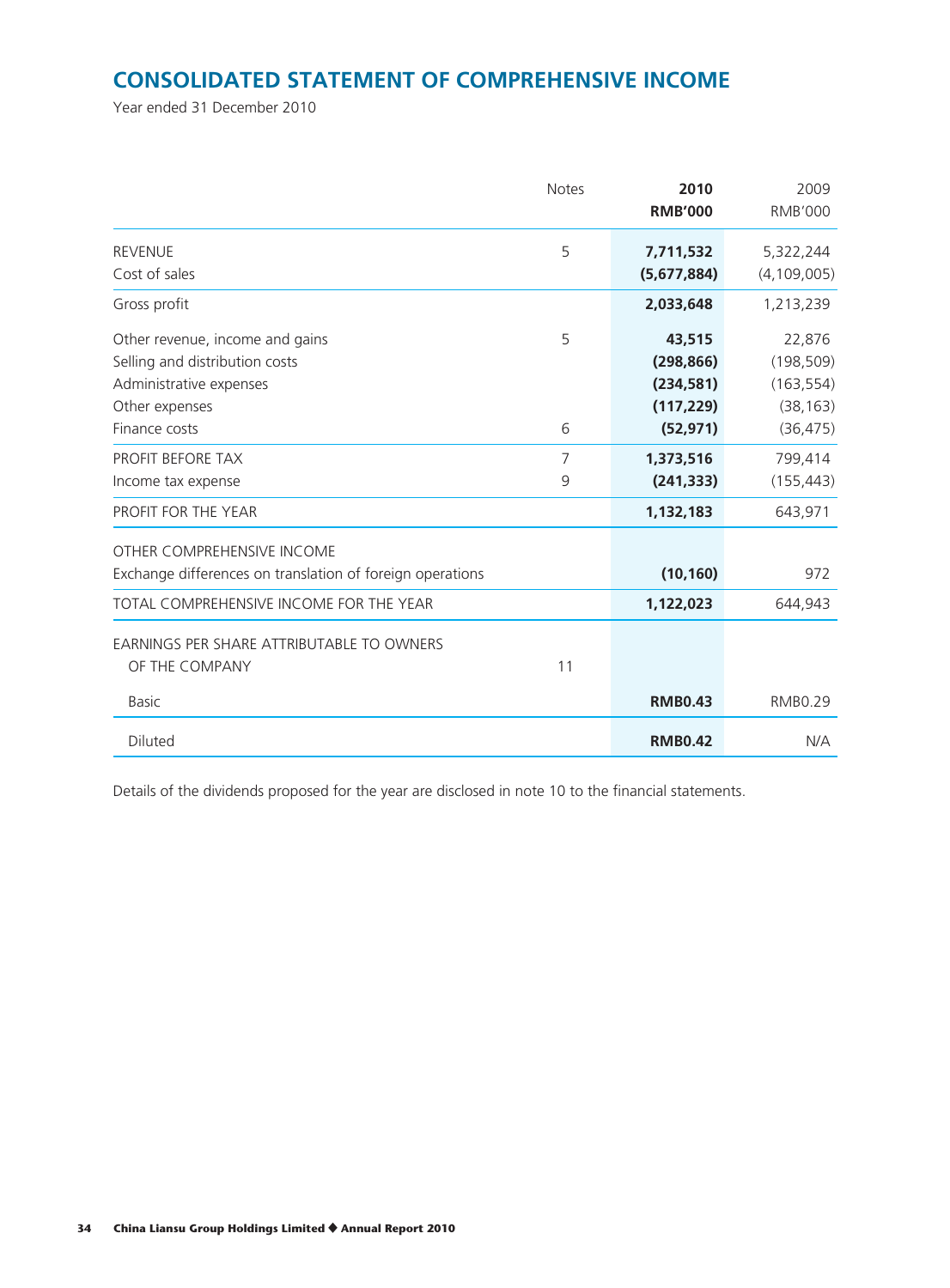## **CONSOLIDATED STATEMENT OF FINANCIAL POSITION**

31 December 2010

|                                              | <b>Notes</b> | 2010           | 2009           |
|----------------------------------------------|--------------|----------------|----------------|
|                                              |              | <b>RMB'000</b> | <b>RMB'000</b> |
| NON-CURRENT ASSETS                           |              |                |                |
| Property, plant and equipment                | 12           | 1,705,918      | 1,302,735      |
| Prepaid land lease payments                  | 13           | 248,612        | 205,516        |
| Other intangible assets                      |              | 2,281          | 1,138          |
| Deposits paid for the purchase of            |              |                |                |
| land, property, plant and equipment          |              | 55,056         | 26,248         |
| Deferred tax assets                          | 22           | 2,295          | 7,314          |
| Total non-current assets                     |              | 2,014,162      | 1,542,951      |
| <b>CURRENT ASSETS</b>                        |              |                |                |
| Inventories                                  | 15           | 1,139,452      | 743,507        |
| Trade and bills receivables                  | 16           | 681,415        | 466,735        |
| Prepayments, deposits and other receivables  | 17           | 270,435        | 257,938        |
| Amount due from a related company            | 33(a)        |                | 720            |
| Restricted cash                              | 18           | 23,044         | 125,133        |
| Cash and cash equivalents                    | 18           | 1,500,292      | 361,767        |
| Total current assets                         |              | 3,614,638      | 1,955,800      |
| <b>CURRENT LIABILITIES</b>                   |              |                |                |
| Trade and bills payables                     | 19           | 242,760        | 232,702        |
| Other payables and accruals                  | 20           | 439,758        | 501,547        |
| Interest-bearing bank loans                  | 21           | 630,326        | 427,527        |
| Amount due to a director                     | 33(c)        |                | 263,798        |
| Amounts due to related companies             | 33(b)        |                | 15,693         |
| Tax payable                                  |              | 94,900         | 73,770         |
| Total current liabilities                    |              | 1,407,744      | 1,515,037      |
| NET CURRENT ASSETS                           |              | 2,206,894      | 440,763        |
| <b>TOTAL ASSETS LESS CURRENT LIABILITIES</b> |              | 4,221,056      | 1,983,714      |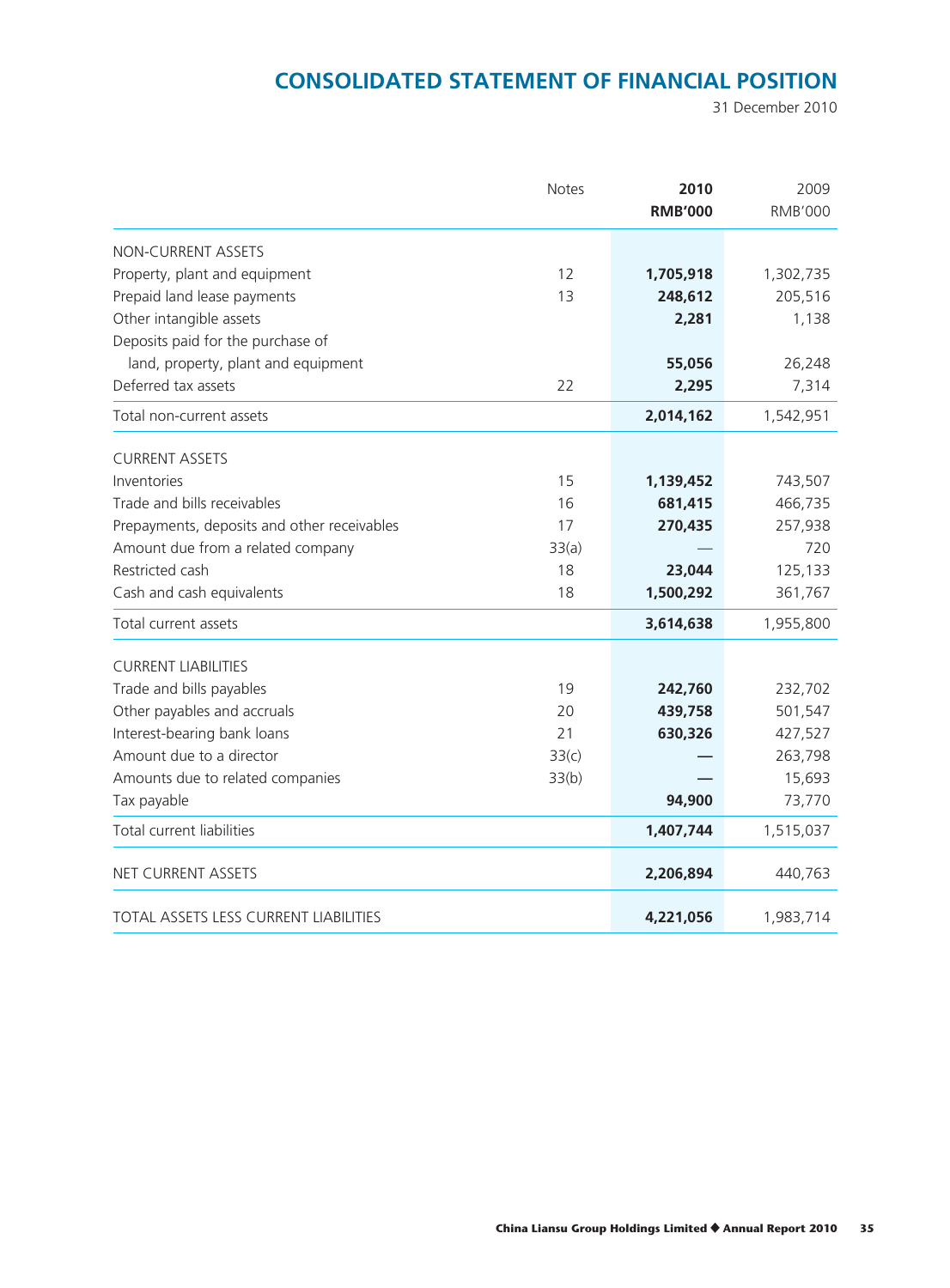## **CONSOLIDATED STATEMENT OF FINANCIAL POSITION**

31 December 2010

|                                | <b>Notes</b> | 2010           | 2009           |
|--------------------------------|--------------|----------------|----------------|
|                                |              | <b>RMB'000</b> | <b>RMB'000</b> |
| <b>NON-CURRENT LIABILITIES</b> |              |                |                |
| Interest-bearing bank loans    | 21           | 154,000        | 882,150        |
| Deferred tax liabilities       | 22           | 44,778         | 41,749         |
| Deferred income                | 23           | 17,827         | 17,827         |
| Total non-current liabilities  |              | 216,605        | 941,726        |
| Net assets                     |              | 4,004,451      | 1,041,988      |
| <b>EQUITY</b>                  |              |                |                |
| Issued capital                 | 24           | 131,297        | 352            |
| Reserves                       | 25(a)        | 3,570,128      | 1,041,636      |
| Proposed final dividend        | 10           | 303,026        |                |
| Total equity                   |              | 4,004,451      | 1,041,988      |

**Wong Luen Hei Luo Jianfeng** *Director Director*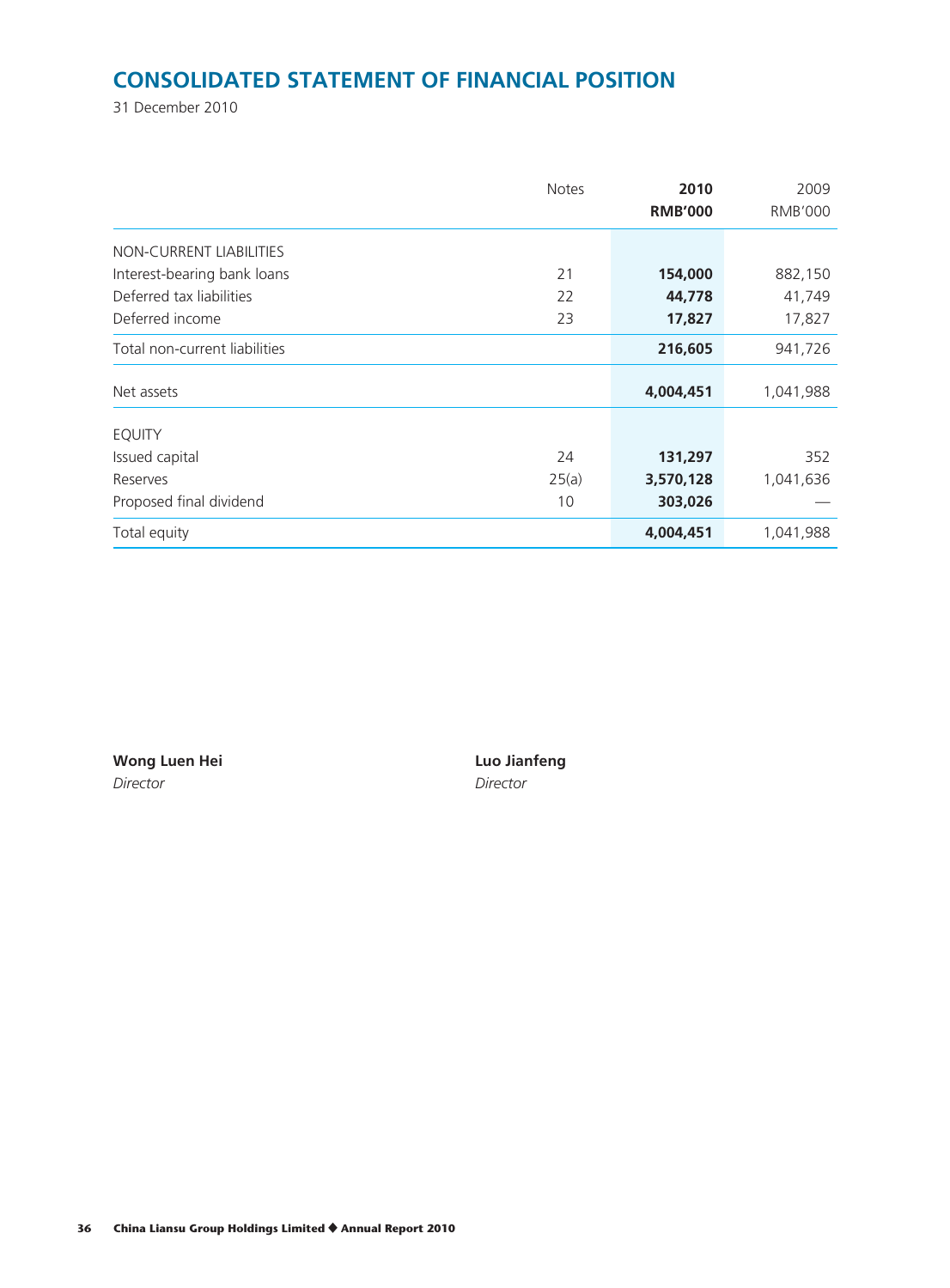# **CONSOLIDATED STATEMENT OF CHANGES IN EQUITY**

Year ended 31 December 2010

|                                                                                         | Issued<br>capital<br>RMB'000 | Share<br>premium<br>RMB'000 | Statutory<br>reserve <sup>(1)</sup><br>RMB'000 | Capital<br>reserve <sup>(2)</sup><br>RMB'000 | Share<br>option<br>reserve<br><b>RMB'000</b> | Merger<br>reserve <sup>(3)</sup><br><b>RMB'000</b> | Exchange<br>fluctuation<br>reserve<br><b>RMB'000</b> | Retained<br>profits<br>RMB'000 | Proposed<br>final<br>dividend<br><b>RMB'000</b> | Total<br>RMB'000       |
|-----------------------------------------------------------------------------------------|------------------------------|-----------------------------|------------------------------------------------|----------------------------------------------|----------------------------------------------|----------------------------------------------------|------------------------------------------------------|--------------------------------|-------------------------------------------------|------------------------|
| At 1 January 2010<br>Profit for the year<br>Other comprehensive income<br>for the year: | 352                          |                             | 129,667                                        | 31,645                                       |                                              | 5,515                                              | 33,080                                               | 841,729<br>1,132,183           |                                                 | 1,041,988<br>1,132,183 |
| Exchange differences on<br>translation of foreign<br>operations                         |                              |                             |                                                |                                              |                                              |                                                    | (10, 160)                                            |                                |                                                 | (10, 160)              |
| Total comprehensive income                                                              |                              |                             |                                                |                                              |                                              |                                                    |                                                      |                                |                                                 |                        |
| for the year                                                                            |                              |                             |                                                |                                              |                                              |                                                    | (10, 160)                                            | 1,132,183                      |                                                 | 1,122,023              |
| Issue of shares (notes 24 and 25)                                                       | 130,945                      | 1,673,604                   |                                                |                                              |                                              |                                                    |                                                      |                                |                                                 | 1,804,549              |
| Equity-settled share option                                                             |                              |                             |                                                |                                              |                                              |                                                    |                                                      |                                |                                                 |                        |
| arrangements (note 27)                                                                  |                              |                             |                                                |                                              | 35,891                                       |                                                    |                                                      |                                |                                                 | 35,891                 |
| Proposed final 2010 dividend<br>(note 10)                                               |                              |                             |                                                |                                              |                                              |                                                    |                                                      | (303, 026)                     | 303,026                                         |                        |
| Appropriation to statutory reserve                                                      |                              |                             | 144,753                                        |                                              |                                              |                                                    |                                                      | (144, 753)                     |                                                 |                        |
| At 31 December 2010                                                                     |                              |                             |                                                |                                              |                                              |                                                    |                                                      |                                |                                                 |                        |
|                                                                                         | 131,297                      | 1,673,604*                  | 274,420*                                       | 31,645*                                      | 35,891*                                      | $5,515*$                                           | 22,920*                                              | 1,526,133*                     | 303,026                                         | 4,004,451              |
| At 1 January 2009                                                                       |                              |                             | 50,394                                         | 31,645                                       |                                              | 32,455                                             | 32,108                                               | 277,512                        |                                                 | 424,114                |
| Profit for the year                                                                     |                              |                             |                                                |                                              |                                              |                                                    |                                                      | 643,971                        |                                                 | 643,971                |
| Other comprehensive income                                                              |                              |                             |                                                |                                              |                                              |                                                    |                                                      |                                |                                                 |                        |
| for the year:                                                                           |                              |                             |                                                |                                              |                                              |                                                    |                                                      |                                |                                                 |                        |
| Exchange differences on                                                                 |                              |                             |                                                |                                              |                                              |                                                    |                                                      |                                |                                                 |                        |
| translation of foreign                                                                  |                              |                             |                                                |                                              |                                              |                                                    |                                                      |                                |                                                 |                        |
| operations                                                                              |                              |                             |                                                |                                              |                                              |                                                    | 972                                                  |                                |                                                 | 972                    |
| Total comprehensive income                                                              |                              |                             |                                                |                                              |                                              |                                                    |                                                      |                                |                                                 |                        |
| for the year                                                                            |                              |                             |                                                |                                              |                                              |                                                    | 972                                                  | 643,971                        |                                                 | 644,943                |
| Issue of shares (note 24(a))                                                            | 352                          |                             |                                                |                                              |                                              |                                                    |                                                      |                                |                                                 | 352                    |
| Deemed distributions <sup>(3)</sup>                                                     |                              |                             |                                                |                                              |                                              | 481                                                |                                                      | (481)                          |                                                 |                        |
| Dividend payable to the then                                                            |                              |                             |                                                |                                              |                                              |                                                    |                                                      |                                |                                                 |                        |
| shareholder of a subsidiary                                                             |                              |                             |                                                |                                              |                                              | (8,041)                                            |                                                      |                                | <b>—</b>                                        | (8,041)                |
| Distribution to the then sole                                                           |                              |                             |                                                |                                              |                                              |                                                    |                                                      |                                |                                                 |                        |
| beneficial shareholder                                                                  |                              |                             |                                                |                                              |                                              | (19, 380)                                          |                                                      |                                |                                                 | (19, 380)              |
| Appropriation to statutory reserve                                                      |                              |                             | 79,273                                         |                                              |                                              | $\overline{\phantom{0}}$                           | -                                                    | (79, 273)                      |                                                 |                        |
| At 31 December 2009                                                                     | 352                          | -                           | 129,667*                                       | 31,645*                                      | -                                            | $5,515*$                                           | 33,080*                                              | 841,729*                       | $\overline{\phantom{0}}$                        | 1,041,988              |

\* These reserve accounts comprise the consolidated reserves of RMB3,570,128,000 (2009: RMB1,041,636,000) in the consolidated statement of financial position.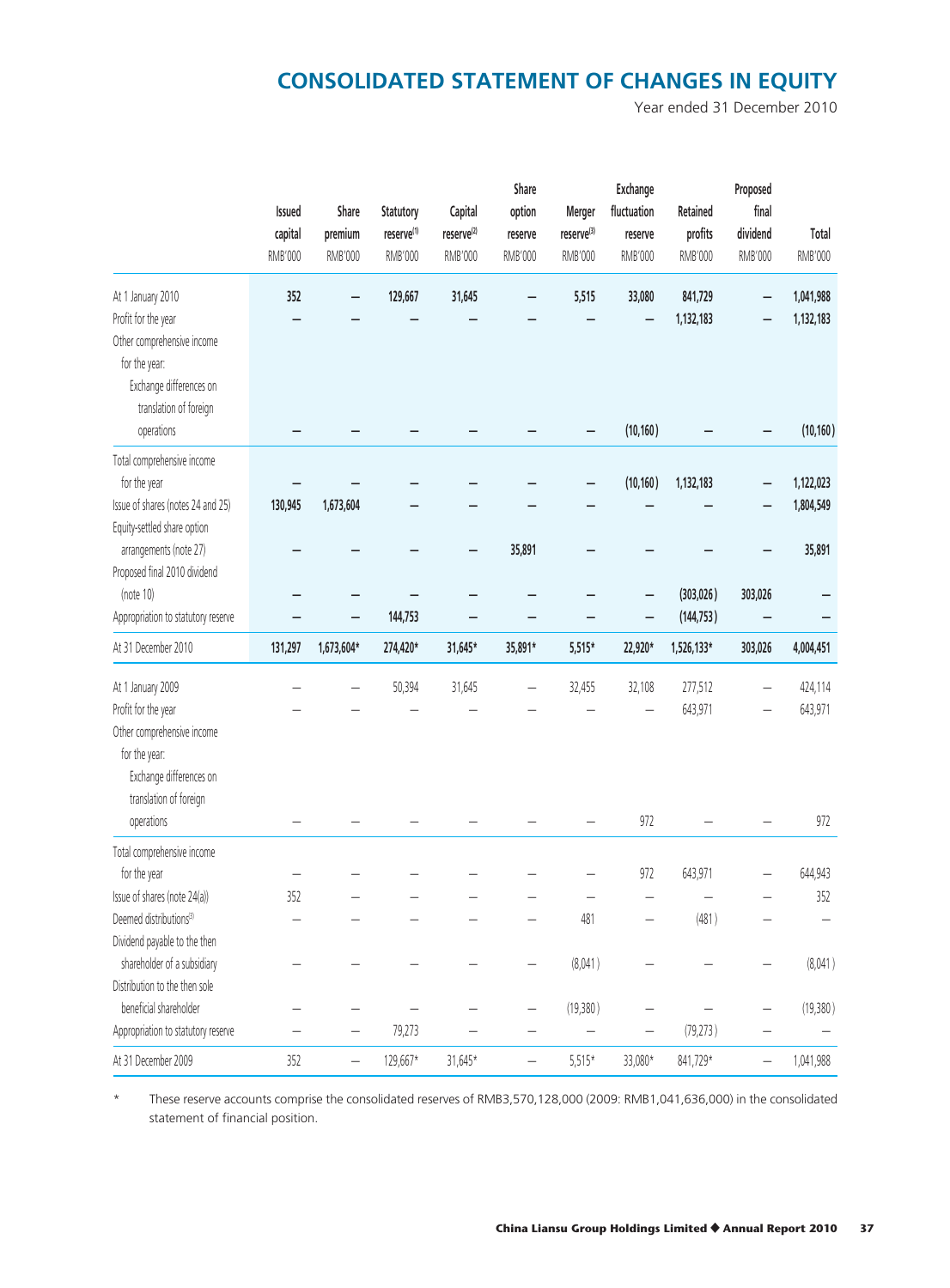## **CONSOLIDATED STATEMENT OF CHANGES IN EQUITY**

Year ended 31 December 2010

Notes:

- (1) In accordance with the Company Law of the PRC, each of the Company's subsidiaries registered in the PRC is required to appropriate 10% of the annual statutory profit after tax (after offsetting any prior years' losses) determined in accordance with generally accepted accounting principles in the PRC (''PRC GAAP'') to the statutory reserve until the balance of the reserve fund reaches 50% of its registered capital. The statutory reserve can be utilised to offset prior years' losses or to increase capital, provided that the remaining balance of the statutory reserve is not less than 25% of the registered capital.
- (2) Capital reserve mainly represented the difference between the consideration and the book value of the share of the net assets acquired in respect of the acquisition of non-controlling interests.
- (3) Pursuant to a sale and purchase agreement dated 26 October 2009 (the "S&P Agreement"), Guangdong Liansu Technology acquired a 100% equity interest in Zhongshan Walton from Guangdong Liansu Electric at a cash consideration of RMB19,380,000. As Guangdong Liansu Electric is indirectly wholly-owned by Mr. Wong Luen Hei ("Mr. Wong"), the then sole beneficial shareholder of the Group, Zhongshan Walton is indirectly controlled by Mr. Wong before and after the said acquisition by Guangdong Liansu Technology. Accordingly, the acquisition has been accounted for as a common control transaction in accordance with Hong Kong Accounting Guideline 5 "Merger Accounting for Common Control Combinations" issued by the Hong Kong Institute of Certified Public Accountants (the "HKICPA").

According to the S&P Agreement, Zhongshan Walton is required to make a distribution of RMB8,041,000 (the "Distribution") to Guangdong Liansu Electric which was equal to its retained profits as of 31 May 2009, as determined in accordance with PRC GAAP, within one year after the acquisition. Accordingly, net profits of Zhongshan Walton generated for the period from 15 April 2008, the date on which Guangdong Liansu Electric obtained control over Zhongshan Walton, to 31 May 2009 were set aside and accounted for in the merger reserve as deemed distributions by the Group. As of the date of the S&P Agreement, the Distribution was deducted from the merger reserve and recognised as a current liability on the face of the consolidated statement of financial position as at 31 December 2009. The Distribution was fully paid in May 2010.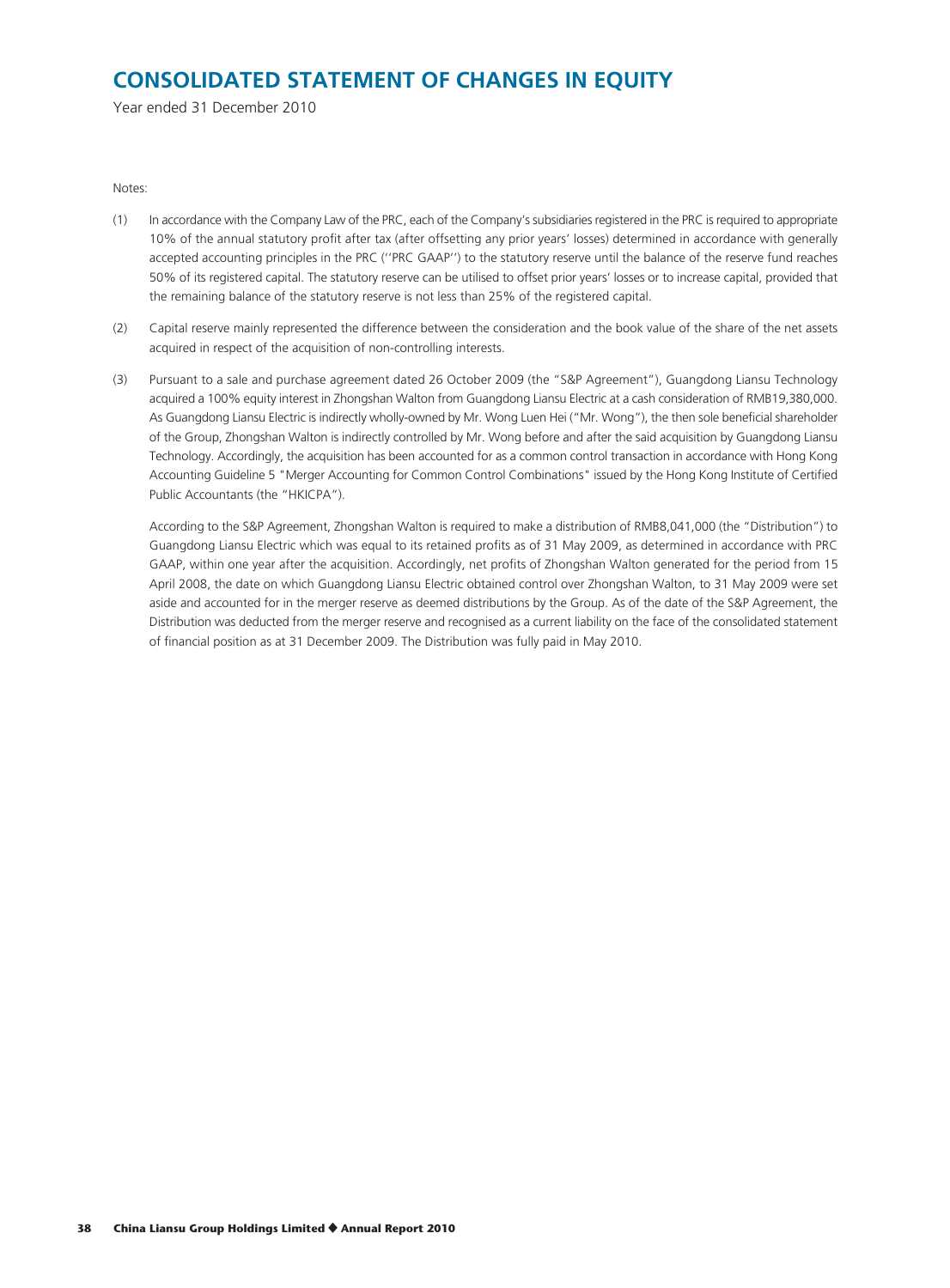## **CONSOLIDATED STATEMENT OF CASH FLOWS**

Year ended 31 December 2010

|                                                            | <b>Notes</b>   | 2010           | 2009           |
|------------------------------------------------------------|----------------|----------------|----------------|
|                                                            |                | <b>RMB'000</b> | <b>RMB'000</b> |
| CASH FLOWS FROM OPERATING ACTIVITIES                       |                |                |                |
| Profit before tax                                          |                | 1,373,516      | 799,414        |
| Adjustments for:                                           |                |                |                |
| Bank interest income                                       | 5              | (9,828)        | (2,706)        |
| Finance costs                                              | 6              | 52,971         | 36,475         |
| Loss on disposal of items of property, plant and equipment | 7              | 1,500          | 828            |
| Depreciation                                               | 7              | 118,076        | 70,797         |
| Amortisation of prepaid land lease payments                | 7              | 4,819          | 4,031          |
| Amortisation of other intangible assets                    | 7              | 417            | 261            |
| Write-back of inventories to net realisable value          | 7              | (370)          | (1,522)        |
| Impairment of trade receivables, net                       | 7              | 7,156          | 7,172          |
| Equity-settled share option expense                        | $\overline{7}$ | 35,891         |                |
|                                                            |                | 1,584,148      | 914,750        |
| Increase in inventories                                    |                | (395, 575)     | (157, 829)     |
| Increase in trade and bills receivables                    |                | (221, 836)     | (268, 036)     |
| Increase in prepayments, deposits and other receivables    |                | (12, 047)      | (16, 752)      |
| Decrease in amounts due from related companies             |                | 720            | 15,584         |
| Increase in trade and bills payables                       |                | 10,058         | 192,992        |
| Decrease in other payables and accruals                    |                | (97, 033)      | (15, 923)      |
| Receipt of government grants                               |                |                | 17,827         |
| Decrease in amounts due to related companies               |                | (15, 693)      | (916)          |
| Cash generated from operations                             |                | 852,742        | 681,697        |
| Bank interest received                                     |                | 9,828          | 2,706          |
| Corporate income tax paid                                  |                | (212, 155)     | (76, 130)      |
| Net cash flows from operating activities                   |                | 650,415        | 608,273        |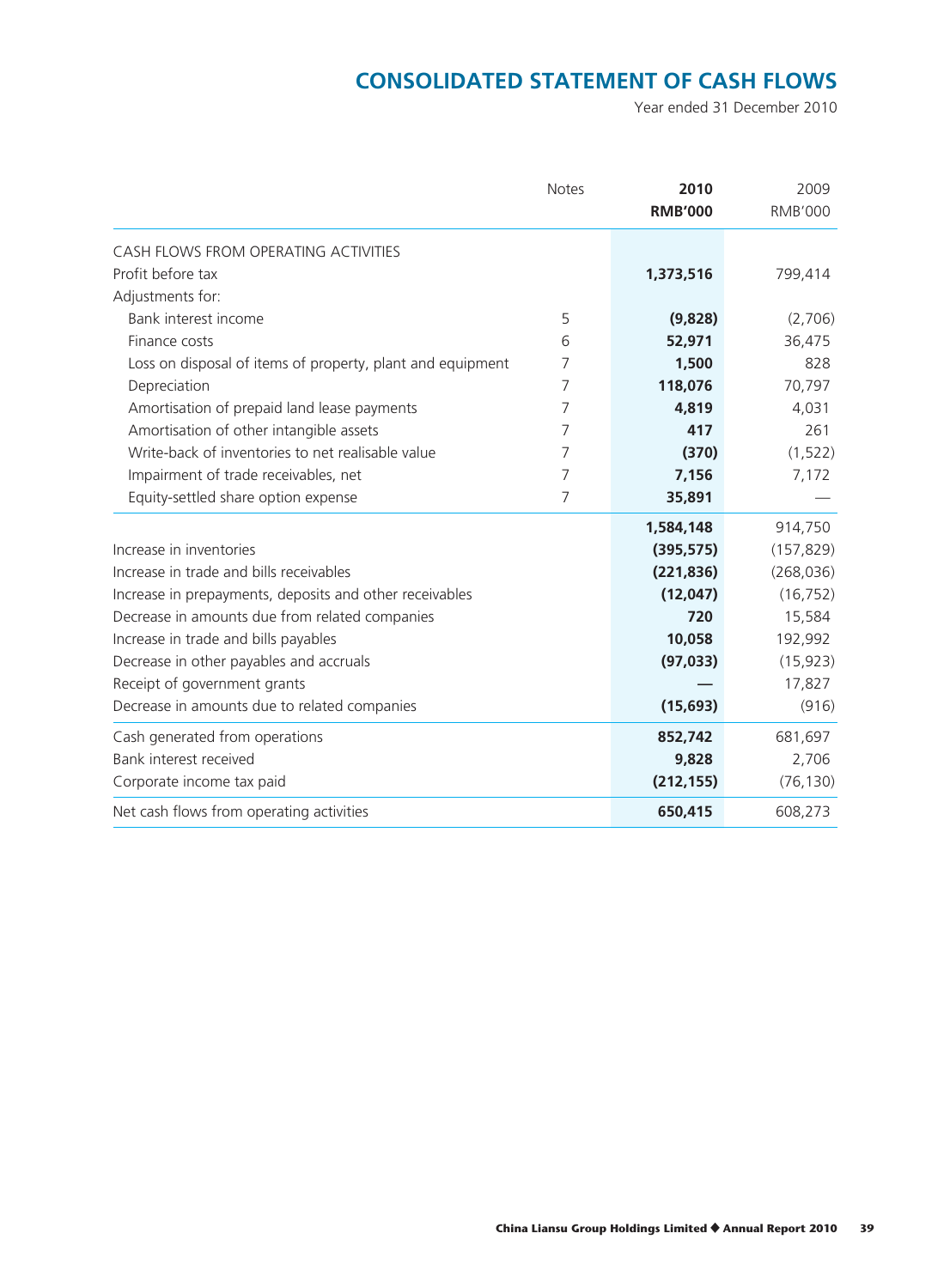## **CONSOLIDATED STATEMENT OF CASH FLOWS**

Year ended 31 December 2010

|                                                                  | <b>Notes</b> | 2010<br><b>RMB'000</b> | 2009<br><b>RMB'000</b> |
|------------------------------------------------------------------|--------------|------------------------|------------------------|
| CASH FLOWS FROM INVESTING ACTIVITIES                             |              |                        |                        |
| Purchases of items of land, property, plant and equipment        |              | (525,030)              | (586, 848)             |
| Proceeds from disposal of items of property, plant and equipment |              | 8,707                  | 17,529                 |
| Additions to prepaid land lease payments                         |              | (48, 365)              | (31, 971)              |
| Additions to other intangible assets                             |              | (1, 560)               | (347)                  |
| Acquisition of a subsidiary                                      | 26           |                        | 10                     |
| Decrease/(increase) in restricted cash                           |              | 102,089                | (122, 353)             |
| Net cash flows used in investing activities                      |              | (464, 159)             | (723,980)              |
| CASH FLOWS FROM FINANCING ACTIVITIES                             |              |                        |                        |
| New bank loans raised                                            |              | 685,096                | 1,663,177              |
| Repayment of bank loans                                          |              | (1, 201, 567)          | (822, 200)             |
| Decrease in amounts due to related companies                     |              |                        | (217, 026)             |
| Decrease in an amount due to a director                          |              | (88, 651)              | (228, 209)             |
| Interest paid                                                    |              | (52, 971)              | (35, 332)              |
| Proceeds from issue of shares, net of expenses                   |              | 1,629,839              | 352                    |
| Distribution to the then sole beneficial shareholder             |              |                        | (19, 380)              |
| Net cash flows from financing activities                         |              | 971,746                | 341,382                |
| NET INCREASE IN CASH AND CASH EQUIVALENTS                        |              | 1,158,002              | 225,675                |
| Cash and cash equivalents at beginning of the year               |              | 361,767                | 135,947                |
| Effect of foreign exchange rate changes, net                     |              | (19, 477)              | 145                    |
| CASH AND CASH EQUIVALENTS AT END OF THE YEAR                     |              | 1,500,292              | 361,767                |
| ANALYSIS OF BALANCES OF CASH AND CASH EQUIVALENTS                |              |                        |                        |
| Cash and bank balances                                           | 18           | 1,090,849              | 361,767                |
| Time deposits with original maturity of less than three months   | 18           | 409,443                |                        |
| CASH AND CASH EQUIVALENTS AT END OF THE YEAR                     | 18           | 1,500,292              | 361,767                |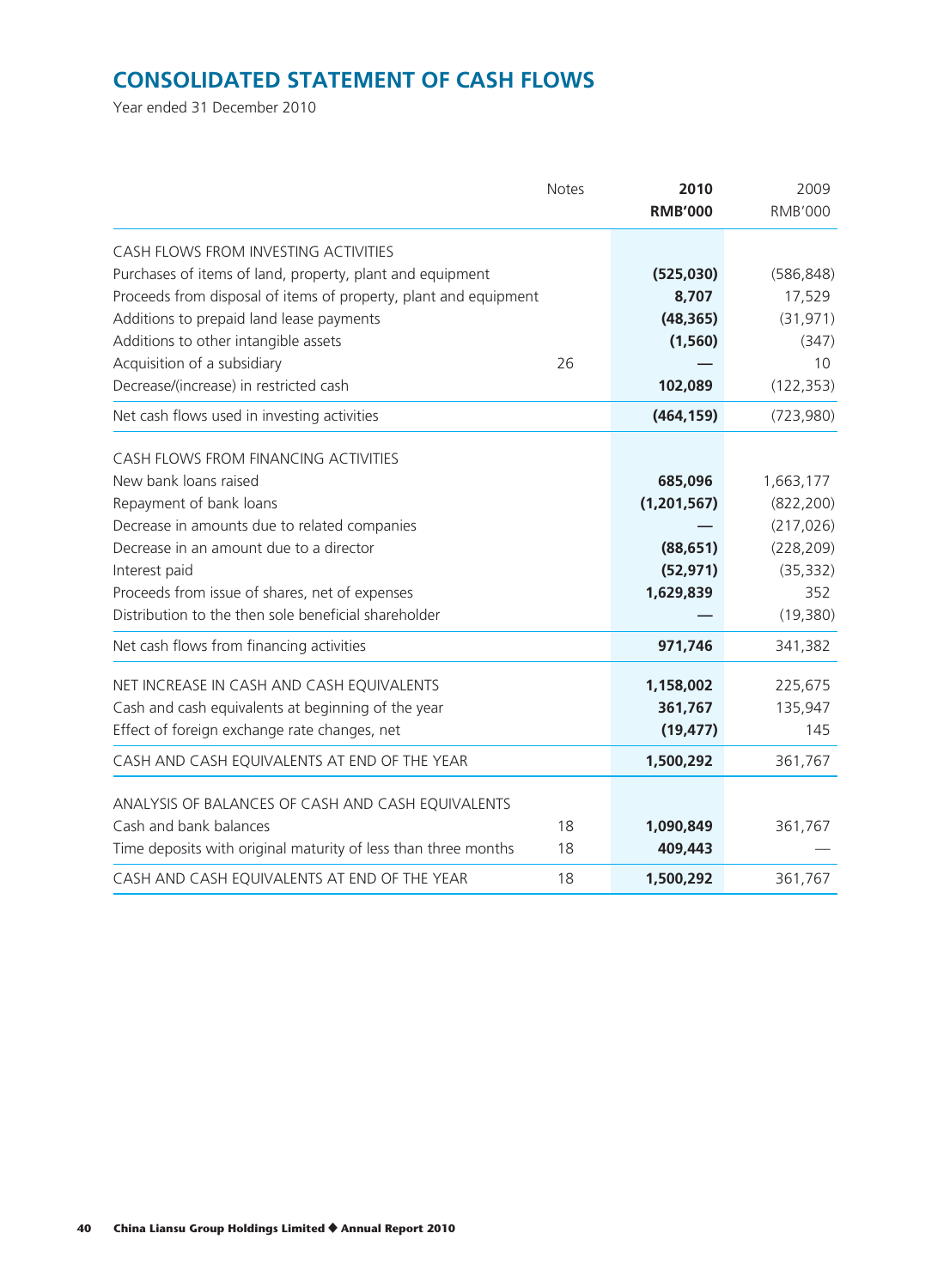## **COMPANY STATEMENT OF FINANCIAL POSITION**

31 December 2010

|                                              | Notes | 2010           | 2009           |
|----------------------------------------------|-------|----------------|----------------|
|                                              |       | <b>RMB'000</b> | <b>RMB'000</b> |
| NON-CURRENT ASSET                            |       |                |                |
| Investments in subsidiaries                  | 14    | 2,255,852      | 694,194        |
| <b>CURRENT ASSETS</b>                        |       |                |                |
| Other receivables                            |       | 13             | 3,165          |
| Cash and cash equivalents                    | 18    | 131,773        | 3,962          |
| Total current assets                         |       | 131,786        | 7,127          |
| <b>CURRENT LIABILITIES</b>                   |       |                |                |
| Other payables and accruals                  |       | 3,806          | 7,298          |
| Interest-bearing bank loan                   | 21    | 255,270        | 176,100        |
| Amount due to a director                     |       |                | 263,798        |
| Total current liabilities                    |       | 259,076        | 447,196        |
| <b>NET CURRENT LIABILITIES</b>               |       | (127, 290)     | (440, 069)     |
| <b>TOTAL ASSETS LESS CURRENT LIABILITIES</b> |       | 2,128,562      | 254,125        |
| NON-CURRENT LIABILITY                        |       |                |                |
| Interest-bearing bank loan                   | 21    |                | 264,150        |
| Net assets/(liabilities)                     |       | 2,128,562      | (10, 025)      |
| <b>EQUITY</b>                                |       |                |                |
| Issued capital                               | 24    | 131,297        | 352            |
| Reserves                                     | 25(b) | 1,694,239      | (10, 377)      |
| Proposed final dividend                      | 10    | 303,026        |                |
| Total equity/(deficiency in assets)          |       | 2,128,562      | (10, 025)      |

*Director Director*

**Wong Luen Hei Luo Jianfeng**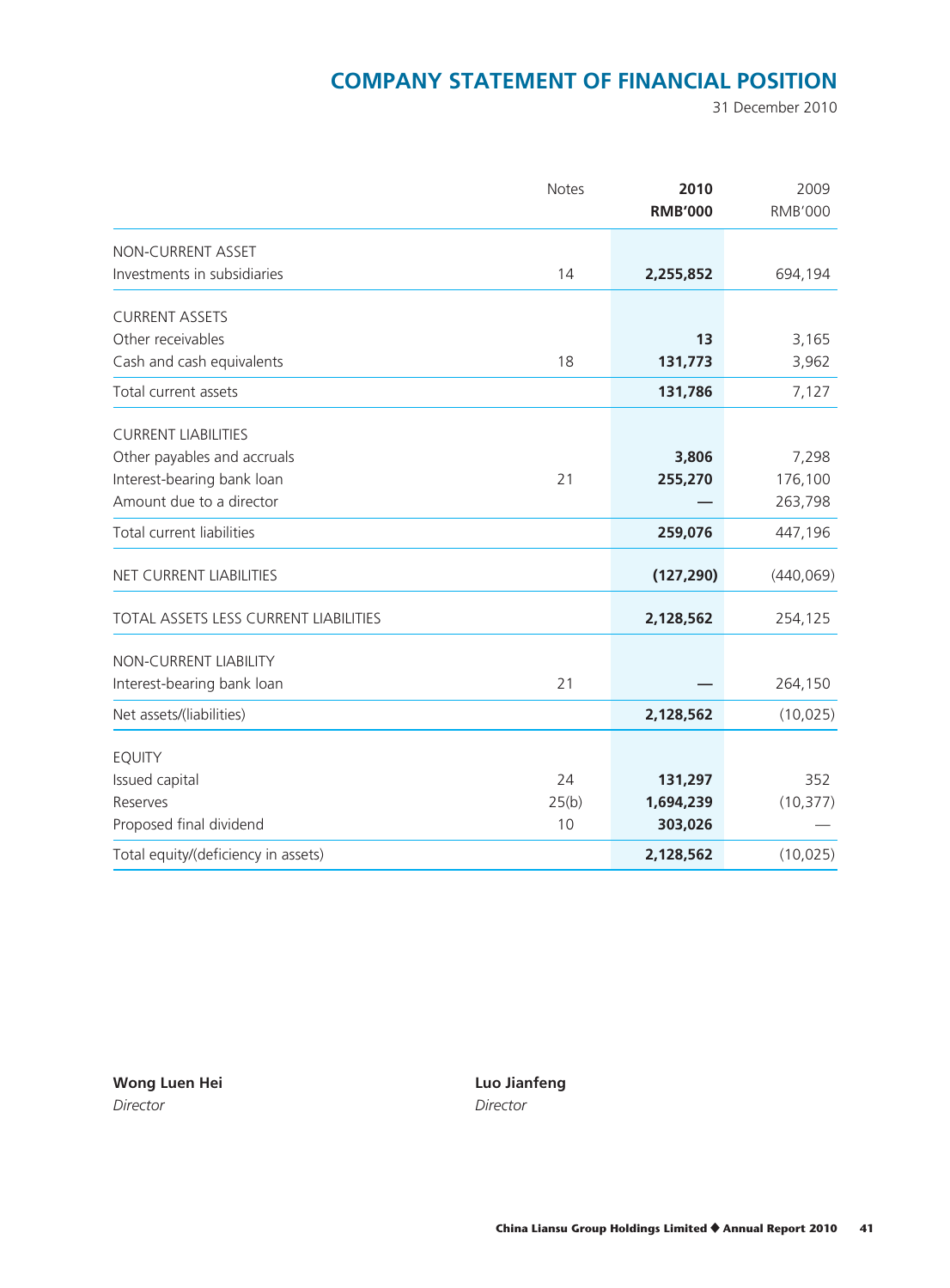31 December 2010

### **1. CORPORATE INFORMATION**

China Liansu is a limited liability company incorporated in the Cayman Islands. The addresses of its registered office and principal place of business are disclosed in the section headed "Corporate Information" of this annual report.

The Group is principally engaged in the manufacture and sale of plastic pipes and pipe fittings.

In the opinion of the directors, the Company's ultimate holding company is New Fortune, a limited liability company incorporated in the British Virgin Islands.

### **2.1 BASIS OF PREPARATION**

These financial statements have been prepared in accordance with Hong Kong Financial Reporting Standards ("HKFRSs") (which include all Hong Kong Financial Reporting Standards, Hong Kong Accounting Standards ("HKASs") and Interpretations) issued by the HKICPA, accounting principles generally accepted in Hong Kong and the disclosure requirements of the Hong Kong Companies Ordinance. They have been prepared under the historical cost convention. These financial statements are presented in Renminbi ("RMB") and all values are rounded to the nearest thousand except when otherwise indicated.

### **Basis of consolidation**

The consolidated financial statements include the financial statements of the Company and its subsidiaries for the year ended 31 December 2010. The financial statements of the subsidiaries are prepared for the same reporting period as the Company, using consistent accounting policies. The results of subsidiaries are consolidated from the date of acquisition, being the date on which the Group obtains control, and continue to be consolidated until the date that such control ceases. All intra-group balances, transaction, unrealised gains and losses resulting from intercompany transactions and dividends are eliminated on consolidation in full.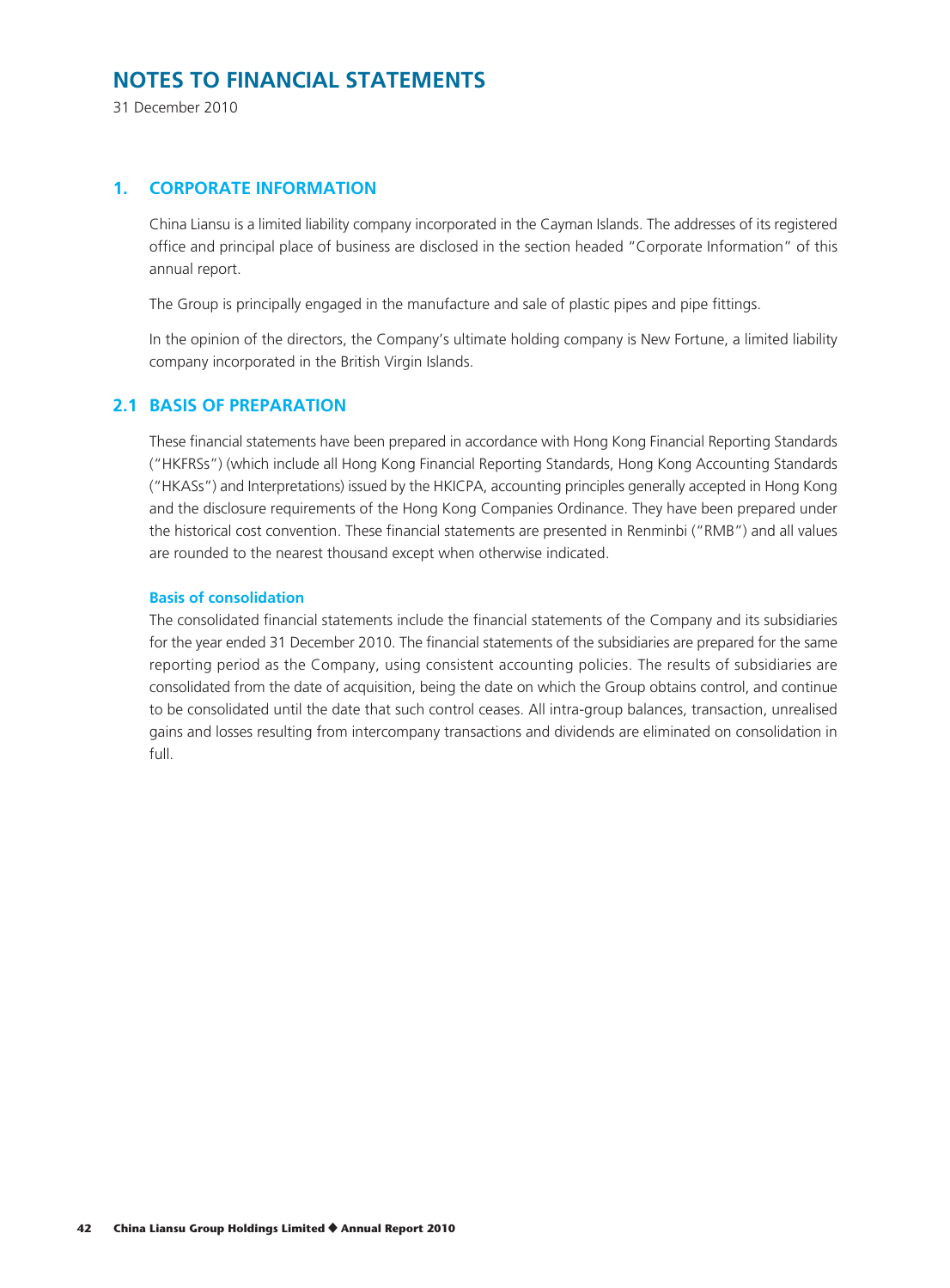31 December 2010

### **2.2 CHANGES IN ACCOUNTING POLICIES AND DISCLOSURES**

The Group has adopted the following new and revised HKFRSs for the first time for the current year's financial statements.

| HKFRS 1 (Revised)         | First-time Adoption of Hong Kong Financial Reporting Standards  |  |  |  |  |  |  |
|---------------------------|-----------------------------------------------------------------|--|--|--|--|--|--|
| <b>HKFRS 1 Amendments</b> | Amendments to HKFRS 1 First-time Adoption of Hong Kong          |  |  |  |  |  |  |
|                           | Financial Reporting Standards - Additional Exemptions for       |  |  |  |  |  |  |
|                           | First-time Adopters                                             |  |  |  |  |  |  |
| <b>HKFRS 2 Amendments</b> | Amendments to HKFRS 2 Share-based Payment - Group               |  |  |  |  |  |  |
|                           | Cash-settled Share-based Payment Transactions                   |  |  |  |  |  |  |
| HKFRS 3 (Revised)         | <b>Business Combinations</b>                                    |  |  |  |  |  |  |
| HKAS 27 (Revised)         | Consolidated and Separate Financial Statements                  |  |  |  |  |  |  |
| HKAS 39 Amendment         | Amendment to HKAS 39 Financial Instruments: Recognition and     |  |  |  |  |  |  |
|                           | Measurement - Eligible Hedged Items                             |  |  |  |  |  |  |
| HK(IFRIC)-Int 17          | Distributions of Non-cash Assets to Owners                      |  |  |  |  |  |  |
| <b>HKFRS 5 Amendments</b> | Amendments to HKFRS 5 Non-current Assets Held for Sale and      |  |  |  |  |  |  |
| included in Improvements  | Discontinued Operations - Plan to sell the controlling          |  |  |  |  |  |  |
| to HKFRSs issued in       | interest in a subsidiary                                        |  |  |  |  |  |  |
| October 2008              |                                                                 |  |  |  |  |  |  |
| HK Interpretation 4       | Amendments to HK Interpretation 4 Leases - Determination of the |  |  |  |  |  |  |
| Amendment                 | Length of Lease Term in respect of Hong Kong Land Leases        |  |  |  |  |  |  |
| HK Interpretation 5       | Presentation of Financial Statements - Classification by        |  |  |  |  |  |  |
|                           | the Borrower of a Term Loan that Contains a Repayment on        |  |  |  |  |  |  |
|                           | <b>Demand Clause</b>                                            |  |  |  |  |  |  |
| Improvements to           | Amendments to a number of HKFRSs issued in May 2009             |  |  |  |  |  |  |
| HKFRSs 2009               |                                                                 |  |  |  |  |  |  |

The adoption of the new and revised HKFRSs had no significant financial effect on these financial statements.

HKFRS 1 (Revised) was issued with an aim to improve the structure of the standard. The revised version of the standard does not make any changes to the substance of accounting by first-time adopters. As the Group is not a first-time adopter of HKFRSs, the amendments did not have any financial impact on the Group.

HKFRS 1 Amendments address the retrospective application of HKFRSs to particular situations (such as exempt entities using the full cost method from the retrospective application of HKFRSs for oil and gas assets or existing leasing contracts from reassessing the classification of those contracts in accordance with HK(IFRIC)-Int 4 *Determining whether an Arrangement contains a Lease* when the application of their other accounting requirement produced the same result) and are aimed at ensuring that entities applying HKFRSs will not face undue cost or effort in the transition process. The amendments did not have any financial impact on the Group.

HKFRS 2 Amendments provide guidance on how to account for cash-settled share-based payment transactions in the separate financial statements of the entity receiving the goods and services when an entity has no obligation to settle the share-based payment transactions. The amendments also incorporate guidance that was previously included in HK(IFRIC)-Int 8 *Scope of HKFRS 2* and HK(IFRIC)-Int 11 *HKFRS 2 - Group and Treasury Share Transactions*. The amendments did not have any significant implications on the Group's accounting for share-based payments.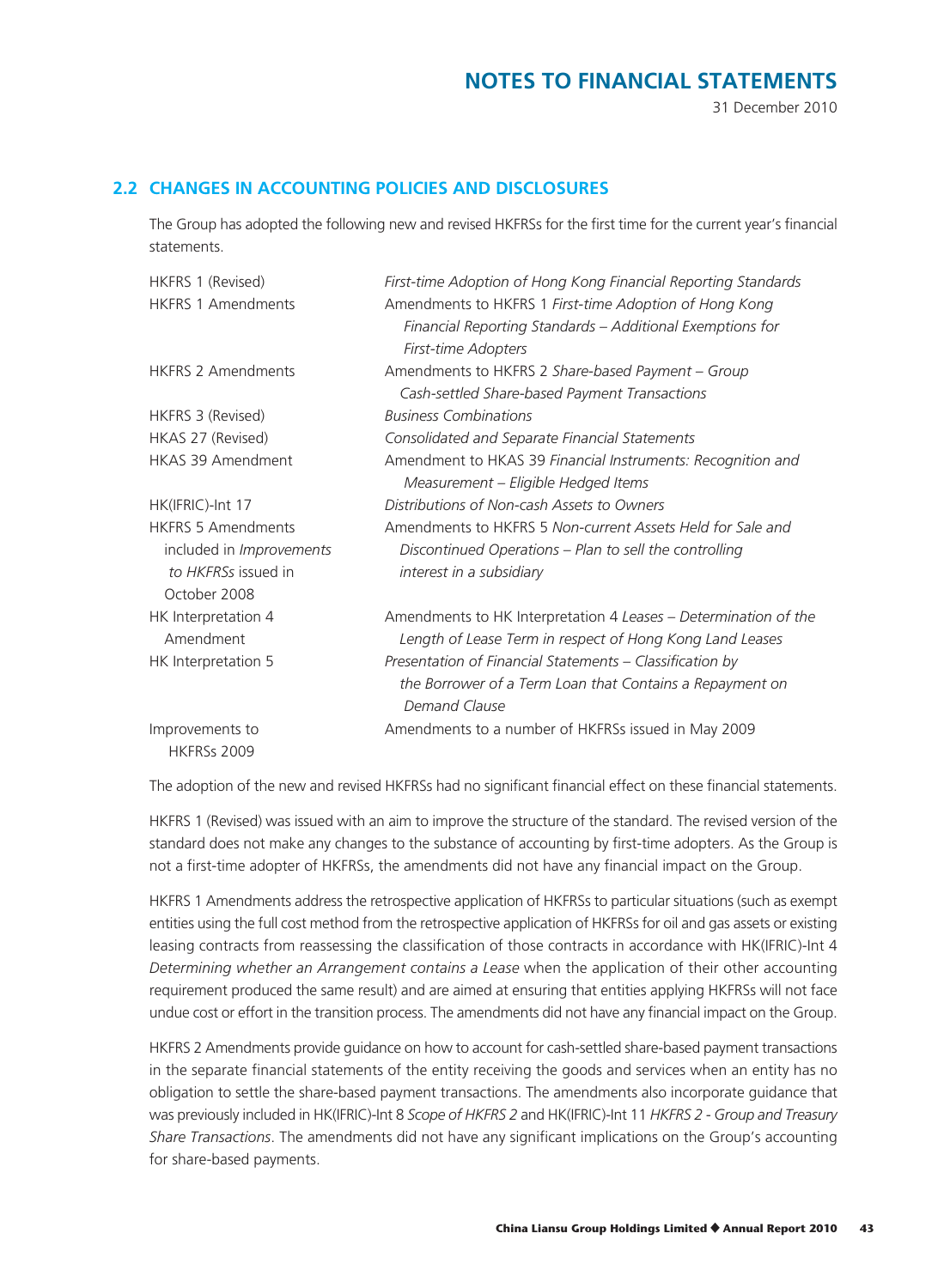31 December 2010

### **2.2 CHANGES IN ACCOUNTING POLICIES AND DISCLOSURES** (continued)

HKFRS 3 (Revised) introduces a number of changes in the accounting for business combinations that affect the initial measurement of non-controlling interests, the accounting for transaction costs, the initial recognition and subsequent measurement of a contingent consideration and business combinations achieved in stages. While the adoption of the revised standard may result in changes in certain accounting policies, the revised standard did not have any financial impact on the Group.

HKAS 27 (Revised) requires that a change in the ownership interest of a subsidiary without loss of control is accounted for as an equity transaction. Therefore, such a change will not have any impact on goodwill, nor will it give rise to a gain or loss. Furthermore, the revised standard changes the accounting for losses incurred by the subsidiary as well as the loss of control of a subsidiary. Consequential amendments were made to various standards, including, but not limited to HKAS 7 *Statement of Cash Flows*, HKAS 12 *Income Taxes*, HKAS 21 *The Effects of Changes in Foreign Exchange Rates*, HKAS 28 *Investments in Associates* and HKAS 31 *Interests in Joint Ventures*. As the Group has not undertaken such transactions, the adoption of the revised standard did not have any financial impact on the Group.

The HKAS 39 Amendment addresses the designation of a one-sided risk in a hedged item, and the designation of inflation as a hedged risk or portion in particular situations. It clarifies that an entity is permitted to designate a portion of the fair value changes or cash flow variability of a financial instrument as a hedged item. As the Group has not entered into any such hedges, the amendment did not have any financial impact on the Group.

HK(IFRIC)-Int 17 standardises practice in the accounting for non-reciprocal distributions of non-cash assets to owners. The interpretation clarifies that (i) a dividend payable should be recognised when the dividend is appropriately authorised and is no longer at the discretion of the entity; (ii) an entity should measure the dividend payable at the fair value of the net assets to be distributed; and (iii) an entity should recognise the difference between the dividend paid and the carrying amount of the net assets distributed in profit or loss. Other consequential amendments were made to HKAS 10 *Events after the Reporting Period* and HKFRS 5 *Non-current Assets Held for Sale and Discontinued Operations*. While the adoption of the interpretation may result in changes in certain accounting policies, the interpretation did not have any material financial impact on the Group.

The amendments to HKFRS 5 clarify that all assets and liabilities of a subsidiary shall be classified as held for sale if an entity has a sale plan involving loss of control of the subsidiary, regardless of whether the entity will retain a non-controlling interest. As the Group currently has no such sale plan, the amendment did not have any financial impact on the Group.

HK Interpretation 4 was revised in December 2009 as a consequence of amendment to HKAS 17 made by Improvements to HKFRSs issued in May 2009. The amendment to HKAS 17 removes the specific guidance which states that land held under a lease should be classified as an operating lease unless title to the land is expected to pass at the end of the lease term. The new guidance, paragraph 15A, indicates that entities should use judgment to decide whether the lease transfers the significant risks and rewards of ownership of the land in accordance with the criteria set out in HKAS 17. A lease of land is therefore classified as a finance lease if the lease transfers substantially all the risks and rewards incidental to ownership to the lessee. Following this amendment, the scope of this interpretation has been expanded to cover all land leases, including those classified as finance leases. As a result, this interpretation is applicable to all leases of properties accounted for in accordance with HKAS 16, HKAS 17 and HKAS 40. As the Group has no land held under finance lease, the interpretation did not have any financial impact on the Group.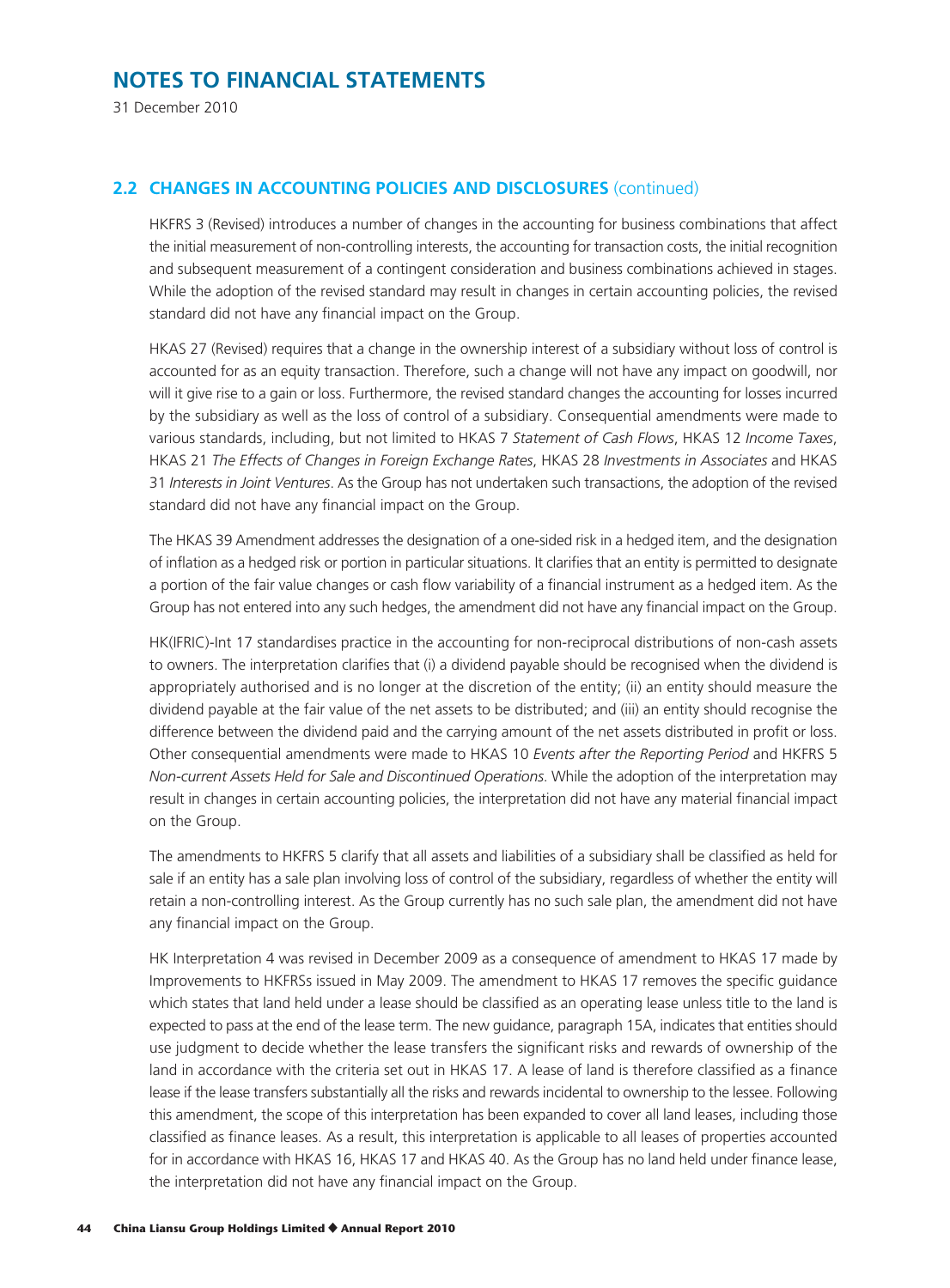31 December 2010

### **2.2 CHANGES IN ACCOUNTING POLICIES AND DISCLOSURES** (continued)

HK Interpretation 5 requires a term loan that contains a clause that gives the lender the unconditional right to call the loan at any time shall be classified in total by the borrower as current in the statement of financial position. This is irrespective of whether a default event has occurred and notwithstanding any other terms and maturity stated in the loan agreement. As the Group's term loans contain no such a clause, the interpretation did not have any financial impact on the Group.

#### **Improvements to HKFRSs**

*Improvements to HKFRSs 2009* issued in May 2009 sets out amendments to a number of HKFRSs. There are separate transitional provisions for each standard. While the adoption of some of the amendments results in changes to accounting policies, none of these amendments had a significant financial impact on the Group. Details of the key amendments most applicable to the Group are as follow:

- (a) HKFRS 2 *Share-based Payment*: Clarifies that a contribution of a business on the formation of a joint venture and a combination of entities or businesses under common control is not within the scope of HKFRS 2 even though it is outside the scope of HKFRS 3.
- (b) HKAS 1 *Presentation of Financial Statements*: States that the terms of a liability that could result, at any time, in its settlement by the issuance of equity instruments at the option of the counterparty do not affect its classification.
- (c) HKAS 7 *Statement of Cash Flows*: Requires that only expenditures that result in a recognised asset in the statement of financial position can be classified as a cash flow from investing activities.
- (d) HKAS 17 *Leases*: Removes the specific guidance on classifying land as a lease. As a result, leases of land should be classified as either operating or finance leases in accordance with the general guidance in HKAS 17.
- (e) HKAS 36 *Impairment of Assets*: Clarifies that the largest unit permitted for allocating goodwill acquired in a business combination is the operating segment as defined in HKFRS 8 *Operating Segments* before aggregation for financial reporting purposes.
- (f) HKAS 38 *Intangible Assets*: Clarifies that (i) if an intangible asset acquired in a business combination is identifiable only with another intangible asset, the acquirer may recognise the group of assets as a single asset provided that the individual assets have similar useful lives; and (ii) the valuation techniques presented in the standard for determining the fair value of intangible assets acquired in a business combination that are not traded in active markets are only examples and are not restrictive on the methods that can be used.
- (g) Amendment to HKAS 39 *Financial Instruments: Recognition and Measurement*: Clarifies that (i) a prepayment option is considered closely related to the host contract when the exercise price of a prepayment option reimburses the lender up to the approximate present value of lost interest for the remaining term of the host contract; (ii) the scope exemption for contracts between an acquirer and a vendor in a business combination to buy or sell an acquiree at a future date applies only to binding forward contracts and not derivative contracts, where further actions by either party are still to be taken; and (iii) gains or losses on cash flow hedges of a forecast transaction that subsequently results in the recognition of a financial instrument or on cash flow hedges of recognised financial instruments should be reclassified in the period that the hedged forecast cash flows affect profit or loss.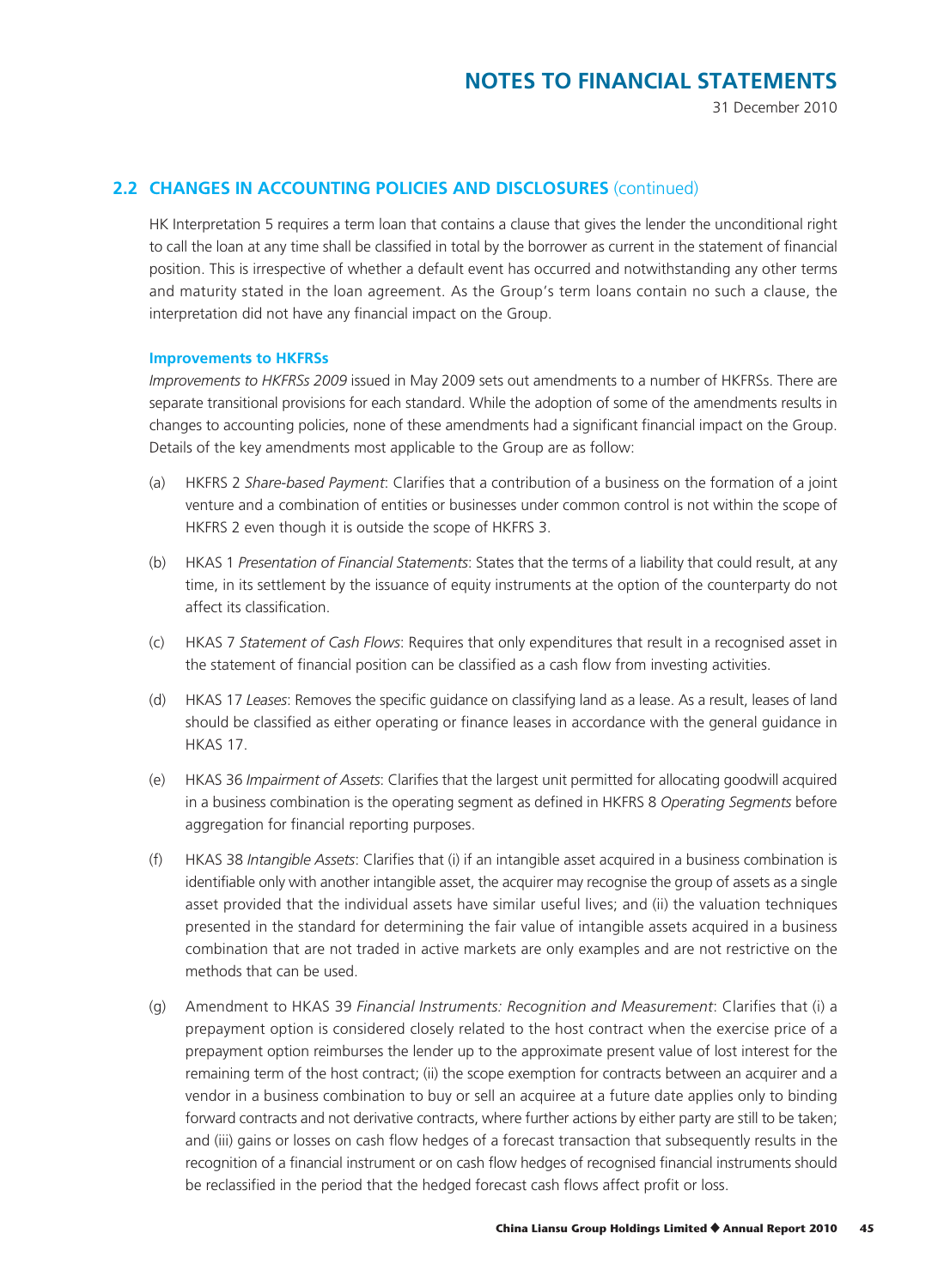31 December 2010

### **2.3 ISSUED BUT NOT YET EFFECTIVE HONG KONG FINANCIAL REPORTING STANDARDS**

The Group has not applied the following new and revised HKFRSs, that have been issued but are not yet effective, in these financial statements:

| <b>HKFRS 1 Amendment</b>    | Amendment to HKFRS 1 First-time Adoption of Hong Kong                    |
|-----------------------------|--------------------------------------------------------------------------|
|                             | Financial Reporting Standards - Limited Exemption from                   |
|                             | Comparative HKFRS 7 Disclosures for First-time Adopters <sup>2</sup>     |
| <b>HKFRS 1 Amendments</b>   | Amendments to HKFRS 1 First-time Adoption of Hong Kong Financial         |
|                             | Reporting Standards - Severe Hyperinflation and Removal of Fixed         |
|                             | Dates for First-time Adopters <sup>4</sup>                               |
| <b>HKFRS 7 Amendments</b>   | Amendments to HKFRS 7 Financial Instruments: Disclosures -               |
|                             | Transfers of Financial Assets <sup>4</sup>                               |
| <b>HKFRS 9</b>              | Financial Instruments <sup>6</sup>                                       |
| <b>HKAS 12 Amendments</b>   | Amendments to HKAS 12 Income Taxes - Deferred Tax: Recovery of           |
|                             | Underlying Assets <sup>5</sup>                                           |
| HKAS 24 (Revised)           | Related Party Disclosures <sup>3</sup>                                   |
| <b>HKAS 32 Amendment</b>    | Amendment to HKAS 32 Financial Instruments: Presentation -               |
|                             | Classification of Rights issues <sup>1</sup>                             |
| HK(IFRIC)-Int 14 Amendments | Amendments to HK(IFRIC)-Int 14 Prepayments of a Minimum                  |
|                             | Funding Requirement <sup>3</sup>                                         |
| HK(IFRIC)-Int 19            | Extinguishing Financial Liabilities with Equity Instruments <sup>2</sup> |

Apart from the above, the HKICPA has issued *Improvements to HKFRSs 2010* which sets out amendments to a number of HKFRSs primarily with a view to removing inconsistencies and clarifying wording. The amendments to HKFRS 3 and HKAS 27 are effective for annual periods beginning on or after 1 July 2010, whereas the amendments to HKFRS 1, HKFRS 7, HKAS 1, HKAS 34 and HK(IFRIC)-Int 13 are effective for annual periods beginning on or after 1 January 2011 although there are separate transitional provisions for each standard.

- <sup>1</sup> Effective for annual periods beginning on or after 1 February 2010
- <sup>2</sup> Effective for annual periods beginning on or after 1 July 2010
- <sup>3</sup> Effective for annual periods beginning on or after 1 January 2011
- <sup>4</sup> Effective for annual periods beginning on or after 1 July 2011
- <sup>5</sup> Effective for annual periods beginning on or after 1 January 2012
- <sup>6</sup> Effective for annual periods beginning on or after 1 January 2013

Further information about those changes that are expected to significantly affect the Group is as follows:

HKFRS 9 issued in November 2009 is the first part of phase 1 of a comprehensive project to entirely replace HKAS 39 *Financial Instruments: Recognition and Measurement*. This phase focuses on the classification and measurement of financial assets. Instead of classifying financial assets into four categories, an entity shall classify financial assets as subsequently measured at either amortised cost or fair value, on the basis of both the entity's business model for managing the financial assets and the contractual cash flow characteristics of the financial assets. This aims to improve and simplify the approach for the classification and measurement of financial assets compared with the requirements of HKAS 39.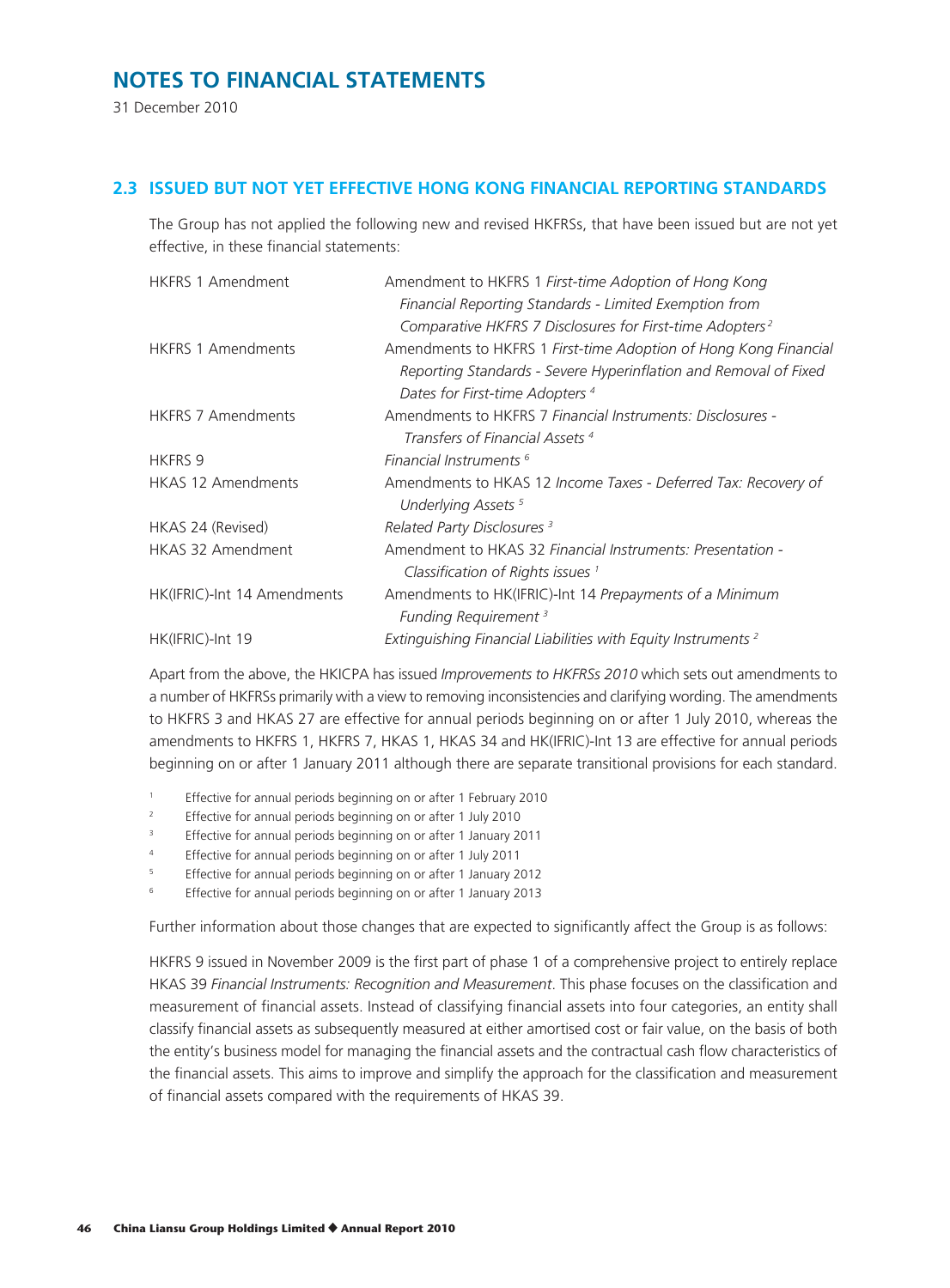31 December 2010

### **2.3 ISSUED BUT NOT YET EFFECTIVE HONG KONG FINANCIAL REPORTING STANDARDS** (continued)

In November 2010, the HKICPA issued additions to HKFRS 9 to address financial liabilities (the "Additions") and incorporated in HKFRS 9 the current derecognition principles of financial instruments of HKAS 39. Most of the Additions were carried forward unchanged from HKAS 39, while changes were made to the measurement of financial liabilities designated at fair value through profit or loss using the fair value option ("FVO"). For these FVO liabilities, the amount of change in the fair value of a liability that is attributable to changes in credit risk must be presented in other comprehensive income ("OCI"). The remainder of the change in fair value is presented in profit or loss, unless presentation of the fair value change in respect of the liability's credit risk in OCI would create or enlarge an accounting mismatch in profit or loss. However, loan commitments and financial guarantee contracts which have been designated under the FVO are scoped out of the Additions.

HKAS 39 is aimed to be replaced by HKFRS 9 in its entirety. Before this entire replacement, the guidance in HKAS 39 on hedge accounting and impairment of financial assets continues to apply. The Group expects to adopt HKFRS 9 from 1 January 2013.

HKAS 24 (Revised) clarifies and simplifies the definition of related parties. It also provides for a partial exemption of related party disclosure to government-related entities for transactions with the same government or entities that are controlled, jointly controlled or significantly influenced by the same government. The Group expects to adopt HKAS 24 (Revised) from 1 January 2011. While the adoption of the revised standard will result in changes in the accounting policy, the revised standard is unlikely to have any impact on the related party disclosures as the Group currently does not have any significant transactions with government-related entities.

*Improvements to HKFRSs 2010* issued in May 2010 sets out amendments to a number of HKFRSs. The Group expects to adopt the amendments from 1 January 2011. There are separate transitional provisions for each standard. While the adoption of some of the amendments may result in changes in accounting policies, none of these amendments are expected to have a significant financial impact on the Group. Those amendments that are expected to have a significant impact on the Group's policies are as follows:

(a) HKFRS 3 *Business Combinations*: Clarifies that the amendments to HKFRS 7, HKAS 32 and HKAS 39 that eliminate the exemption for contingent consideration do not apply to contingent consideration that arose from business combinations whose acquisition dates precede the application of HKFRS 3 (as revised in 2008).

In addition, the amendments limit the measurement choice of non-controlling interests at fair value or at the proportionate share of the acquiree's identifiable net assets to components of non-controlling interests that are present ownership interests and entitle their holders to a proportionate share of the entity's net assets in the event of liquidation. Other components of non-controlling interests are measured at their acquisition date fair value, unless another measurement basis is required by another HKFRS.

The amendments also added explicit guidance to clarify the accounting treatment for non-replaced and voluntarily replaced share-based payment awards.

- (b) HKAS 1 *Presentation of Financial Statements*: Clarifies that an analysis of other comprehensive income for each component of equity can be presented either in the statement of changes in equity or in the notes to the financial statements.
- (c) HKAS 27 *Consolidated and Separate Financial Statements*: Clarifies that the consequential amendments from HKAS 27 (as revised in 2008) made to HKAS 21, HKAS 28 and HKAS 31 shall be applied prospectively for annual periods beginning on or after 1 July 2009 or earlier if HKAS 27 is applied earlier.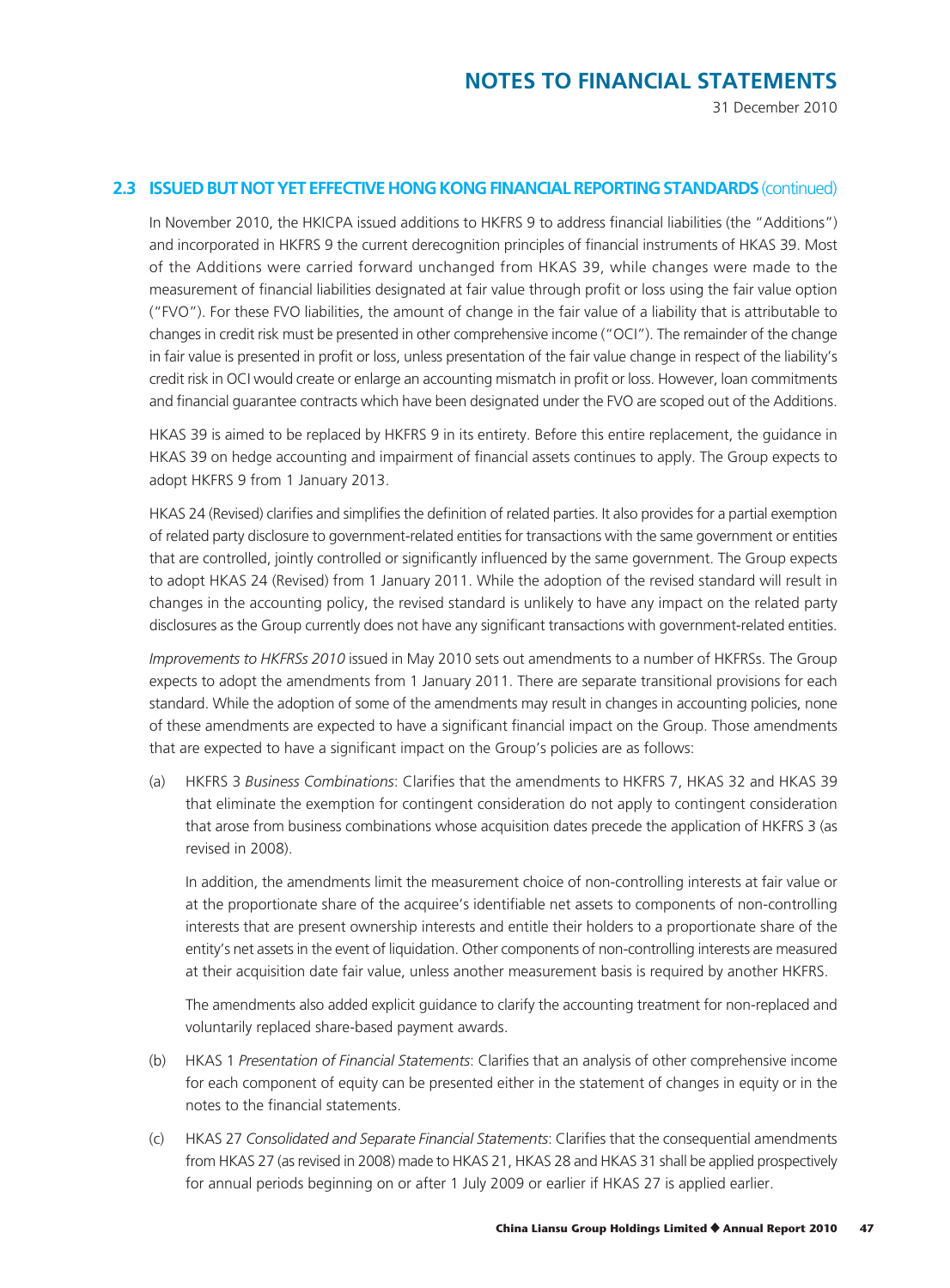31 December 2010

## **2.4 SUMMARY OF SIGNIFICANT ACCOUNTING POLICIES**

### **Subsidiaries**

A subsidiary is an entity whose financial and operating policies the Company controls, directly or indirectly, so as to obtain benefits from its activities.

The results of subsidiaries are included in the Company's statement of comprehensive income to the extent of dividends received and receivable. The Company's investments in subsidiaries are stated at cost less any impairment losses.

### **Business combinations**

#### *Business combinations from 1 January 2010*

Business combinations are accounted for using the acquisition method. The consideration transferred is measured at the acquisition date fair value which is the sum of the acquisition date fair values of assets transferred by the Group, liabilities assumed by the Group to the former owners of the acquiree and the equity interests issued by the Group in exchange for control of the acquiree. For each business combination, the acquirer measures the non-controlling interest in the acquiree either at fair value or at the proportionate share of the acquiree's identifiable net assets. Acquisition costs are expensed as incurred.

When the Group acquires a business, it assesses the financial assets and liabilities assumed for appropriate classification and designation in accordance with the contractual terms, economic circumstances and pertinent conditions as at the acquisition date.

If the business combination is achieved in stages, the acquisition date fair value of the acquirer's previously held equity interest in the acquiree is remeasured to fair value as at the acquisition date through profit or loss.

#### *Business combinations prior to 1 January 2010 but after 1 January 2005*

In comparison to the above-mentioned requirements which were applied on a prospective basis, the following differences applied to business combinations prior to 1 January 2010:

Business combinations were accounted for using the purchase method. Transaction costs directly attributable to the acquisition formed part of the acquisition costs. The non-controlling interest was measured at the proportionate share of the acquiree's identifiable net assets.

Business combinations achieved in stages were accounted for as separate steps. Any additional acquired share of interest did not affect previously recognised goodwill.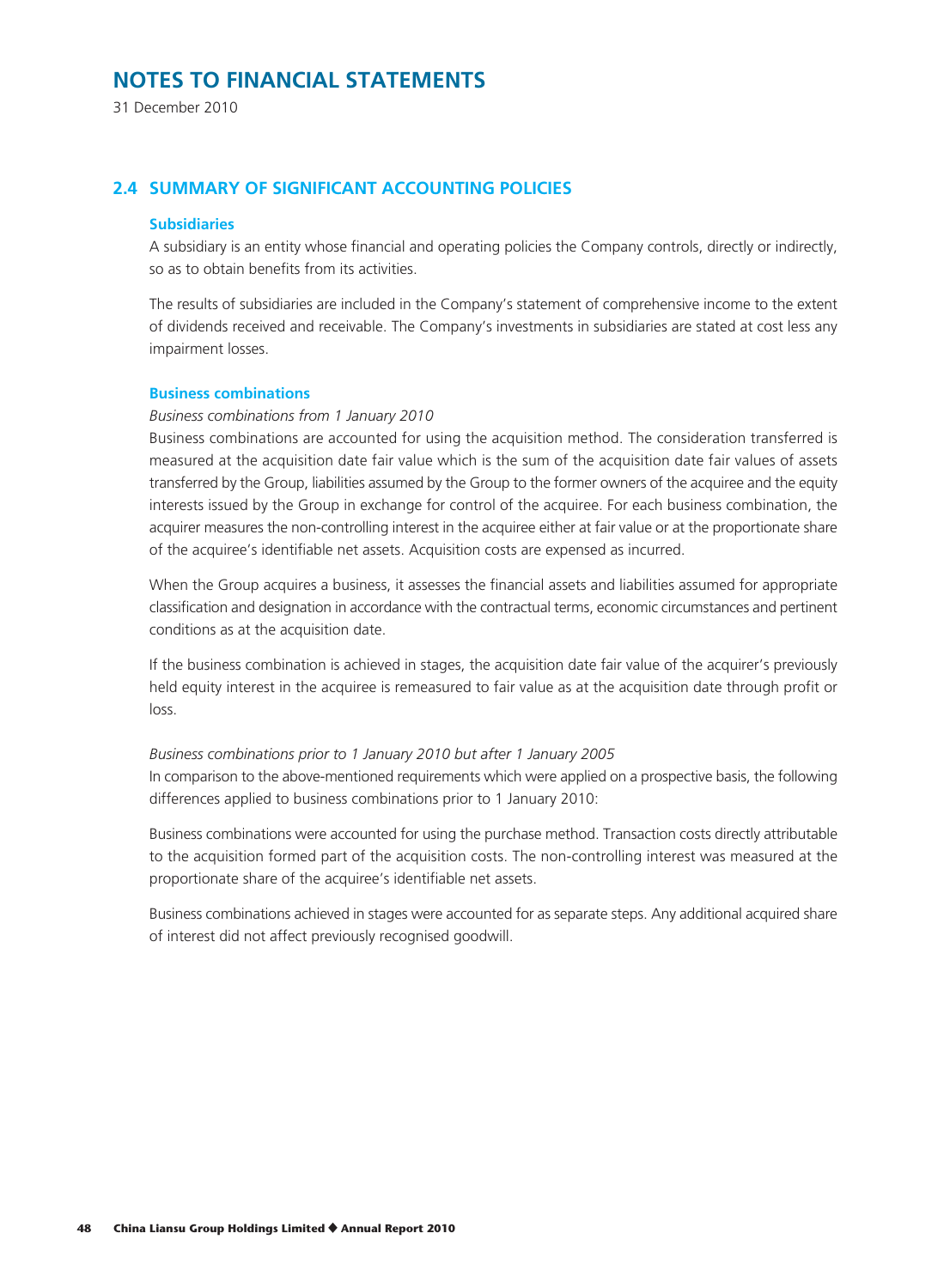31 December 2010

### **2.4 SUMMARY OF SIGNIFICANT ACCOUNTING POLICIES** (continued)

#### **Impairment of non-financial assets**

Where an indication of impairment exists, or when annual impairment testing for an asset is required (other than inventories, deferred tax assets and financial assets), the asset's recoverable amount is estimated. An asset's recoverable amount is the higher of the asset's or cash-generating unit's value in use and its fair value less costs to sell, and is determined for an individual asset, unless the asset does not generate cash inflows that are largely independent of those from other assets or groups of assets, in which case the recoverable amount is determined for the cash-generating unit to which the asset belongs.

An impairment loss is recognised only if the carrying amount of an asset exceeds its recoverable amount. In assessing value in use, the estimated future cash flows are discounted to their present value using a pre-tax discount rate that reflects current market assessments of the time value of money and the risks specific to the asset. An impairment loss is charged to the statement of comprehensive income in the period in which it arises in those expense categories consistent with the function of the impaired asset.

An assessment is made at the end of each reporting period as to whether there is any indication that previously recognised impairment losses may no longer exist or may have decreased. If such an indication exists, the recoverable amount is estimated. A previously recognised impairment loss of an asset other than goodwill is reversed only if there has been a change in the estimates used to determine the recoverable amount of that asset, but not to an amount higher than the carrying amount that would have been determined (net of any depreciation/amortisation) had no impairment loss been recognised for the asset in prior years. A reversal of such an impairment loss is credited to the statement of comprehensive income in the period in which it arises.

#### **Related parties**

A party is considered to be related to the Group if:

- (a) the party, directly or indirectly through one or more intermediaries, (i) controls, is controlled by, or is under common control with, the Group; (ii) has an interest in the Group that gives it significant influence over the Group; or (iii) has joint control over the Group;
- (b) the party is a member of the key management personnel of the Group or its parent;
- (c) the party is a close member of the family of any individual referred to in (a) or (b);
- (d) the party is an entity that is controlled, jointly controlled or significantly influenced by or for which significant voting power in such entity resides with, directly or indirectly, any individual referred to in (b) or (c); or
- (e) the party is a post-employment benefit plan for the benefit of the employees of the Group, or of any entity that is a related party of the Group.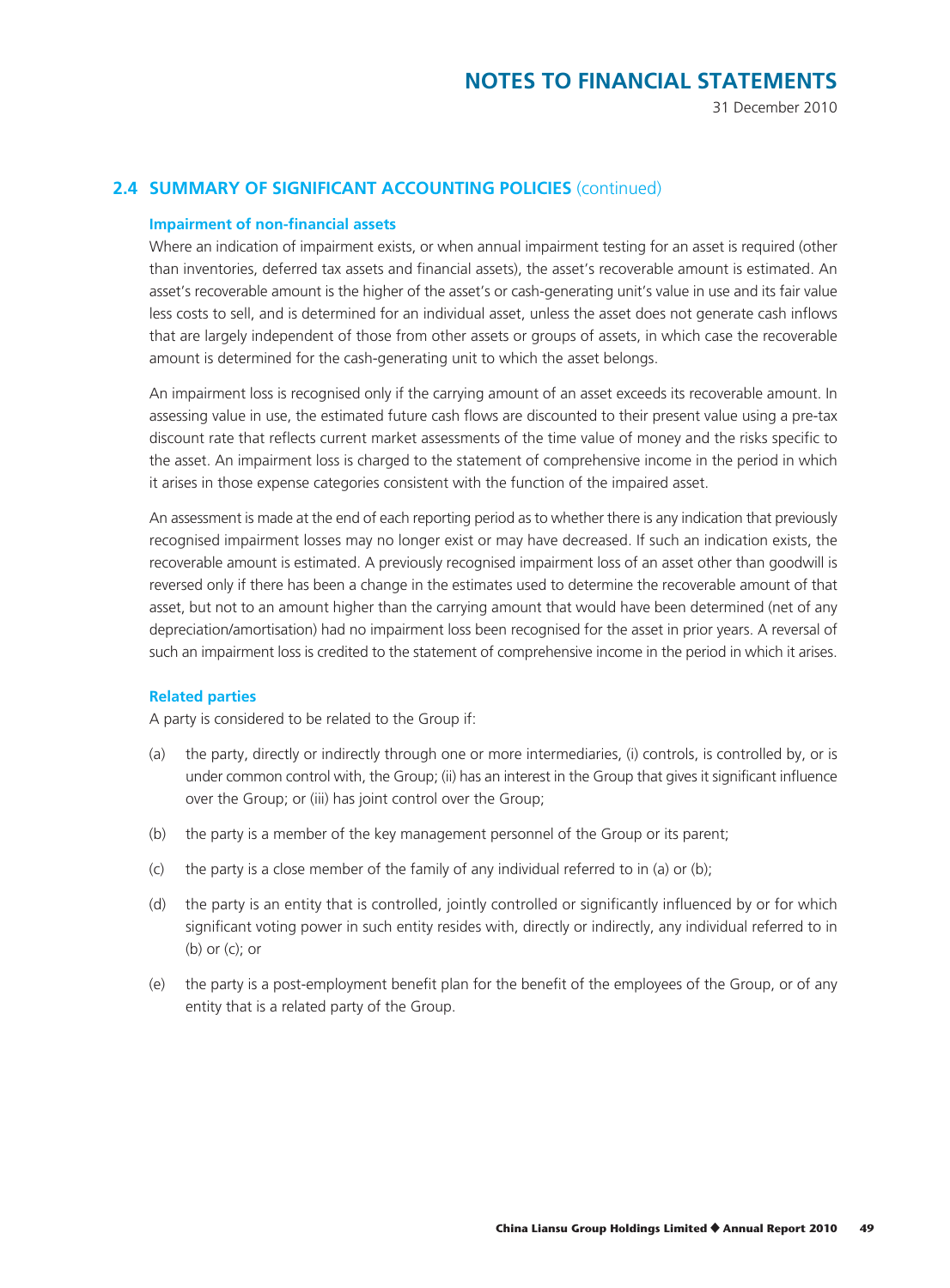31 December 2010

### **2.4 SUMMARY OF SIGNIFICANT ACCOUNTING POLICIES** (continued)

### **Property, plant and equipment and depreciation**

Property, plant and equipment, other than construction in progress, are stated at cost less accumulated depreciation and any impairment losses. The cost of an item of property, plant and equipment comprises its purchase price and any directly attributable costs of bringing the asset to its working condition and location for its intended use. Expenditure incurred after items of property, plant and equipment have been put into operation, such as repairs and maintenance, is normally charged to the statement of comprehensive income in the period in which it is incurred. In situations where the recognition criteria are satisfied, the expenditure for a major inspection is capitalised in the carrying amount of the asset as a replacement. Where significant parts of property, plant and equipment are required to be replaced at intervals, the Group recognises such parts as individual assets with specific useful lives and depreciation.

Depreciation is calculated on the straight-line basis to write off the cost of each item of property, plant and equipment to its residual value over its estimated useful life. The principal annual rates used for this purpose are as follows:

| Land and buildings                       | 4.5% to 5%                                  |
|------------------------------------------|---------------------------------------------|
| Plant and machinery                      | 9% to 19%                                   |
| Furniture, fixtures and office equipment | 9.5% to 32.3%                               |
| Motor vehicles                           | 9.5% to 32.3%                               |
| Leasehold improvements                   | Over the shorter of the lease terms and 20% |

Where parts of an item of property, plant and equipment have different useful lives, the cost of that item is allocated on a reasonable basis among the parts and each part is depreciated separately. Residual values, useful lives and the depreciation method are reviewed, and adjusted if appropriate, at least at each financial year end.

An item of property, plant and equipment and any significant part initially recognised is derecognised upon disposal or when no future economic benefits are expected from its use or disposal. Any gain or loss on disposal or retirement recognised in the statement of comprehensive income in the year the asset is derecognised is the difference between the net sales proceeds and the carrying amount of the relevant asset.

Construction in progress represents buildings and other assets under construction, which is stated at cost less any impairment losses, and is not depreciated. Cost represents the direct costs of construction during the period of construction. Construction in progress is reclassified to the appropriate category of property, plant and equipment when completed and ready for use.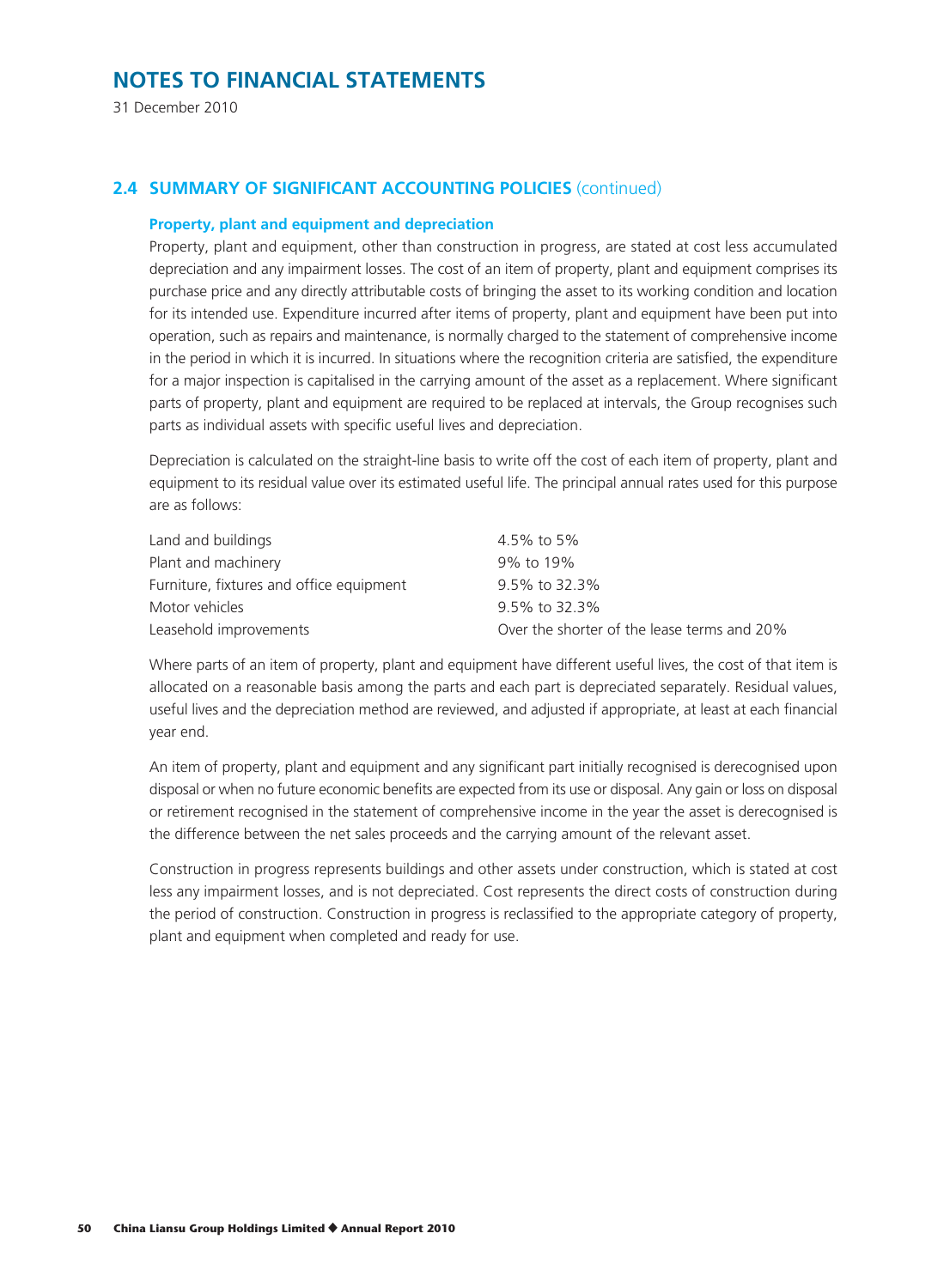31 December 2010

### **2.4 SUMMARY OF SIGNIFICANT ACCOUNTING POLICIES** (continued)

### **Intangible assets**

Intangible assets acquired separately are measured on initial recognition at cost. The cost of intangible assets acquired in a business combination is the fair value as at the date of acquisition. The useful lives of intangible assets are assessed to be either finite or indefinite. Intangible assets with finite lives are subsequently amortised over the useful economic life and assessed for impairment whenever there is an indication that the intangible asset may be impaired. The amortisation period and the amortisation method for an intangible asset with a finite useful life are reviewed at least at each financial year end.

### *Computer software*

Computer software is stated at cost less any impairment losses and is amortised on the straight-line basis over its estimated useful life of five years.

#### *Research and development costs*

All research costs are charged to the statement of comprehensive income as incurred.

Expenditure incurred on projects to develop new products is capitalised and deferred only when the Group can demonstrate the technical feasibility of completing the intangible asset so that it will be available for use or sale, its intention to complete and its ability to use or sell the asset, how the asset will generate future economic benefits, the availability of resources to complete the project and the ability to measure reliably the expenditure during the development. Product development expenditure which does not meet these criteria is expensed when incurred.

### **Operating leases**

Leases where substantially all the rewards and risks of ownership of assets remain with the lessor are accounted for as operating leases. Where the Group is the lessor, assets leased by the Group under operating leases are included in non-current assets, and rentals receivable under the operating leases are credited to the statement of comprehensive income on the straight-line basis over the lease terms. Where the Group is the lessee, rentals payable under the operating leases are charged to the statement of comprehensive income on the straightline basis over the lease terms.

Prepaid land lease payments under operating leases are initially stated at cost and subsequently recognised on the straight-line basis over the lease terms.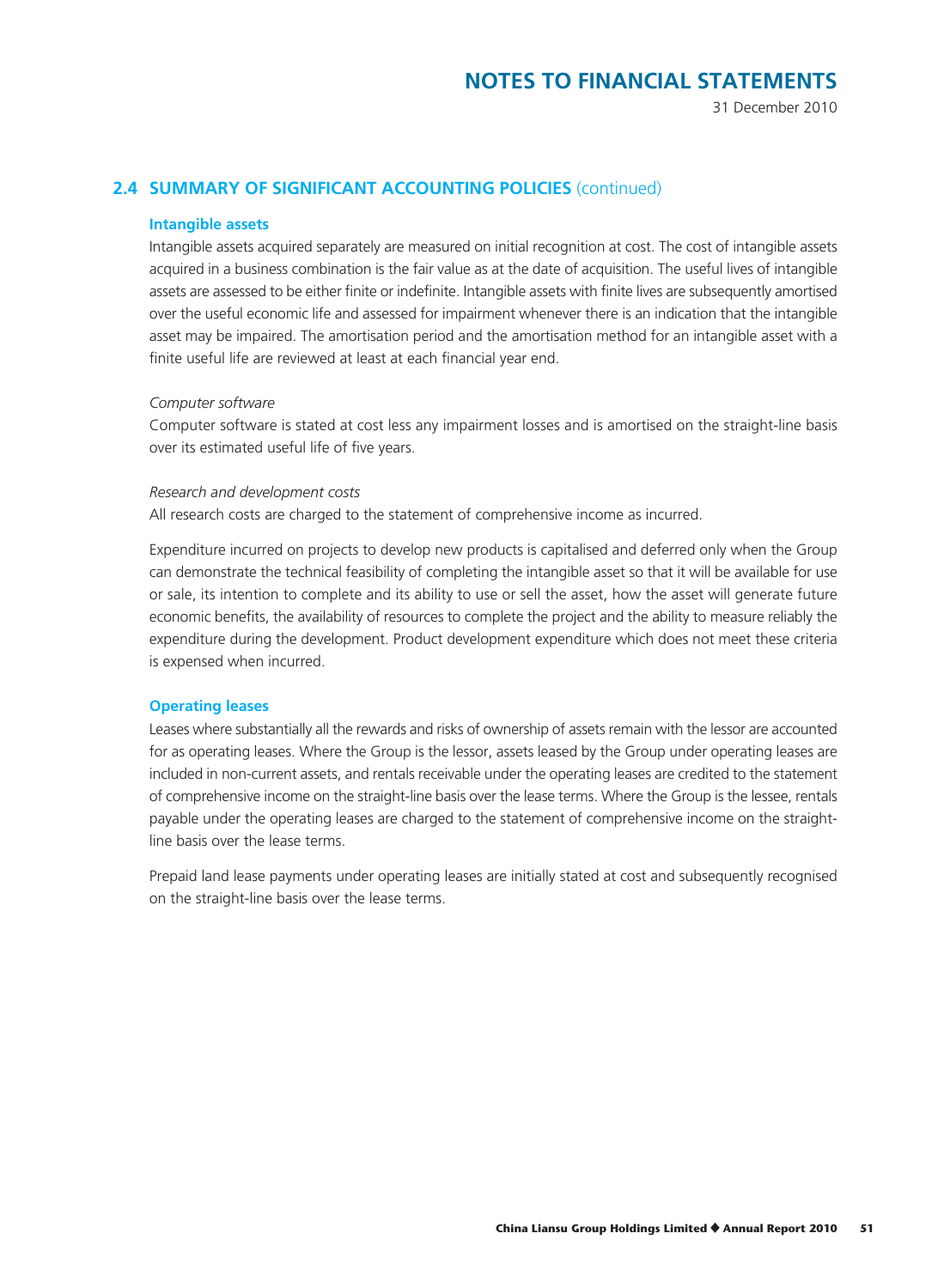31 December 2010

## **2.4 SUMMARY OF SIGNIFICANT ACCOUNTING POLICIES** (continued)

#### **Financial assets**

### *Initial recognition and measurement*

Financial assets within the scope of HKAS 39 are classified as loans and receivables. The Group determines the classification of its financial assets at initial recognition. When financial assets are recognised initially, they are measured at fair value.

All regular way purchases and sales of financial assets are recognised on the trade date, that is, the date that the Group commits to purchase or sell the asset. Regular way purchases or sales are purchases or sales of financial assets that require delivery of assets within the period generally established by regulation or convention in the marketplace.

The Group's financial assets include trade and bills receivables, other receivables, amount due from a related company, restricted cash and cash and cash equivalents, which are classified as loans and receivables.

#### *Subsequent measurement*

Loans and receivables are non-derivative financial assets with fixed or determinable payments that are not quoted in an active market. After initial measurement, such assets are subsequently measured at amortised cost using the effective interest rate method less any allowance for impairment. Amortised cost is calculated by taking into account any discount or premium on acquisition and includes fees or costs that are an integral part of the effective interest rate. The effective interest rate amortisation is included in interest income in the statement of comprehensive income. The loss arising from impairment is recognised in the statement of comprehensive income in other expenses.

#### **Derecognition of financial assets**

A financial asset (or, where applicable, a part of a financial asset or part of a group of similar financial assets) is derecognised when:

- the rights to receive cash flows from the asset have expired; or
- the Group has transferred its rights to receive cash flows from the asset or has assumed an obligation to pay the received cash flows in full without material delay to a third party under a "pass-through" arrangement; and either (a) the Group has transferred substantially all the risks and rewards of the asset, or (b) the Group has neither transferred nor retained substantially all the risks and rewards of the asset, but has transferred control of the asset.

When the Group has transferred its rights to receive cash flows from an asset or has entered into a passthrough arrangement, and has neither transferred nor retained substantially all the risks and rewards of the asset nor transferred control of the asset, the asset is recognised to the extent of the Group's continuing involvement in the asset. In that case, the Group also recognises an associated liability. The transferred asset and the associated liability are measured on a basis that reflects the rights and obligations that the Group has retained.

Continuing involvement that takes the form of a guarantee over the transferred asset is measured at the lower of the original carrying amount of the asset and the maximum amount of consideration that the Group could be required to repay.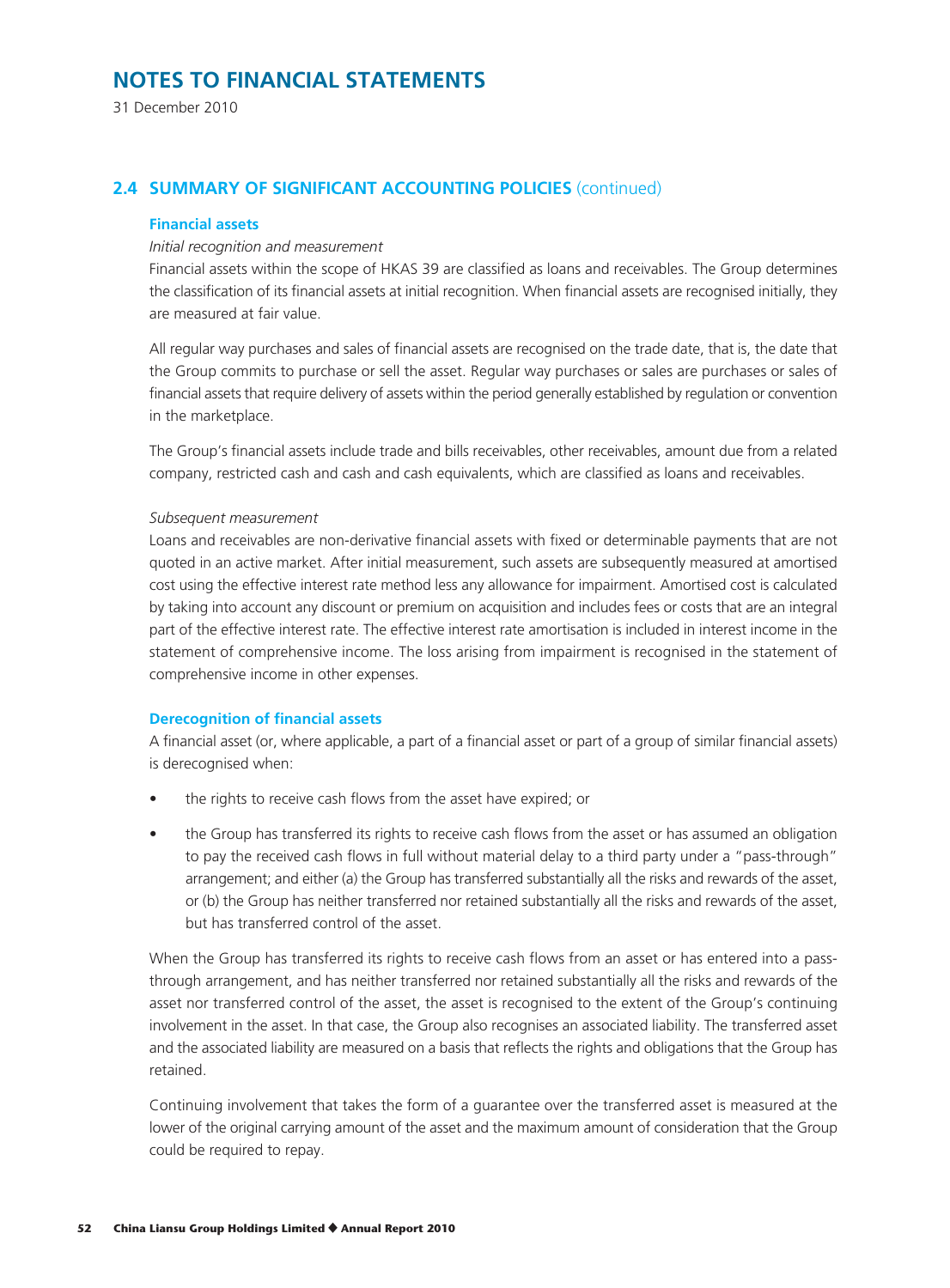31 December 2010

### **2.4 SUMMARY OF SIGNIFICANT ACCOUNTING POLICIES** (continued)

### **Impairment of financial assets**

The Group assesses at the end of each reporting period whether there is any objective evidence that a financial asset or a group of financial assets is impaired. A financial asset or a group of financial assets is deemed to be impaired if, and only if, there is objective evidence of impairment as a result of one or more events that has occurred after the initial recognition of the asset (an incurred "loss event") and that loss event has an impact on the estimated future cash flows of the financial asset or the group of financial assets that can be reliably estimated. Evidence of impairment may include indications that a debtor or a group of debtors is experiencing significant financial difficulty, default or delinquency in interest or principal payments, the probability that they will enter bankruptcy or other financial reorganisation and observable data indicating that there is a measurable decrease in the estimated future cash flows, such as changes in arrears or economic conditions that correlate with defaults.

### *Financial assets carried at amortised cost*

For financial assets carried at amortised cost, the Group first assesses individually whether objective evidence of impairment exists for financial assets that are individually significant, or collectively for financial assets that are not individually significant. If the Group determines that no objective evidence of impairment exists for an individually assessed financial asset, whether significant or not, it includes the asset in a group of financial assets with similar credit risk characteristics and collectively assesses them for impairment. Assets that are individually assessed for impairment and for which an impairment loss is, or continues to be, recognised are not included in a collective assessment of impairment.

If there is objective evidence that an impairment loss has been incurred, the amount of the loss is measured as the difference between the asset's carrying amount and the present value of estimated future cash flows (excluding future credit losses that have not been incurred). The present value of the estimated future cash flows is discounted at the financial asset's original effective interest rate (i.e., the effective interest rate computed at initial recognition). If a loan has a variable interest rate, the discount rate for measuring any impairment loss is the current effective interest rate.

The carrying amount of the asset is reduced either directly or through the use of an allowance account and the amount of the loss is recognised in the statement of comprehensive income. Interest income continues to be accrued on the reduced carrying amount and is accrued using the rate of interest used to discount the future cash flows for the purpose of measuring the impairment loss. Loans and receivables together with any associated allowance are written off when there is no realistic prospect of future recovery and all collateral has been realised or has been transferred to the Group.

If, in a subsequent period, the amount of the estimated impairment loss increases or decreases because of an event occurring after the impairment was recognised, the previously recognised impairment loss is increased or reduced by adjusting the allowance account. If a future write-off is later recovered, the recovery is credited to other expenses in the statement of comprehensive income.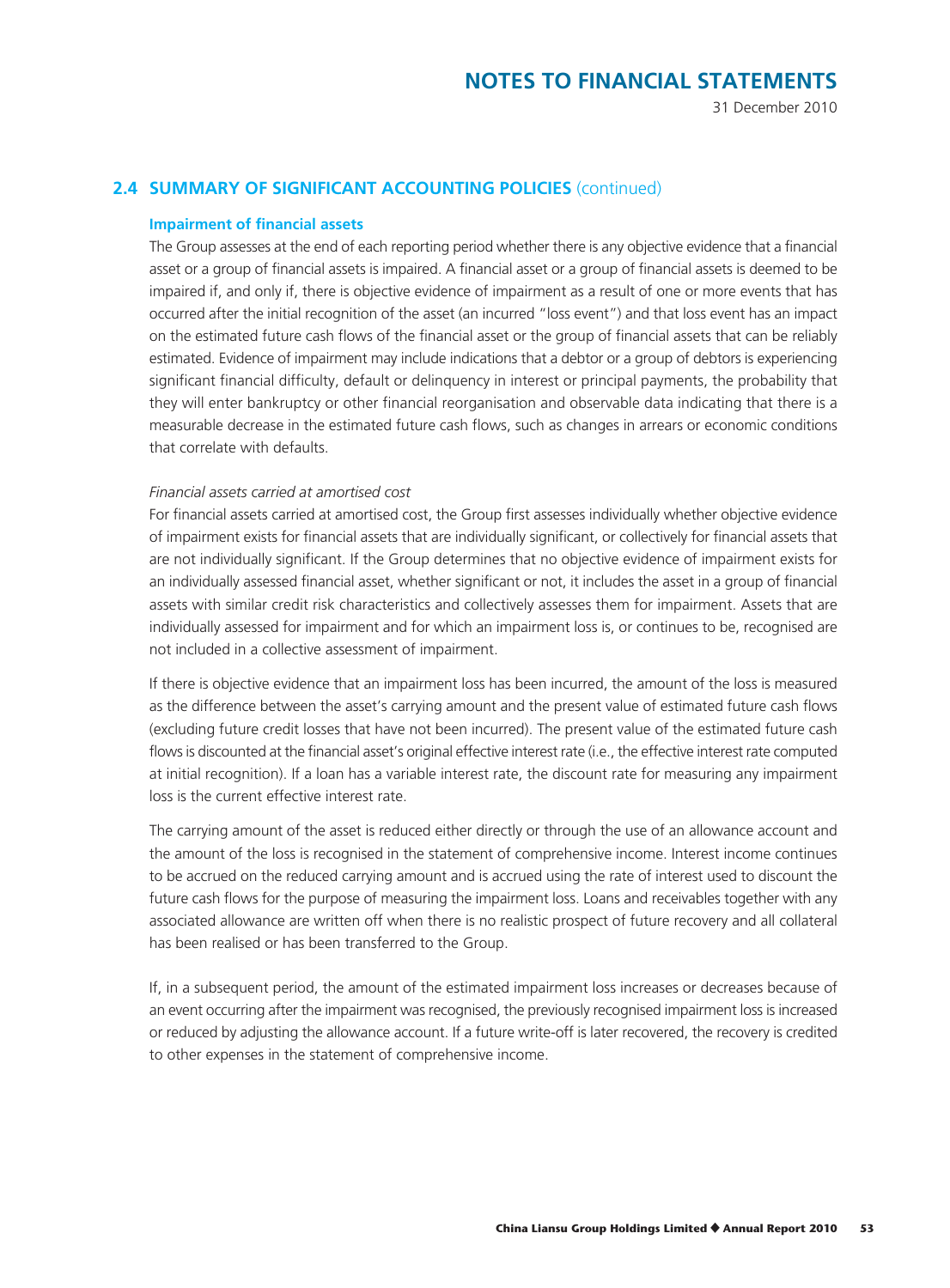31 December 2010

### **2.4 SUMMARY OF SIGNIFICANT ACCOUNTING POLICIES** (continued)

#### **Financial liabilities**

#### *Initial recognition and measurement*

Financial liabilities within the scope of HKAS 39 are classified as loans and borrowings. The Group determines the classification of its financial liabilities at initial recognition.

All financial liabilities are recognised initially at fair value and in the case of loans and borrowings, plus directly attributable transaction costs.

The Group's financial liabilities include trade and bills payables, other financial liabilities included in other payables and accruals, interest-bearing bank loans, amount due to a director and amounts due to related companies.

#### *Subsequent measurement*

After initial recognition, interest-bearing loans and borrowings are subsequently measured at amortised cost, using the effective interest rate method unless the effect of discounting would be immaterial, in which case they are stated at cost. Gains and losses are recognised in the statement of comprehensive income when the liabilities are derecognised as well as through the effective interest rate method amortisation process.

Amortised cost is calculated by taking into account any discount or premium on acquisition and fees or costs that are an integral part of the effective interest rate. The effective interest rate amortisation is included in finance costs in the statement of comprehensive income.

### **Derecognition of financial liabilities**

A financial liability is derecognised when the obligation under the liability is discharged or cancelled, or expires.

When an existing financial liability is replaced by another from the same lender on substantially different terms, or the terms of an existing liability are substantially modified, such an exchange or modification is treated as a derecognition of the original liability and a recognition of a new liability, and the difference between the respective carrying amounts is recognised in the statement of comprehensive income.

#### **Inventories**

Inventories are stated at the lower of cost and net realisable value. Cost is determined on the weighted average basis and, in the case of work in progress and finished goods, comprises direct materials, direct labour and an appropriate proportion of overheads. Net realisable value is based on estimated selling prices less any estimated costs to be incurred to completion and disposal.

#### **Cash and cash equivalents**

For the purpose of the consolidated statement of cash flows, cash and cash equivalents comprise cash on hand and demand deposits, and short-term highly liquid investments that are readily convertible into known amounts of cash, are subject to an insignificant risk of changes in value, and have a short maturity of generally within three months when acquired, less bank overdrafts which are repayable on demand and form an integral part of the Group's cash management.

For the purpose of the statement of financial position, cash and cash equivalents comprise cash on hand and at banks, including term deposits, which are not restricted as to use.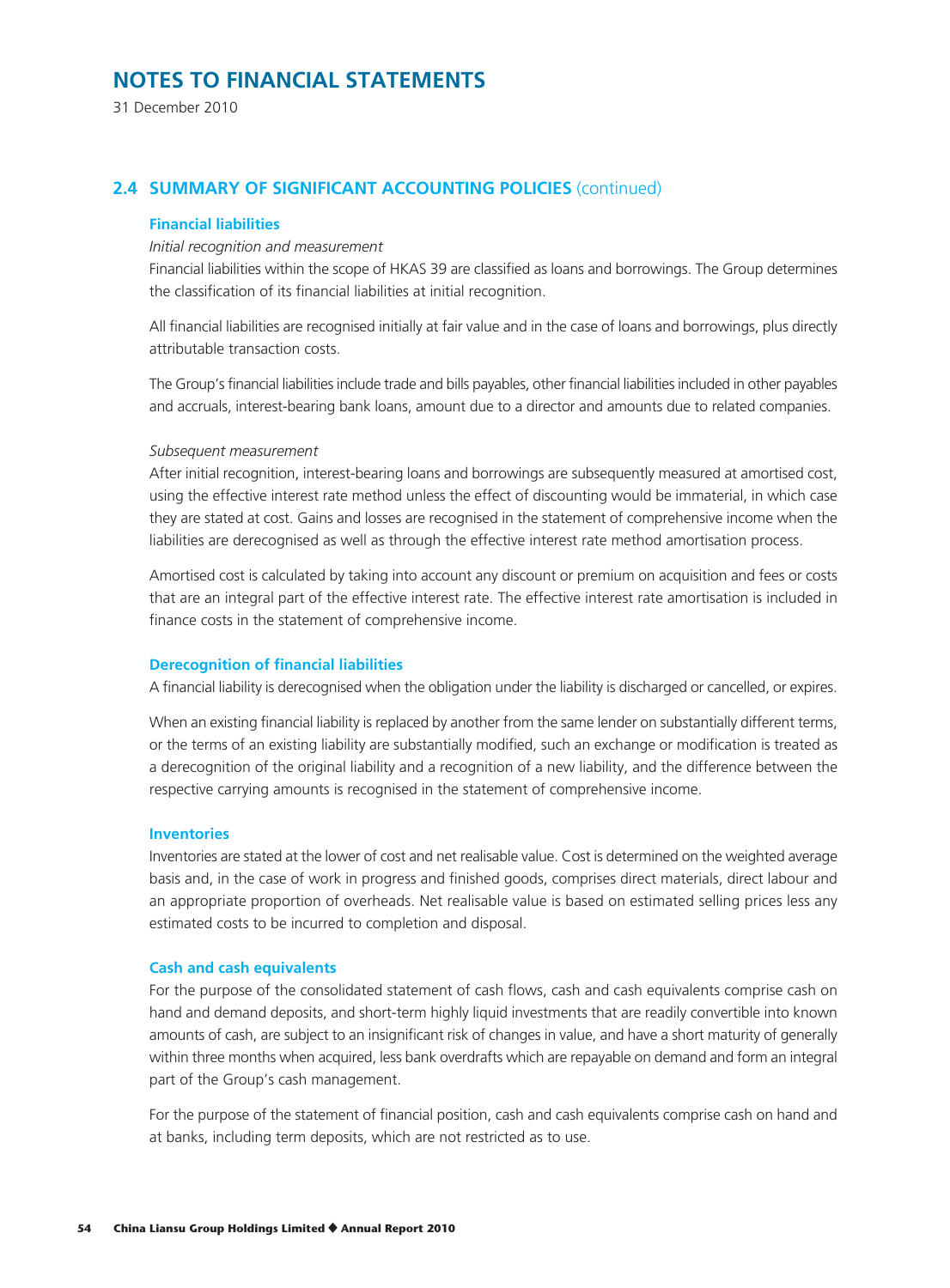31 December 2010

### **2.4 SUMMARY OF SIGNIFICANT ACCOUNTING POLICIES** (continued)

#### **Provisions**

A provision is recognised when a present obligation (legal or constructive) has arisen as a result of a past event and it is probable that a future outflow of resources will be required to settle the obligation, provided that a reliable estimate can be made of the amount of the obligation.

When the effect of discounting is material, the amount recognised for a provision is the present value at the end of the reporting period of the future expenditures expected to be required to settle the obligation. The increase in the discounted present value amount arising from the passage of time is included in finance costs in the statement of comprehensive income.

#### **Income tax**

Income tax comprises current and deferred tax. Income tax relating to items recognised outside profit or loss is recognised outside profit or loss, either in other comprehensive income or directly in equity.

Current tax assets and liabilities for the current and prior periods are measured at the amount expected to be recovered from or paid to the taxation authorities, based on tax rates (and tax laws) that have been enacted or substantively enacted by the end of the reporting period, taking into consideration interpretations and practices prevailing in the countries in which the Group operates.

Deferred tax is provided, using the liability method, on all temporary differences at the end of the reporting period between the tax bases of assets and liabilities and their carrying amounts for financial reporting purposes.

Deferred tax liabilities are recognised for all taxable temporary differences, except:

- where the deferred tax liability arises from the initial recognition of an asset or liability in a transaction that is not a business combination and, at the time of the transaction, affects neither the accounting profit nor taxable profit or loss; and
- in respect of taxable temporary differences associated with investments in subsidiaries, where the timing of the reversal of the temporary differences can be controlled and it is probable that the temporary differences will not reverse in the foreseeable future.

Deferred tax assets are recognised for all deductible temporary differences, carryforward of unused tax credits and unused tax losses, to the extent that it is probable that taxable profit will be available against which the deductible temporary differences, and the carryforward of unused tax credits and unused tax losses can be utilised, except:

- where the deferred tax asset relating to the deductible temporary differences arises from the initial recognition of an asset or liability in a transaction that is not a business combination and, at the time of the transaction, affects neither the accounting profit nor taxable profit or loss; and
- in respect of deductible temporary differences associated with investments in subsidiaries, deferred tax assets are only recognised to the extent that it is probable that the temporary differences will reverse in the foreseeable future and taxable profit will be available against which the temporary differences can be utilised.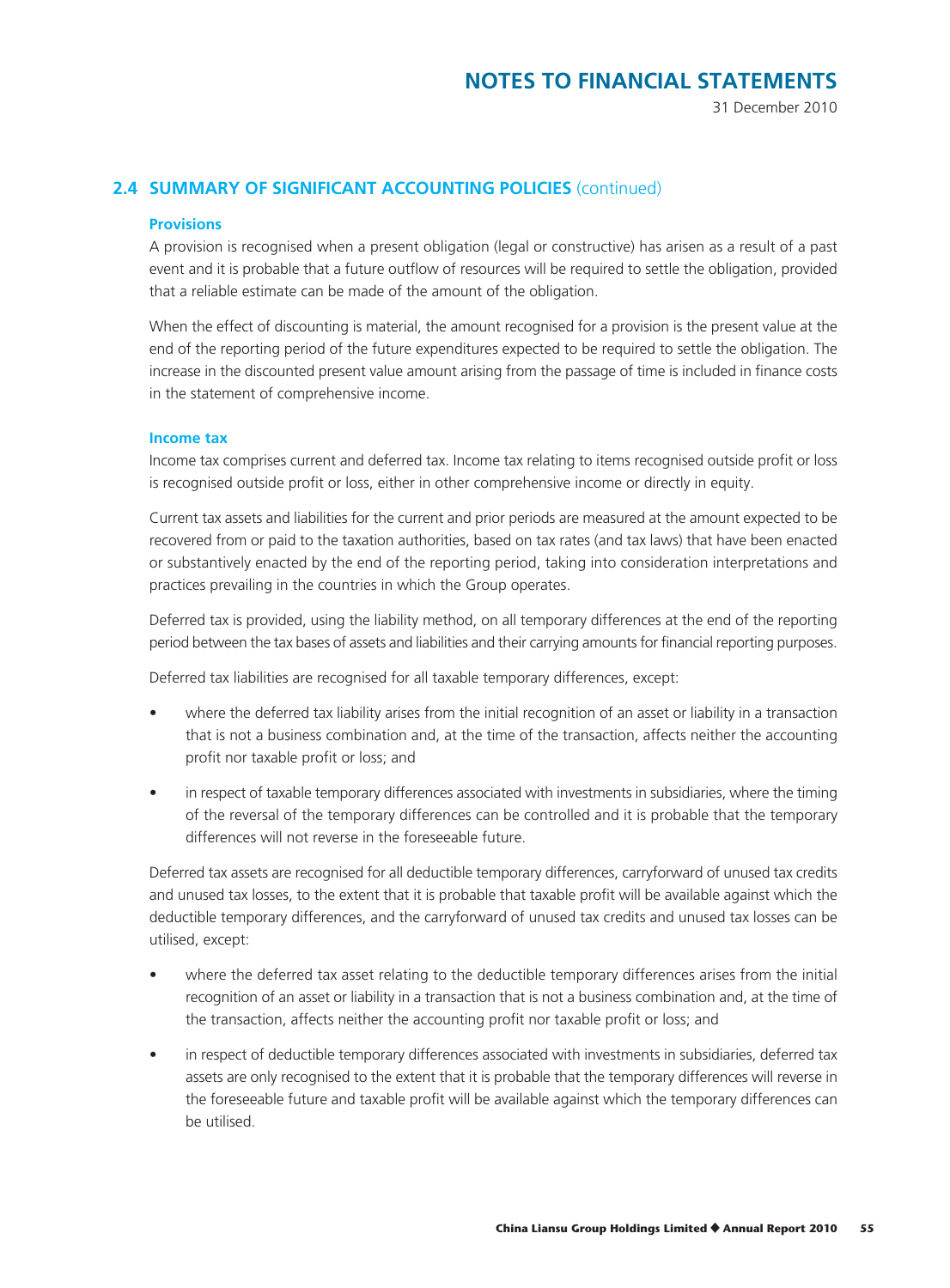31 December 2010

### **2.4 SUMMARY OF SIGNIFICANT ACCOUNTING POLICIES** (continued)

#### **Income tax** (continued)

The carrying amount of deferred tax assets is reviewed at the end of each reporting period and reduced to the extent that it is no longer probable that sufficient taxable profit will be available to allow all or part of the deferred tax asset to be utilised. Unrecognised deferred tax assets are reassessed at the end of each reporting period and are recognised to the extent that it has become probable that sufficient taxable profit will be available to allow all or part of the deferred tax asset to be recovered.

Deferred tax assets and liabilities are measured at the tax rates that are expected to apply to the period when the asset is realised or the liability is settled, based on tax rates (and tax laws) that have been enacted or substantively enacted by the end of the reporting period.

Deferred tax assets and deferred tax liabilities are offset if a legally enforceable right exists to set off current tax assets against current tax liabilities and the deferred taxes relate to the same taxable entity and the same taxation authority.

#### **Government grants**

Government grants are recognised at their fair value where there is reasonable assurance that the grant will be received and all attaching conditions will be complied with. When the grant relates to an expense item, it is recognised as income over the periods necessary to match the grant on a systematic basis to the costs that it is intended to compensate. Where the grant relates to an asset, the fair value is credited to a deferred income account and is released to the statement of comprehensive income over the expected useful life of the relevant asset by equal annual instalments.

#### **Revenue recognition**

Revenue is recognised when it is probable that the economic benefits will flow to the Group and when the revenue can be measured reliably, on the following bases:

- (a) income from the sale of goods, when the significant risks and rewards of ownership have been transferred to the buyer, provided that the Group maintains neither managerial involvement to the degree usually associated with ownership, nor effective control over the goods sold;
- (b) rental income, on a time proportion basis over the lease terms; and
- (c) interest income, on an accrual basis using the effective interest method by applying the rate that exactly discounts the estimated future cash receipts through the expected life of the financial instrument or a shorter period, when appropriate, to the net carrying amount of the financial asset.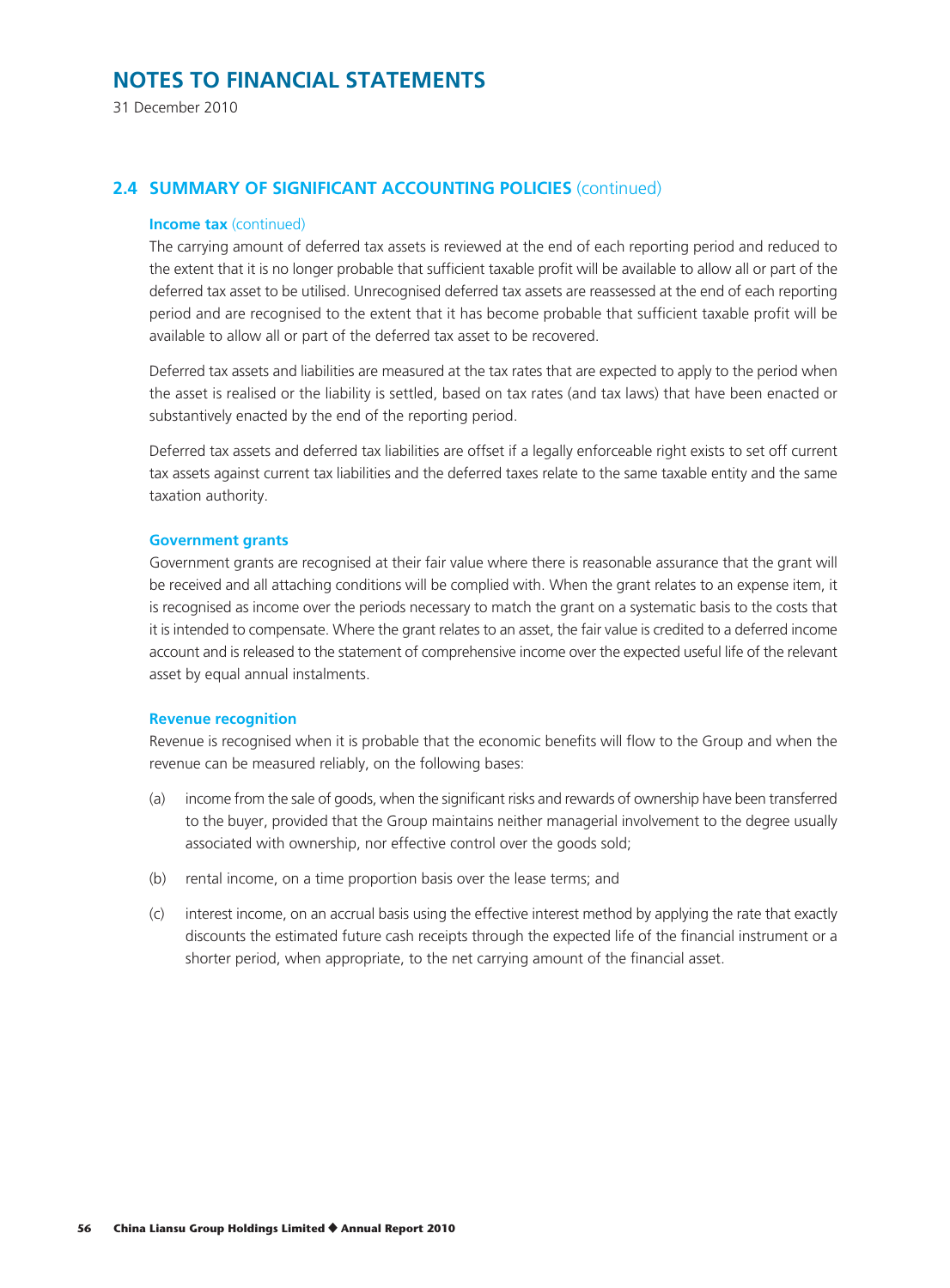31 December 2010

## **2.4 SUMMARY OF SIGNIFICANT ACCOUNTING POLICIES** (continued)

### **Employee benefits**

### *Pension obligations*

The Group operates a defined contribution retirement benefit scheme, Mandatory Provident Fund (the "MPF Scheme") under the Mandatory Provident Fund Schemes Ordinance for all of its employees in Hong Kong. Contributions are made based on a percentage of the employees' basic salaries and are charged to the statement of comprehensive income as they become payable in accordance with the rules of the MPF Scheme. The assets of the MPF Scheme are held separately from those of the Group in an independently administered fund. The Group's employer contributions vest fully with the employees when contributed into the MPF Scheme.

The Group contributes on a monthly basis to various defined contribution retirement benefit plans organised by relevant municipal and provincial governments in the PRC. The municipal and provincial governments undertake to assume the retirement benefit obligations payable to all existing and future retired employees under these plans and the Group has no further obligation for post-retirement benefits beyond the contributions made. Contributions to these plans are expensed as incurred.

#### *Share option schemes*

The Group adopted two share option schemes. The fair value of the employee services received in exchange for the grant of options is recognised as an expense and credited to share option reserve under equity. For grant of share options, the total amount to be expensed over the vesting period is determined by reference to the fair value of the options at the date on which they are granted by using a binomial model, further details of which are given in note 27 to the financial statements, excluding the impact of any service condition and non-market vesting conditions. Non-market vesting conditions are included in assumptions about the number of options that are expected to become vested. From the Company's perspective, the Company grants the share options to its subsidiaries' employees to exchange for their services provided to the subsidiaries. Accordingly, in the Company's statement of financial position, the equity-settled share option expenses, which are recognised in the consolidated financial statements, are treated as part of the "investments in subsidiaries".

At the end of the reporting period, the Group and the Company revise their estimates of the number of options that are expected to ultimately vest. They recognise the impact of the revision of original estimates, if any, in the statement of comprehensive income of the Group and in the "investments in subsidiaries" of the Company, and make a corresponding adjustment to equity over the remaining vesting period. When the options are exercised, the proceeds received net of any directly attributable transaction costs are credited to share capital (at nominal value) and share premium.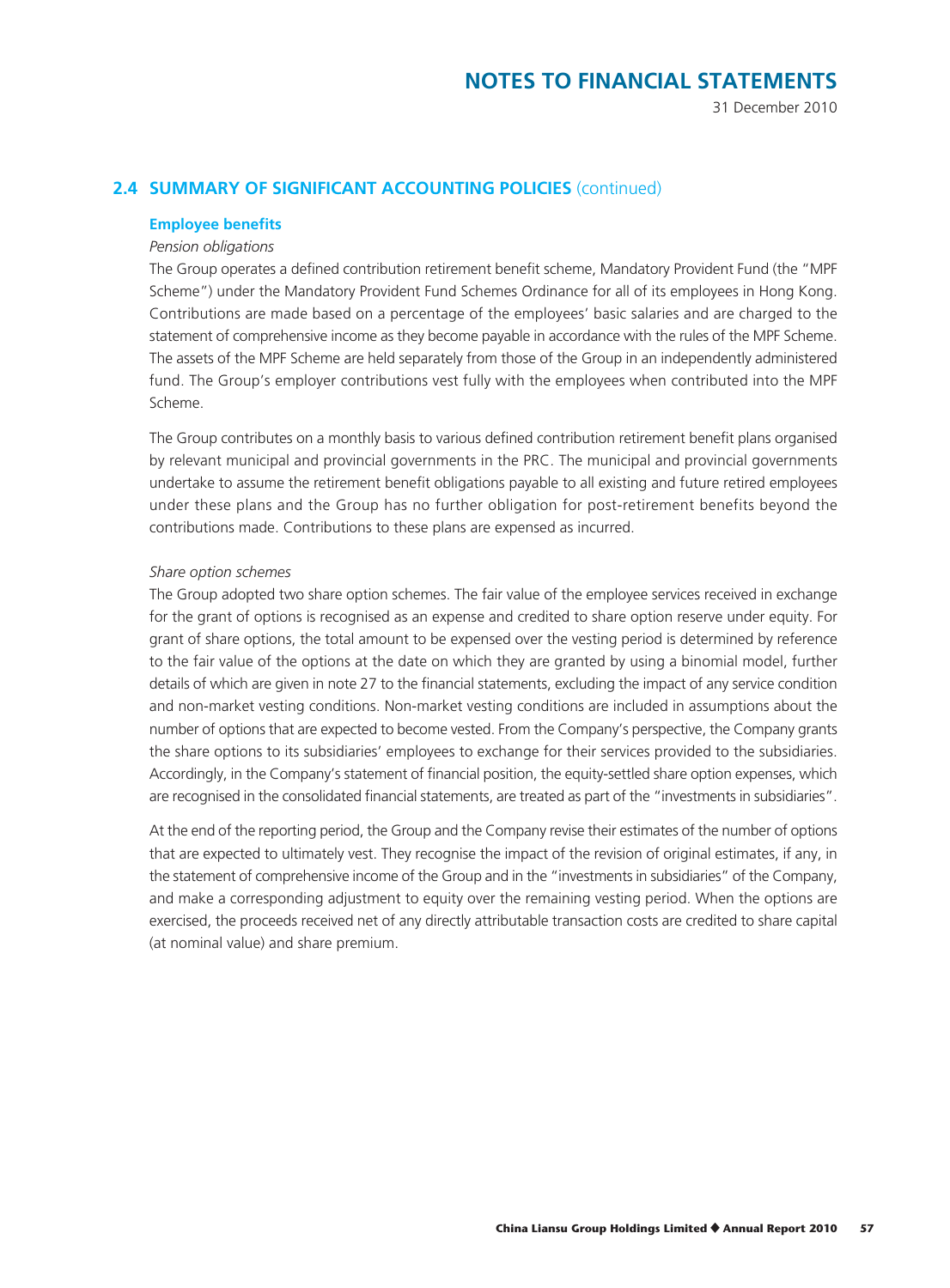31 December 2010

## **2.4 SUMMARY OF SIGNIFICANT ACCOUNTING POLICIES** (continued)

#### **Borrowing costs**

Borrowing costs directly attributable to the acquisition, construction or production of qualifying assets, i.e., assets that necessarily take a substantial period of time to get ready for their intended use or sale, are capitalised as part of the cost of those assets. The capitalisation of such borrowing costs ceases when the assets are substantially ready for their intended use or sale. Other borrowing costs are recognised as expenses in the statement of comprehensive income in the period in which they are incurred. Borrowing costs consist of interest and other costs that an entity incurs in connection with the borrowing of funds.

### **Dividends**

Final dividends proposed by the directors are classified as a separate allocation of retained profits within the equity section of the statement of financial position, until they have been approved by the shareholders in a general meeting. When these dividends have been approved by the shareholders and declared, they are recognised as a liability.

Interim dividends are simultaneously proposed and declared, because the Company's memorandum and articles of association grant the directors the authority to declare interim dividends. Consequently, interim dividends are recognised immediately as a liability when they are proposed and declared.

#### **Foreign currencies**

The Company's functional currency is Hong Kong dollar ("HK\$") while the Company's presentation currency for the financial statements is RMB. Each entity in the Group determines its own functional currency and items included in the financial statements of each entity are measured using that functional currency. Foreign currency transactions recorded by the entities in the Group are initially recorded using their respective functional currency rates ruling at the dates of the transactions. Monetary assets and liabilities denominated in foreign currencies are retranslated at the functional currency rates of exchange ruling at the end of the reporting period. All differences are taken to the statement of comprehensive income.

Non-monetary items that are measured in terms of historical cost in a foreign currency are translated using the exchange rates at the dates of the initial transactions. Non-monetary items measured at fair value in a foreign currency are translated using the exchange rates at the date when the fair value was determined.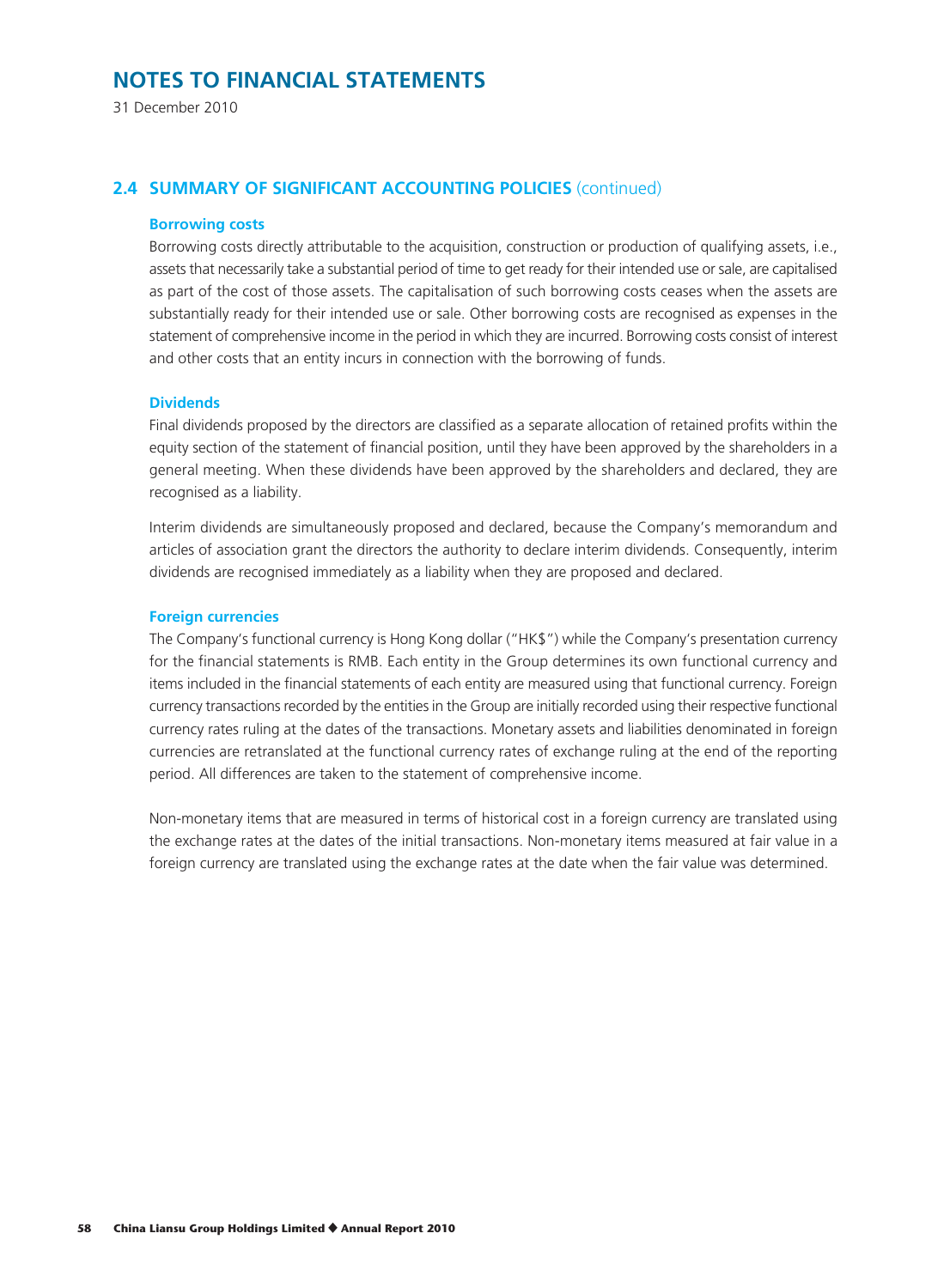31 December 2010

### **3. SIGNIFICANT ACCOUNTING JUDGEMENTS AND ESTIMATES**

The preparation of the Group's financial statements requires management to make judgements, estimates and assumptions that affect the reported amounts of revenues, expenses, assets and liabilities, and the disclosure of contingent liabilities, at the end of the reporting period. However, uncertainty about these assumptions and estimates could result in outcomes that could require a material adjustment to the carrying amounts of the assets or liabilities affected in the future.

#### **Judgement**

#### *Deferred tax liabilities*

Deferred income tax liabilities have not been established for income tax and withholding tax that would be payable on certain profits of the subsidiaries in the PRC to be repatriated and distributed by way of dividends as the directors consider that the timing of the reversal of the related temporary differences can be controlled and such temporary differences will not be reversed in the foreseeable future.

If these undistributed earnings of subsidiaries in the PRC are considered to be repatriated and distributed by way of dividends, the deferred income tax charge and deferred income tax liability would have been increased by the same amount of approximately RMB25,475,000.

#### **Estimation uncertainty**

The key assumptions concerning the future and other key sources of estimation uncertainty at the end of the reporting period, that have a significant risk of causing a material adjustment to the carrying amounts of assets and liabilities within the next financial year, are discussed below.

#### *Impairment of trade and other receivables*

The Group's provision policy for doubtful debts is based on the ongoing evaluation of the collectability and ageing analysis of the outstanding receivables and on the management's judgement. A considerable amount of judgement is required in assessing the ultimate realisation of these receivables, including creditworthiness and the past collection history of each customer. If the financial conditions of the Group's customers were to deteriorate, resulting in an impairment of their ability to make payments, additional impairment may be required. As at 31 December 2010, impairment losses of RMB4,531,000 (31 December 2009: RMB8,506,000) have been recognised for trade receivables.

#### *Provision for obsolete inventories*

Management reviews the aged analysis of inventories of the Group at the end of each reporting period, and makes provision for obsolete and slow moving inventory items identified that are no longer suitable for sale. Management estimates the net realisable value for such inventories based primarily on the latest invoice prices and current market conditions. As at 31 December 2010, the Group had inventories that were measured at net realisable value (where lower than cost) of RMB3,096,000 (31 December 2009: RMB3,096,000).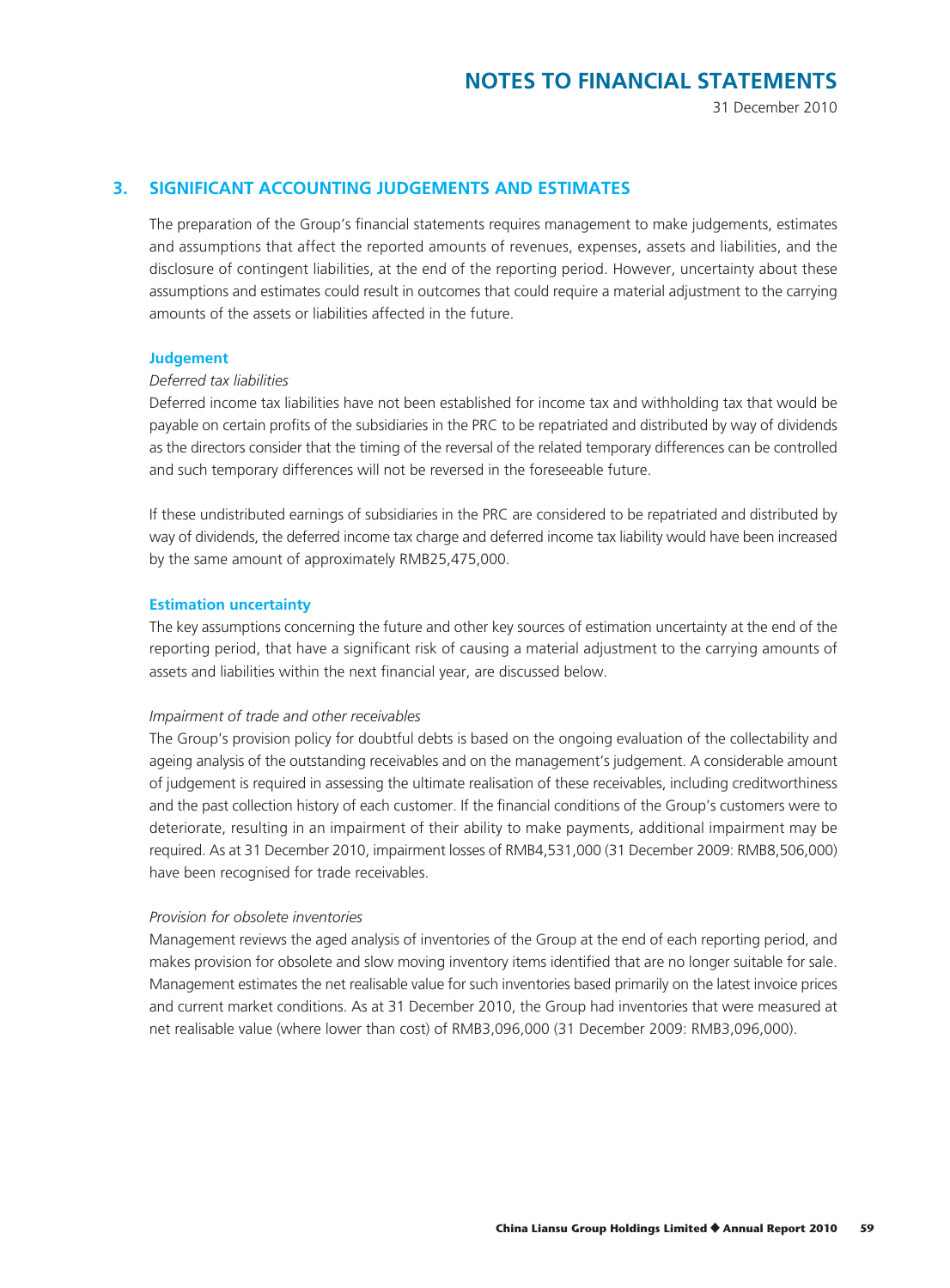31 December 2010

### **4. OPERATING SEGMENT INFORMATION**

The Group is principally engaged in the manufacture and sale of plastic pipes and pipe fittings. For management purposes, the Group's businesses are organised by geographical area based on the location of the customers and assets are attributable to the geographical unit based on the location of the assets. The Group has eight reportable operating segments as follows:

- (a) Southern China, including Guangdong Province, Guangxi Zhuang Autonomous Region, Hunan Province, Fujian Province and Hainan Province;
- (b) Southwestern China, including Chongqing Municipality, Sichuan Province, Guizhou Province, Yunnan Province and Xizang (Tibet) Autonomous Region;
- (c) Central China, including Hubei Province, Jiangxi Province and Henan Province;
- (d) Eastern China, including Shanghai Municipality, Jiangsu Province, Zhejiang Province and Anhui Province;
- (e) Northern China, including Beijing Municipality, Tianjin Municipality, Hebei Province, Shandong Province, Inner Mongolia Autonomous Region and Shanxi Province;
- (f) Northwestern China, including Shaanxi Province, Ningxia Hui Autonomous Region, Qinghai Province, Gansu Province and Xinjiang Uygur Autonomous Region;
- (g) Northeastern China, including Liaoning Province, Jilin Province and Heilongjiang Province; and
- (h) Outside China.

Management monitors the results of its operating segments separately for the purpose of making decisions about resources allocation and performance assessment. Segment performance is evaluated based on reportable segment profit, which is a measure of adjusted profit before tax. The adjusted profit before tax is measured consistently with the Group's profit before tax except that bank interest income, finance costs and other unallocated income and expenses are excluded from such measurement.

Segment assets exclude deferred tax assets, restricted cash, cash and cash equivalents and other unallocated head office and corporate assets as these assets are managed on a group basis.

Intersegment revenues are eliminated on consolidation. Intersegment sales and transfers are transacted with reference to the selling prices used for sales made to third parties at the then prevailing market prices.

The Group's revenue from external customers is derived from its operations both in the PRC and foreign countries.

During the years ended 31 December 2010 and 2009, no revenue from transactions with a single external customer amounted to 10% or more of the Group's total revenue.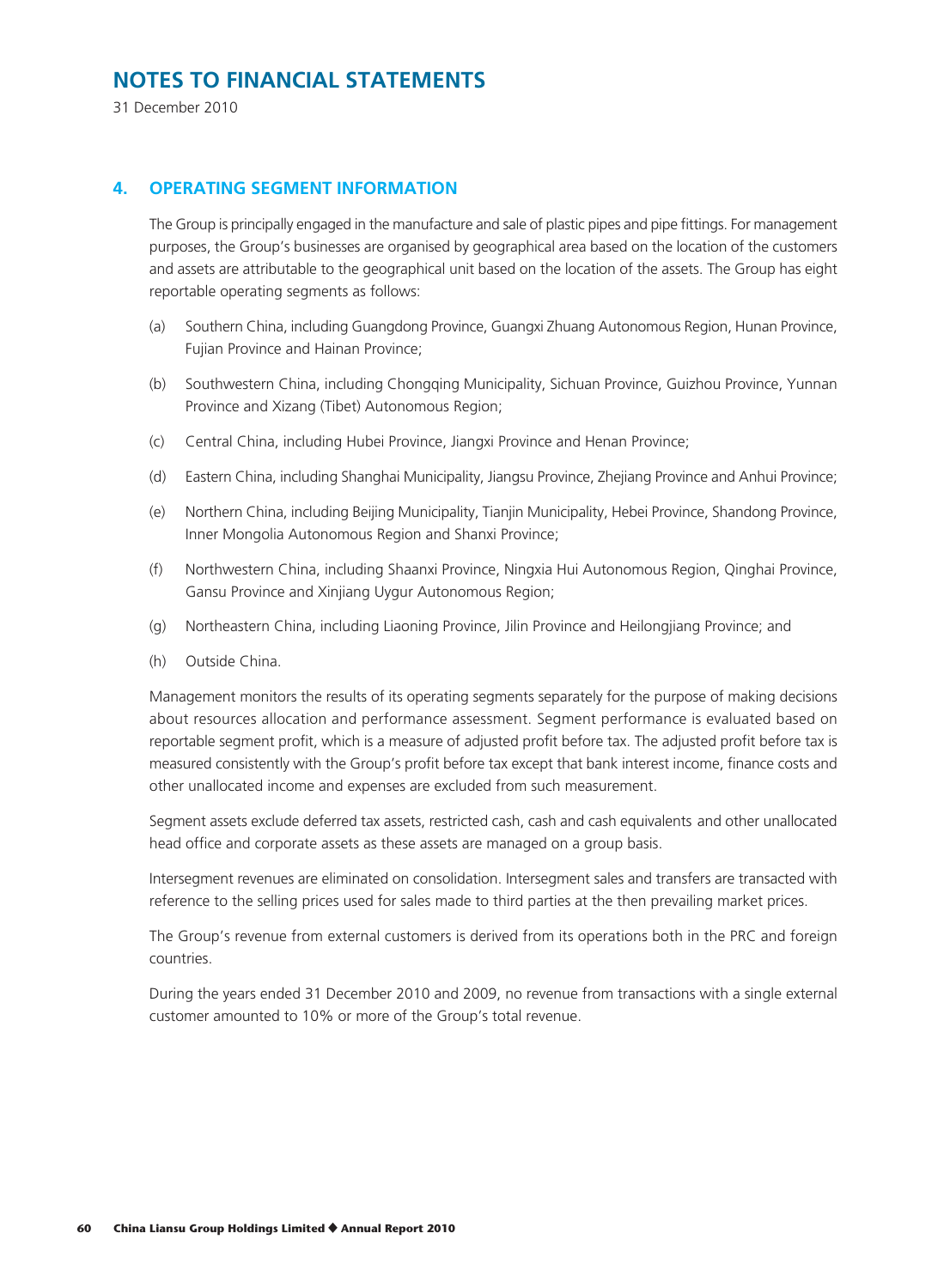### **4. OPERATING SEGMENT INFORMATION (continued)**

### **Operating segment information for the year ended 31 December 2010**

|                                                                                                                                                                                            | Southern<br>China<br><b>RMB'000</b> | Southwestern<br>China<br><b>RMB'000</b> | Central<br>China<br><b>RMB'000</b> | Eastern<br>China<br><b>RMB'000</b> | Northern<br>China<br><b>RMB'000</b> | Northwestern<br>China<br><b>RMB'000</b> | Northeastern<br>China<br><b>RMB'000</b> | Outside<br>China<br><b>RMB'000</b> | Eliminations<br><b>RMB'000</b>            | Consolidated<br><b>RMB'000</b>                                   |
|--------------------------------------------------------------------------------------------------------------------------------------------------------------------------------------------|-------------------------------------|-----------------------------------------|------------------------------------|------------------------------------|-------------------------------------|-----------------------------------------|-----------------------------------------|------------------------------------|-------------------------------------------|------------------------------------------------------------------|
| Segment revenue:<br>Sales to external customers<br>Intersegment sales                                                                                                                      | 5,294,866<br>668,251                | 681,300<br>147,894                      | 602,539<br>218,041                 | 331,144<br>25,825                  | 459,728<br>99,524                   | 188,712<br>9,298                        | 104,045<br>11,125                       | 49,198<br>17,069                   | $\overline{\phantom{0}}$<br>(1, 197, 027) | 7,711,532                                                        |
| Total                                                                                                                                                                                      | 5,963,117                           | 829,194                                 | 820,580                            | 356,969                            | 559,252                             | 198,010                                 | 115,170                                 | 66,267                             | (1, 197, 027)                             | 7,711,532                                                        |
| Segment results<br>Reconciliations:<br>Unallocated income<br>and expenses                                                                                                                  | 1,554,019                           | 190,484                                 | 242,875                            | 57,939                             | 95,059                              | 42,295                                  | 24,882                                  | 8,340                              | (182, 245)                                | 2,033,648<br>(616,989)                                           |
| Bank interest income                                                                                                                                                                       |                                     |                                         |                                    |                                    |                                     |                                         |                                         |                                    |                                           | 9,828                                                            |
| Finance costs                                                                                                                                                                              |                                     |                                         |                                    |                                    |                                     |                                         |                                         |                                    |                                           | (52, 971)                                                        |
| Profit before tax                                                                                                                                                                          |                                     |                                         |                                    |                                    |                                     |                                         |                                         |                                    |                                           | 1,373,516                                                        |
| Segment assets<br>Reconciliations:<br>Deferred tax assets<br>Restricted cash<br>Cash and cash equivalents<br>Other unallocated assets<br><b>Total assets</b><br>Other segment information: | 2,399,681                           | 284,771                                 | 523,583                            | 196,153                            | 330,929                             | 164,553                                 | 184,994                                 | 3,706                              |                                           | 4,088,370<br>2,295<br>23,044<br>1,500,292<br>14,799<br>5,628,800 |
| Depreciation and amortisation                                                                                                                                                              | 63,429                              | 12,238                                  | 16,627                             | 8,645                              | 14,169                              | 3,112                                   | 3,280                                   | 1,812                              | -                                         | 123,312                                                          |
| Impairment of trade<br>receivables, net<br>Write-back of<br>inventories to net                                                                                                             | 7,186                               | (741)                                   | 711                                |                                    |                                     |                                         |                                         |                                    |                                           | 7,156                                                            |
| realisable value<br>Capital expenditure*                                                                                                                                                   | (370)<br>193,924                    | 26,942                                  | 181,794                            | 15,453                             | 45,112                              | 77,759                                  | 36,955                                  | 11,431                             | (7,979)                                   | (370)<br>581,391                                                 |

Capital expenditure consists of additions to property, plant and equipment, prepaid land lease payments and other intangible assets.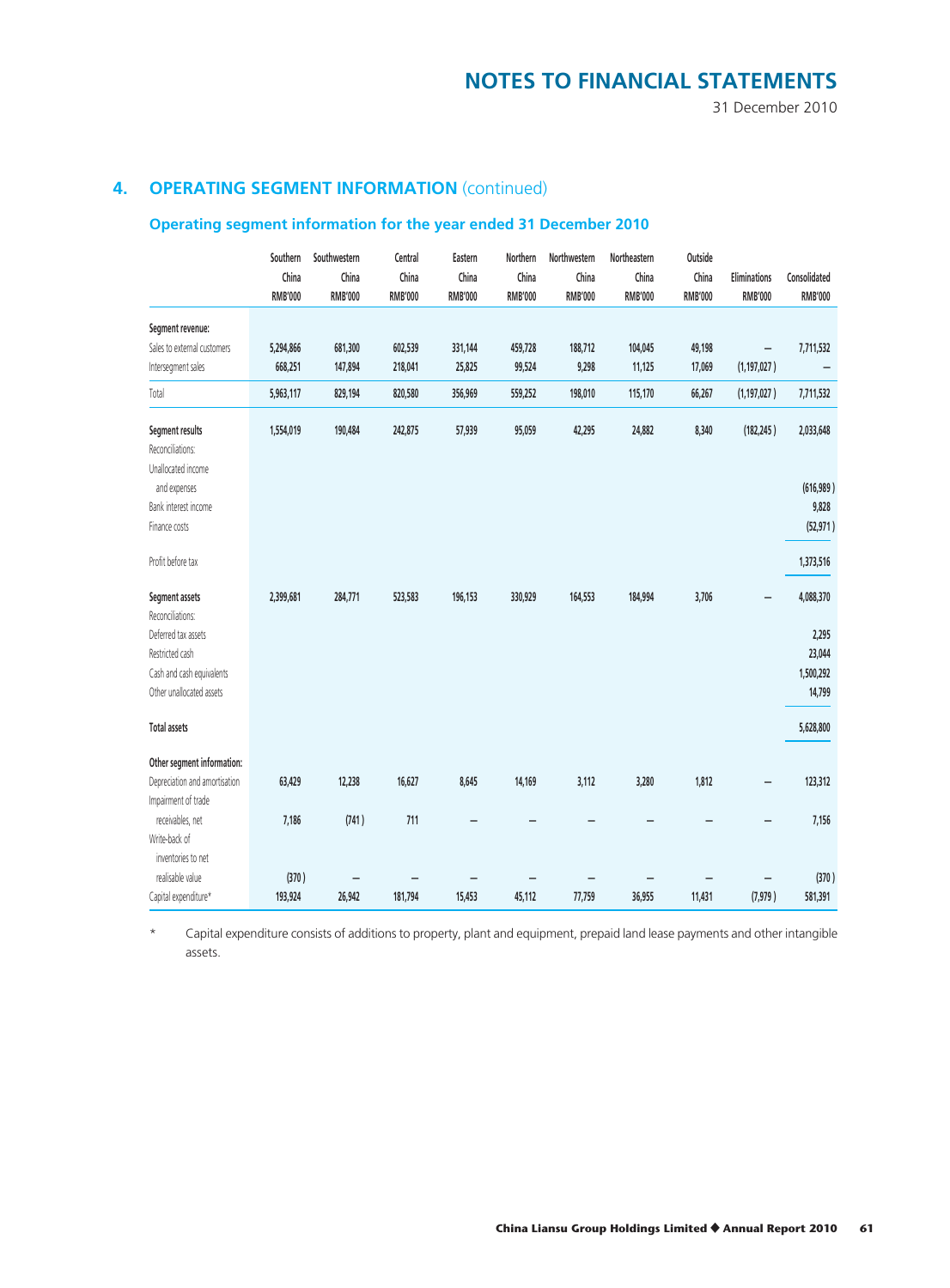31 December 2010

### **4. OPERATING SEGMENT INFORMATION (continued)**

Operating segment information for the year ended 31 December 2009

|                                                           | Southern<br>China<br><b>RMB'000</b> | Southwestern<br>China<br><b>RMB'000</b> | Central<br>China<br>RMB'000 | Eastern<br>China<br><b>RMB'000</b> | Northern<br>China<br>RMB'000 | Northwestern<br>China<br>RMB'000 | Northeastern<br>China<br><b>RMB'000</b> | Outside<br>China<br>RMB'000 | Eliminations<br><b>RMB'000</b> | Consolidated<br>RMB'000         |
|-----------------------------------------------------------|-------------------------------------|-----------------------------------------|-----------------------------|------------------------------------|------------------------------|----------------------------------|-----------------------------------------|-----------------------------|--------------------------------|---------------------------------|
| Segment revenue:                                          |                                     |                                         |                             |                                    |                              |                                  |                                         |                             |                                |                                 |
| Sales to external customers                               | 3,717,188                           | 487,509                                 | 483,259                     | 168,423                            | 270,033                      | 91,053                           | 72,606                                  | 32,173                      |                                | 5,322,244                       |
| Intersegment sales                                        | 294,925                             | 135,695                                 | 153,187                     | 17,267                             | 50,063                       | $\overline{\phantom{0}}$         | 7,801                                   | $\overline{\phantom{0}}$    | (658, 938)                     |                                 |
| Total                                                     | 4,012,113                           | 623,204                                 | 636,446                     | 185,690                            | 320,096                      | 91,053                           | 80,407                                  | 32,173                      | (658, 938)                     | 5,322,244                       |
| Segment results<br>Reconciliations:<br>Unallocated income | 881,540                             | 126,973                                 | 125,990                     | 43,686                             | 58,650                       | 20,491                           | 19,559                                  | 7,331                       | (70, 981)                      | 1,213,239                       |
| and expenses<br>Bank interest income<br>Finance costs     |                                     |                                         |                             |                                    |                              |                                  |                                         |                             |                                | (380,056)<br>2,706<br>(36, 475) |
| Profit before tax                                         |                                     |                                         |                             |                                    |                              |                                  |                                         |                             |                                | 799,414                         |
| Segment assets<br>Reconciliations:                        | 1,754,553                           | 244,622                                 | 292,690                     | 209,382                            | 285,978                      | 69,777                           | 130,030                                 | 7,871                       |                                | 2,994,903                       |
| Deferred tax assets                                       |                                     |                                         |                             |                                    |                              |                                  |                                         |                             |                                | 7,314                           |
| Restricted cash<br>Cash and cash equivalents              |                                     |                                         |                             |                                    |                              |                                  |                                         |                             |                                | 125,133<br>361,767              |
| Other unallocated assets                                  |                                     |                                         |                             |                                    |                              |                                  |                                         |                             |                                | 9,634                           |
| <b>Total assets</b>                                       |                                     |                                         |                             |                                    |                              |                                  |                                         |                             |                                | 3,498,751                       |
| Other segment information:                                |                                     |                                         |                             |                                    |                              |                                  |                                         |                             |                                |                                 |
| Depreciation and amortisation                             | 46,019                              | 5,965                                   | 7,811                       | 2,103                              | 9,801                        | 397                              | 2,103                                   | 890                         |                                | 75,089                          |
| Impairment of trade                                       |                                     |                                         |                             |                                    |                              |                                  |                                         |                             |                                |                                 |
| receivables, net                                          | 6,921                               | 739                                     | (488)                       |                                    |                              |                                  |                                         |                             | $\overline{\phantom{0}}$       | 7,172                           |
| Write-back of<br>inventories to net                       |                                     |                                         |                             |                                    |                              |                                  |                                         |                             |                                |                                 |
| realisable value                                          | (293)                               |                                         |                             | -                                  | (1,229)                      |                                  |                                         |                             |                                | (1,522)                         |
| Capital expenditure*                                      | 340,189                             | 71,076                                  | 57,122                      | 67,515                             | 56,178                       | 45,598                           | 54,961                                  | 6,348                       | (8,340)                        | 690,647                         |

\* Capital expenditure consists of additions to property, plant and equipment, prepaid land lease payments and other intangible assets.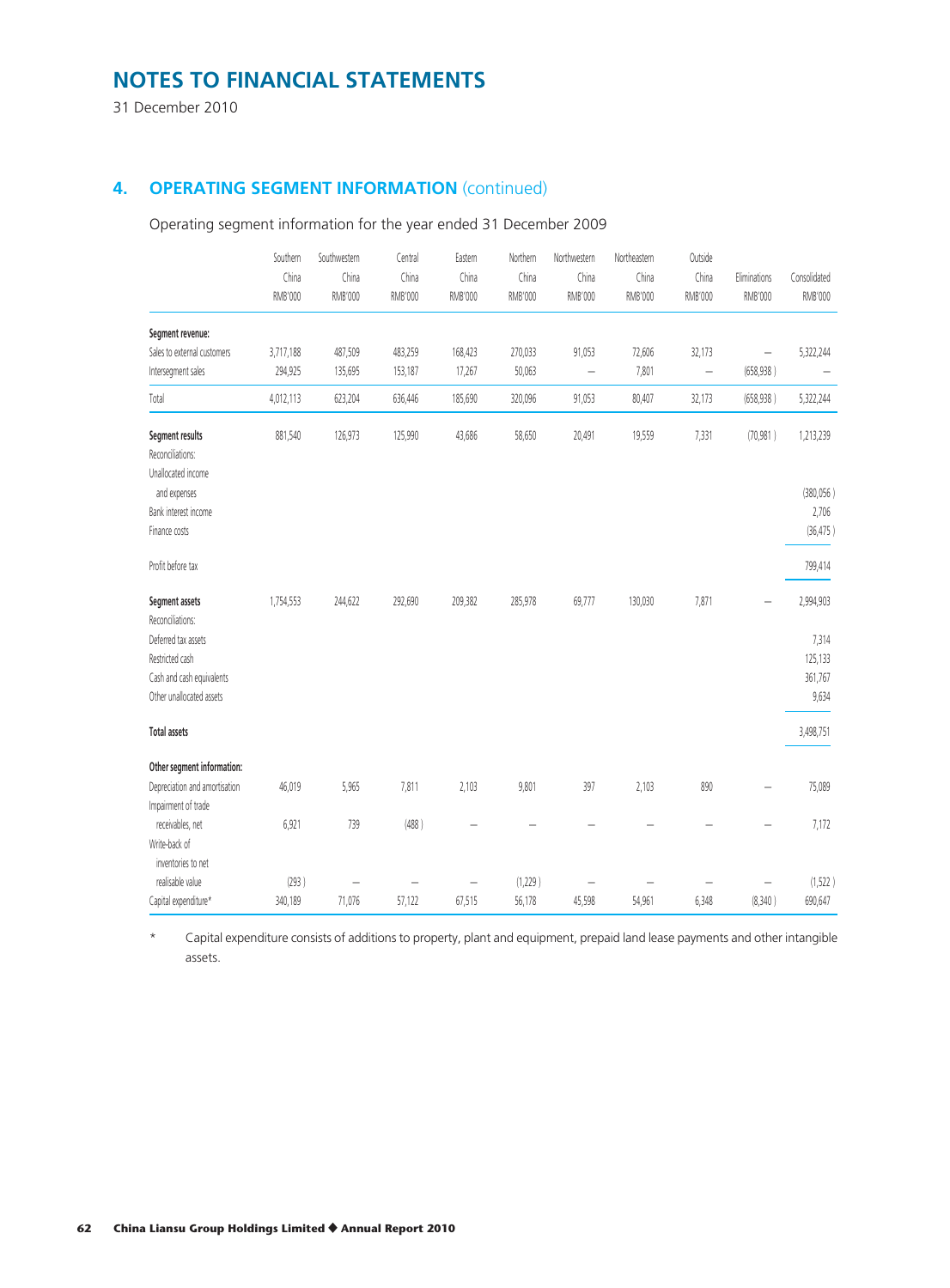### **5. REVENUE, OTHER REVENUE, INCOME AND GAINS**

Revenue, which is also the Group's turnover, represents the net invoiced value of goods sold, after allowances for returns and trade discounts (net of value-added tax) during the year.

An analysis of the Group's revenue, other revenue, income and gains is as follows:

|                                                | 2010<br><b>RMB'000</b> | 2009<br><b>RMB'000</b> |
|------------------------------------------------|------------------------|------------------------|
| Revenue                                        |                        |                        |
| Sale of goods                                  | 7,711,532              | 5,322,244              |
| Other revenue, income and gains                |                        |                        |
| Gross rental income from leasing of properties | 2,013                  | 2,442                  |
| Gain on sale of raw materials                  | 3,503                  | 6,124                  |
| Income from the provision of utilities         | 6,489                  | 8,262                  |
| Bank interest income                           | 9,828                  | 2,706                  |
| Government grants and subsidies                | 4,540                  | 2,106                  |
| Others                                         | 17,142                 | 1,236                  |
|                                                | 43,515                 | 22,876                 |

Government grants and subsidies represented funding received from government authorities to support certain of the Group's research and development activities. There are no unfulfilled conditions or contingencies related to these grants and subsidies.

## **6. FINANCE COSTS**

|                        | 2010           | 2009    |
|------------------------|----------------|---------|
|                        | <b>RMB'000</b> | RMB'000 |
| Interest on bank loans | 52,971         | 36,475  |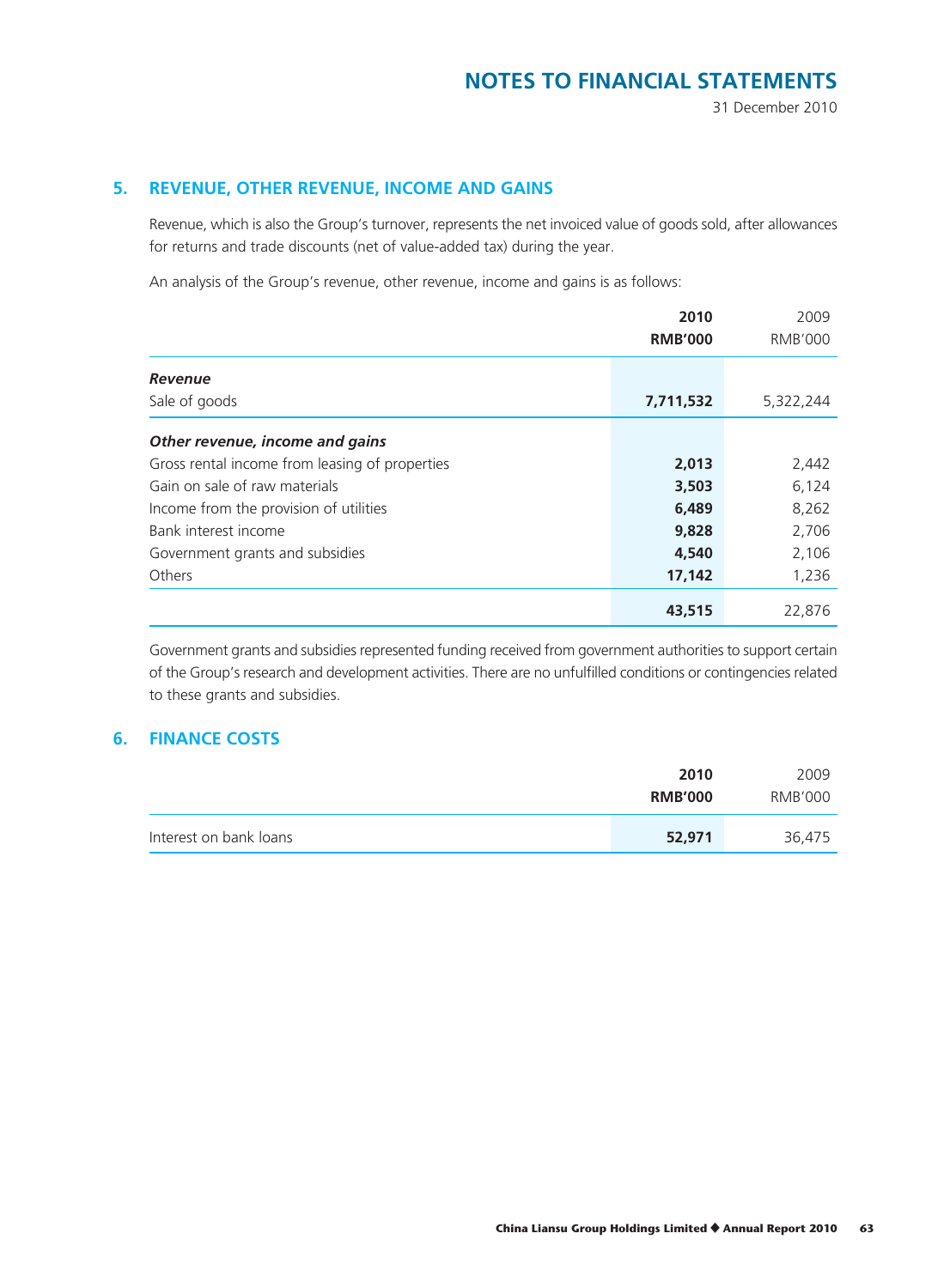31 December 2010

### **7. PROFIT BEFORE TAX**

The Group's profit before tax is arrived at after charging/(crediting):

|                                                   | <b>Notes</b> | 2010<br><b>RMB'000</b> | 2009<br><b>RMB'000</b> |
|---------------------------------------------------|--------------|------------------------|------------------------|
| Cost of inventories sold                          |              | 5,678,254              | 4,110,527              |
| Depreciation                                      | 12           | 118,076                | 70,797                 |
| Amortisation of prepaid land lease payments       | 13           | 4,819                  | 4,031                  |
| Amortisation of other intangible assets           |              | 417                    | 261                    |
| Research and development costs*                   |              | 99,734                 | 20,801                 |
| Loss on disposal of items of                      |              |                        |                        |
| property, plant and equipment                     |              | 1,500                  | 828                    |
| Minimum lease payments under operating            |              |                        |                        |
| leases in respect of land and buildings           |              | 10,700                 | 10,336                 |
| Auditors' remuneration                            |              | 6,055                  | 2,731                  |
| Employee benefit expense (including directors'    |              |                        |                        |
| remuneration (note 8)):                           |              |                        |                        |
| Wages and salaries                                |              | 205,597                | 188,606                |
| Pension scheme contributions                      |              | 29,292                 | 25,681                 |
| Staff welfare and other expenses                  |              | 7,061                  | 9,522                  |
| Equity-settled share option expense               | 27           | 35,891                 |                        |
|                                                   |              | 277,841                | 223,809                |
| Impairment of trade receivables, net*             | 16           | 7,156                  | 7,172                  |
| Write-back of inventories to net realisable value |              | (370)                  | (1,522)                |
| Net rental income                                 |              | (1, 979)               | (1,065)                |

\* Research and development costs and the impairment of trade receivables, net are included in "Other expenses" in the consolidated statement of comprehensive income.

### **8. DIRECTORS' REMUNERATION AND FIVE HIGHEST PAID EMPLOYEES**

### **(a) Directors' remuneration**

Directors' remuneration for the year, disclosed pursuant to the Listing Rules and Section 161 of the Hong Kong Companies Ordinance, is as follows:

|                                           | 2010<br><b>RMB'000</b> | 2009<br><b>RMB'000</b> |
|-------------------------------------------|------------------------|------------------------|
| Fees                                      | 1,341                  |                        |
| Other emoluments:                         |                        |                        |
| Salaries, allowances and benefits in kind | 3,381                  | 2,147                  |
| Performance related bonuses               | 1,633                  | 1,900                  |
| Equity-settled share option expense       | 5,937                  |                        |
| Pension scheme contributions              | 208                    | 211                    |
|                                           | 12,500                 | 4,258                  |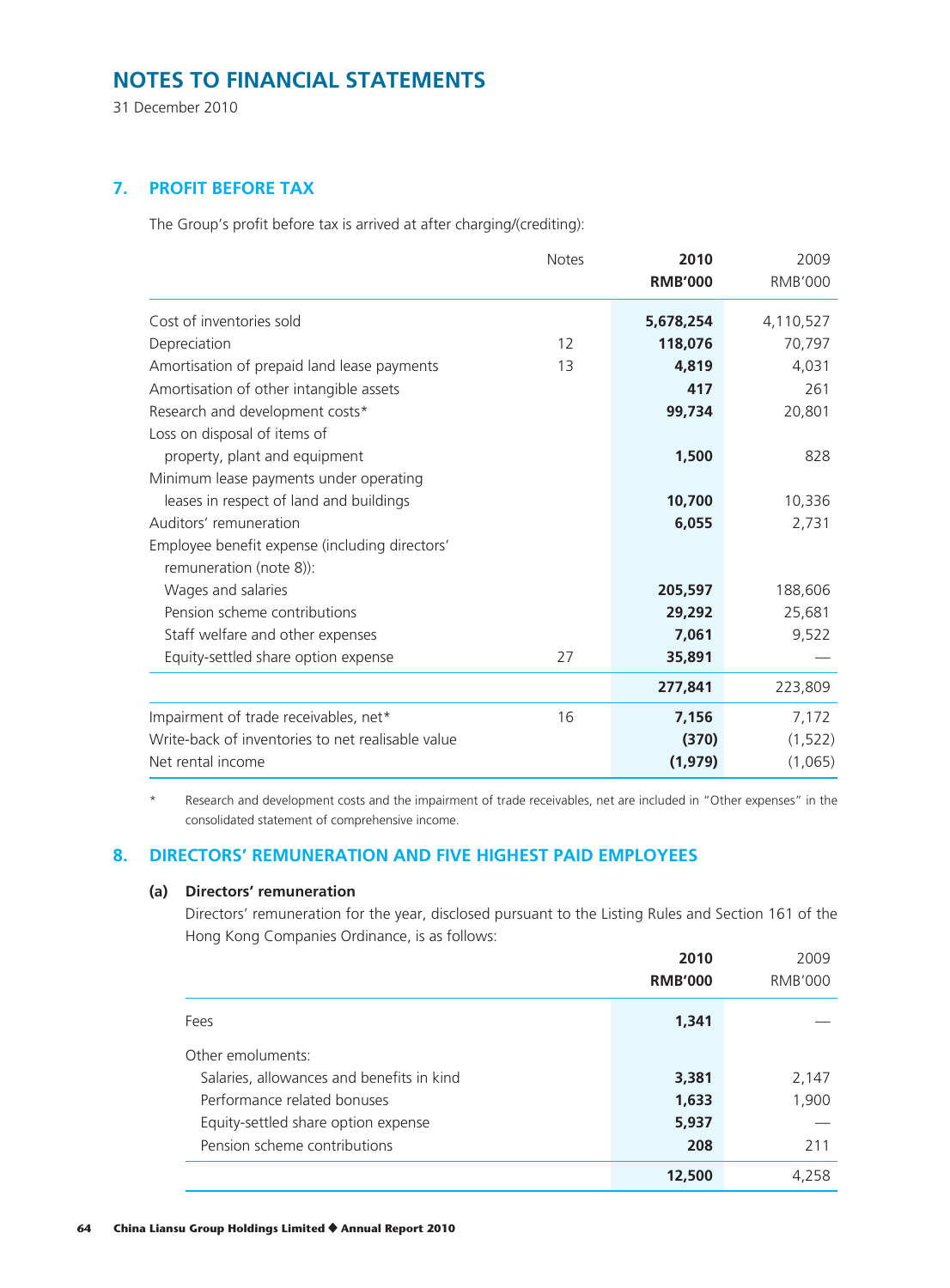31 December 2010

### **8. DIRECTORS' REMUNERATION AND FIVE HIGHEST PAID EMPLOYEES** (continued)

### **(a) Directors' remuneration** (continued)

During the year, certain directors were granted share options, in respect of their services to the Group, under the Company's share option scheme, further details of which are set out in note 27 to the financial statements. The fair value of such options, which has been recognised in the consolidated statement of comprehensive income over the vesting period, was determined as at the date of grant and the amount included in the financial statements for the current year is included in the above directors' remuneration disclosures.

The remuneration of each of the directors for the year ended 31 December 2010 is set out below:

|                            |                | Salaries,      |                |                |                |                |
|----------------------------|----------------|----------------|----------------|----------------|----------------|----------------|
|                            |                | allowances     | Performance    | Equity-settled | Pension        |                |
|                            |                | and benefits   | related        | share option   | scheme         |                |
|                            | Fees           | in kind        | bonuses        | expense        | contributions  | Total          |
|                            | <b>RMB'000</b> | <b>RMB'000</b> | <b>RMB'000</b> | <b>RMB'000</b> | <b>RMB'000</b> | <b>RMB'000</b> |
| Executive directors:       |                |                |                |                |                |                |
| Mr. Wong Luen Hei          |                | 627            | 52             |                | 10             | 689            |
| Mr. Zuo Manlun             |                | 627            | 52             | 1,190          | 10             | 1,879          |
| Ms. Zuo Xiaoping           |                | 627            | 52             | 715            | 10             | 1,404          |
| Mr. Lai Zhiqiang           |                | 300            | 300            | 715            | 30             | 1,345          |
| Mr. Kong Zhaocong          |                | 300            | 300            | 715            | 27             | 1,342          |
| Mr. Chen Guonan            |                | 300            | 300            | 597            | 33             | 1,230          |
| Dr. Lin Shaoquan           |                | 300            | 300            | 597            | 33             | 1,230          |
| Mr. Huang Guirong          |                | 300            | 225            | 597            | 55             | 1,177          |
| Mr. Luo Jianfeng           | 575            |                | 52             | 597            |                | 1,224          |
|                            | 575            | 3,381          | 1,633          | 5,723          | 208            | 11,520         |
| Non-executive director:    |                |                |                |                |                |                |
| Mr. Lin Dewei              | 244            |                |                | 214            |                | 458            |
| Independent                |                |                |                |                |                |                |
| non-executive directors:   |                |                |                |                |                |                |
| Dr. Bai Chongen            | 174            |                |                |                |                | 174            |
| Mr. Fung Pui Cheung        | 174            |                |                |                |                | 174            |
| Mr. Wong Kwok Ho, Jonathan | 174            |                |                |                |                | 174            |
|                            | 522            |                |                |                |                | 522            |
|                            | 1,341          | 3,381          | 1,633          | 5,937          | 208            | 12,500         |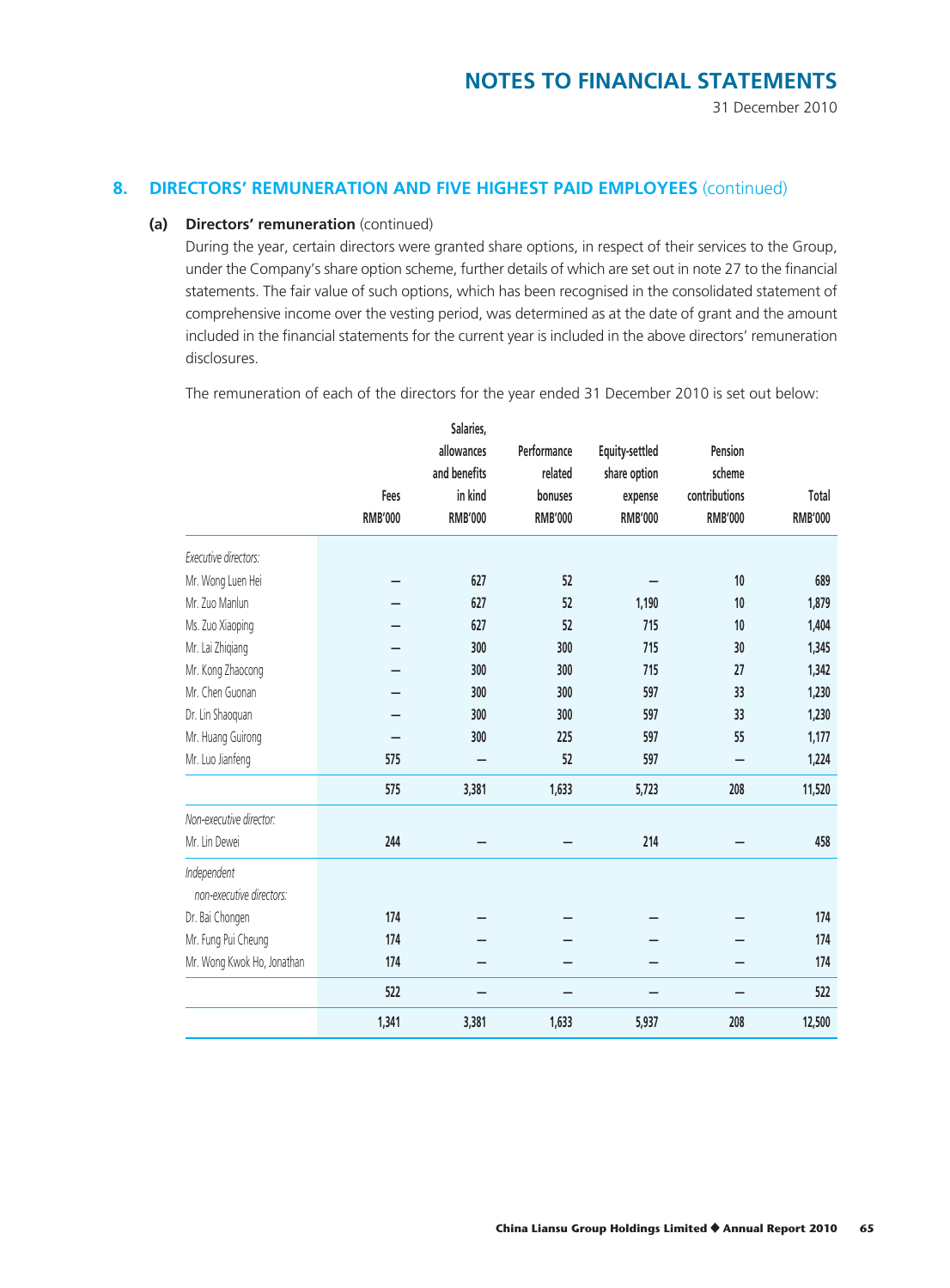31 December 2010

### **8. DIRECTORS' REMUNERATION AND FIVE HIGHEST PAID EMPLOYEES** (continued)

### **(a) Directors' remuneration** (continued)

The remuneration of each of the directors for the year ended 31 December 2009 is set out below:

|                            |                | Salaries,    |             |                |                |         |
|----------------------------|----------------|--------------|-------------|----------------|----------------|---------|
|                            |                | allowances   | Performance | Equity-settled | Pension        |         |
|                            |                | and benefits | related     | share option   | scheme         |         |
|                            | Fees           | in kind      | bonuses     | expense        | contributions  | Total   |
|                            | <b>RMB'000</b> | RMB'000      | RMB'000     | RMB'000        | <b>RMB'000</b> | RMB'000 |
| Executive directors:       |                |              |             |                |                |         |
| Mr. Wong Luen Hei          |                | 336          | 330         |                | 29             | 695     |
| Mr. Zuo Manlun             |                | 336          | 280         |                | 33             | 649     |
| Ms. Zuo Xiaoping           |                | 336          | 280         |                | 33             | 649     |
| Mr. Lai Zhiqiang           |                | 240          | 220         |                | 29             | 489     |
| Mr. Kong Zhaocong          |                | 240          | 220         |                | 29             | 489     |
| Mr. Chen Guonan            |                | 240          | 220         |                | 25             | 485     |
| Dr. Lin Shaoquan           |                | 239          | 200         |                | 22             | 461     |
| Mr. Huang Guirong          |                | 180          | 150         |                | 11             | 341     |
| Mr. Luo Jianfeng           |                |              |             |                |                |         |
|                            |                | 2,147        | 1,900       |                | 211            | 4,258   |
| Non-executive director:    |                |              |             |                |                |         |
| Mr. Lin Dewei              |                |              |             |                |                |         |
| Independent                |                |              |             |                |                |         |
| non-executive directors:   |                |              |             |                |                |         |
| Dr. Bai Chongen            |                |              |             |                |                |         |
| Mr. Fung Pui Cheung        |                |              |             |                |                |         |
| Mr. Wong Kwok Ho, Jonathan |                |              |             |                |                |         |
|                            |                |              |             |                |                |         |
|                            |                | 2,147        | 1,900       |                | 211            | 4,258   |

Except for Mr. Wong Luen Hei who was appointed by the Company in November 2009, other directors were appointed by the Company in 2010.

No director waived or agreed to waive any emolument and no emoluments were paid by the Group to the directors as an inducement to join or upon joining the Group or as compensation for loss of office.

There were no other emoluments paid or payable to the independent non-executive directors during the year (2009: Nil).

### **(b) Five highest paid employees**

The Group's five highest paid employees during the year were all directors. Details of the remuneration of the directors during the year are set out in note 8(a) above.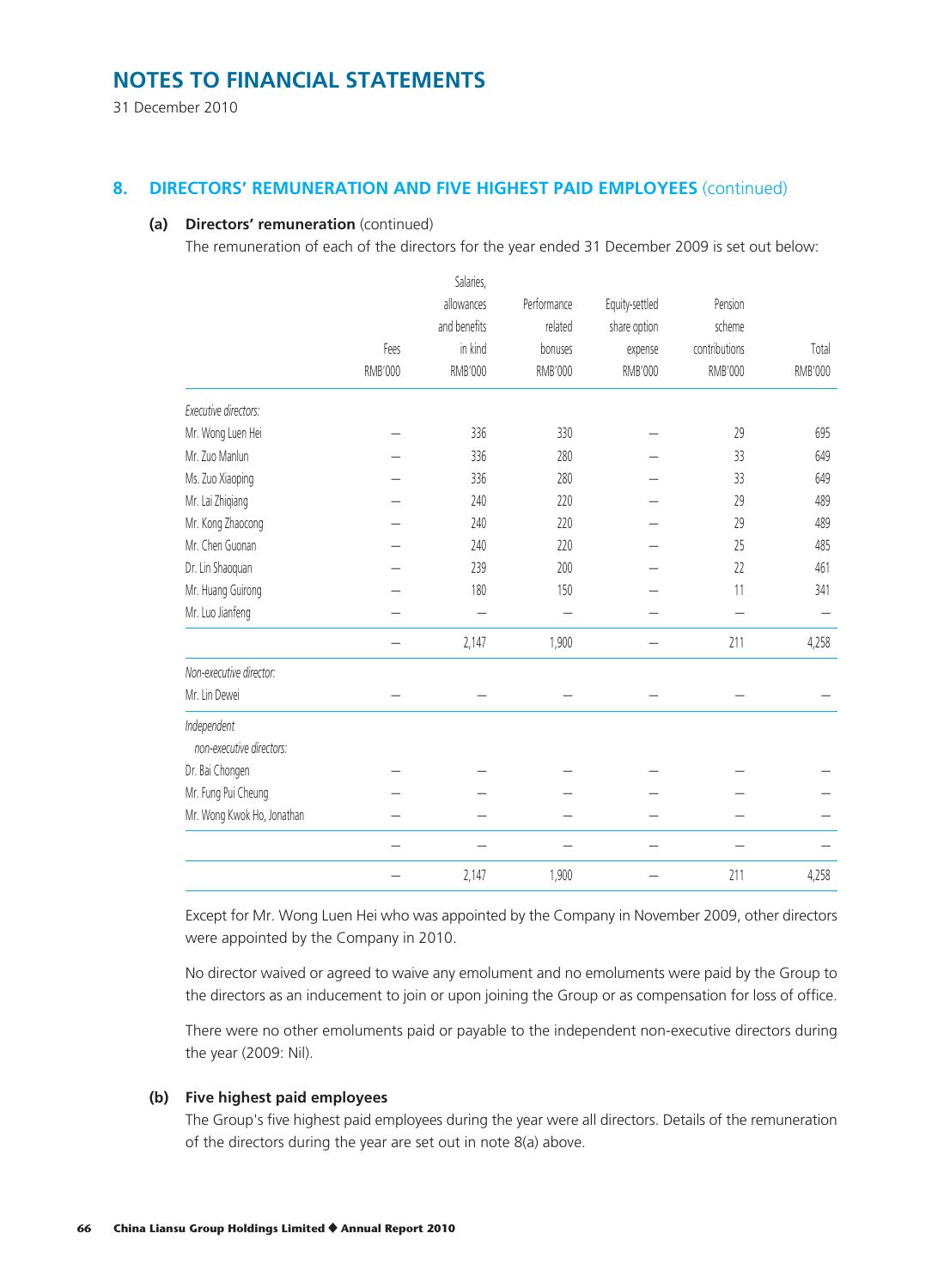### **9. INCOME TAX EXPENSE**

|                               | 2010<br><b>RMB'000</b> | 2009<br><b>RMB'000</b> |
|-------------------------------|------------------------|------------------------|
|                               |                        |                        |
| Current - PRC                 |                        |                        |
| Charge for the year           | 238,558                | 130,866                |
| Overprovision in prior year   | (5,273)                |                        |
|                               | 233,285                | 130,866                |
| Deferred (note 22)            | 8,048                  | 24,577                 |
| Total tax charge for the year | 241,333                | 155,443                |

The Group is subject to income tax on an entity basis on profits arising in or derived from the jurisdictions in which members of the Group are domiciled and operate.

### **Hong Kong profits tax**

No provision for Hong Kong profits tax has been made as the Group did not generate any assessable profits arising in Hong Kong during the year (2009: Nil).

### **PRC corporate income tax**

The Group's income tax provision in respect of its operations in Mainland China has been calculated at the applicable tax rates on the taxable profits for the years ended 31 December 2010 and 2009, based on the existing legislation, interpretations and practices in respect thereof.

A reconciliation of the tax expense applicable to profit before tax at the statutory rate for the jurisdiction in which the Company and the majority of its subsidiaries are domiciled to the tax expense at the effective tax rate is as follows:

|                                                                                                                                                                    | 2010<br><b>RMB'000</b> | 2009<br><b>RMB'000</b> |
|--------------------------------------------------------------------------------------------------------------------------------------------------------------------|------------------------|------------------------|
| Profit before tax                                                                                                                                                  | 1,373,516              | 799,414                |
| Tax at the PRC corporate income tax rate<br>Overseas tax differential                                                                                              | 343,379<br>10,690      | 199,854<br>776         |
| Effect of tax concessions for certain subsidiaries<br>Income not subject to tax                                                                                    | (149,070)              | (85, 779)<br>(318)     |
| Expenses not deductible for tax<br>Tax losses utilised from previous years                                                                                         | 12,970<br>(346)        | 8,432<br>(140)         |
| Tax losses not recognised                                                                                                                                          | 1,983                  | 2,157                  |
| Adjustments in respect of current tax of previous year<br>Effect of withholding tax at 5% on the distributable profits<br>of the Company's subsidiaries in the PRC | (5,273)<br>27,000      | 30,461                 |
| Tax charge at the Group's effective rate                                                                                                                           | 241,333                | 155,443                |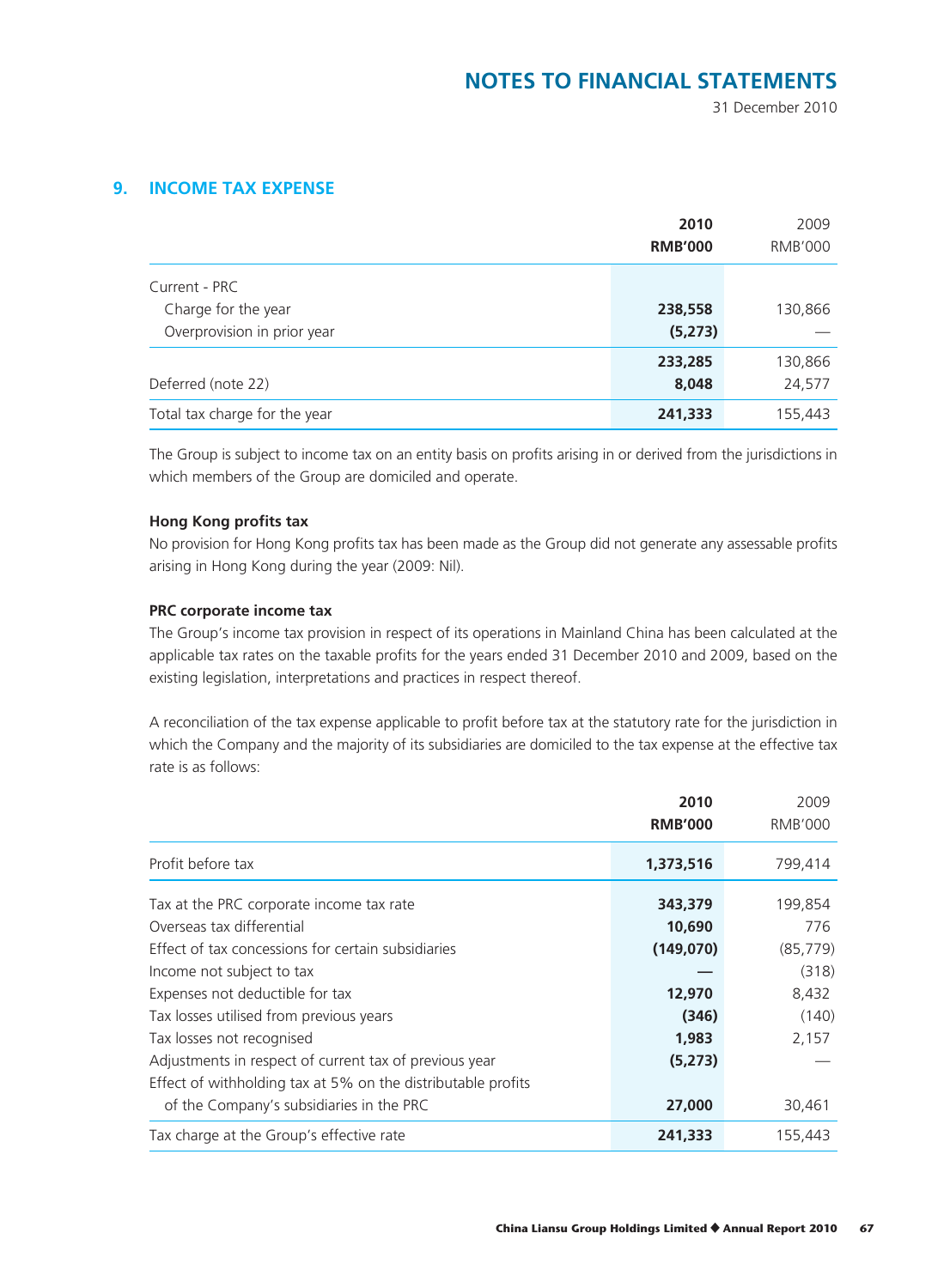31 December 2010

## **10. DIVIDENDS**

|                                                            | 2010<br><b>RMB'000</b> | 2009<br>RMB'000 |
|------------------------------------------------------------|------------------------|-----------------|
| Proposed final - HK12 cents (2009: Nil) per ordinary share | 303,026                |                 |

The proposed final dividend for the year is subject to the approval of the Company's shareholders at the forthcoming annual general meeting.

## **11. EARNINGS PER SHARE ATTRIBUTABLE TO OWNERS OF THE COMPANY**

The calculations of basic and diluted earnings per share are based on:

|                                                      | 2010           | 2009    |
|------------------------------------------------------|----------------|---------|
|                                                      | <b>RMB'000</b> | RMB'000 |
| <b>Earnings</b>                                      |                |         |
| Profit attributable to owners of the Company used in |                |         |
| the basic earnings per share calculation             | 1,132,183      | 643,971 |

|                                                 | <b>Number of Shares</b> |               |  |
|-------------------------------------------------|-------------------------|---------------|--|
|                                                 | 2010                    | 2009          |  |
| <b>Shares</b>                                   |                         |               |  |
| Weighted average number of ordinary shares of   |                         |               |  |
| the Company in issue used in the basic earnings |                         |               |  |
| per share calculation                           | 2,642,465,753           | 2,250,000,000 |  |
| Effect of dilution - weighted average number of |                         |               |  |
| ordinary shares: share options                  | 32,948,863              |               |  |
|                                                 | 2,675,414,616           | 2,250,000,000 |  |

The weighted average number of shares used to calculate the basic earnings per share for the year ended 31 December 2009 represented the pro forma issued share capital of the Company of 2,250,000,000 shares, which comprised the following:

- (i) 8,000,000 shares issued to New Fortune (notes 24(a) and (b)); and
- (ii) 2,242,000,000 shares issued to New Fortune as a result of the capitalisation of an amount due to Mr. Wong (note 24(c)).

The weighted average number of shares used to calculate the basic earnings per share for the year ended 31 December 2010 includes the weighted average of 750,000,000 shares issued upon the listing of the Company's shares on the Stock Exchange on 23 June 2010, namely 392,465,753 shares and the above-mentioned 2,250,000,000 ordinary shares.

No adjustment had been made to the basic earnings per share amount presented for the year ended 31 December 2009 in respect of a dilution as the Group had no potential dilutive ordinary shares in issue during that year.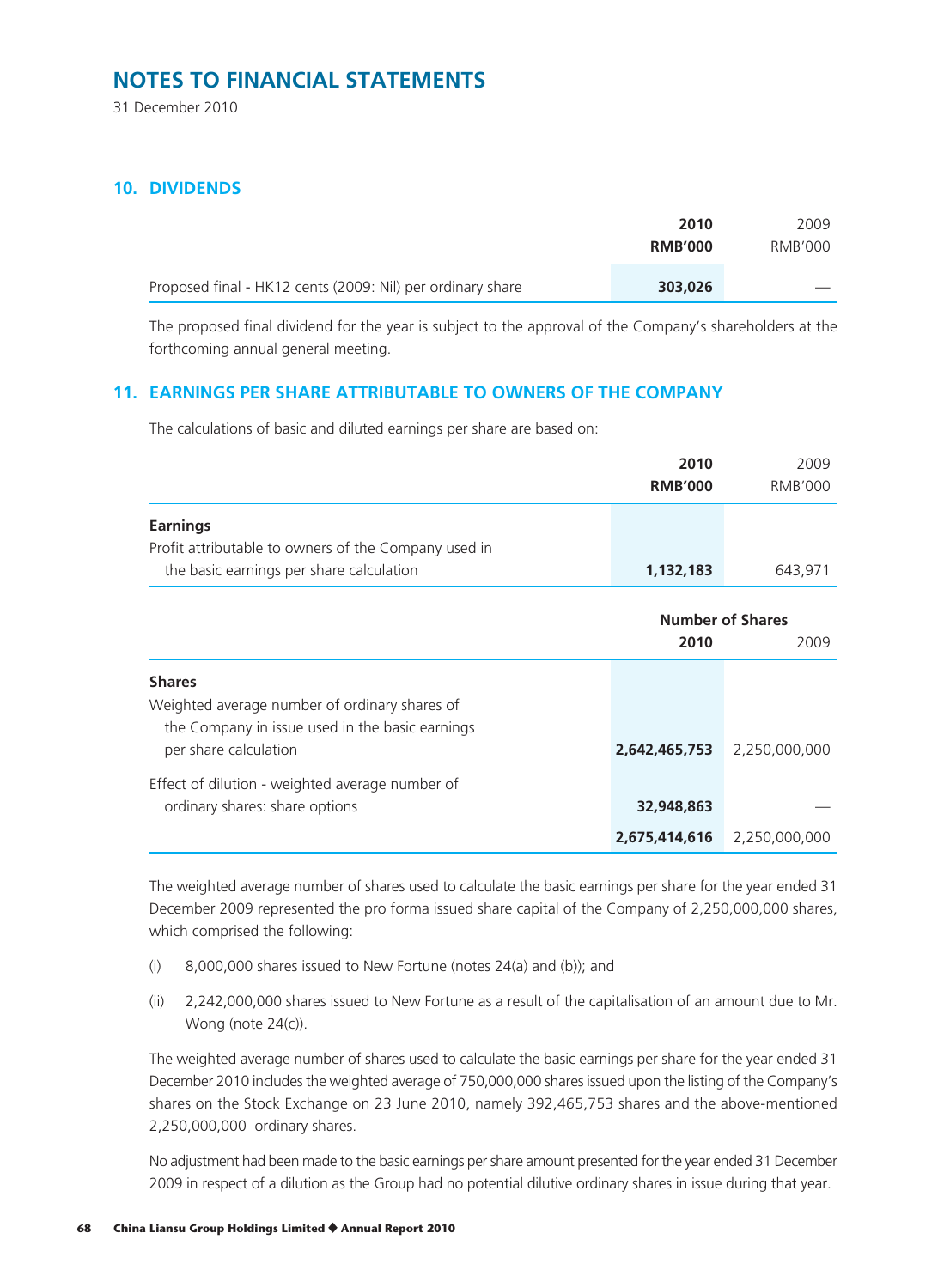31 December 2010

## **12. PROPERTY, PLANT AND EQUIPMENT**

|                                       |           |                | Furniture,             |                          |                |                    |                |
|---------------------------------------|-----------|----------------|------------------------|--------------------------|----------------|--------------------|----------------|
|                                       | Land and  | Plant and      | fixtures<br>and office | <b>Motor</b>             | Leasehold      | Construction<br>in |                |
|                                       | buildings | machinery      | equipment              | vehicles                 | improvements   | progress           | Total          |
|                                       | RMB'000   | <b>RMB'000</b> | RMB'000                | <b>RMB'000</b>           | <b>RMB'000</b> | <b>RMB'000</b>     | <b>RMB'000</b> |
| Cost:                                 |           |                |                        |                          |                |                    |                |
| At 1 January 2010                     | 437,242   | 698,986        | 20,524                 | 54,955                   | 3,826          | 289,361            | 1,504,894      |
| Additions                             | 43,661    | 229,309        | 8,726                  | 14,292                   | 633            | 234,845            | 531,466        |
| Transfers                             | 200,384   | 65,777         |                        |                          | 319            | (266, 480)         |                |
| Disposals                             | (1,047)   | (7,999)        | (228)                  | (3,874)                  | (1,599)        |                    | (14, 747)      |
| At 31 December 2010                   | 680,240   | 986,073        | 29,022                 | 65,373                   | 3,179          | 257,726            | 2,021,613      |
| <b>Accumulated depreciation:</b>      |           |                |                        |                          |                |                    |                |
| At 1 January 2010                     | (48, 935) | (120, 149)     | (7,099)                | (25,099)                 | (877)          |                    | (202, 159)     |
| Depreciation provided                 |           |                |                        |                          |                |                    |                |
| during the year                       | (24, 668) | (79, 409)      | (4, 137)               | (9,013)                  | (849)          |                    | (118,076)      |
| Disposals                             | 158       | 419            | 135                    | 3,085                    | 743            |                    | 4,540          |
| At 31 December 2010                   | (73, 445) | (199, 139)     | (11, 101)              | (31, 027)                | (983)          |                    | (315, 695)     |
| Net book value:                       |           |                |                        |                          |                |                    |                |
| At 31 December 2010                   | 606,795   | 786,934        | 17,921                 | 34,346                   | 2,196          | 257,726            | 1,705,918      |
| Cost:                                 |           |                |                        |                          |                |                    |                |
| At 1 January 2009                     | 361,870   | 384,035        | 14,579                 | 38,395                   | 1,783          | 75,513             | 876,175        |
| Acquisition of a subsidiary (note 26) |           | 17             | 63                     | $\overline{\phantom{0}}$ |                |                    | 80             |
| Additions                             | 5,761     | 268,183        | 6,791                  | 17,784                   | 1,111          | 357,335            | 656,965        |
| Transfers                             | 76,217    | 65,643         | 573                    | 122                      | 932            | (143, 487)         |                |
| Disposals                             | (6,606)   | (18, 892)      | (1,482)                | (1, 346)                 |                |                    | (28, 326)      |
| At 31 December 2009                   | 437,242   | 698,986        | 20,524                 | 54,955                   | 3,826          | 289,361            | 1,504,894      |
| <b>Accumulated depreciation:</b>      |           |                |                        |                          |                |                    |                |
| At 1 January 2009                     | (33,896)  | (81, 782)      | (5,669)                | (19, 541)                | (443)          |                    | (141, 331)     |
| Depreciation provided                 |           |                |                        |                          |                |                    |                |
| during the year                       | (16, 569) | (44, 748)      | (2,623)                | (6, 423)                 | (434)          |                    | (70, 797)      |
| <b>Disposals</b>                      | 1,530     | 6,381          | 1,193                  | 865                      |                |                    | 9,969          |
| At 31 December 2009                   | (48, 935) | (120, 149)     | (7,099)                | (25,099)                 | (877)          | -                  | (202, 159)     |
| Net book value:                       |           |                |                        |                          |                |                    |                |
| At 31 December 2009                   | 388,307   | 578,837        | 13,425                 | 29,856                   | 2,949          | 289,361            | 1,302,735      |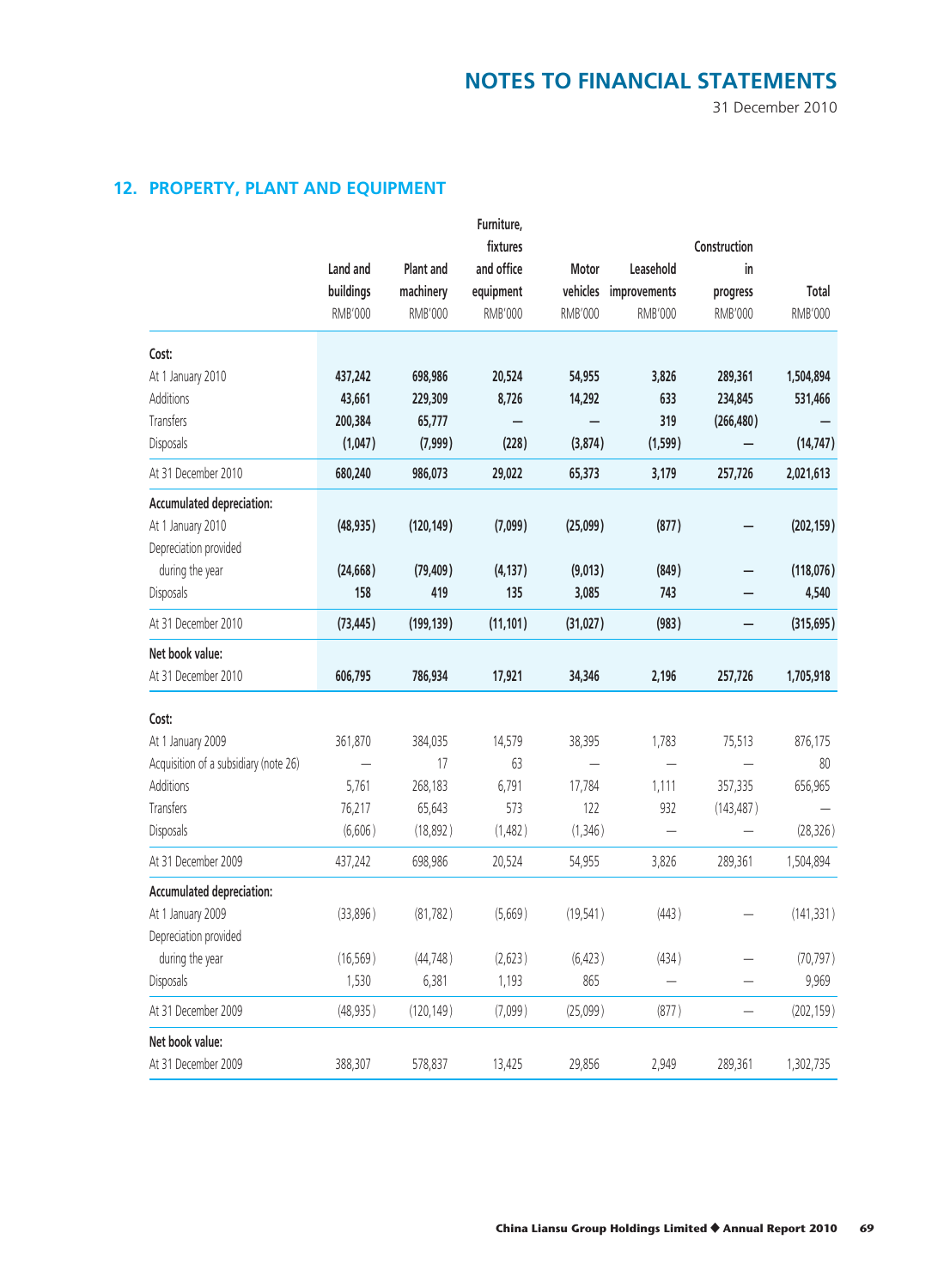31 December 2010

### **12. PROPERTY, PLANT AND EQUIPMENT** (continued)

Certain of the Group's interest-bearing bank loans were secured by certain of the Group's buildings and machinery, which had an aggregate net carrying amount of approximately RMB475,064,000 (2009: RMB303,841,000) as at 31 December 2010 (note 30).

The Group's buildings, included above at cost, were valued at RMB561,350,000 as at 31 March 2010 in the Prospectus in connection with the listing of the Company's shares on 23 June 2010. Had the Group's buildings been included in these financial statements at such valuation amount throughout the year ended 31 December 2010, an additional depreciation charge of RMB7,901,000 would have been recognised in the consolidated statement of comprehensive income for the year ended 31 December 2010.

### **13. PREPAID LAND LEASE PAYMENTS**

|                                          | <b>Notes</b> | 2010           | 2009           |
|------------------------------------------|--------------|----------------|----------------|
|                                          |              | <b>RMB'000</b> | <b>RMB'000</b> |
| At 1 January                             |              | 210,115        | 180,811        |
| Additions                                |              | 48,365         | 33,335         |
| Recognised during the year               | 7            | (4,819)        | (4,031)        |
| Carrying amount at 31 December           |              | 253,661        | 210,115        |
| Current portion included in prepayments, |              |                |                |
| deposits and other receivables           | 17           | (5,049)        | (4,599)        |
| Non-current portion                      |              | 248,612        | 205,516        |

The leasehold land is situated in Mainland China and is held under a medium-term lease.

Certain of the Group's interest-bearing bank loans were secured by certain of the Group's prepaid land lease payments, which had an aggregate carrying amount of approximately RMB23,144,000 (2009: RMB53,513,000) as at 31 December 2010 (note 30).

### **14. INVESTMENTS IN SUBSIDIARIES**

|                                             | 2010           | 2009           |
|---------------------------------------------|----------------|----------------|
|                                             | <b>RMB'000</b> | <b>RMB'000</b> |
| Unlisted shares, at cost                    |                |                |
| Loans to subsidiaries                       | 2,226,907      | 694,194        |
| Capital contribution in respect of employee |                |                |
| share-based compensation                    | 28,945         |                |
|                                             | 2,255,852      | 694,194        |

The amounts advanced to the subsidiaries included in the investments in subsidiaries above are unsecured, interest-free and have no fixed terms of repayment.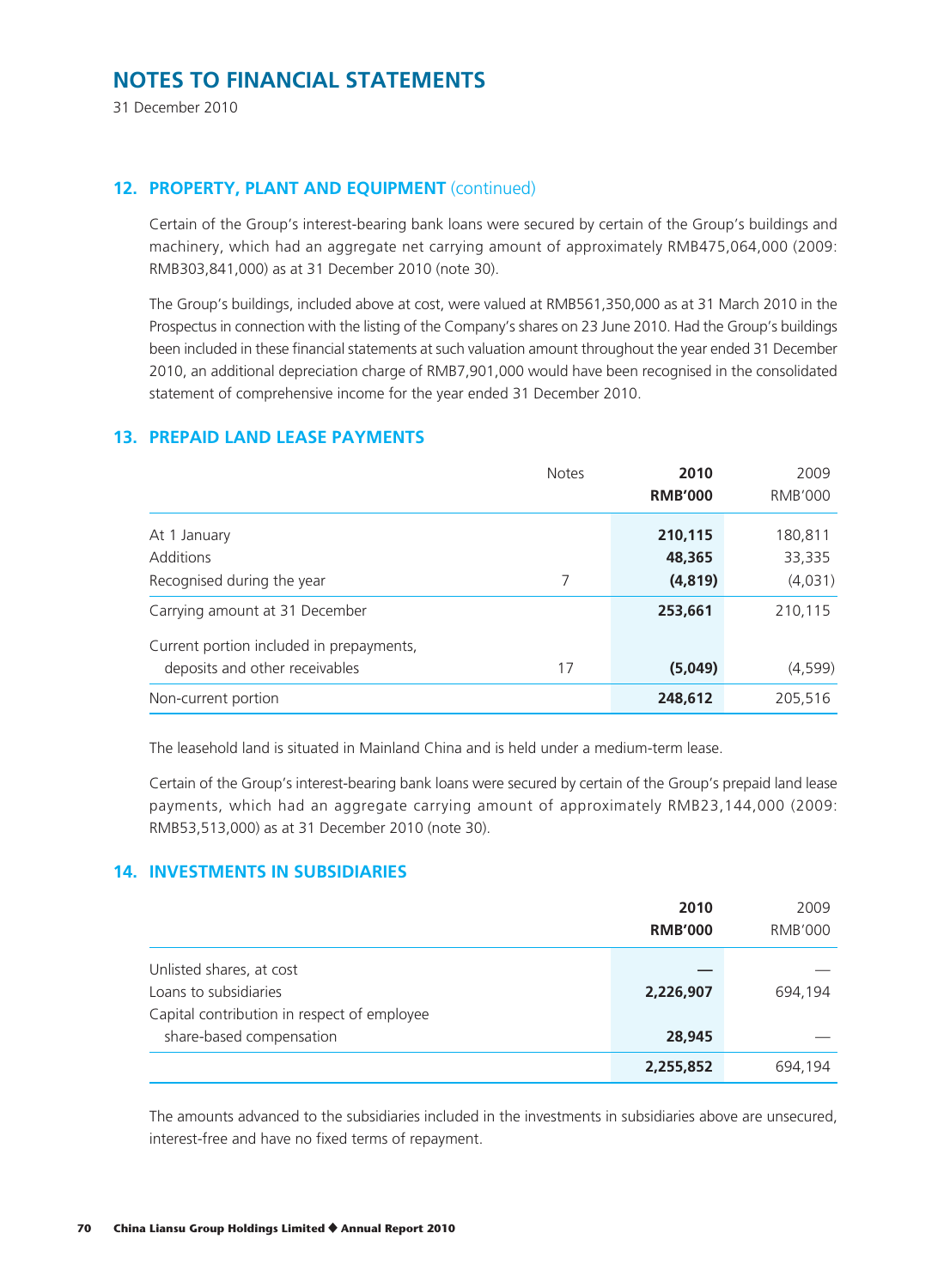## **14. INVESTMENTS IN SUBSIDIARIES** (continued)

Particulars of the principal subsidiaries are as follows:

|                                                            | Place of<br>incorporation/<br>registration | Nominal value of<br>issued ordinary/<br>registered |               | Percentage of equity<br>attributable to the Company |                                                                                                         |
|------------------------------------------------------------|--------------------------------------------|----------------------------------------------------|---------------|-----------------------------------------------------|---------------------------------------------------------------------------------------------------------|
| Name                                                       | and operations                             | share capital                                      | <b>Direct</b> | Indirect                                            | <b>Principal activities</b>                                                                             |
| Starcorp Investment<br>Holdings Ltd.                       | British Virgin Islands                     | <b>US\$1</b>                                       | 100%          |                                                     | Investment holding                                                                                      |
| Great China International<br>Holdings Ltd.                 | British Virgin Islands                     | <b>US\$1</b>                                       | 100%          |                                                     | Investment holding                                                                                      |
| Liansu Group Company Limited                               | Hong Kong                                  | HK\$13,000,000                                     |               | 100%                                                | Investment holding<br>and engaged in the<br>sale of plastic pipes and<br>pipe fittings since April 2010 |
| Guangdong Liansu<br>Technology Industrial Co., Ltd.*       | PRC                                        | HK\$1,300,000,000                                  |               | 100%                                                | Manufacture and sale of<br>plastic pipes and pipe fittings                                              |
| Guangdong Liansu Municipal<br>Engineering Pipe Co., Ltd.** | PRC                                        | HK\$200,000,000                                    |               | 100%                                                | Manufacture and sale of<br>plastic pipes and pipe fittings                                              |
| Heshan Liansu Industrial<br>Development Co., Ltd.**        | PRC                                        | HK\$174,000,000                                    |               | 100%                                                | Manufacture and sale of<br>plastic pipes and pipe fittings                                              |
| Liansu Technology<br>Development (Wuhan) Co., Ltd.**       | PRC                                        | HK\$111,000,000                                    |               | 100%                                                | Manufacture and sale of plastic<br>pipes and pipe fittings                                              |
| Liansu Technology<br>Development (Guiyang) Co., Ltd.**     | <b>PRC</b>                                 | HK\$115,000,000                                    |               | 100%                                                | Manufacture and sale of plastic<br>pipes and pipe fittings                                              |
| Nanjing Liansu Technology<br>Industrial Co., Ltd.**        | <b>PRC</b>                                 | US\$26,750,000                                     |               | 100%                                                | Manufacture and sale of plastic<br>pipes and pipe fittings                                              |
| Liansu Municipal Pipe (Hebei) Co., Ltd.**                  | PRC                                        | US\$27,790,000                                     |               | 100%                                                | Manufacture and sale of plastic<br>pipes and pipe fittings                                              |
| Henan Liansu Industrial Co., Ltd.#                         | PRC                                        | RMB200,000,000                                     |               | 100%                                                | Manufacture and sale of plastic<br>pipes and pipe fittings                                              |

\* Registered as a wholly-foreign-owned enterprise under the PRC laws.

\*\* Registered as equity joint ventures under the PRC laws.

# Registered as a limited liability company under the PRC laws.

The above table lists the Company's subsidiaries which, in the opinion of the directors, principally affected the results for the year or formed a substantial portion of the Group's net assets. To give details of other subsidiaries would, in the opinion of the directors, result in particulars of excessive length.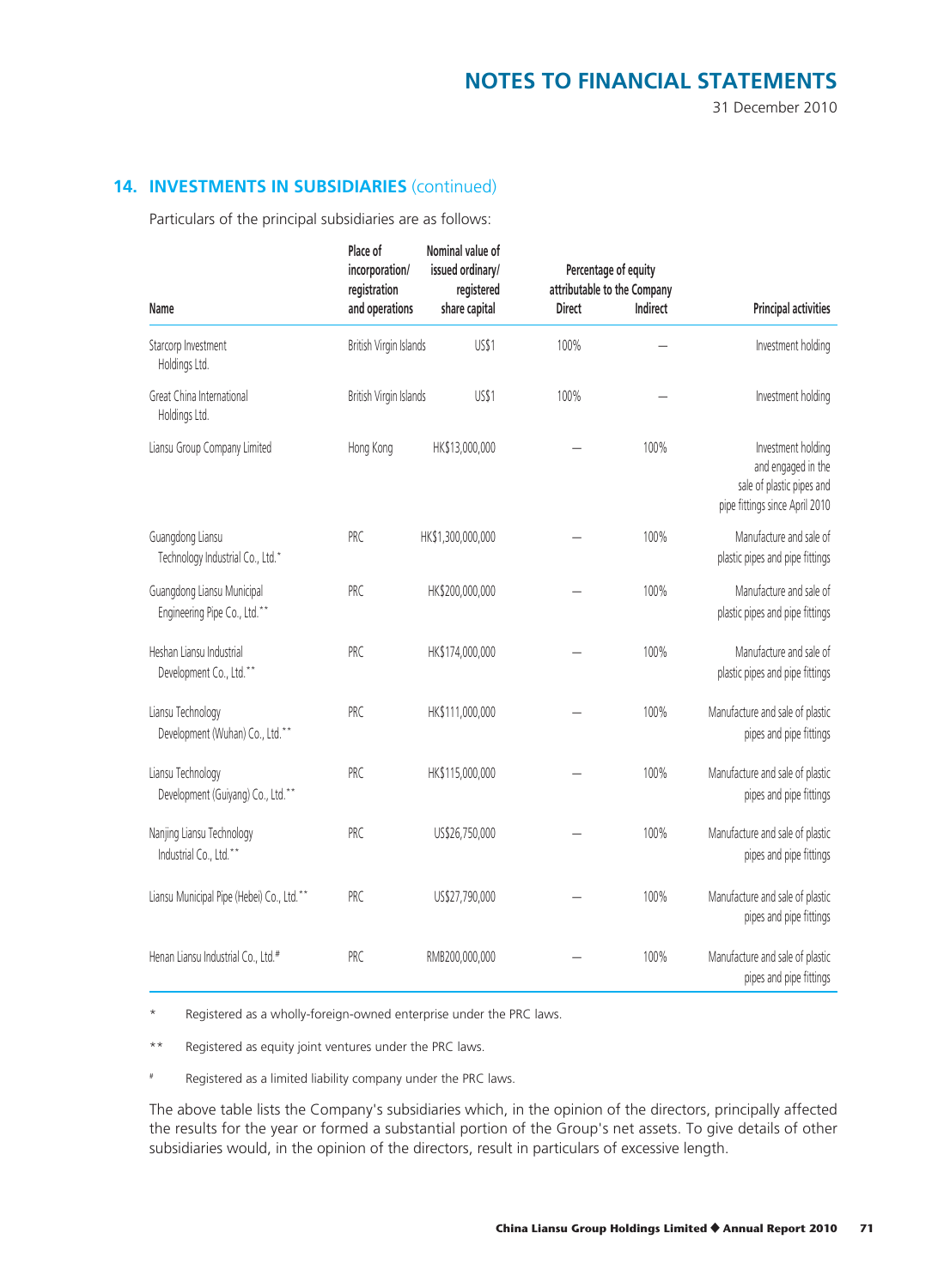31 December 2010

# **15. INVENTORIES**

|                                   | 2010              | 2009              |
|-----------------------------------|-------------------|-------------------|
|                                   | <b>RMB'000</b>    | <b>RMB'000</b>    |
| Raw materials<br>Work in progress | 629,734<br>35,972 | 384,619<br>17,917 |
| Finished goods                    | 473,746           | 340,971           |
|                                   | 1,139,452         | 743,507           |

## **16. TRADE AND BILLS RECEIVABLES**

|                                                                         | 2010<br><b>RMB'000</b>        | 2009<br><b>RMB'000</b>      |
|-------------------------------------------------------------------------|-------------------------------|-----------------------------|
| Trade receivables<br>Bills receivable<br>Less: Provision for impairment | 675,099<br>10,847<br>(4, 531) | 468,355<br>6,886<br>(8,506) |
|                                                                         | 681,415                       | 466,735                     |

The Group's major customers are independent distributors, civil contractors, property developers, utility companies and municipalities in Mainland China. Depending on the market condition, marketing tactics and relationships with the customers, the Group's trading terms with its independent distributors may change from settlement on an advance receipt basis to giving a credit period of generally one month or more, if appropriate. The Group does not have a standardised and universal credit period granted to the non-distributor customers. The credit period of an individual non-distributor customer is considered on a case-by-case basis and is set out in the sales contracts, as appropriate. Sales to small, new, or short-term customers are normally expected to be settled on an advance receipt basis or shortly after the goods delivery. No credit term period is set by the Group for small, new and short-term customers.

Trade and bills receivables are unsecured and interest-free.

An aged analysis of the trade and bills receivables of the Group as at the end of the reporting period, based on the invoice date and net of provisions, is as follows:

|                 | 2010<br><b>RMB'000</b> | 2009<br><b>RMB'000</b> |
|-----------------|------------------------|------------------------|
| Within 3 months | 592,908                | 396,252                |
| 4 to 6 months   | 51,072                 | 42,160                 |
| 7 to 12 months  | 19,926                 | 15,837                 |
| 1 to 2 years    | 16,029                 | 10,144                 |
| 2 to 3 years    | 1,480                  | 1,942                  |
| Over 3 years    |                        | 400                    |
|                 | 681,415                | 466,735                |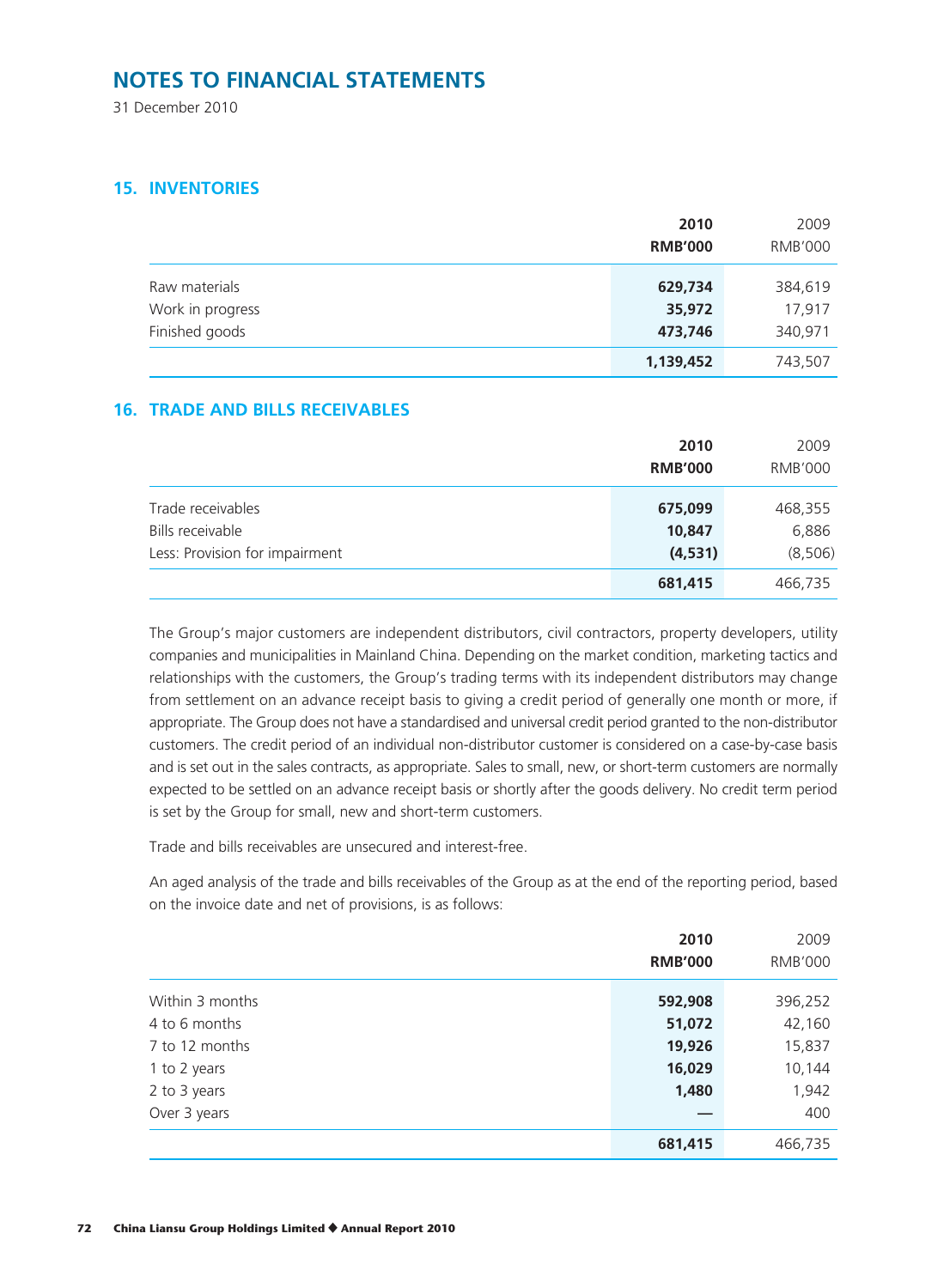## **16. TRADE AND BILLS RECEIVABLES** (continued)

The movements in the provision for impairment of trade receivables of the Group are as follows:

|                                       | 2010           | 2009           |
|---------------------------------------|----------------|----------------|
|                                       | <b>RMB'000</b> | <b>RMB'000</b> |
| At 1 January                          | 8,506          | 8,530          |
| Impairment losses recognised (note 7) | 7,156          | 7,172          |
| Amount written off as uncollectible   | (11, 131)      | (7, 196)       |
| At 31 December                        | 4,531          | 8,506          |

The above provision of RMB4,531,000 (2009: RMB8,506,000) as at 31 December 2010 is for individually impaired trade receivables with their carrying amount before provision of RMB4,581,000 (2009: RMB8,506,000). The individually impaired trade receivables relate to customers that were in default or delinquency in payments. The Group does not hold any collateral or other credit enhancements over these balances.

The aged analysis of the trade and bills receivables of the Group that are neither individually nor collectively considered to be impaired is as follows:

|                               | 2010<br><b>RMB'000</b> | 2009<br><b>RMB'000</b> |
|-------------------------------|------------------------|------------------------|
| Neither past due nor impaired | 505,825                | 398,432                |
| Past due but not impaired:    |                        |                        |
| Less than 3 months past due   | 141,767                | 41,023                 |
| 4 to 6 months past due        | 13,702                 | 16,215                 |
| 7 to 12 months past due       | 12,806                 | 6,551                  |
| 1 to 2 years past due         | 7.276                  | 3,657                  |
| 2 to 3 years past due         | 39                     | 457                    |
| Over 3 years past due         |                        | 400                    |
|                               | 681,415                | 466.735                |

Receivables that were neither past due nor impaired relate to a large number of diversified customers for whom there was no recent history of default.

Receivables that were past due but not impaired relate to a number of independent customers that have a good track record with the Group. Based on past experience, the directors believe that no provision for impairment is necessary in respect of these balances as there has not been a significant change in credit quality and the balances are still considered fully recoverable. The Group does not hold any collateral or other credit enhancements over these balances.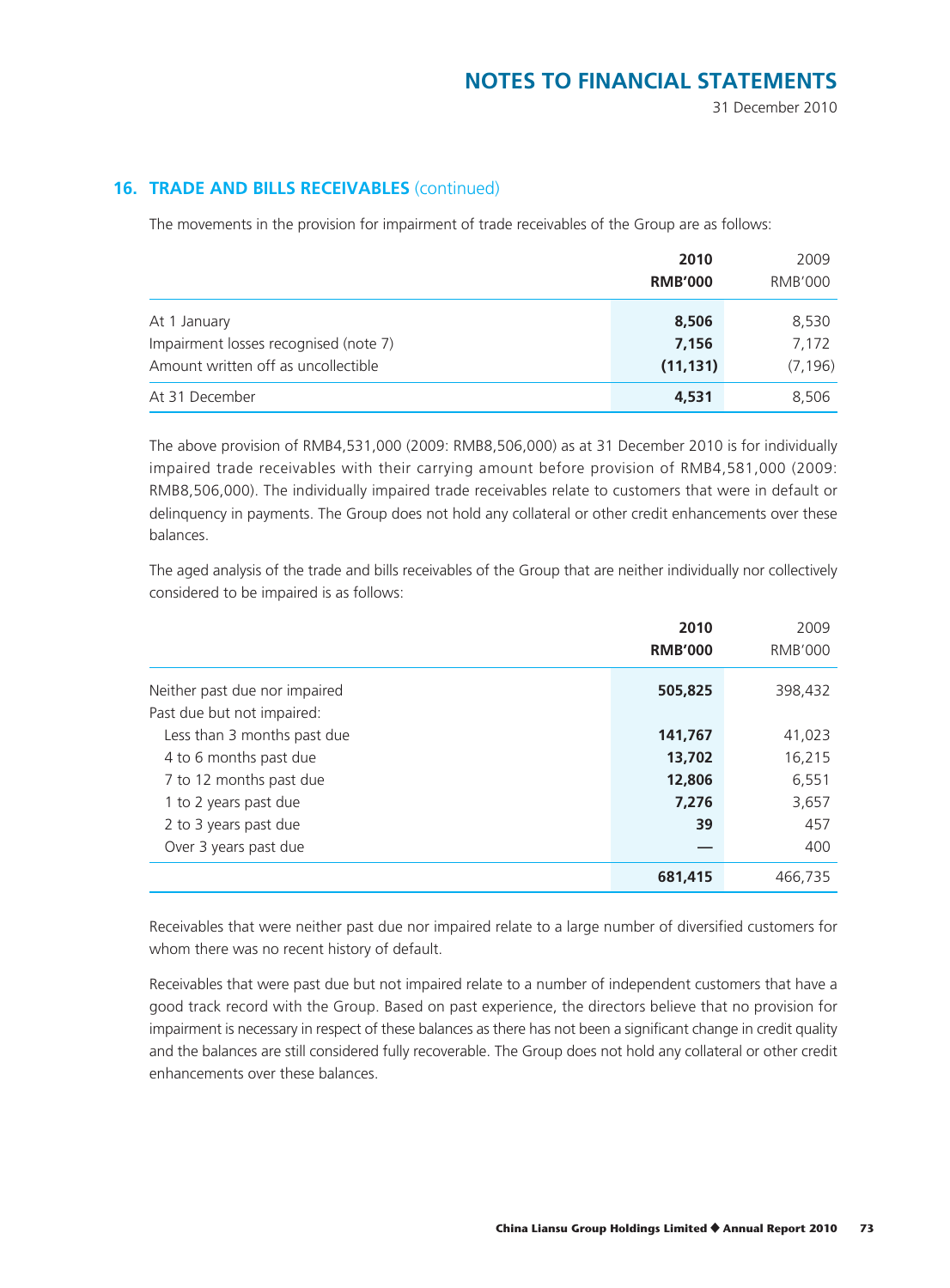31 December 2010

# **17. PREPAYMENTS, DEPOSITS AND OTHER RECEIVABLES**

|                                                | <b>Note</b> | 2010<br><b>RMB'000</b> | 2009<br><b>RMB'000</b> |
|------------------------------------------------|-------------|------------------------|------------------------|
| Prepayments                                    |             | 216,238                | 207,482                |
| Current portion of prepaid land lease payments | 13          | 5,049                  | 4,599                  |
| Value-added tax recoverable                    |             | 31,750                 | 27,151                 |
| Deposits                                       |             | 7,818                  | 5,173                  |
| Other receivables                              |             | 9,580                  | 13,533                 |
|                                                |             | 270,435                | 257.938                |

The above balances are unsecured, interest-free and have no fixed terms of repayment.

## **18. CASH AND CASH EQUIVALENTS AND RESTRICTED CASH**

|                                                          | Group          |                |
|----------------------------------------------------------|----------------|----------------|
|                                                          | 2010           | 2009           |
|                                                          | <b>RMB'000</b> | <b>RMB'000</b> |
| Cash and bank balances                                   | 1,113,893      | 486,900        |
| Time deposits                                            | 409,443        |                |
|                                                          | 1,523,336      | 486,900        |
| Less: Restricted cash:                                   |                |                |
| Guarantee deposits as performance bonds                  | 1,638          | 357            |
| Guarantee deposits for issuance of bank acceptance notes | 21,406         | 124,523        |
| Guarantee deposits for issuance of letters of credit     |                | 253            |
|                                                          | 23,044         | 125,133        |
| Cash and cash equivalents                                | 1,500,292      | 361,767        |
| Denominated in RMB (note)                                | 1,269,848      | 452,419        |
| Denominated in other currencies                          | 253,488        | 34,481         |
|                                                          | 1,523,336      | 486,900        |
|                                                          |                | Company        |
|                                                          | 2010           | 2009           |
|                                                          | <b>RMB'000</b> | <b>RMB'000</b> |
| Cash and bank balances                                   | 4,084          | 3,962          |
|                                                          |                |                |

Time deposits **127,689 127,689** Cash and cash equivalents **131,773** 3,962 Denominated in other currencies **131,773** 3,962

Note:

The RMB is not freely convertible into other currencies, however, under Mainland China's Foreign Exchange Control Regulations and Administration of Settlement, Sale and Payment of Foreign Exchange Regulations, the Group is permitted to exchange RMB for other currencies through banks authorised to conduct foreign exchange business.

Cash at banks earns interest at floating rates based on daily bank deposit rates. The bank balances and restricted cash are deposited with creditworthy banks with no recent history of default.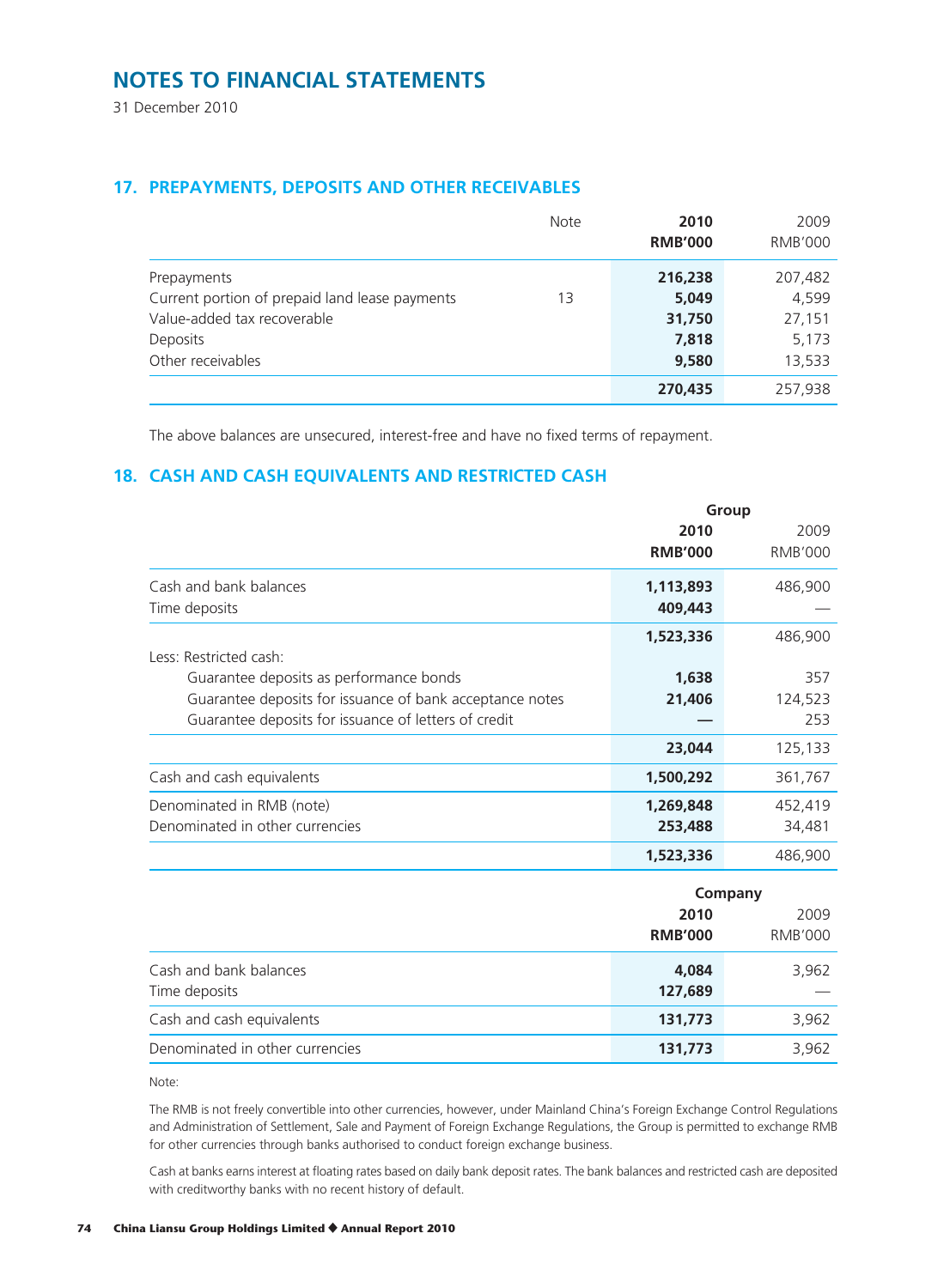## **19. TRADE AND BILLS PAYABLES**

|                | 2010<br><b>RMB'000</b> | 2009<br><b>RMB'000</b> |
|----------------|------------------------|------------------------|
| Trade payables | 221,355                | 102,338                |
| Bills payable  | 21,405                 | 130,364                |
|                | 242,760                | 232,702                |

The trade payables are interest-free. The average credit period for trade purchases is 30 to 90 days.

An aged analysis of the trade and bills payables of the Group as at the end of the reporting period, based on the invoice date, is as follows:

|                 | 2010           | 2009           |
|-----------------|----------------|----------------|
|                 | <b>RMB'000</b> | <b>RMB'000</b> |
| Within 3 months | 240,190        | 176,086        |
| 4 to 6 months   | 1,473          | 55,996         |
| 7 to 12 months  | 596            | 91             |
| 1 to 2 years    | 327            | 304            |
| 2 to 3 years    | 11             |                |
| Over 3 years    | 163            | 225            |
|                 | 242,760        | 232,702        |

## **20. OTHER PAYABLES AND ACCRUALS**

|                               | 2010<br><b>RMB'000</b> | 2009<br><b>RMB'000</b> |
|-------------------------------|------------------------|------------------------|
| Advances from customers       | 254,376                | 233,687                |
| Accruals                      | 22,316                 | 21,275                 |
| Salaries and welfare payables | 25,511                 | 39,836                 |
| Other payables                | 137,555                | 206,749                |
|                               | 439,758                | 501,547                |

The above balances are interest-free and have no fixed terms of repayment.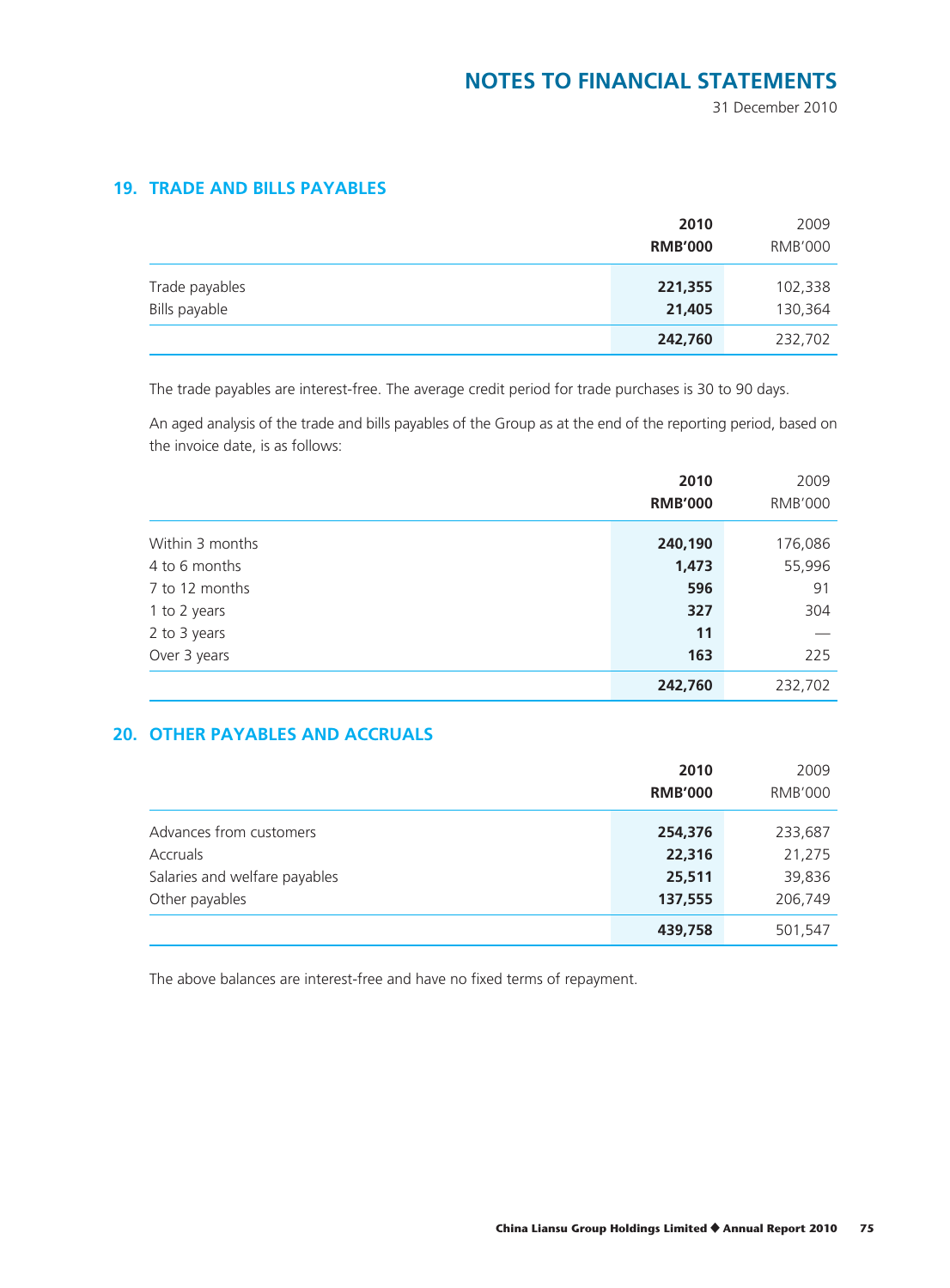31 December 2010

# **21. INTEREST-BEARING BANK LOANS**

|                                     |                                         | 2010            |                |                                      | 2009                   |                        |
|-------------------------------------|-----------------------------------------|-----------------|----------------|--------------------------------------|------------------------|------------------------|
| Group                               | Contractual<br>interest rate<br>$(\% )$ | <b>Maturity</b> | <b>RMB'000</b> | Contractual<br>interest rate<br>(% ) | Maturity               | <b>RMB'000</b>         |
| Current<br><b>Bank loans</b>        |                                         |                 |                |                                      |                        |                        |
| - secured (note 30)                 | $5.3 - 5.94$                            | 2011            | 178,000        | 1.67-5.31                            | 2010                   | 229,100                |
| - unsecured                         | $1.67 - 5.4$                            | 2011            | 452,326        | 2.77-5.84                            | 2010                   | 198,427                |
|                                     |                                         |                 | 630,326        |                                      |                        | 427,527                |
| Non-current<br>Bank loans           |                                         |                 |                |                                      |                        |                        |
| - secured (note 30)                 | 5.4                                     | 2012            | 104,000        | 1.67-5.84                            | 2011-2012              | 662,150                |
| - unsecured                         | 5.4                                     | 2013            | 50,000         | 5.4                                  | 2011                   | 220,000                |
|                                     |                                         |                 | 154,000        |                                      |                        | 882,150                |
|                                     |                                         |                 | 784,326        |                                      |                        | 1,309,677              |
|                                     |                                         |                 |                |                                      | 2010<br><b>RMB'000</b> | 2009<br><b>RMB'000</b> |
| Analysed into bank loans repayable: |                                         |                 |                |                                      |                        |                        |
| Within one year or on demand        |                                         |                 |                |                                      | 630,326                | 427,527                |
| In the second year                  |                                         |                 |                |                                      | 104,000                | 868,460                |
| In the third year                   |                                         |                 |                |                                      | 50,000                 | 13,690                 |
|                                     |                                         |                 |                |                                      | 784,326                | 1,309,677              |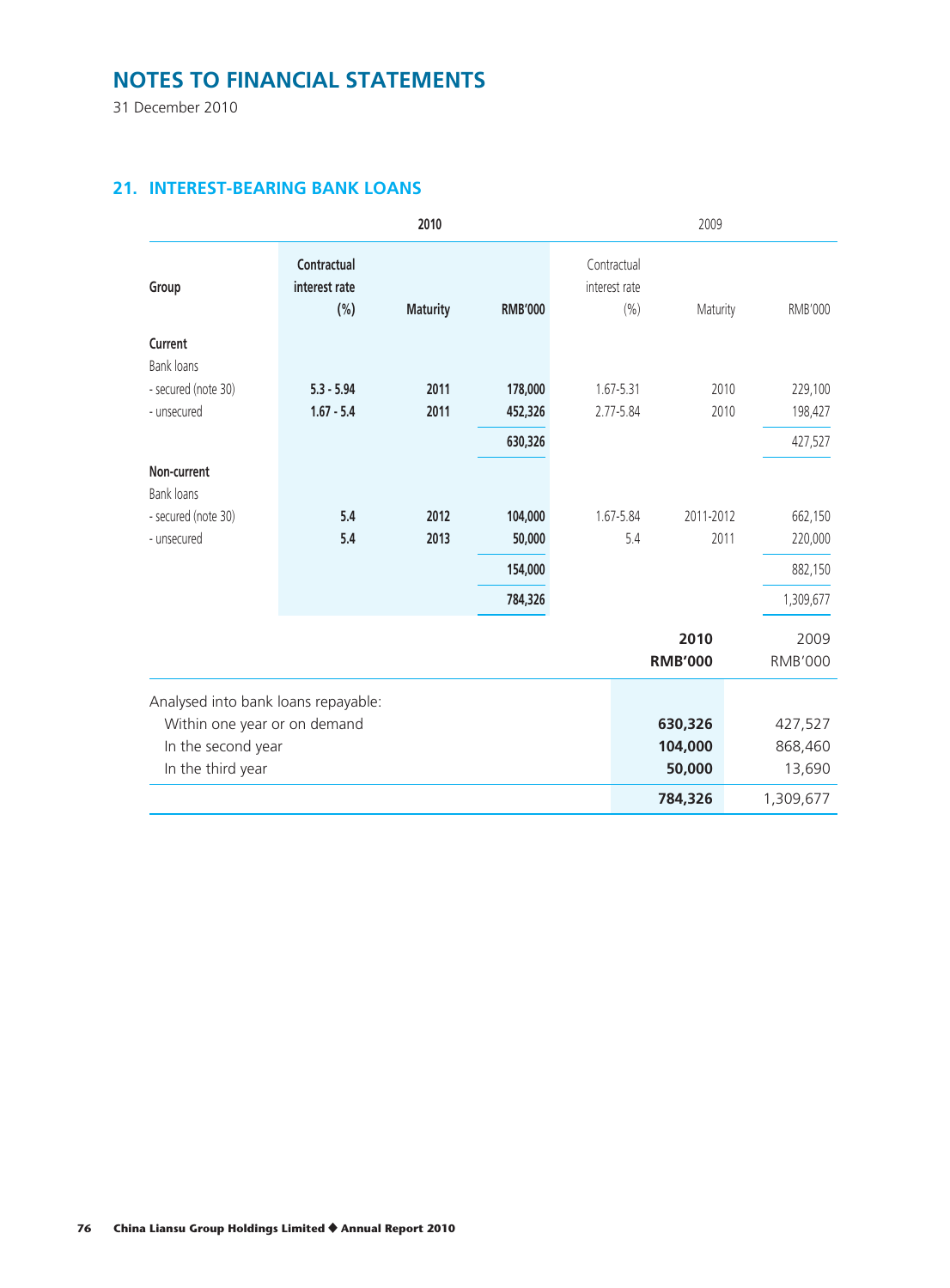31 December 2010

|                                                                                           |                                         | 2010            |                |                                      | 2009                   |                        |
|-------------------------------------------------------------------------------------------|-----------------------------------------|-----------------|----------------|--------------------------------------|------------------------|------------------------|
| Company                                                                                   | Contractual<br>interest rate<br>$(\% )$ | <b>Maturity</b> | <b>RMB'000</b> | Contractual<br>interest rate<br>(% ) | Maturity               | <b>RMB'000</b>         |
| Current<br>Bank loan<br>- secured<br>- unsecured                                          | 1.67                                    | 2011            | 255,270        | 1.67                                 | 2010                   | 176,100                |
| Non-current<br>Bank loan<br>- secured                                                     |                                         |                 | 255,270        | 1.67                                 | 2011                   | 264,150<br>440,250     |
|                                                                                           |                                         |                 |                |                                      | 2010<br><b>RMB'000</b> | 2009<br><b>RMB'000</b> |
| Analysed into bank loans repayable:<br>Within one year or on demand<br>In the second year |                                         |                 |                |                                      | 255,270                | 176,100<br>264,150     |
|                                                                                           |                                         |                 |                |                                      | 255,270                | 440,250                |

# **21. INTEREST-BEARING BANK LOANS** (continued)

As at 31 December 2010, all the Group's bank loans are denominated in RMB, except for unsecured bank loans of HK\$360,000,000 (approximately RMB306,326,000 equivalent) (2009: HK\$530,000,000, equivalent to approximately RMB466,677,000), which were denominated in HK\$.

Certain of the Group's bank loans are secured by pledges over certain of the Group's assets, details of which are set out in note 30.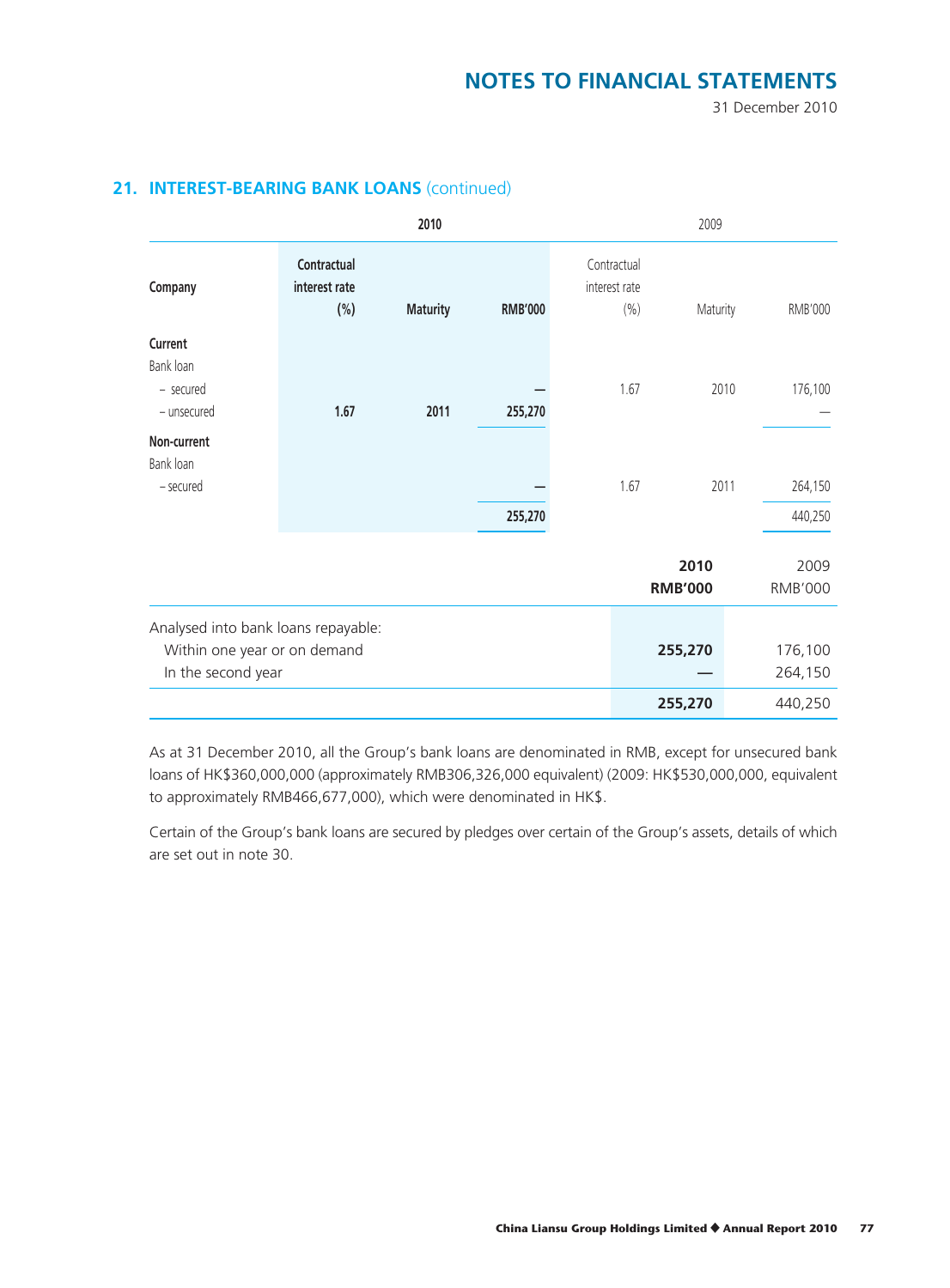31 December 2010

## **22. DEFERRED TAX**

The following are the major deferred tax assets/(liabilities) recognised and their movements during the year:

|                                                                                                  | <b>Provision for</b><br>impairment<br>of assets<br>RMB'000 | Accelerated<br>tax<br>depreciation<br><b>RMB'000</b> | Fair value<br>adjustments<br>arising from<br>acquisition of<br>a subsidiary<br><b>RMB'000</b> | Withholding<br>tax on<br>distributable<br>profits of<br>subsidiaries<br>in the PRC<br><b>RMB'000</b> | <b>Deferred</b><br>government<br>grants<br><b>RMB'000</b> | Total<br><b>RMB'000</b> |
|--------------------------------------------------------------------------------------------------|------------------------------------------------------------|------------------------------------------------------|-----------------------------------------------------------------------------------------------|------------------------------------------------------------------------------------------------------|-----------------------------------------------------------|-------------------------|
| At 1 January 2010                                                                                | 1,258                                                      |                                                      | (3,600)                                                                                       | (38, 149)                                                                                            | 6,056                                                     | (34, 435)               |
| (Charged)/credited to the consolidated<br>statement of comprehensive income                      |                                                            |                                                      |                                                                                               |                                                                                                      |                                                           |                         |
| for the year (note 9)                                                                            | (564)                                                      |                                                      | 105                                                                                           | $(3, 134)^*$                                                                                         | (4, 455)                                                  | (8,048)                 |
| At 31 December 2010                                                                              | 694                                                        |                                                      | (3, 495)                                                                                      | (41, 283)                                                                                            | 1,601                                                     | (42, 483)               |
| At 1 January 2009<br>(Charged)/credited to the consolidated<br>statement of comprehensive income | 1,346                                                      | 189                                                  | (3,705)                                                                                       | (7,688)                                                                                              |                                                           | (9,858)                 |
| for the year (note 9)                                                                            | (88)                                                       | (189)                                                | 105                                                                                           | (30, 461)                                                                                            | 6,056                                                     | (24, 577)               |
| At 31 December 2009                                                                              | 1,258                                                      |                                                      | (3,600)                                                                                       | (38, 149)                                                                                            | 6,056                                                     | (34, 435)               |

\* The amount represented the current year deferred tax provision of RMB27,000,000 on the distributable profits of the Company's subsidiaries in the PRC after offsetting the realised deferred tax liabilities of RMB23,866,000 arising from dividends declared by these subsidiaries to their foreign investors in 2010.

|                                                                                                                                                                             | 2010<br><b>RMB'000</b> | 2009<br><b>RMB'000</b> |
|-----------------------------------------------------------------------------------------------------------------------------------------------------------------------------|------------------------|------------------------|
| Gross deferred tax assets recognised in the consolidated<br>statement of financial position at 31 December<br>Gross deferred tax liabilities recognised in the consolidated | 2,295                  | 7.314                  |
| statement of financial position at 31 December                                                                                                                              | (44, 778)              | (41, 749)              |
|                                                                                                                                                                             | (42, 483)              | (34, 435)              |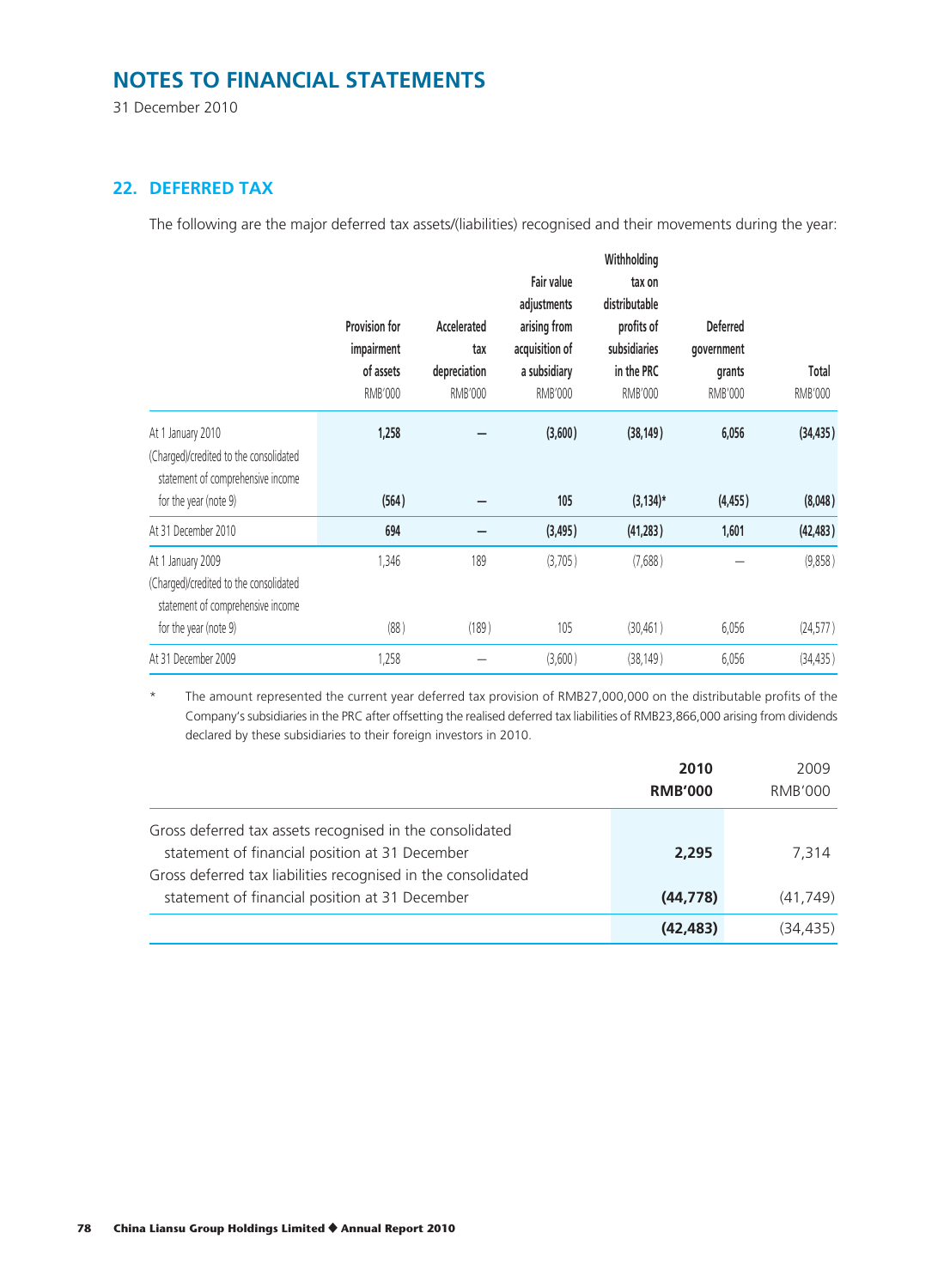31 December 2010

## **22. DEFERRED TAX** (continued)

Pursuant to the PRC Corporate Income Tax Law, a 10% withholding tax is levied on dividends declared to foreign investors from the foreign investment enterprises established in Mainland China. The requirement is effective from 1 January 2008 and applies to earnings after 31 December 2007. A lower withholding tax rate may be applied if there is a tax treaty between Mainland China and the jurisdiction of the foreign investors. The applicable rate for the Group is 5%. The Group is therefore liable for withholding taxes on dividends distributed by those subsidiaries established in Mainland China in respect of their earnings generated from 1 January 2008.

As at 31 December 2010, the Group has not recognised deferred tax liabilities of RMB25,475,000 (2009: Nil) in respect of temporary differences relating to the undistributed profits of subsidiaries, amounting to RMB509,508,000 (2009: Nil), that would be payable on the distribution of these retained profits as the Company controls the dividend policy of these subsidiaries and it is probable that these profits will not be distributed in the foreseeable future.

## **23. DEFERRED INCOME**

Deferred income represented government grants received by the Group as financial subsidies for its construction of new factory premises in Changchun. The grants received are released to the consolidated statement of comprehensive income over the expected useful lives of the relevant properties by equal annual instalments. As the related assets were not ready for use as of 31 December 2010, no deferred income was released to the consolidated statement of comprehensive income for the year ended 31 December 2010.

## **24. SHARE CAPITAL**

|                                                                                                                      | 2010              | 2009              |
|----------------------------------------------------------------------------------------------------------------------|-------------------|-------------------|
| Authorised:<br>20,000,000,000 ordinary shares of HK\$0.05 each<br>(2009: 10,000,000,000 shares of HK\$0.1 each)      | HK\$1,000,000,000 | HK\$1,000,000,000 |
| Issued and fully paid:<br>3,000,000,000 ordinary shares of HK\$0.05 each<br>(2009: 4,000,000 shares of HK\$0.1 each) | HK\$150,000,000   | HK\$400,000       |
| Equivalent to                                                                                                        | RMB131,297,000    | RMB352,000        |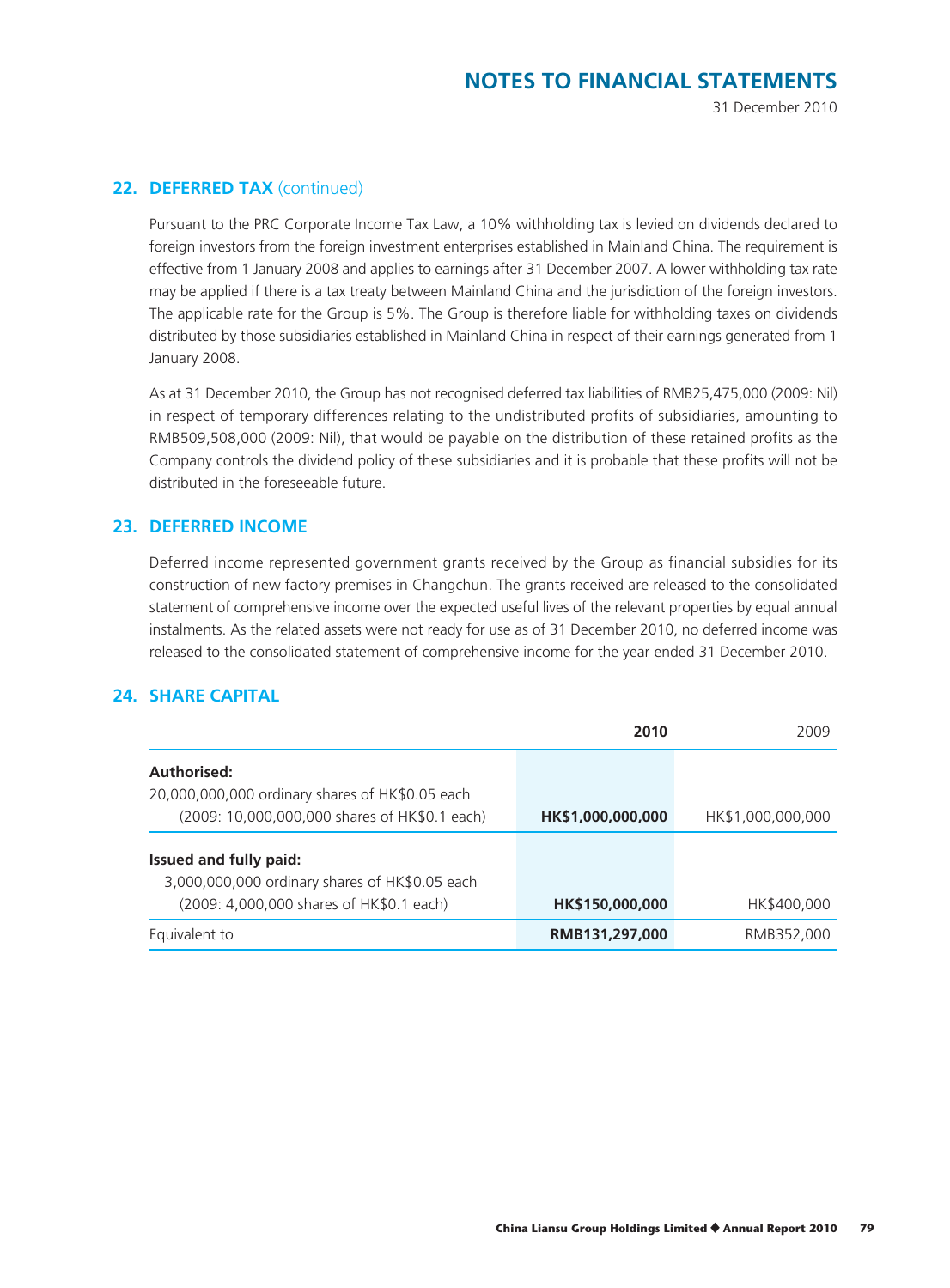31 December 2010

## **24. SHARE CAPITAL (continued)**

The following changes in the Company's authorised and issued share capital took place during the year:

|                               |              | Number of<br>ordinary shares | Nominal value of<br>ordinary shares |                |
|-------------------------------|--------------|------------------------------|-------------------------------------|----------------|
|                               | <b>Notes</b> |                              | HK\$'000                            | <b>RMB'000</b> |
| Authorised:                   |              |                              |                                     |                |
| As at 31 December 2009        |              |                              |                                     |                |
| and 1 January 2010            | (a)          | 10,000,000,000               | 1,000,000                           | 880,500        |
| Issuance of new shares for    |              |                              |                                     |                |
| sub-division of each share    | (b)          | 10,000,000,000               |                                     |                |
| As at 31 December 2010        |              | 20,000,000,000               | 1,000,000                           | 880,500        |
| <b>Issued and fully paid:</b> |              |                              |                                     |                |
| As at 31 December 2009        |              |                              |                                     |                |
| and 1 January 2010            | (a)          | 4,000,000                    | 400                                 | 352            |
| Issuance of new shares for    |              |                              |                                     |                |
| sub-division of each share    | (b)          | 4,000,000                    |                                     |                |
| Issuance of new shares for    |              |                              |                                     |                |
| capitalisation issue          | (c)          | 2,242,000,000                | 112,100                             | 98,121         |
| Issuance of new shares for    |              |                              |                                     |                |
| the initial public offering   | (d)          | 750,000,000                  | 37,500                              | 32,824         |
| As at 31 December 2010        |              | 3,000,000,000                | 150,000                             | 131,297        |

Notes:

- (a) As of the date of incorporation of the Company, the Company's authorised share capital was US\$50,000 divided into 50,000 shares of US\$1 each. On the same date, one share of US\$1 each was allotted and issued nil paid to the initial subscriber and was then transferred to New Fortune. On 10 November 2009, 49,999 shares of US\$1 each were allotted and issued fully paid to New Fortune. On 20 November 2009, the authorised share capital of the Company was increased by HK\$1,000,000,000 by creating an additional 10,000,000,000 shares of HK\$0.1 each. On the same date, the Company issued 4,000,000 shares of HK\$0.1 each to New Fortune and repurchased 50,000 issued shares of US\$1 each from New Fortune, and reduced its authorised share capital by the cancellation of 50,000 shares of US\$1each.
- (b) Pursuant to the written resolution of the shareholder of the Company dated 19 May 2010, the par value of each ordinary share was sub-divided from HK\$0.1 each to HK\$0.05 each. The numbers of ordinary shares for authorised and issued capital increased accordingly.
- (c) Pursuant to the resolution passed on 14 May 2010 and in connection with the Company's initial public offering, an aggregate of 2,242,000,000 ordinary shares of HK\$0.05 each of the Company were allotted and issued, credited as fully paid at par, to New Fortune by way of capitalisation of an amount due to Mr. Wong of HK\$199,600,000 (approximately RMB174,710,000 equivalent).
- (d) In connection with the Company's initial public offering, 750,000,000 shares of HK\$0.05 each were issued at a price of HK\$2.60 per share for a total cash consideration, before listing expenses, of HK\$1,950,000,000. Dealings in these shares on the Stock Exchange commenced on 23 June 2010.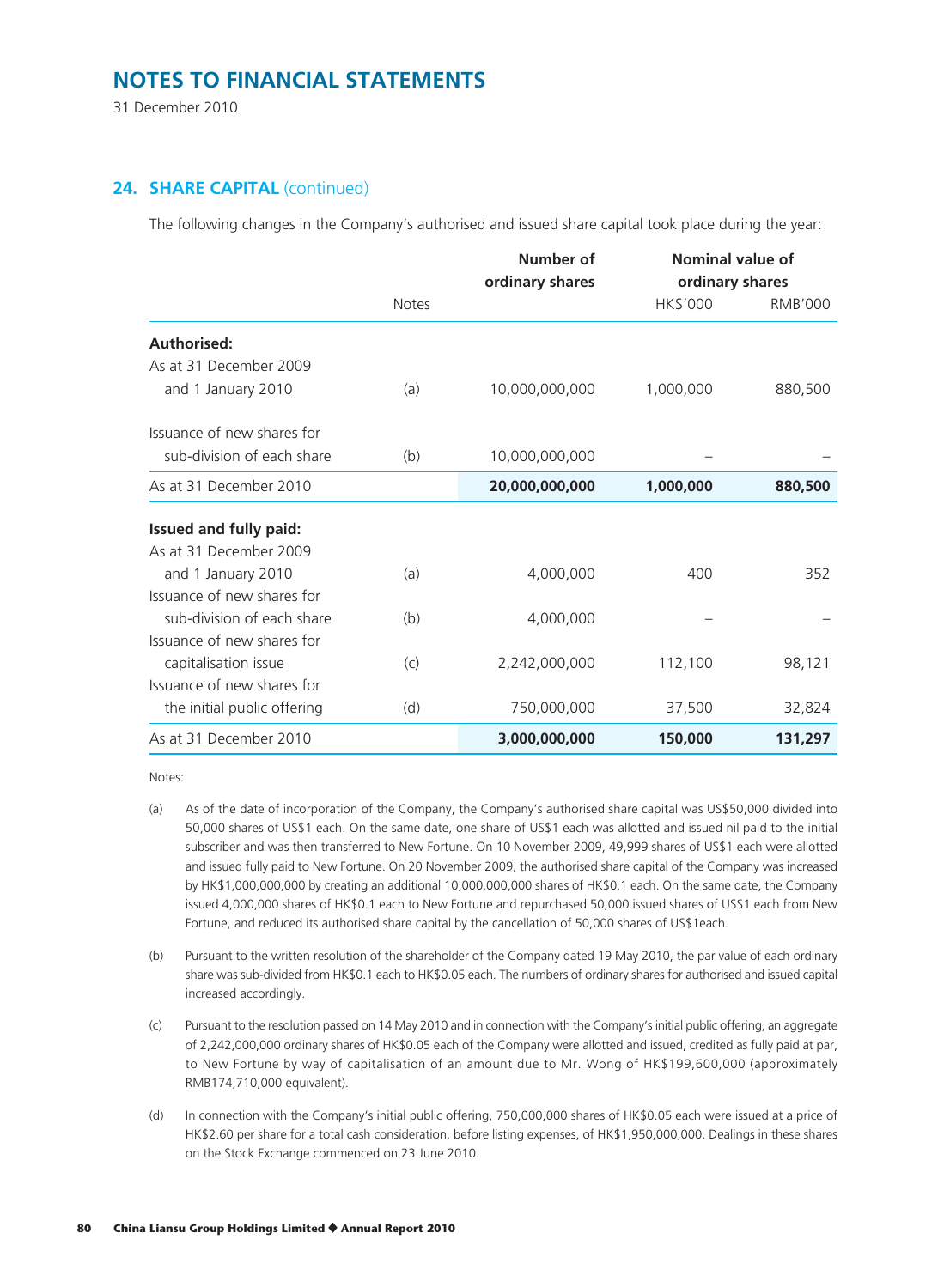31 December 2010

### **25. RESERVES**

### **(a) Group**

The amounts of the Group's reserves and the movements therein for the current and prior years are presented in the consolidated statement of changes in equity.

Pursuant to the relevant laws and regulations for Sino-foreign joint venture enterprises, a portion of the profits of the Group's subsidiaries which are established in the PRC has been transferred to reserve funds which are restricted as to use.

### **(b) Company**

|                              |              |                | <b>Share</b>   | Exchange       |                | Proposed       |                |
|------------------------------|--------------|----------------|----------------|----------------|----------------|----------------|----------------|
|                              |              | <b>Share</b>   | option         | fluctuation    | Retained       | final          |                |
|                              |              | premium        | reserve        | reserve        | profits        | dividend       | Total          |
|                              | <b>Notes</b> | <b>RMB'000</b> | <b>RMB'000</b> | <b>RMB'000</b> | <b>RMB'000</b> | <b>RMB'000</b> | <b>RMB'000</b> |
| Balance at 1 January 2009    |              |                |                |                |                |                |                |
| Total comprehensive income   |              |                |                |                |                |                |                |
| for the year                 |              |                |                | 1              | (10, 378)      |                | (10, 377)      |
| At 31 December 2009          |              |                |                |                |                |                |                |
| and 1 January 2010           |              |                |                | 1              | (10, 378)      |                | (10, 377)      |
| Total comprehensive income   |              |                |                |                |                |                |                |
| for the year                 |              |                |                | (59, 489)      | 357,636        |                | 298,147        |
| Issue of shares              |              | 1,673,604      |                |                |                |                | 1,673,604      |
| Equity-settled share option  |              |                |                |                |                |                |                |
| arrangements                 | 27           |                | 35,891         |                |                |                | 35,891         |
| Proposed final 2010 dividend | 10           |                |                |                | (303, 026)     | 303,026        |                |
| At 31 December 2010          |              | 1,673,604      | 35,891         | (59, 488)      | 44,232         | 303,026        | 1,997,265      |

The share option reserve comprises the fair value of share options granted which are yet to be exercised, as further explained in the accounting policy for share option schemes in note 2.4 to the financial statements. The amount will either be transferred to the share premium when the related options are exercised, or be transferred to retained profits should the related options expire or be forfeited.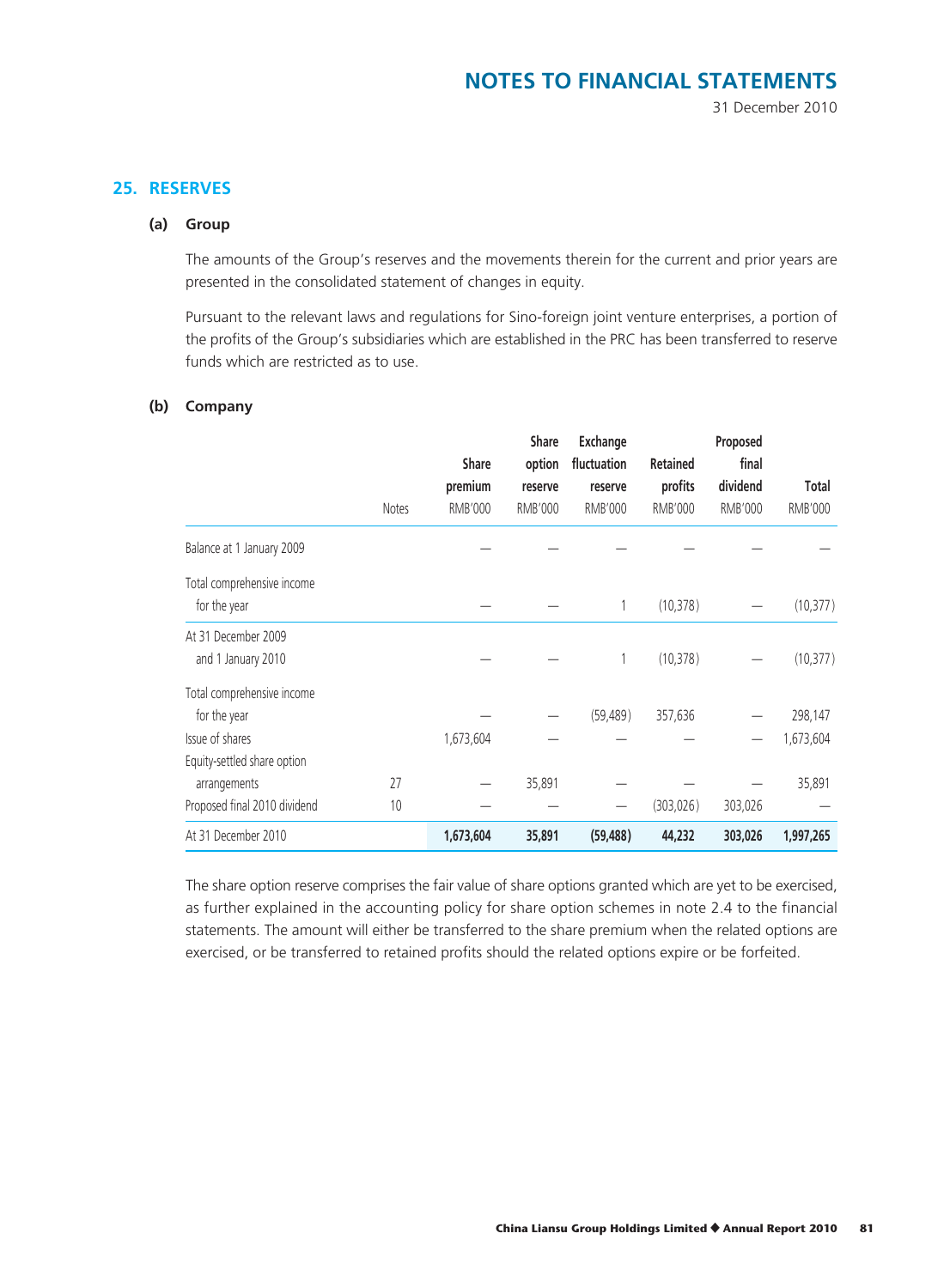31 December 2010

## **26. BUSINESS COMBINATION**

On 8 November 2009, Guangdong Liansu Technology acquired a 100% equity interest in Foshan Liansu from Foshan Xingzhan, an independent third party, at a cash consideration of RMB5,000,000. Foshan Liansu is principally engaged in trading of plastic pipes and pipe fittings.

The fair values of the identifiable assets and liabilities of Foshan Liansu as at the date of acquisition and the corresponding carrying amounts immediately before the acquisition were as follows:

|                                             | Note | <b>RMB'000</b> |
|---------------------------------------------|------|----------------|
| Property, plant and equipment               | 12   | 80             |
| Inventories                                 |      | 25             |
| Trade receivables                           |      | 2,624          |
| Prepayments, deposits and other receivables |      | 3,344          |
| Cash and bank balances                      |      | 5,010          |
| Trade payables                              |      | (43)           |
| Other payables and accruals                 |      | (6,040)        |
|                                             |      | 5,000          |
| Satisfied by cash                           |      | 5,000          |

An analysis of the net inflow of cash and cash equivalents in respect of the acquisition of Foshan Liansu is as follows:

|                                                       | <b>RMB'000</b>   |
|-------------------------------------------------------|------------------|
| Cash consideration<br>Cash and bank balances acquired | (5,000)<br>5.010 |
| Net inflow of cash and cash equivalents               |                  |
| in respect of the acquisition of Foshan Liansu        |                  |

Since the acquisition, Foshan Liansu contributed RMB8,941,000 to the Group's revenue and RMB703,000 to the consolidated profit for the year ended 31 December 2009.

Had the acquisition taken place at the beginning of 2009, the Group's revenue and profit for the year ended 31 December 2009 would have been RMB5,323,931,000 and RMB643,630,000 respectively.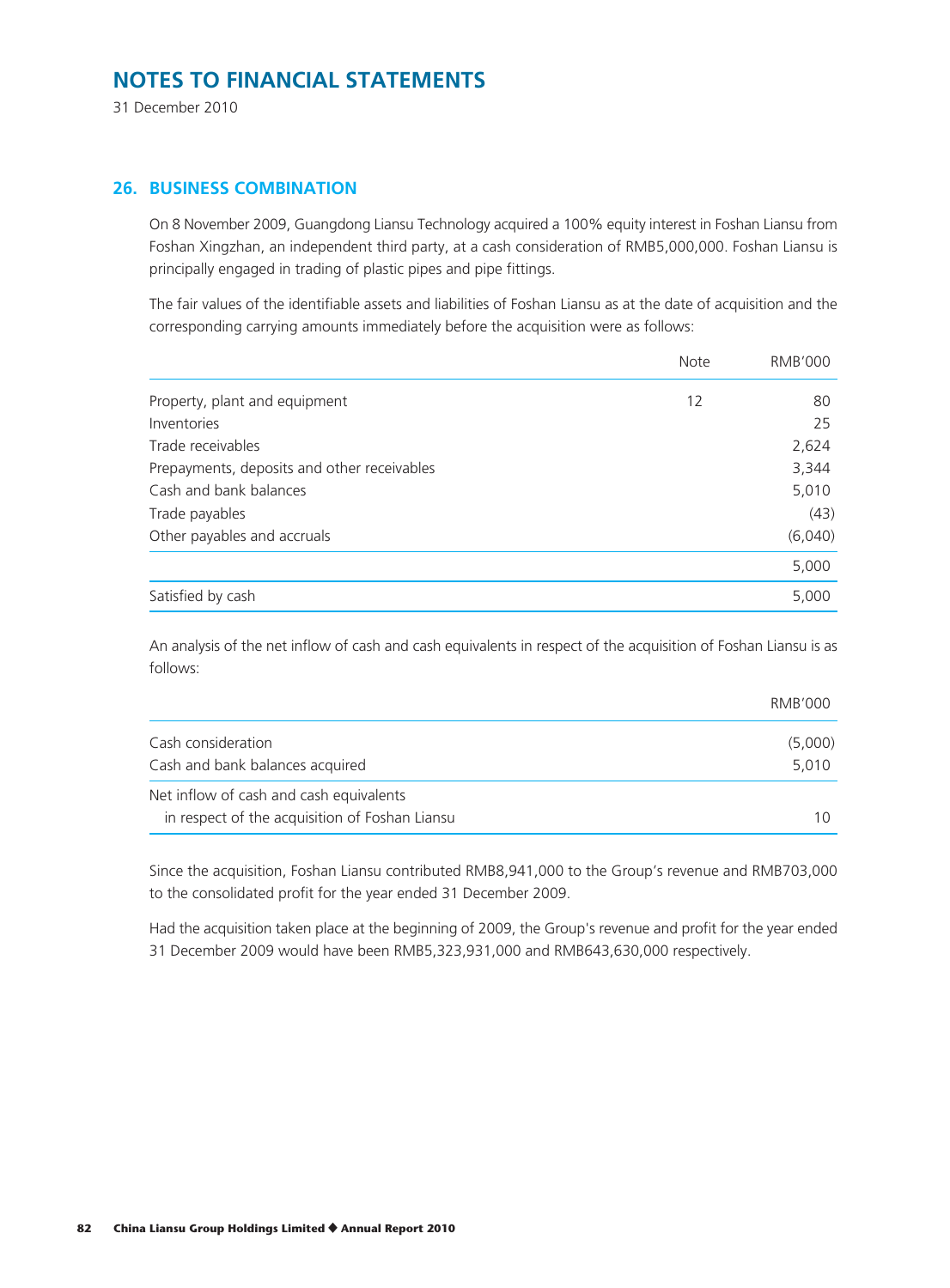31 December 2010

## **27. SHARE OPTION SCHEMES**

On 14 May 2010 (the "Adoption Date"), the Company adopted a share option scheme (the "Share Option Scheme") and a pre-initial public offering share option scheme (the "Pre-IPO Share Option Scheme") for the purpose of providing incentives and rewards to eligible participants who contribute to the success of the Group's operations.

### **Share Option Scheme**

Eligible participants of the Share Option Scheme ("Eligible Persons") include (a) any executive director of, manager of, or other employee holding an executive, managerial, supervisory or similar position in any member of the Group ("Executive"), any full-time or part-time employee, or a person for the time being seconded to work full-time or part-time for any member of the Group; (b) a director or proposed director (including an independent non-executive director) of any member of the Group; (c) a direct or indirect shareholder of any member of the Group; (d) a supplier of goods or services to any member of the Group; (e) a customer, consultant, business or joint venture partner, franchisee, contractor, agent or representative of any member of the Group; (f) a person or entity that provides design, research, development or other support or any advisory, consultancy, professional or other services to any member of the Group; and (g) an associate of any of the persons referred to in paragraphs (a) to (c) above.

The Share Option Scheme shall be valid and effective for a period of 10 years commencing on the Adoption Date. An offer of the grant of a share option shall remain open for acceptance by the Eligible Person concerned for a period of 28 days from the date of the board of directors approving the grant of the share options (the "Offer Date") provided that no such grant of an option may be accepted after the expiry of the effective period of the Share Option Scheme. An option shall be deemed to have been granted and accepted by the Eligible Person and to have taken effect when the duplicate offer letter comprising acceptance of the offer of the Option duly signed by the grantee together with a remittance in favour of the Company of HK\$1 by way of consideration for the grant thereof is received by the Company on or before the date upon which an offer of an option must be accepted by the relevant Eligible Person, being a date not later than 28 days after the Offer Date. Such remittance shall in no circumstances be refundable.

As at 31 December 2010, no share options have been granted under the Share Option Scheme.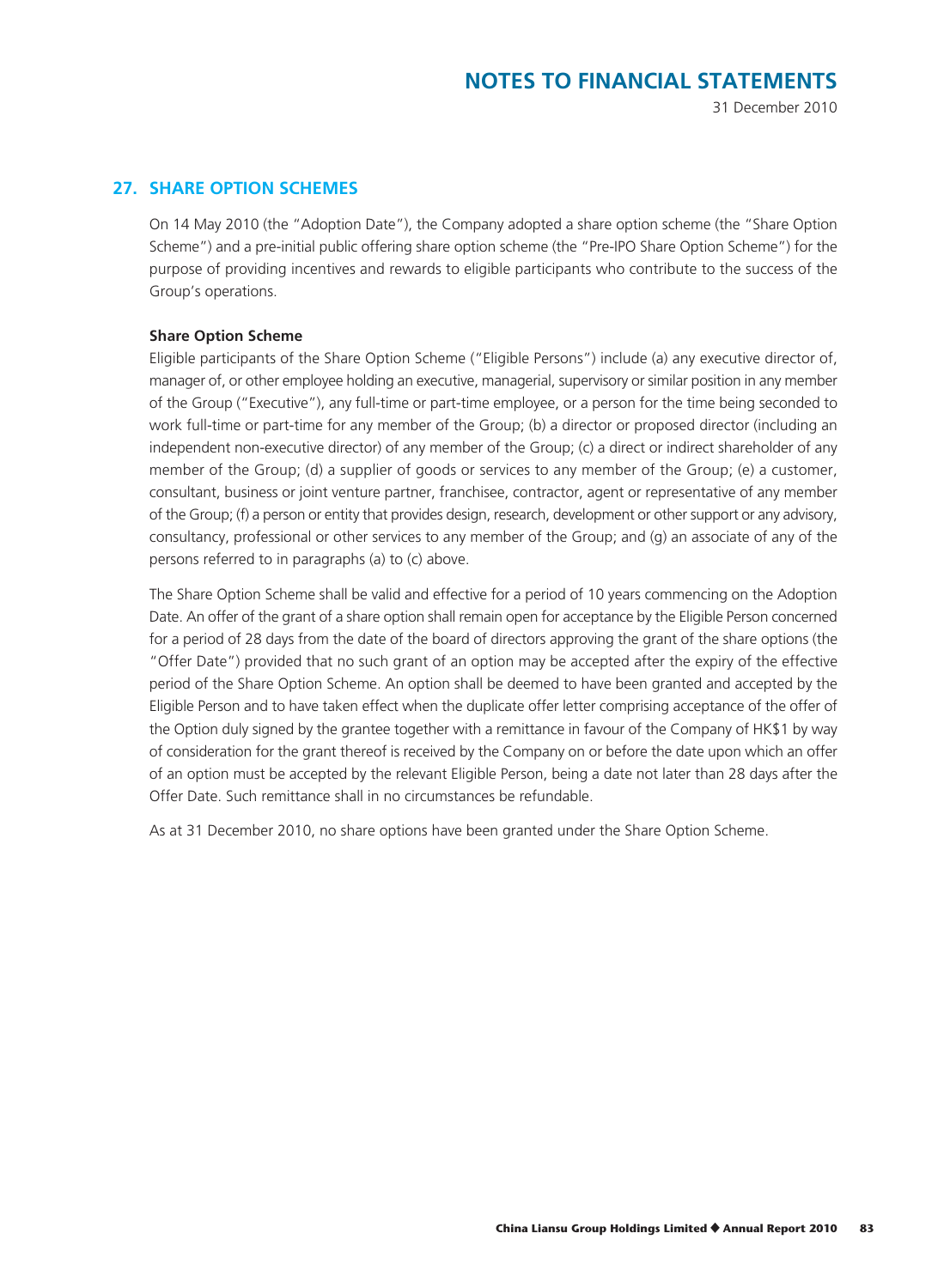31 December 2010

## 27. **SHARE OPTION SCHEMES** (continued)

#### **Pre-IPO Share Option Scheme**

The purpose of the Pre-IPO Share Option Scheme is to give the employees an opportunity to have a personal stake in the Company and help motivate them to optimise their future performance and efficiency to the Group and/or to reward them for their past contributions, to attract and retain or otherwise maintain ongoing relationships with such employees who are significant to and/or whose contributions are or will be beneficial to the performance, growth or success of the Group. The principal terms of the Pre-IPO Share Option Scheme are substantially the same as the terms of the Share Option Scheme except that:

(i) the subscription price per share under the Pre-IPO Share Option Scheme shall be at a 30% discount to the offer price of HK\$2.6; and

| <b>Vesting period</b>                                                                                                          | Maximum percentage of options exercisable           |
|--------------------------------------------------------------------------------------------------------------------------------|-----------------------------------------------------|
| From the 1st anniversary of the<br>Listing Date until the day<br>immediately before the 2nd<br>anniversary of the Listing Date | 25% of the total number of the shares under options |
| From the 2nd anniversary of the<br>Listing Date until the day<br>immediately before the 3rd<br>anniversary of the Listing Date | 35% of the total number of the shares under options |
| From the 3rd anniversary of the<br>Listing Date until the day<br>immediately before the 4th<br>anniversary of the Listing Date | 40% of the total number of the shares under options |

(ii) all options granted under the Pre-IPO Share Option Scheme will only be vested in the following manner: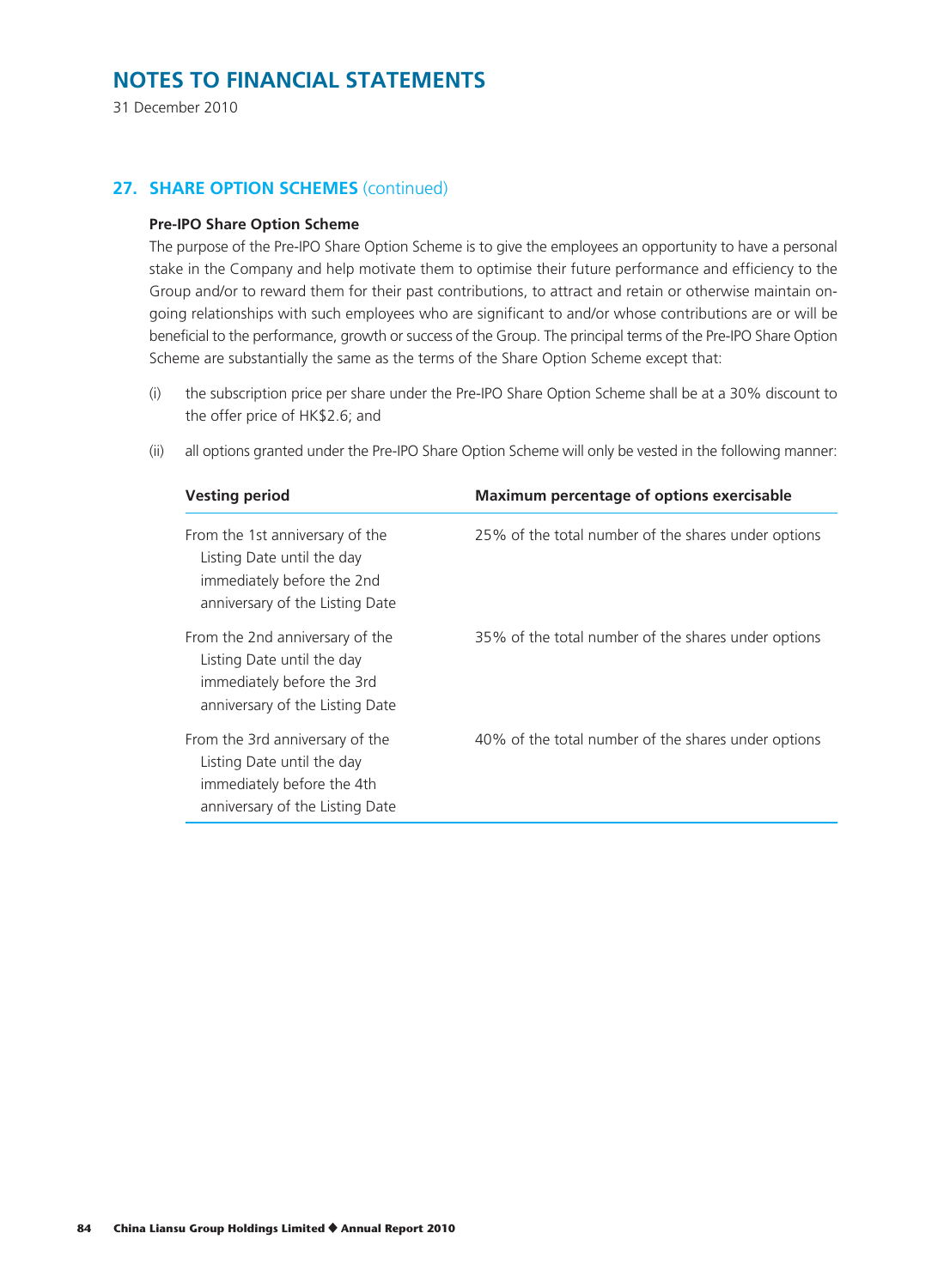## **27. SHARE OPTION SCHEMES** (continued)

### **Pre-IPO Share Option Scheme** (continued)

The option period shall be expired on the fourth anniversary of the Listing Date.

All the options under the Pre-IPO Share Option Scheme were granted on 21 May 2010 at a consideration of HK\$1 paid by each grantee. The total number of shares of the Company which may be issued upon the exercise of all options granted under the Pre-IPO Share Option Scheme is 115,378,000.

Pre-IPO Share Options do not confer rights on the holders to dividends or to vote at shareholders' meetings.

The following share options were outstanding under the Pre-IPO Share Option Scheme during the year:

|                           |                | 2010       |  |  |
|---------------------------|----------------|------------|--|--|
|                           | Exercise       | Number     |  |  |
|                           | price          | of options |  |  |
|                           | HK\$ per share | '000       |  |  |
| Granted during the year   | 1.82           | 115,378    |  |  |
| Forfeited during the year | 1.82           | (577)      |  |  |
| At 31 December            | 1.82           | 114,801    |  |  |

The exercise prices and exercise periods of the share options outstanding as at the end of the reporting period are as follows:

### **2010**

| <b>Number of options</b><br>'000' | Exercise price*<br>HK\$<br>per share | <b>Exercise period</b>       |
|-----------------------------------|--------------------------------------|------------------------------|
| 28,700                            | 1.82                                 | 23 June 2011 to 22 June 2014 |
| 40,180                            | 1.82                                 | 23 June 2012 to 22 June 2014 |
| 45.921                            | 1.82                                 | 23 June 2013 to 22 June 2014 |
| 114,801                           |                                      |                              |

The exercise price of the share options is subject to adjustment in case of rights or bonus issues, or other similar changes in the Company's share capital.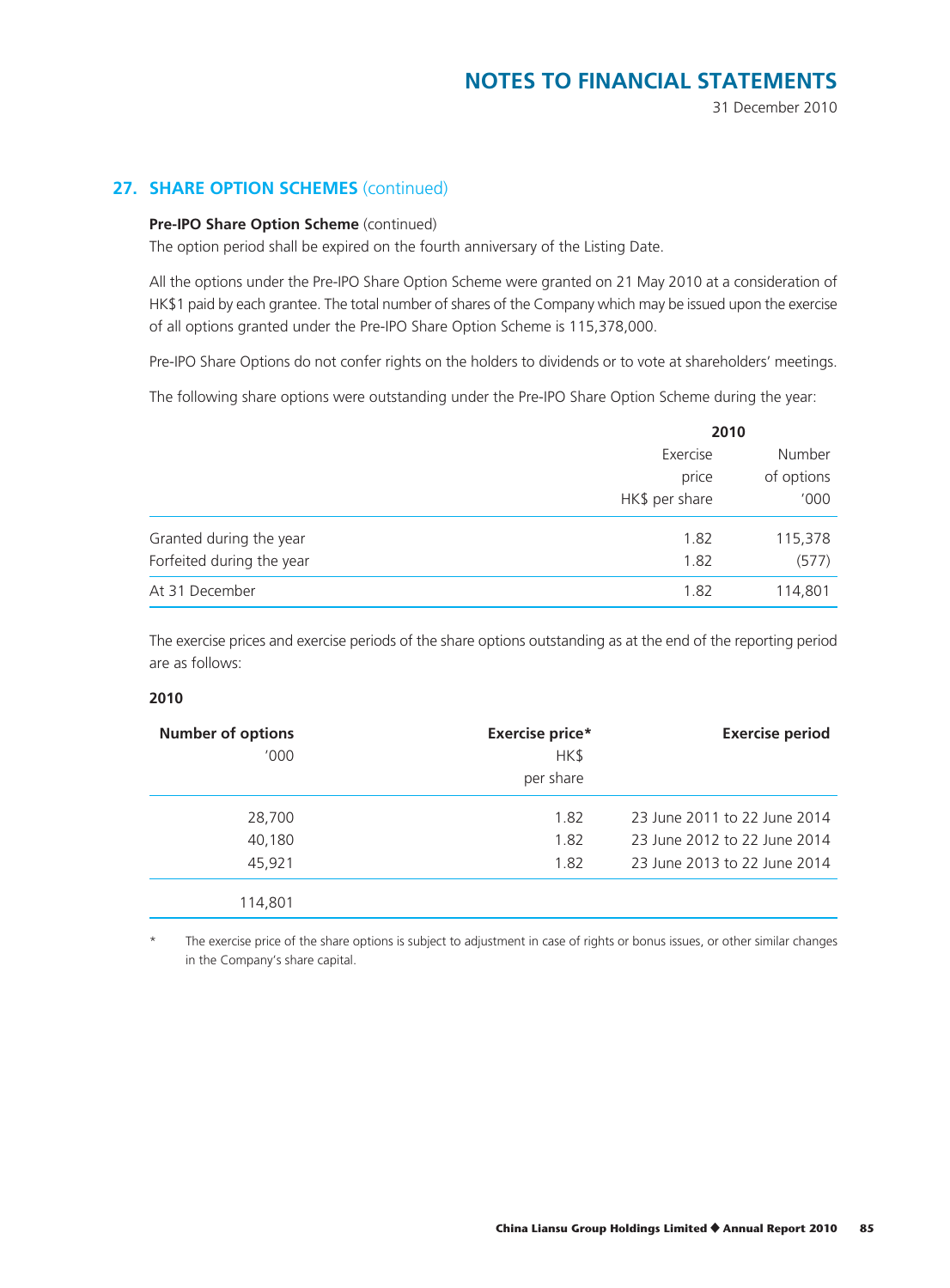31 December 2010

## **27. SHARE OPTION SCHEMES** (continued)

#### **Pre-IPO Share Option Scheme** (continued)

The fair value of the Pre-IPO Share Options granted during the year ended 31 December 2010 was estimated at approximately HK\$128,071,000 of which the Group recognised a share option expense of RMB35,891,000 during the year ended 31 December 2010.

The fair value of the Pre-IPO Share Options granted during the year was estimated as at the date of grant, using a binomial model, taking into account the terms and conditions upon which the options were granted. The following table lists the inputs to the model used:

| <b>Batch</b>                   |       |       |       |
|--------------------------------|-------|-------|-------|
| Dividend yield (%)             | 3.169 | 3.169 | 3.169 |
| Expected volatility (%)        | 56.58 | 56.58 | 56.58 |
| Risk free rate (%)             | 0.794 | 0.956 | 1.126 |
| Expected option period (Years) | 2.59  | 3.09  | 3.59  |

At the end of the reporting period, the Company had 114,801,000 Pre-IPO Share Options outstanding under the Pre-IPO Share Option Scheme. The exercise in full of the outstanding Pre-IPO Share Options would, under the Company's present capital structure, result in the issue of 114,801,000 additional ordinary shares of the Company and additional share capital of approximately HK\$5,740,000 and share premium of approximately HK\$203,198,000 (before issue expenses).

At the date of approval of these financial statements, the Company had 114,801,000 share options outstanding under the Pre-IPO Share Option Scheme, which represented approximately 3.8% of the Company's shares in issue as at that date.

## **28. MAJOR NON-CASH TRANSACTION**

As disclosed in note 24(c), the Company capitalised HK\$199,600,000 (approximately RMB174,710,000 equivalent), a portion of an amount due to Mr. Wong, by allotting and issuing an aggregate of 2,242,000,000 ordinary shares to New Fortune, the then sole beneficial shareholder of the Group, credited as fully paid at par during the year ended 31 December 2010.

### **29. CONTINGENT LIABILITIES**

At the end of the reporting period, the Group did not have any significant contingent liabilities.

At the end of the reporting period, the Company has provided a guarantee, amounting to RMB51,056,000, to a bank in connection with a loan granted to a subsidiary (2009: Nil).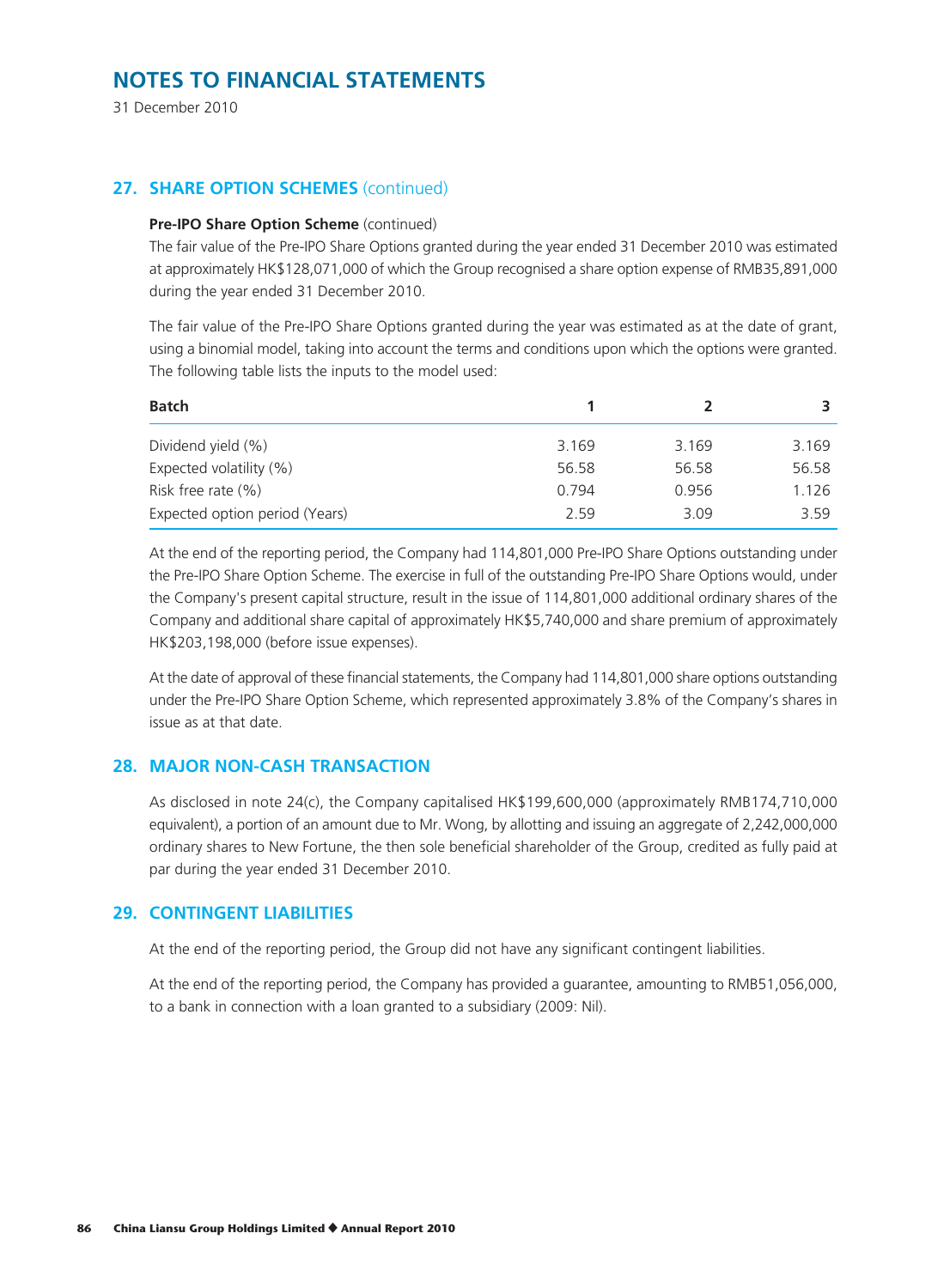## **30. PLEDGE OF ASSETS**

At the end of the reporting period, the following assets of the Group were pledged to certain banks for securing the bank loans granted to the Group:

|                         | 2010           | 2009           |
|-------------------------|----------------|----------------|
|                         | <b>RMB'000</b> | <b>RMB'000</b> |
| Land                    | 23,144         | 53,513         |
| <b>Buildings</b>        | 354,074        | 232,193        |
| Machinery and equipment | 120,990        | 71,648         |
|                         | 498,208        | 357,354        |

## **31. OPERATING LEASE ARRANGEMENTS**

### **(a) As lessor**

The Group leases certain production plants under operating lease arrangements, with leases negotiated for term of one year.

As at 31 December 2010, the Group had total future minimum lease receivables under non-cancellable operating leases with its tenants falling due as follows:

|                                         | 2010           | 2009           |
|-----------------------------------------|----------------|----------------|
|                                         | <b>RMB'000</b> | <b>RMB'000</b> |
| Within one year                         | 855            | 1,890          |
| In the second to fifth years, inclusive |                | 2,880          |
| After five years                        |                | 540            |
|                                         | 855            | 5,310          |

### **(b) As lessee**

The Group leases certain of its production plants, warehouses and equipment under operating lease arrangements. Leases are negotiated for terms ranging from one to eight years.

As at 31 December 2010, the Group had total future minimum lease payments under non-cancellable operating leases falling due as follows:

|                                                             | 2010            | 2009           |
|-------------------------------------------------------------|-----------------|----------------|
|                                                             | <b>RMB'000</b>  | <b>RMB'000</b> |
| Within one year                                             | 5,816           | 8,808          |
| In the second to fifth years, inclusive<br>After five years | 14,323<br>9,693 | 3,896<br>76    |
|                                                             | 29,832          | 12,780         |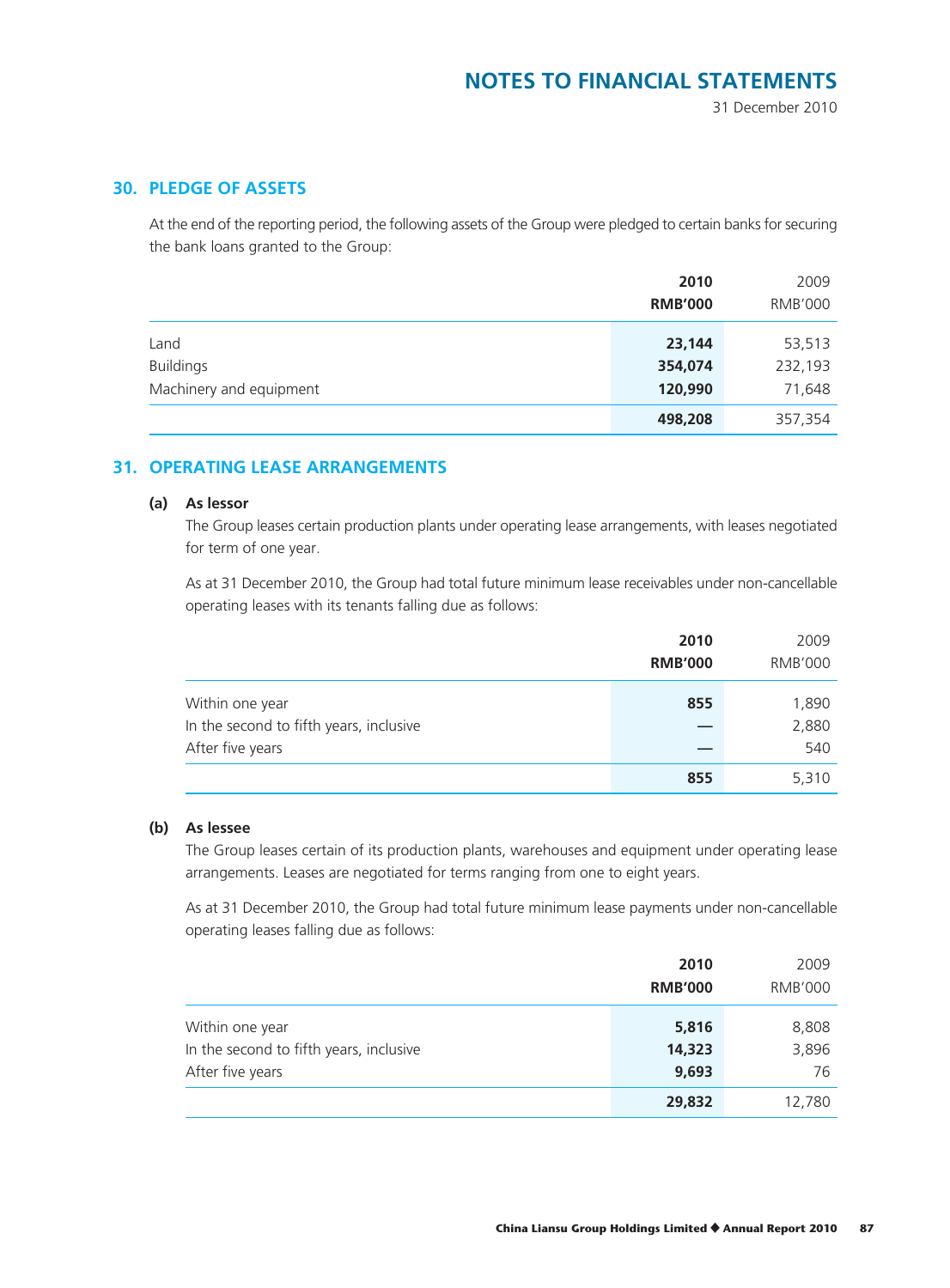31 December 2010

## **32. COMMITMENTS**

In addition to the operating lease commitments detailed in note 31(b) above, the Group had the following capital commitments at the end of the reporting period:

|                                   | 2010           | 2009    |
|-----------------------------------|----------------|---------|
|                                   | <b>RMB'000</b> | RMB'000 |
| Contracted, but not provided for: |                |         |
| Property, plant and equipment     | 138,459        | 109,650 |

# **33. RELATED PARTY BALANCES AND TRANSACTIONS**

The Group had the following material balances and transactions with related parties during the year:

#### **(a) Amount due from a related company**

|                                      | 2010           |         |
|--------------------------------------|----------------|---------|
|                                      | <b>RMB'000</b> | RMB'000 |
| Other receivable from a company      |                |         |
| under the common control of Mr. Wong |                | 72 N    |

The Group's non-trade receivable from a related company was unsecured, interest-free and had no fixed terms of repayment.

### **(b) Amounts due to related companies**

|                                      | 2010           | 2009    |
|--------------------------------------|----------------|---------|
|                                      | <b>RMB'000</b> | RMB'000 |
| Other payables to companies          |                |         |
| under the common control of Mr. Wong |                | 15,693  |

The Group's non-trade payables to related companies were unsecured, interest-free and had no fixed terms of repayment.

### **(c) Amount due to a director**

|          | 2010           | 2009    |
|----------|----------------|---------|
|          | <b>RMB'000</b> | RMB'000 |
| Mr. Wong |                | 263,798 |

The amount due to a director was unsecured, interest-free and had no fixed terms of repayment.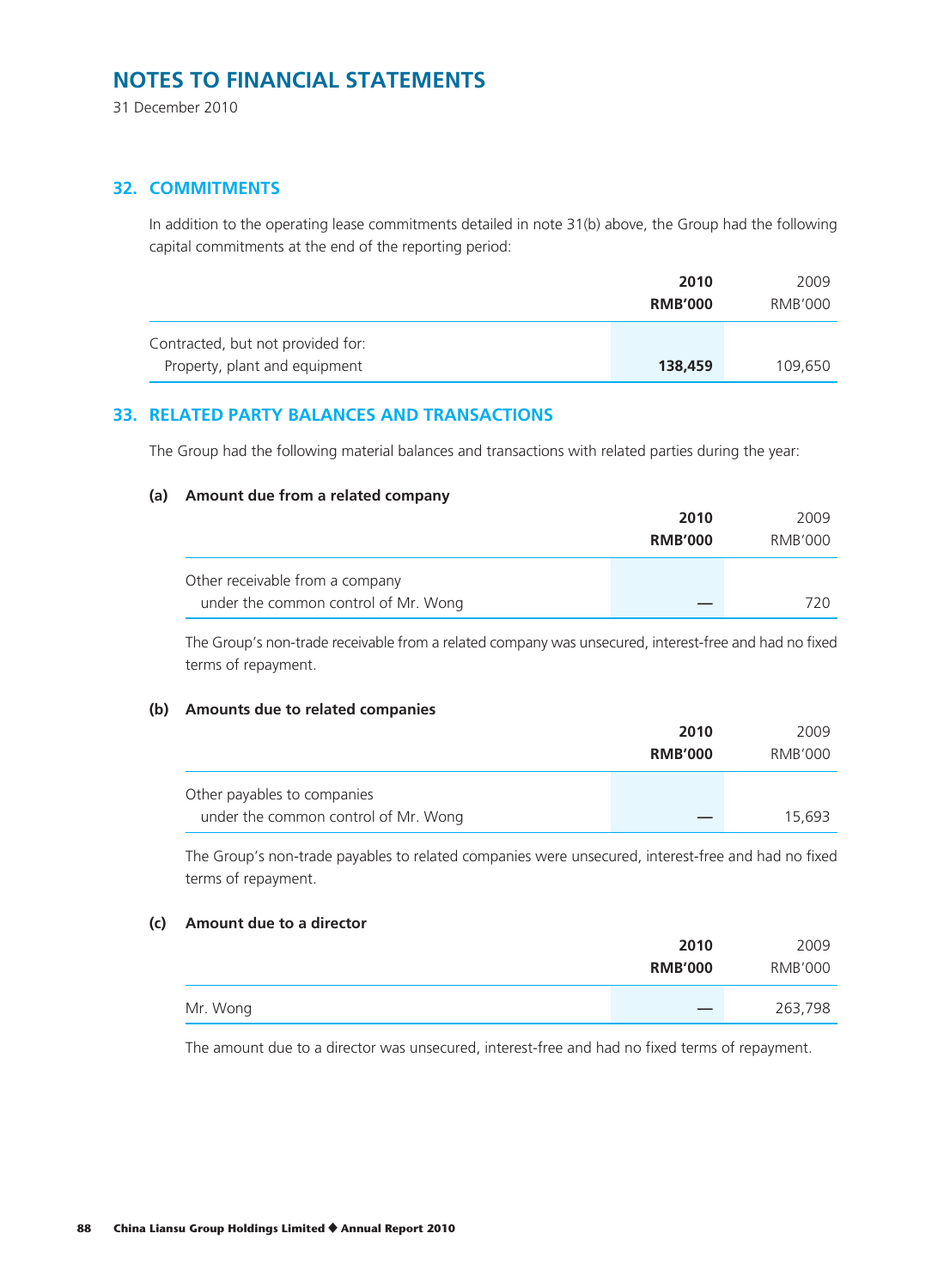## **33. RELATED PARTY BALANCES AND TRANSACTIONS** (continued)

#### **(d) Related party transactions**

|                                                          | <b>Notes</b>      | 2010           | 2009           |
|----------------------------------------------------------|-------------------|----------------|----------------|
|                                                          |                   | <b>RMB'000</b> | <b>RMB'000</b> |
| Companies under the common control of Mr. Wong:          |                   |                |                |
| Sales of goods                                           | (i)               | 735            | 3,076          |
| Sales of raw materials                                   | (ii)              | 512            | 32,029         |
| Sales of equipment                                       | (iii)             |                | 10,023         |
| Sale of buildings                                        | (iii)             |                | 4,792          |
| Provision of utilities                                   | (iv)              | 5,096          | 4,606          |
| Rental income                                            | (v)               | 854            | 1,351          |
| Purchases of materials                                   | (v <sub>i</sub> ) | 2,718          | 12,856         |
| Purchases of equipment                                   | (vii)             | 41,188         | 130,440        |
| Licensing trademarks                                     | (viii)            | 850            | 450            |
| Licensing patents                                        | (viii)            | 43             | 43             |
| A company under the significant influence of a director: |                   |                |                |
| Sale of goods                                            | (i)               |                | 8,258          |
| Sale of raw materials                                    | (i)               |                | 1,299          |
| Purchase of materials                                    | (v <sub>i</sub> ) |                | 3,926          |
| Agency services from companies                           |                   |                |                |
| under the control of a director                          | (ix)              | 256            | 425            |
| Lease of properties owned by Mr. Wong                    | (x)               | 3,420          |                |

Notes:

- (i) The sales of goods to related companies were conducted in accordance with terms agreed between the Group and its related companies, determined with reference to similar transactions with third party customers.
- (ii) Raw materials were sold to related companies at cost plus mark-up.
- (iii) Equipment and buildings were sold to related companies based on mutually agreed terms.
- (iv) Utilities were provided to related companies at cost.
- (v) Rental income was based on mutually agreed terms.
- (vi) Purchases of materials from related companies were made based on mutually agreed terms.
- (vii) Purchases of equipment from related companies were made with reference to the prices and conditions offered by the related companies to their third party customers.
- (viii) Licensing trademarks and patents to related companies were conducted based on mutually agreed terms.
- (ix) Agency services were provided by related companies based on mutually agreed terms.
- (x) The properties including an office, a cafeteria, workshops and warehouses were leased to the Group based on mutually agreed terms commencing on 1 January 2010. Prior to that date, such properties were used by the Group at nil consideration.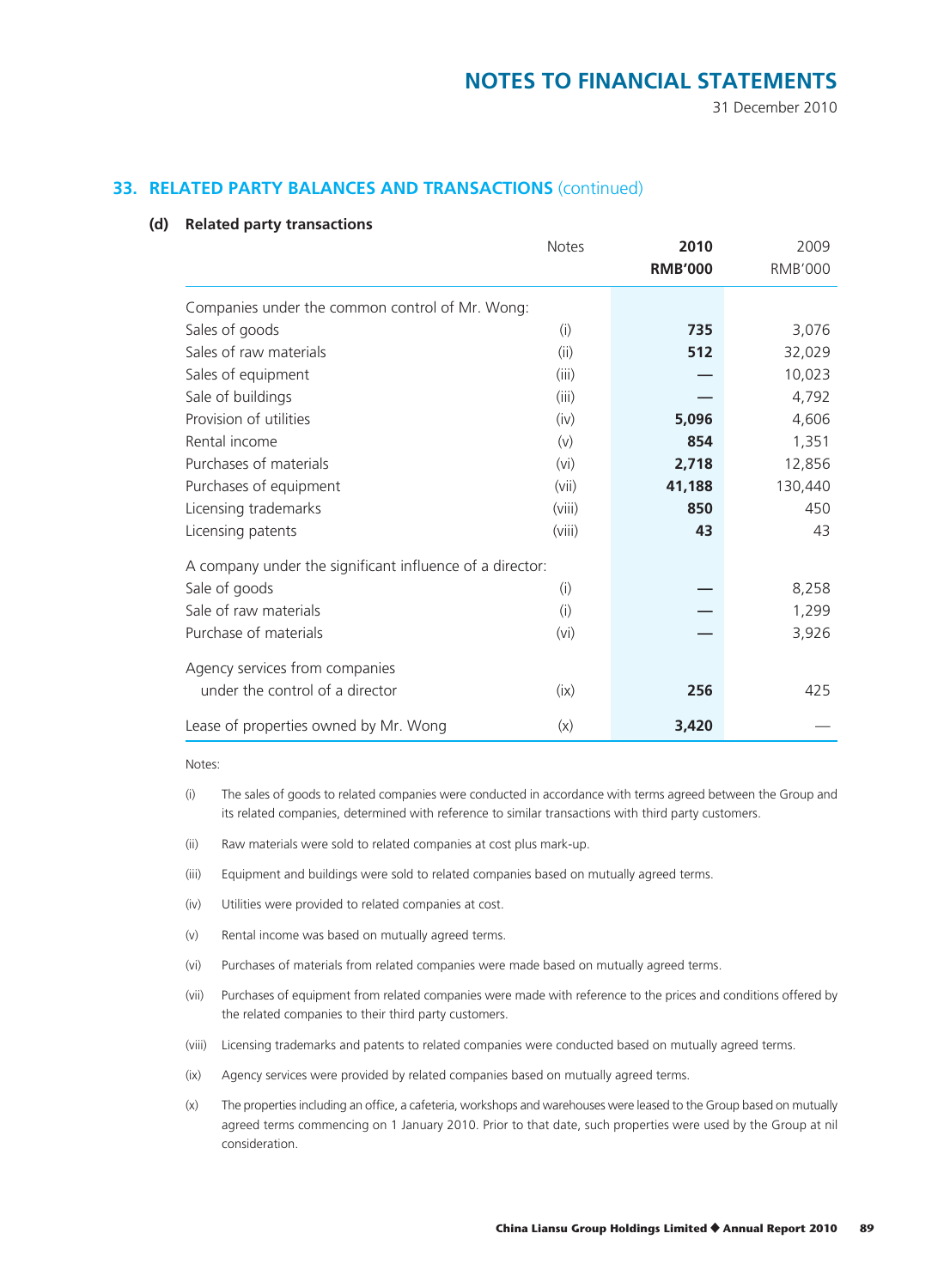31 December 2010

## **33. RELATED PARTY BALANCES AND TRANSACTIONS** (continued)

### **(e) Pledges over certain assets of a related party of the Group**

As at 31 December 2009, certain of the Group's bank loans, amounting to RMB440,250,000, were secured by the time deposits of a related company under the common control of Mr. Wong.

#### **(f) Compensation of key management personnel of the Group**

In addition to the amounts paid to the Company's directors as disclosed in note 8(a), compensation of other key management personnel of the Group is set out as follows:

|                                                                                                 | 2010<br><b>RMB'000</b> | 2009<br><b>RMB'000</b> |
|-------------------------------------------------------------------------------------------------|------------------------|------------------------|
| Short-term employee benefits<br>Post-employment benefits<br>Equity-settled share option expense | 2,797<br>167<br>3,044  | 1,469<br>117           |
| Total compensation paid to other<br>key management personnel                                    | 6,008                  | 1,586                  |

## **34. FINANCIAL INSTRUMENTS**

The carrying amounts of each of the categories of financial instruments as at the end of the reporting period are as follows:

### **Financial assets – loans and receivables**

|                                   | Group        |                |                |
|-----------------------------------|--------------|----------------|----------------|
|                                   | <b>Notes</b> | 2010           | 2009           |
|                                   |              | <b>RMB'000</b> | <b>RMB'000</b> |
| Trade and bills receivables       | 16           | 681,415        | 466,735        |
| Other receivables                 | 17           | 9,580          | 13,533         |
| Amount due from a related company | 33(a)        |                | 720            |
| Restricted cash                   | 18           | 23,044         | 125,133        |
| Cash and cash equivalents         | 18           | 1,500,292      | 361,767        |
|                                   |              | 2,214,331      | 967.888        |

|                           |             | Company        |                |
|---------------------------|-------------|----------------|----------------|
|                           | <b>Note</b> | 2010           | 2009           |
|                           |             | <b>RMB'000</b> | <b>RMB'000</b> |
| Other receivables         |             | 13             | 3,165          |
| Cash and cash equivalents | 18          | 131,773        | 3,962          |
|                           |             | 131,786        | 7,127          |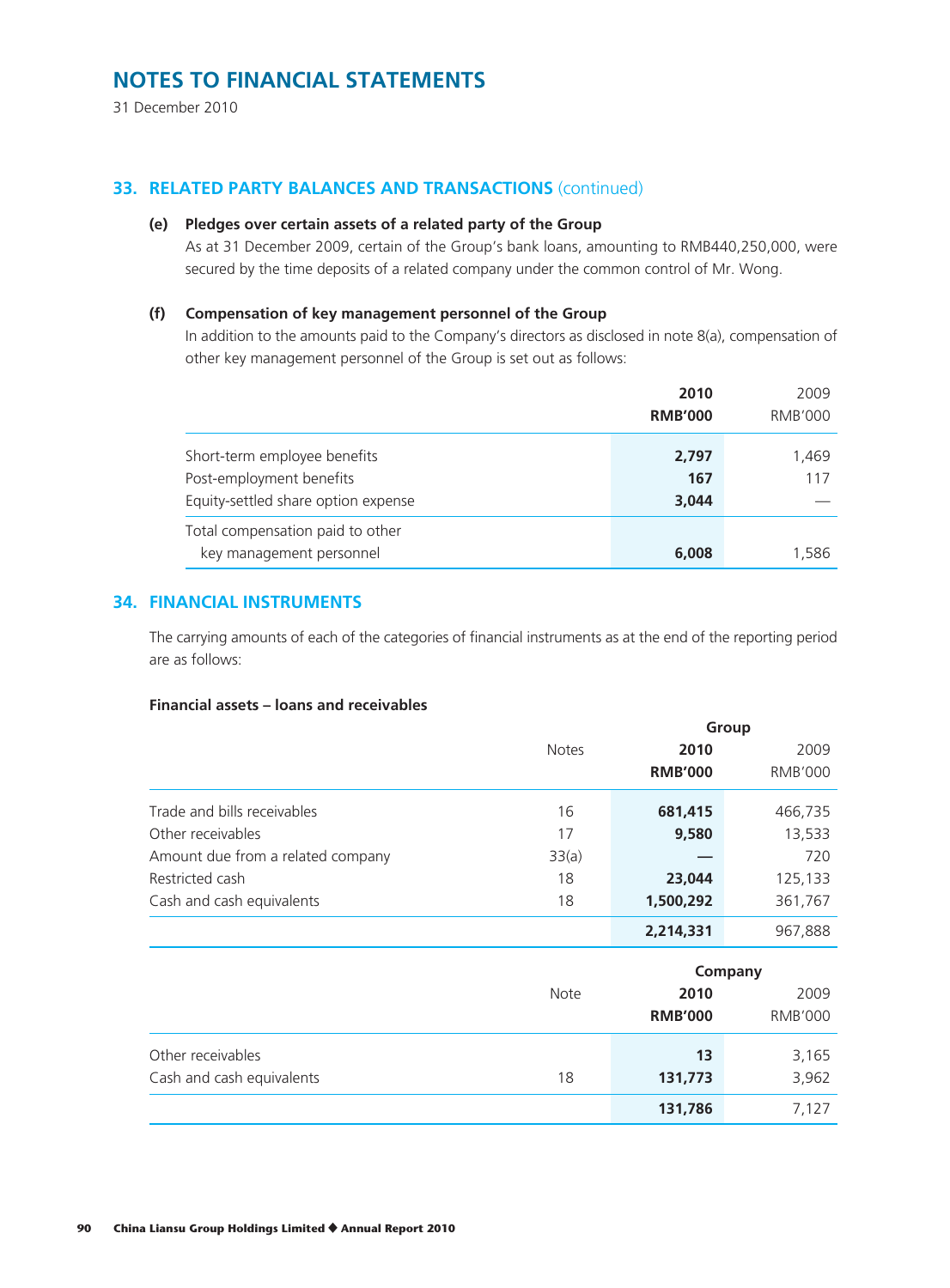**Group**

## **34. FINANCIAL INSTRUMENTS** (continued)

#### **Financial liabilities at amortised cost**

|                                   | aroup        |                |                |
|-----------------------------------|--------------|----------------|----------------|
|                                   | <b>Notes</b> | 2010           | 2009           |
|                                   |              | <b>RMB'000</b> | <b>RMB'000</b> |
| Trade and bills payables          | 19           | 242,760        | 232,702        |
| Financial liabilities included in |              |                |                |
| other payables and accruals       | 20           | 163,066        | 246,585        |
| Interest-bearing bank loans       | 21           | 784,326        | 1,309,677      |
| Amount due to a director          | 33(c)        |                | 263,798        |
| Amounts due to related companies  | 33(b)        |                | 15,693         |
|                                   |              | 1,190,152      | 2,068,455      |

|                                   | Company     |                |                |
|-----------------------------------|-------------|----------------|----------------|
|                                   | <b>Note</b> | 2010           | 2009           |
|                                   |             | <b>RMB'000</b> | <b>RMB'000</b> |
| Financial liabilities included in |             |                |                |
| other payables and accruals       |             |                | 7,298          |
| Interest-bearing bank loan        | 21          | 255,270        | 440,250        |
| Amount due to a director          |             |                | 263,798        |
|                                   |             | 255,270        | 711,346        |

The carrying amounts of the Group's financial instruments recorded at amortised cost in the financial statements approximated to their fair values as at the end of the reporting period. Fair value estimates are made at a specific point in time and are based on relevant market information about the financial instruments.

The fair values of the financial assets and liabilities are included at the amount at which the instrument could be exchanged in a current transaction between willing parties, other than in a forced or liquidation sale. The following methods and assumptions were used to estimate the fair values:

- Trade and bills receivables, other receivables, restricted cash, cash and cash equivalents, amounts due from/to related companies, trade and bills payables, financial liabilities included in other payables and accruals and an amount due to a director approximate to their carrying amounts largely due to the shortterm maturities of these instruments.
- The fair values of the non-current portion of interest-bearing bank loans have been calculated by discounting the expected future cash flows using rates currently available for instruments on similar terms, credit risk and remaining maturities.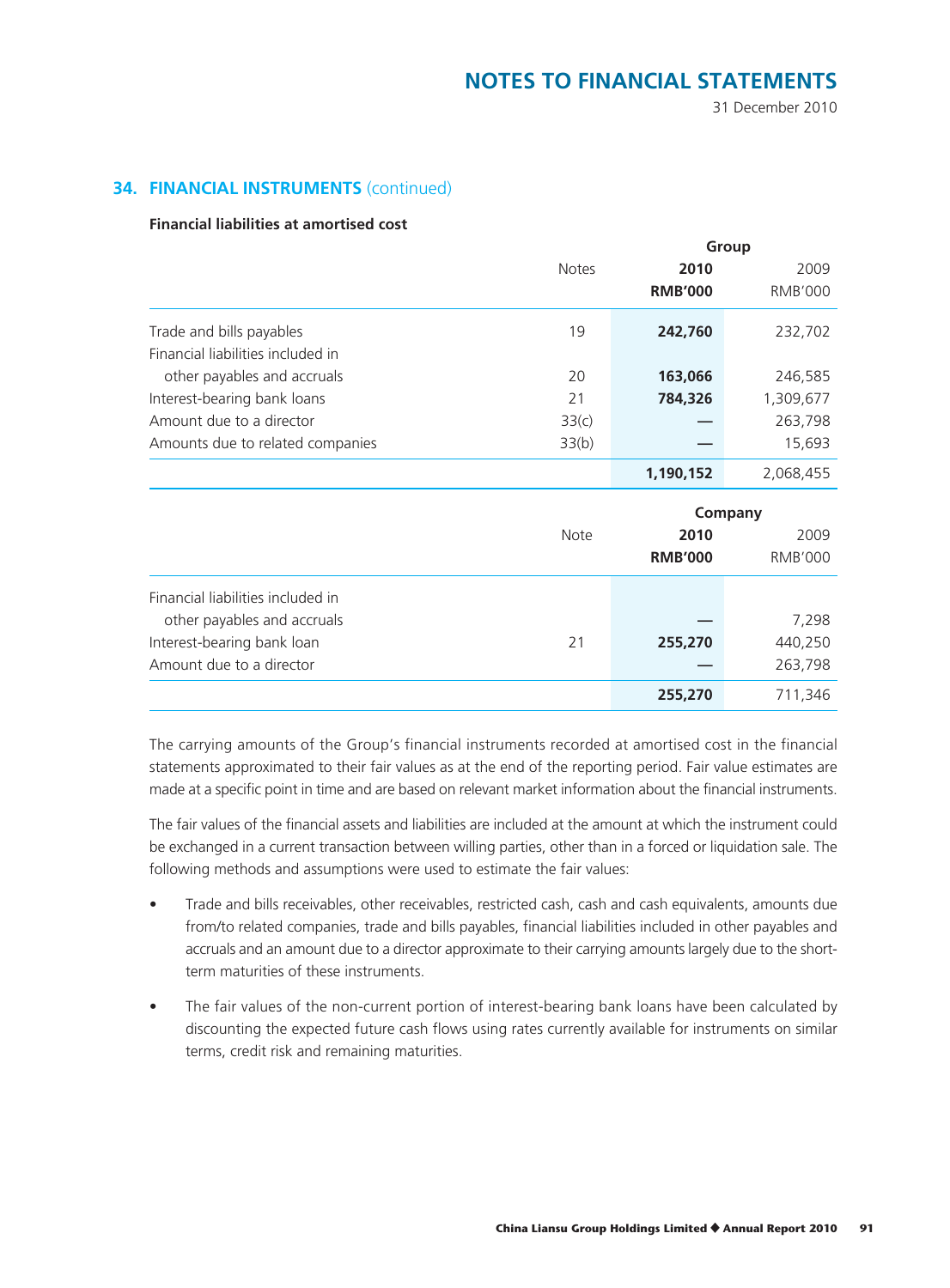31 December 2010

## **35. FINANCIAL RISK MANAGEMENT OBJECTIVES AND POLICIES**

The Group's principal financial instruments comprise interest-bearing bank loans, amounts due to a director and related companies and cash and short-term deposits. The main purpose of these financial instruments is to raise finance for the Group's operations. The Group has various other financial assets and liabilities such as trade and other receivables and trade and other payables, which arise directly from its operations.

The main risks arising from the Group's financial instruments are interest rate risk, foreign currency risk, credit risk and liquidity risk. As the Group's exposure to these risks is kept to a minimum, the Group has not used any derivatives and other instruments for hedging purposes. The Group does not hold or issue derivative financial instruments for trading purposes. The Board reviews and agrees policies for managing each of these risks and they are summarised below.

#### **Interest rate risk**

Interest rate risk means the risk on the fluctuation of fair value on future cash flows of financial instruments which arise from changes in interest rates. In respect of the floating interest rate instruments, the Group is subject to the risk of changes in market interest rate, while for the fixed interest rate instruments, the Group is subject to the fair value interest rate risk.

The following table demonstrates the sensitivity to a reasonably possible change in interest rate, with all other variables held constant, of the Group's profit before tax (through the impact on the weighted average balances of floating rate borrowings).

|                             | Increase/<br>(decrease) in<br>basis points | (Decrease)/<br>increase<br>in profit<br>before tax<br><b>RMB'000</b> |
|-----------------------------|--------------------------------------------|----------------------------------------------------------------------|
| Year ended 31 December 2010 | 50                                         | (4, 911)                                                             |
| Year ended 31 December 2010 | (50)                                       | 4,911                                                                |
| Year ended 31 December 2009 | 50                                         | (3,306)                                                              |
| Year ended 31 December 2009 | (50)                                       | 3,306                                                                |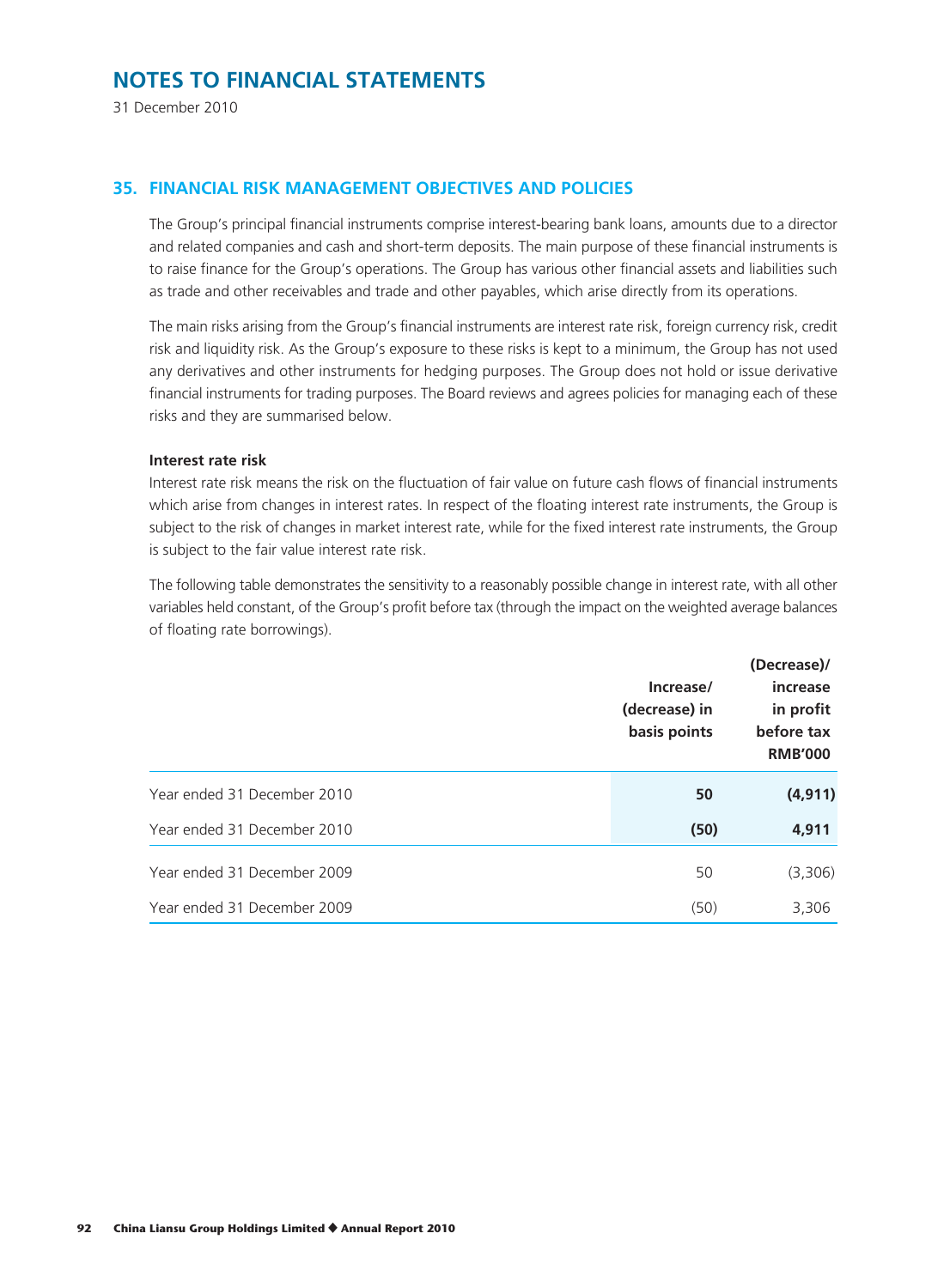31 December 2010

## **35. FINANCIAL RISK MANAGEMENT OBJECTIVES AND POLICIES** (continued)

#### **Foreign currency risk**

The Group's businesses are located in Mainland China and most of the transactions are conducted in RMB. Most of the Group's assets and liabilities are denominated in RMB, except for certain bank balances and interestbearing bank loans which denominated in HK\$. The Group has not hedged its foreign exchange rate risk.

The following table demonstrates the sensitivity at the end of the reporting period to a reasonably possible change in the HK\$ exchange rate, with all other variables held constant, of the Group's profit before tax (due to changes in the fair value of monetary assets and loans).

|                                         | Increase/         | Increase/                                 |
|-----------------------------------------|-------------------|-------------------------------------------|
|                                         | (decrease) in     | (decrease)                                |
|                                         | HK\$<br>rate<br>% | in profit<br>before tax<br><b>RMB'000</b> |
|                                         |                   |                                           |
|                                         |                   |                                           |
| 2010                                    |                   |                                           |
| If the RMB weakens against the HK\$     | 5                 | 2,971                                     |
| If the RMB strengthens against the HK\$ | (5)               | (2,971)                                   |

A reasonably possible change of 5% in the exchange rate between the HK\$ and RMB would have no material impact on the Group's profit for the year ended 31 December 2009.

#### **Credit risk**

The Group trades only with recognised and creditworthy third parties. It is the Group's policy that all customers who wish to trade on credit terms are subject to credit verification procedures. In addition, receivable balances are monitored on an ongoing basis and the Group's exposure to bad debts is not significant.

The credit risk of the Group's other financial assets, which comprise cash and cash equivalents, prepayments, deposits and other receivables, arises from potential default of the counterparty, with a maximum exposure equal to the carrying amounts of these instruments.

Since the Group trades only with recognised and creditworthy third parties, there is no requirement for collateral.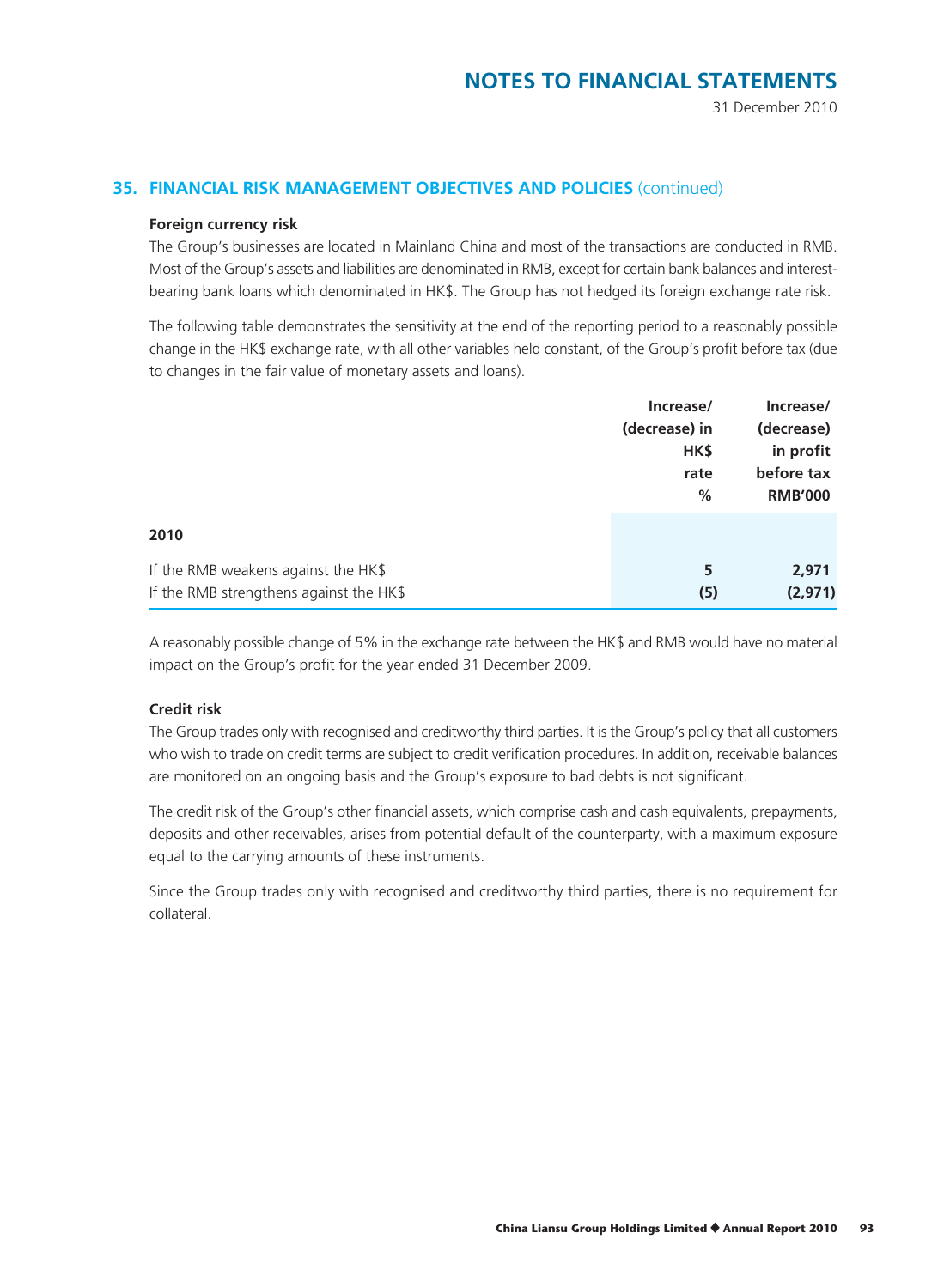31 December 2010

## **35. FINANCIAL RISK MANAGEMENT OBJECTIVES AND POLICIES** (continued)

#### **Liquidity risk**

Management aims to maintain sufficient cash and cash equivalents and available funding through an adequate amount of committed credit facilities to meet the Group's commitments.

The maturity profile of the Group's financial liabilities as at the end of each of the reporting period, based on the contractual undiscounted payments, is as follows:

### **Group**

|                                                               | 2010             |                     |                             |                 |
|---------------------------------------------------------------|------------------|---------------------|-----------------------------|-----------------|
|                                                               | Within<br>1 year | $1$ to $2$<br>years | <b>More than</b><br>2 years | <b>Total</b>    |
|                                                               | <b>RMB '000</b>  | <b>RMB '000</b>     | <b>RMB '000</b>             | <b>RMB '000</b> |
| Trade and bills payables<br>Financial liabilities included in | 242,760          |                     |                             | 242,760         |
| other payables and accruals                                   | 163,066          |                     |                             | 163,066         |
| Interest-bearing bank loans                                   | 654,983          | 107,520             | 50,354                      | 812,857         |
|                                                               | 1,060,809        | 107,520             | 50,354                      | 1,218,683       |
|                                                               |                  |                     |                             |                 |
|                                                               |                  | 2009                |                             |                 |
|                                                               | Within           | $1$ to $2$          | More than                   |                 |
|                                                               | 1 year           | years               | 2 years                     | Total           |
|                                                               | <b>RMB'000</b>   | <b>RMB'000</b>      | <b>RMB'000</b>              | <b>RMB'000</b>  |
| Trade and bills payables                                      | 232,702          |                     |                             | 232,702         |
| Financial liabilities included in                             |                  |                     |                             |                 |
| other payables and accruals                                   | 246,585          |                     |                             | 246,585         |
| Interest-bearing bank loans                                   | 476,766          | 894,547             | 14,034                      | 1,385,347       |
| Amount due to a director                                      | 263,798          |                     |                             | 263,798         |
| Amounts due to related                                        |                  |                     |                             |                 |
| companies                                                     | 15,693           |                     |                             | 15,693          |
|                                                               | 1,235,544        | 894,547             | 14,034                      | 2,144,125       |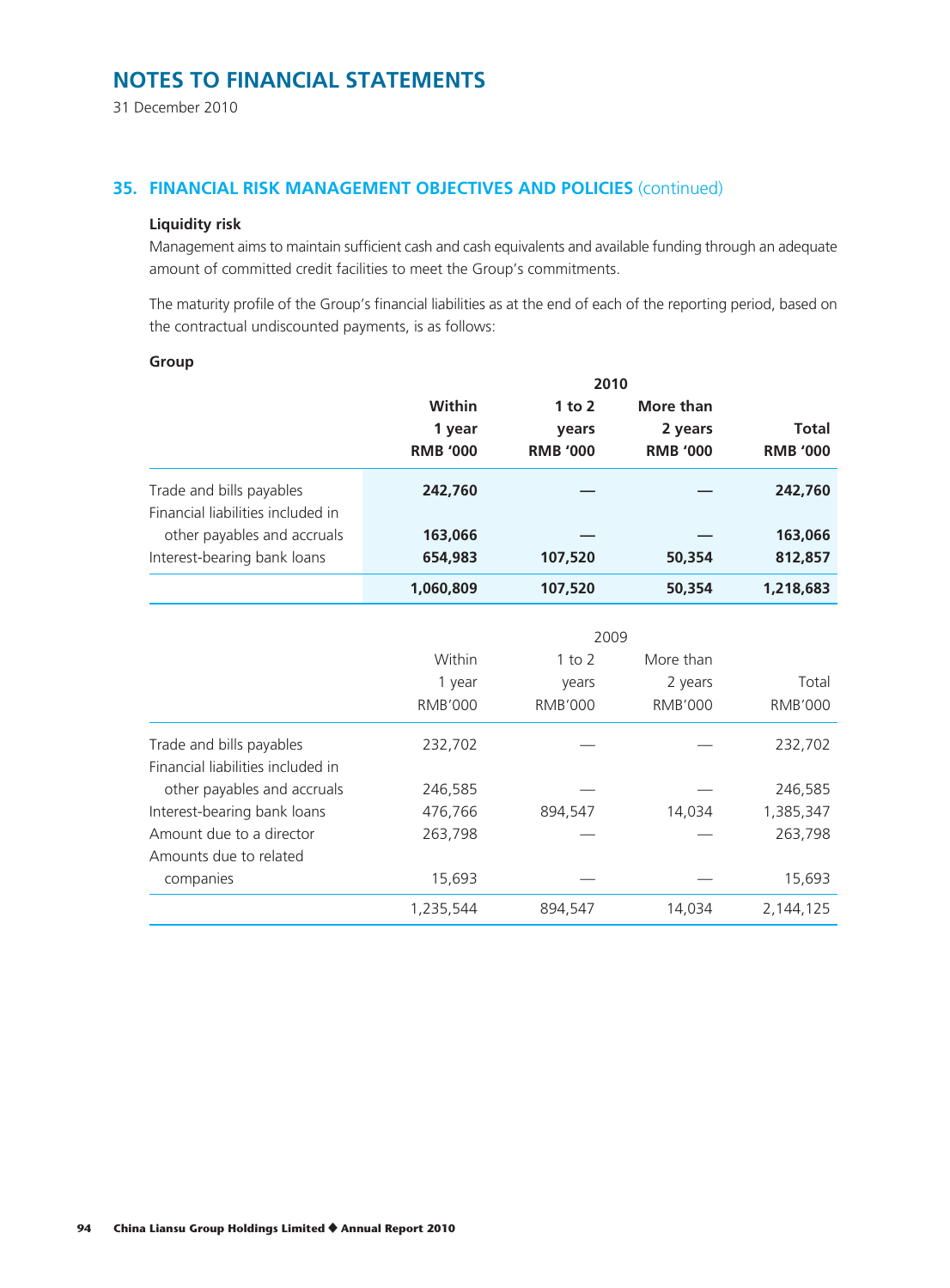## **35. FINANCIAL RISK MANAGEMENT OBJECTIVES AND POLICIES** (continued)

**Liquidity risk** (continued) **Company**

|                                                  | Within<br>1 year<br><b>RMB '000</b> | 2010<br>1 to $2$<br>years<br><b>RMB '000</b> | Total<br><b>RMB '000</b> |
|--------------------------------------------------|-------------------------------------|----------------------------------------------|--------------------------|
| Interest-bearing bank loan                       | 257,319                             |                                              | 257,319                  |
|                                                  |                                     | 2009                                         |                          |
|                                                  | Within                              | 1 to $2$                                     |                          |
|                                                  | 1 year                              | years                                        | Total                    |
|                                                  | <b>RMB'000</b>                      | <b>RMB'000</b>                               | <b>RMB'000</b>           |
| Financial liabilities included in other payables |                                     |                                              |                          |
| and accruals                                     | 7,298                               |                                              | 7,298                    |
| Interest-bearing bank loan                       | 181,981                             | 266,270                                      | 448,251                  |
| Amount due to a director                         | 263,798                             |                                              | 263,798                  |
|                                                  | 453,077                             | 266,270                                      | 719,347                  |

#### **Capital management**

The primary objectives of the Group's capital management are to safeguard the Group's ability to continue as going concern and to maintain reasonable capital ratios in order to support its business and maximise shareholders' value.

The Group manages its capital structure and makes adjustments to it in light of changes in economic conditions. To maintain or adjust the capital structure, the Group may adjust the dividend payment to shareholders, return capital to shareholders or issue new shares. No changes were made in the objectives, policies or processes for managing capital during the year.

The Group monitors capital using a net borrowings to equity ratio, which is net borrowings divided by total equity. Net borrowings include interest-bearing bank loans, amounts due to a director and related companies less cash and cash equivalents and restricted cash. Capital represents the total equity.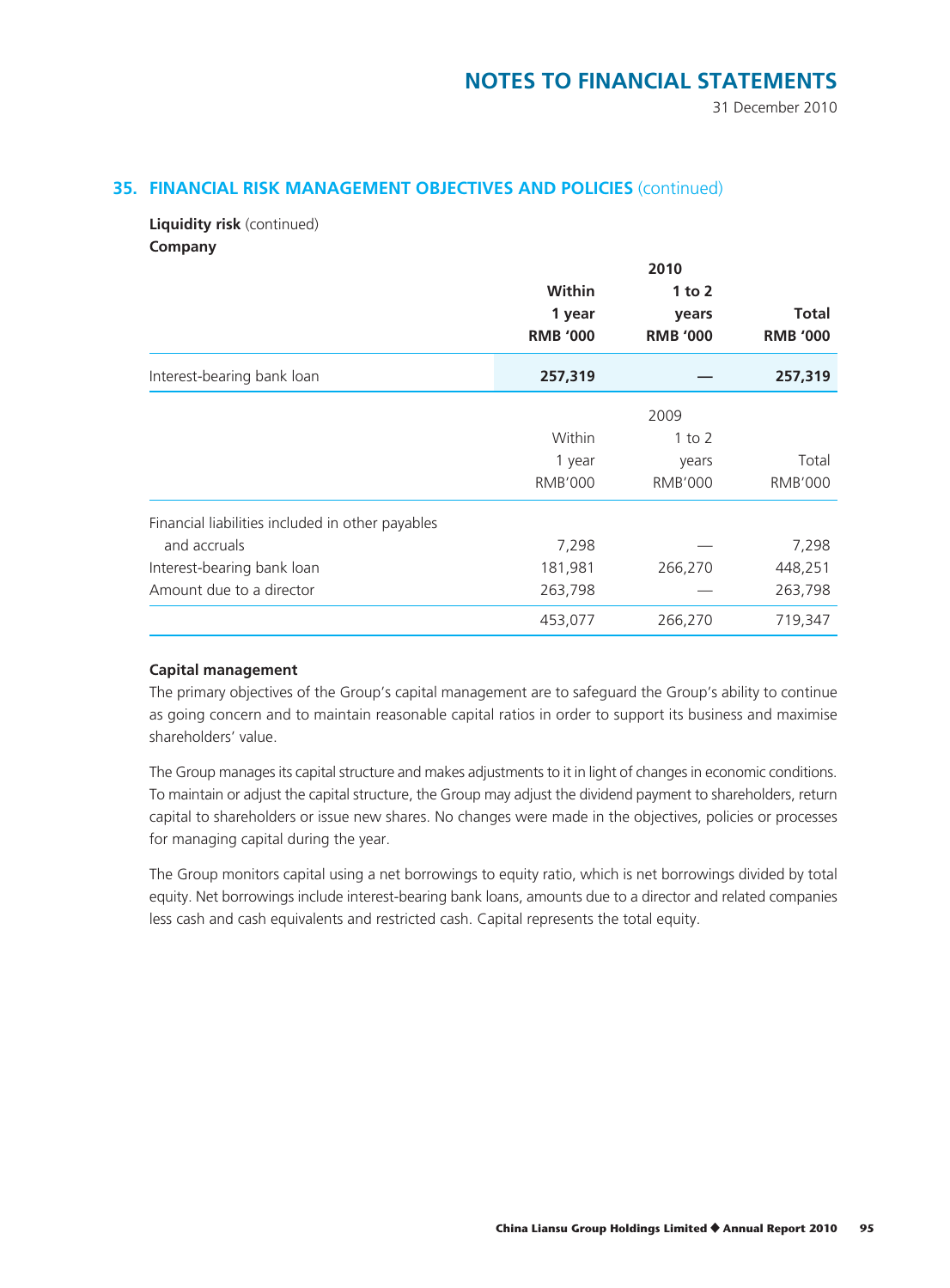31 December 2010

## **35. FINANCIAL RISK MANAGEMENT OBJECTIVES AND POLICIES** (continued)

### **Capital management** (continued)

At the end of the reporting period, the Group's strategy was to maintain the net borrowings to equity ratio at a healthy capital level in order to support its businesses. The principal strategies adopted by the Group include, without limitation, reviewing future cash flow requirements and the ability to meet debt repayment schedules when they fall due, maintaining a reasonable level of available banking facilities and adjusting investment plans and financing plans, if necessary, to ensure that the Group has a reasonable level of capital to support its business. The net borrowings to equity ratios at the ends of the reporting periods were as follows:

|                                                                                                                                                   | 2010<br><b>RMB'000</b>              | 2009<br><b>RMB'000</b>                                     |
|---------------------------------------------------------------------------------------------------------------------------------------------------|-------------------------------------|------------------------------------------------------------|
| Interest-bearing bank loans<br>Amount due to a director<br>Amounts due to related companies<br>Less: Cash and cash equivalents<br>Restricted cash | 784,326<br>(1,500,292)<br>(23, 044) | 1,309,677<br>263,798<br>15,693<br>(361, 767)<br>(125, 133) |
| Net (cash)/borrowings                                                                                                                             | (739,010)                           | 1,102,268                                                  |
| Total equity                                                                                                                                      | 4,004,451                           | 1.041.988                                                  |
| Net borrowings to equity ratio                                                                                                                    | N/A                                 | 106%                                                       |

# **36. APPROVAL OF THE FINANCIAL STATEMENTS**

The financial statements were approved and authorised for issue by the board of directors on 18 March 2011.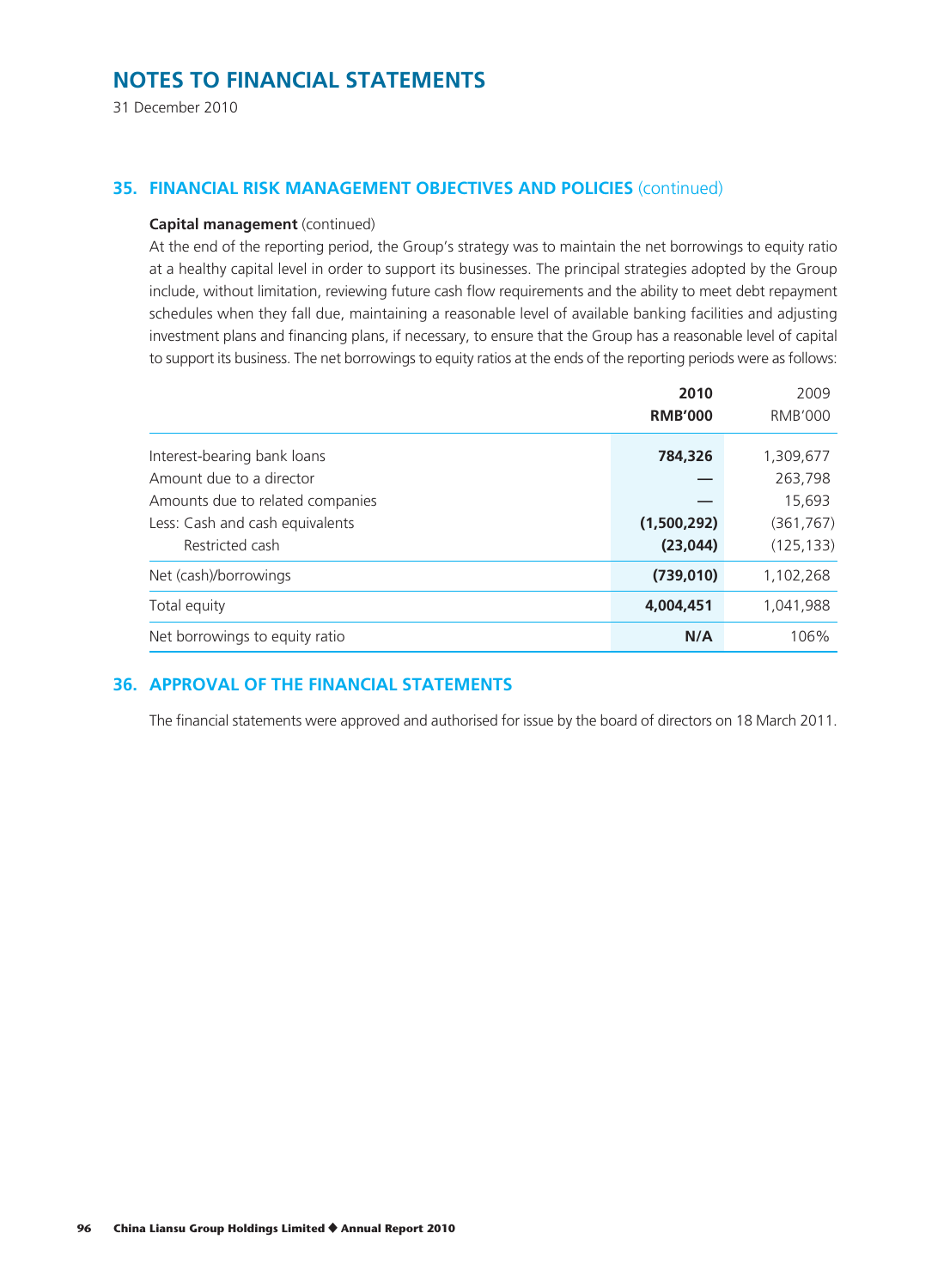# **FINANCIAL SUMMARY**

|                           | For the year ended 31 December |                |                |                |
|---------------------------|--------------------------------|----------------|----------------|----------------|
|                           | 2010                           | 2009           | 2008           | 2007           |
|                           | <b>RMB'000</b>                 | <b>RMB'000</b> | <b>RMB'000</b> | <b>RMB'000</b> |
| Revenue                   | 7,711,532                      | 5,322,244      | 3,618,526      | 2,618,248      |
| Profit before tax         | 1,373,516                      | 799,414        | 170,741*       | 98,774 *       |
| Income tax expense        | (241, 333)                     | (155, 443)     | $(34, 827)^*$  | $(17, 294)^*$  |
| Profit for the year       | 1,132,183                      | 643,971        | 135,914        | 81,480         |
| Attributable to:          |                                |                |                |                |
| Owners of the Company     | 1,132,183                      | 643,971        | 135,481        | 75,360         |
| Non-controlling interests |                                |                | 433            | 6,120          |
|                           | 1,132,183                      | 643,971        | 135,914        | 81,480         |
|                           | At 31 December                 |                |                |                |
|                           | 2010                           | 2009           | 2008           | 2007           |
|                           | <b>RMB'000</b>                 | <b>RMB'000</b> | <b>RMB'000</b> | <b>RMB'000</b> |
| <b>ASSETS</b>             |                                |                |                |                |
| Non-current assets        | 2,014,162                      | 1,542,951      | 948,422        | 836,594        |
| Current assets            | 3,614,638                      | 1,955,800      | 1,180,933      | 1,211,573      |
| Total assets              | 5,628,800                      | 3,498,751      | 2,129,355      | 2,048,167      |
| LIABILITIES AND EQUITY    |                                |                |                |                |
| Current liabilities       | 1,407,744                      | 1,515,037      | 1,641,848      | 1,710,889      |
| Non-current liabilities   | 216,605                        | 941,726        | 63,393         | 88,000         |
| <b>Total liabilities</b>  | 1,624,349                      | 2,456,763      | 1,705,241      | 1,798,889      |
| Total equity              | 4,004,451                      | 1,041,988      | 424,114        | 249,278        |

Note:

(1) The historical financial information of the Group for the years ended 31 December 2007, 2008 and 2009 was extracted from the Prospectus.

(2) No financial information of the Group for the year ended 31 December 2006 has been published.

\* The effect of discontinued operations was considered.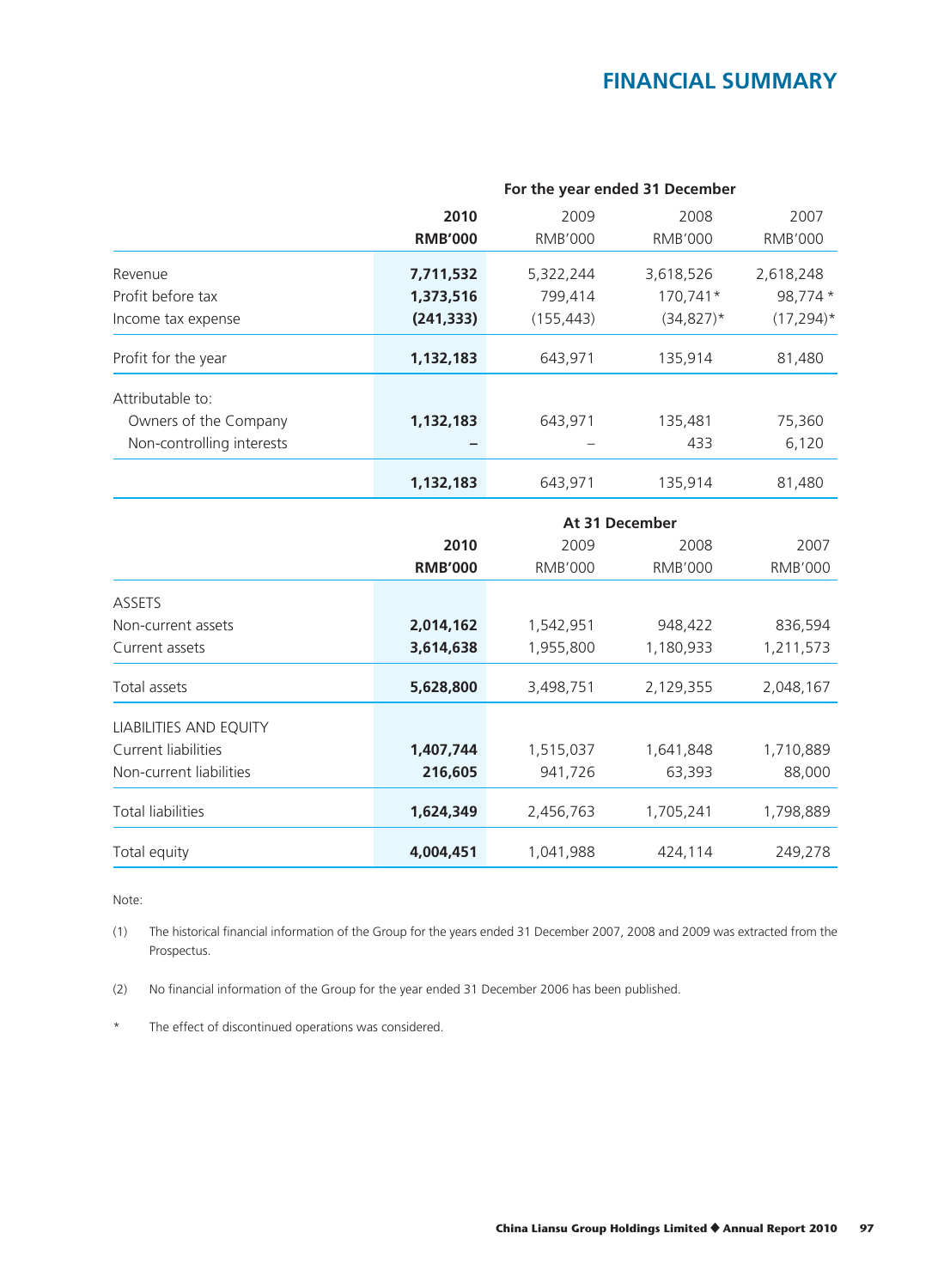# **GLOSSARY**

| "Board"                       | The Board of Directors of the Company                                                                                                                                                                     |
|-------------------------------|-----------------------------------------------------------------------------------------------------------------------------------------------------------------------------------------------------------|
| "CIT"                         | Corporate income tax                                                                                                                                                                                      |
| "Code"                        | The Code on Corporate Governance Practices                                                                                                                                                                |
| "Company" or "China Liansu"   | China Liansu Group Holdings Limited (中國聯塑集團控股有限公司)                                                                                                                                                        |
| "CPVC"                        | Chlorinated PVC                                                                                                                                                                                           |
| "Foshan Liansu"               | Foshan Liansu Import & Export Trading Co., Ltd. (佛山市聯塑進出口貿易有限<br>公司)                                                                                                                                      |
| "Foshan Xingzhan"             | Foshan Xingzhan Investment Co., Ltd. (佛山市星展投資有限公司)                                                                                                                                                        |
| "GHP"                         | Geothermal heat pumps                                                                                                                                                                                     |
| "Group"                       | The Company and its subsidiaries                                                                                                                                                                          |
| "Guangdong Liansu Electric"   | Guangdong Liansu Electric Co., Ltd. (廣東聯塑電氣有限公司), a company<br>indirectly wholly-owned by Mr. Wong Luen Hei and a connected person of the<br>Company as defined under the Listing Rules                   |
| "Guangdong Liansu Machinery"  | Guangdong Liansu Machinery Manufacturing Co., Ltd. (廣東聯塑機器製造有<br>限公司), a company indirectly wholly-owned by Mr. Wong Luen Hei and a<br>connected person of the Company as defined under the Listing Rules |
| "Guangdong Liansu Technology" | Guangdong Liansu Technology Industrial Co., Ltd. (廣東聯塑科技實業有限公<br>司)                                                                                                                                       |
| "HDPE"                        | High density PE                                                                                                                                                                                           |
| "Listing Date"                | 23 June 2010                                                                                                                                                                                              |
| "Listing Rules"               | The Rules Governing of the Listing of Securities on The Stock Exchange                                                                                                                                    |
| "Model Code"                  | The Model Code for Securities Transactions by Directors of Listed Issuers                                                                                                                                 |
| "New Fortune"                 | New Fortune Star Limited                                                                                                                                                                                  |
| $''$ PB $''$                  | Polybutylene                                                                                                                                                                                              |
| "PE"                          | Polyethylene                                                                                                                                                                                              |
| "PE-RT"                       | PE of raised temperature resistance                                                                                                                                                                       |
| $"PP-R"$                      | Polypropylene random                                                                                                                                                                                      |
| "PRC"                         | The People's Republic of China                                                                                                                                                                            |
| "Prospectus"                  | The Company's prospectus dated 9 June 2010                                                                                                                                                                |
| "PVC"                         | Polyvinyl chloride                                                                                                                                                                                        |
| "PVC-M"                       | Modified high-resistance PVC                                                                                                                                                                              |
| "PVC-U"                       | Unplasticized PVC                                                                                                                                                                                         |
| "SFO"                         | Securities and Futures Ordinance                                                                                                                                                                          |
| "Shunde Liansu Industrial"    | Foshan Shunde Liansu Industrial Co., Ltd. (佛山市順德區聯塑實業有限公司)                                                                                                                                                |
| "State Council"               | The State Council of the PRC                                                                                                                                                                              |
| "Stock Exchange"              | The Stock Exchange of Hong Kong Limited                                                                                                                                                                   |
| "Zhongshan Walton"            | Zhongshan Walton Coating Steel Plastic Pipe Co., Ltd. (中山華通鋼塑管有限<br>公司)                                                                                                                                   |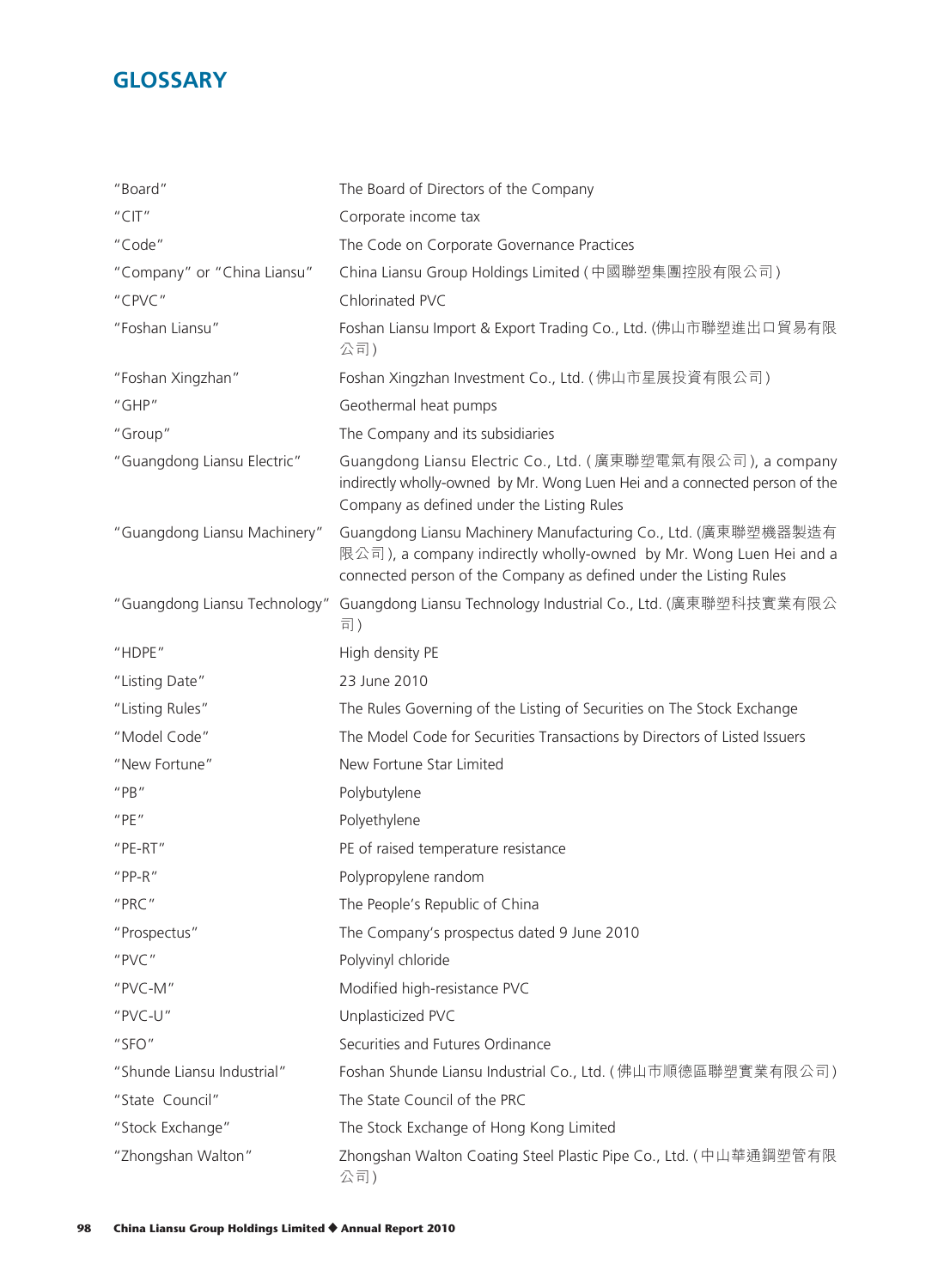# **CORPORATE INFORMATION**

# **Financial Timetable**

| Announcement of 2010<br>annual results | 18 March 2011                                                                 |
|----------------------------------------|-------------------------------------------------------------------------------|
| of members                             | Closure of the register $-31$ May 2011 – 3 June 2011<br>(both days inclusive) |
| Payment of 2010<br>final dividend      | on or around 20 June 2011                                                     |
| 2011 annual general<br>meeting         | 3 June 2011                                                                   |

## **Board of Directors**

### **Executive Directors**

Mr. Wong Luen Hei *(Chairman)* Mr. Zuo Manlun *(Chief Executive)* Ms. Zuo Xiaoping Mr. Lai Zhiqiang Mr. Kong Zhaocong Mr. Chen Guonan Dr. Lin Shaoquan Mr. Huang Guirong Mr. Luo Jianfeng

## **Non-Executive Director**

Mr. Lin Dewei

## **Independent Non-Executive Directors**

Dr. Bai Chongen Mr. Fung Pui Cheung Mr. Wong Kwok Ho Jonathan

### **Audit Committee**

Mr. Fung Pui Cheung *(Chairman)* Mr. Wong Kwok Ho Jonathan Mr. Lin Dewei

### **Remuneration Committee**

Mr. Wong Luen Hei *(Chairman)* Mr. Zuo Manlun Dr. Bai Chongen Mr. Fung Pui Cheung Mr. Wong Kwok Ho Jonathan

### **Nomination Committee**

Mr. Wong Luen Hei *(Chairman)* Mr. Zuo Manlun Dr. Bai Chongen Mr. Fung Pui Cheung Mr. Wong Kwok Ho Jonathan

## **Joint Company Secretaries**

Mr. Ong Chi King Mr. Yuan Shuixian

## **Authorized Representatives**

Mr. Zuo Manlun Mr. Ong Chi King

## **Registered Office**

PO Box 309, Ugland House Grand Cayman, KY1-1104 Cayman Islands

## **Headquarters and Principal Place of Business in China**

Liansu Industrial Estate Longjiang Town Shunde District Foshan City Guangdong Province PRC

## **Principal Place of Business in Hong Kong**

Unit 3, 12th Floor, Tower 2 South Seas Centre No. 75 Mody Road Tsim Sha Tsui East Kowloon, Hong Kong

### **Listing Information**

Listing: The Stock Exchange of Hong Kong Limited Stock code: 2128